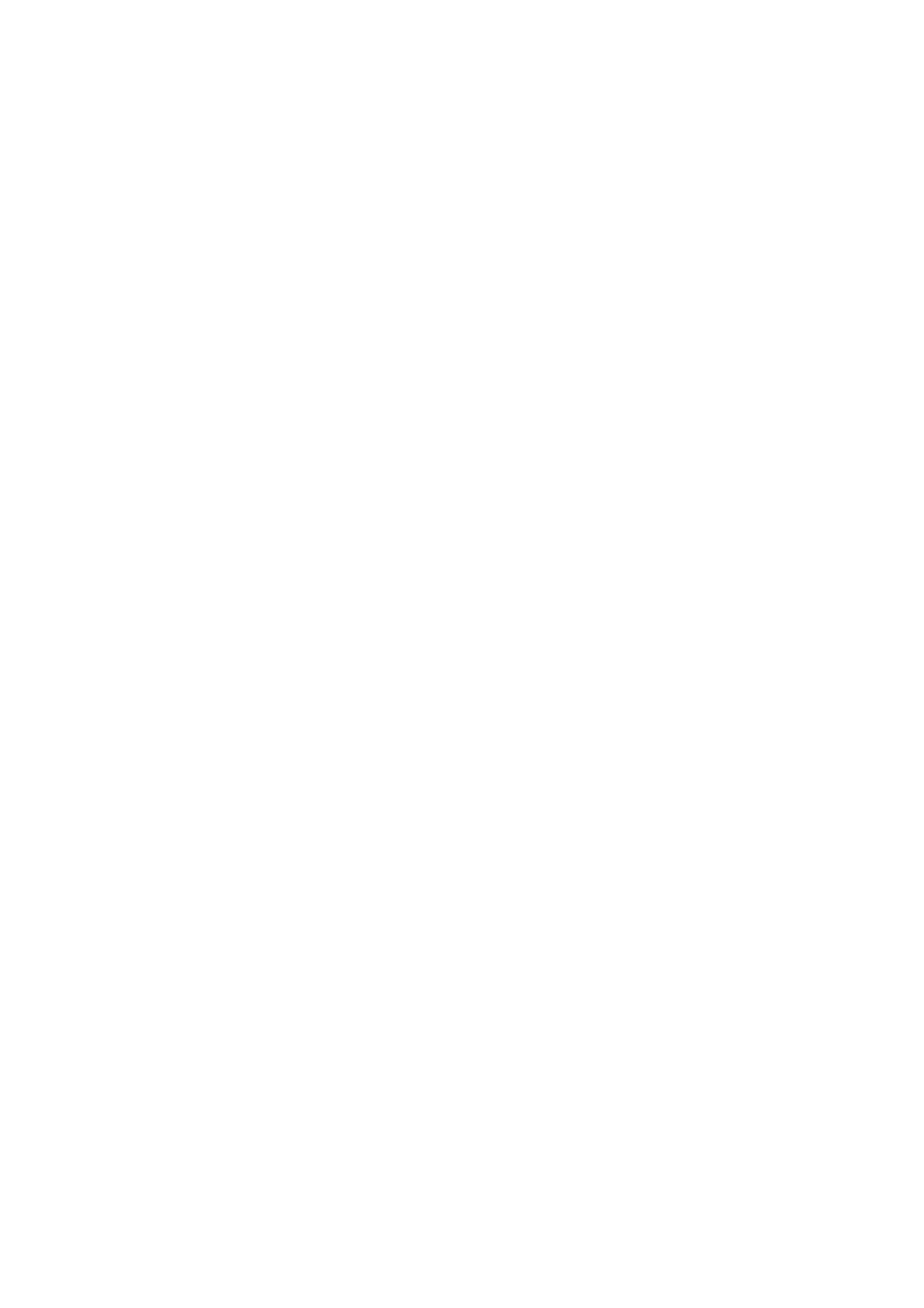## Foreword

The international conference held in Baku under the aegis of the OSCE Office for Democratic Institutions and Human Rights and supported by the Azerbaijani Government was an event of great importance. The events of 11 September 2001 caused great changes in the political climate and geostrategic processes of the world and thus showed once more to every country the disastrous essence of terrorism. There have been different and numerous stages of the strengthening of terrorism witnessed in history. There have even been times when terrorism was raised to the level of state policy and threatened the existence of nations. The events of 11 September will be recorded in the history of mankind as a tragedy never seen before.

Today, in the conditions of the modern process of globalization, we have become much closer to each other. And due particularly to this development, the dialogue between nations, cultures, and religions is becoming more significant. By developing this dialogue, by supporting it, we can facilitate the definition of the sources serving to create terrorism, and, by doing this, we can destroy its very roots. Unfortunately, today, in some cases, terrorism hides itself under the screen of religion and different spiritual developments. It nevertheless should not deceive us into diverting our attention from its actual meaning.

There was a period when terrorism tried to obscure its real intentions by using the beautiful slogans granted to humankind by the great French Revolution. The commissars implementing "the red terror" into life were executing this under the flags of communist ideology. Today, the terrorist forces, in order to achieve their provocative political targets, are using values that are sacred for all of us and are trying to justify terror to protect the interests of certain groups. While hiding under the cover of various religions, terrorism very skillfully is trying to hide its destructive purposes. No cover, no excuse or pretence should mislead us, since one can easily disclose the real face of terrorism under all false covers.

After the events of 11 September, Azerbaijan joined the anti-terrorism coalition and has taken part in a number of administrative and organizational measures as a country that is seriously struggling with international terrorism. International conventions and important legal documents recently adopted by us have created an efficient legislative base for the fight with terrorism. A number of changes were made to the Azerbaijani Criminal Code, and a special article was added referring to the criminal responsibility for the financing of terrorism. In May 2002, I approved a special plan of arrangements and measures devoted to corresponding decisions made by the Security Council of the United Nations organization targeting terrorism.

It is quite obvious that the meaningful activity of the Azerbaijani Government executed against terrorism does not limit itself to the facts I mentioned earlier. A lot has been done in the direction of strengthening the border regime, defining and preventing illegal channels of migration, and finding financial sources and different economic devices most likely supporting terrorist activity.

A number of projects that are very important for the Azerbaijani nation, as well as for the entire region, such as the Baku-Tbilisi-Ceyhan and Baku-Tbilisi-Erzerum oil and gas pipelines and the ensuring of their safety are an integral part of anti-terrorist activity, which we are fulfilling nowadays.

Azerbaijan takes an active part in a number of projects directed at fighting against international terrorism, and I would like to assure representatives of OSCE participating States, by means of this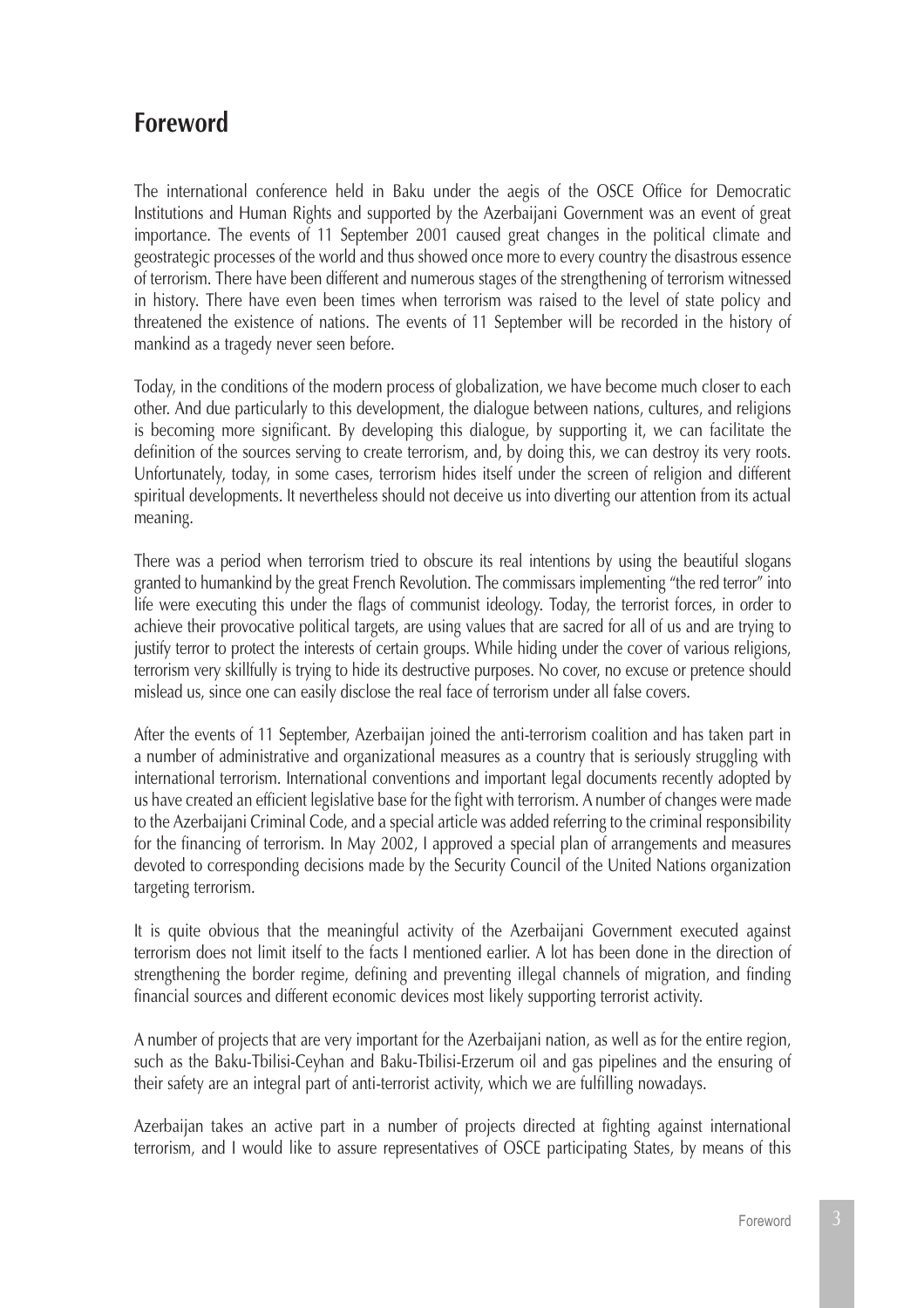conference, that the Azerbaijani Government is your reliable partner in the war against all forms of terrorism. As terrorism serves the realization of evil tendencies and intentions directed against humanity, we are sure that the fight against it should be consecutive, orderly, and merciless.

As a multireligious country, Azerbaijan brings a worthy contribution to relations between religions and cultures in the world. In this regard, I wish to remind you briefly of the history of taking the decision to conduct this conference.

The results of the Ministerial Council held in Bucharest in December 2001 were especially effective with regard to strengthening the fight against terrorism. I remember, while meeting Ambassador Gerard Stoudmann, then-Director of the ODIHR, in Baku at the beginning of 2002, we exchanged views about conducting the seminar on the theme of the role of religion in democratic society and decided that calling such a forum in Baku, noted for its ethnic and religious tolerance, was expedient from many points of view. Considering the significance of this event and participation of high-ranking representatives of the OSCE participating States and countries co-operating with the OSCE, it was decided thereafter to name it not a seminar but the "OSCE Baku Conference". In my view, our decision to hold this significant conference in the capital of Azerbaijan, Baku, was totally sound.

Azerbaijan is a Moslem country, as the majority of its population professes Islam. We are proud to say that Azerbaijan's scientists and philosophers have made a worthy contribution to the great Islamic civilization that has left an important trace in history. This was widely discussed by the representatives of various countries who attended the large international symposium on "Islamic Civilization in the Caucasus" held in Baku in 1998.

Azerbaijan is also defined as a secular country in its constitution. Relations between governmental and religious institutions are regulated by certain provisions of the constitution of the Azerbaijani Republic, the law "on religious freedom", and other legal documents. We consider religion mainly as a phenomenon and an integral part of our culture, historical heritage, and national ideology.

It is well known that a high level of tolerance is a reflection of high culture. The formation of such culture in individuals begins during their childhood. We are taking pains to lay the foundations of a culture of communication, religious tolerance, and co-operation through modern scientificpedagogical principles, while educating a new generation and, speaking generally, we are succeeded in this. It easy to say this, though it is quite difficult to realize it in practice.

There have been some historical periods when the position of religion in social life was not properly considered. Nowadays, when totalitarian systems and ideologies have failed, the role of religions in society is dynamically changing. Along with positive processes, there are a growing number of occurrences where religions are used as an encouragement to terrorism and extremism. To fully prevent the appearance of such events, it is necessary to integrate all layers of society, in particular politicians, scientists, believers, and religious figures. This conference provides a perfect opportunity for those who are ready for dialogue and co-operation.

Today, humanity is facing certain global problems. Unfortunately, the problems are many: from the determination of proper economic strategies to solving various ecological issues. While considering these problems, everyone should take into account that the greatest value for us, among all the complicated processes going on in the world, is the human being. The internal world of a human being, his ideology, education, science, and culture are signs determining his existence and internal state, as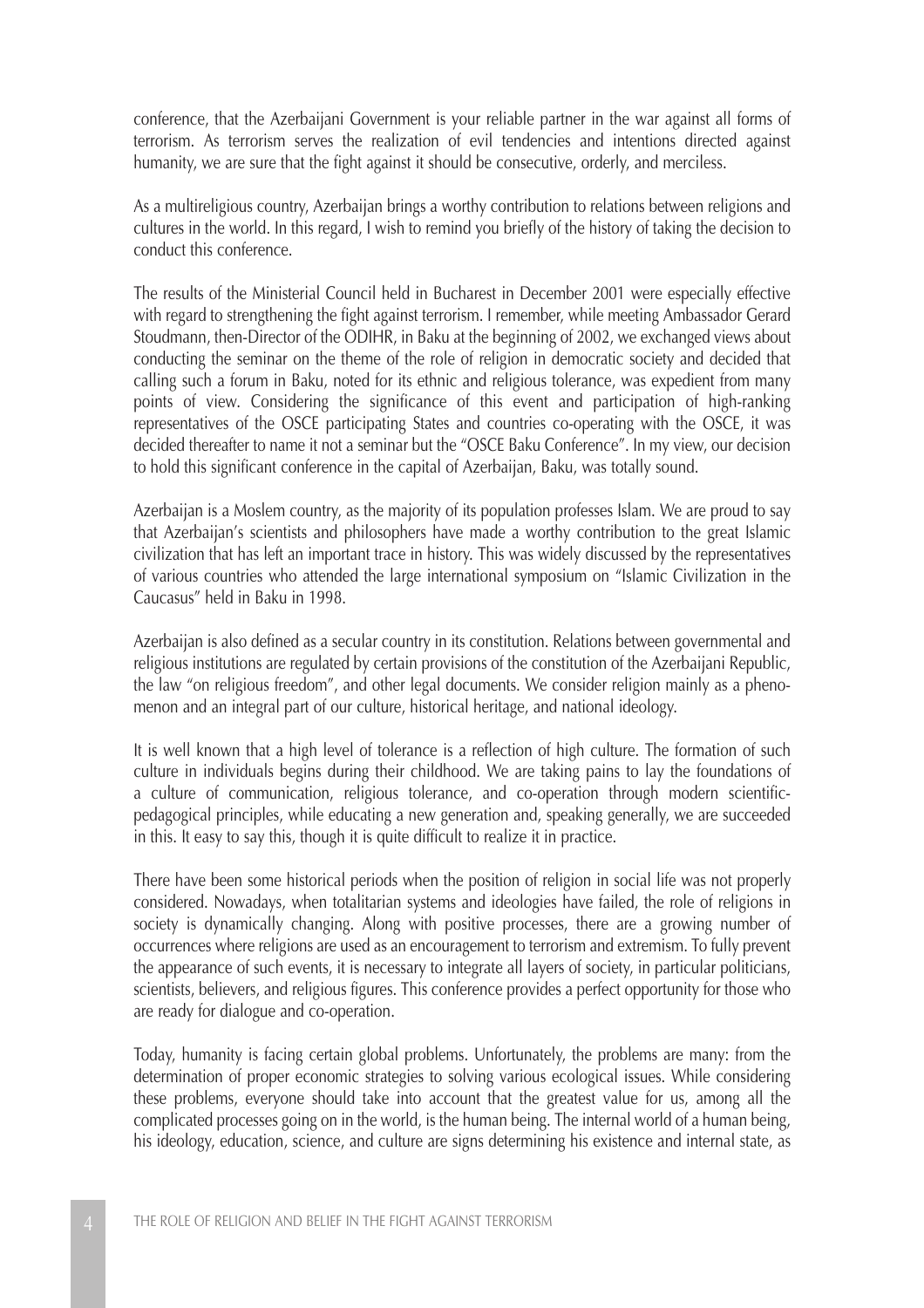well as the fact that his rights shall be protected by society. First of all, we are responsible for the life of every person: if terrorism jeopardizes one human life, then our civilization is in danger. All of us can resist the intentions of dark, evil, and destructive forces supporting extremism, terrorism, and aggressive separatism by finding a common language for mutual dialogue among cultures and religions just for the sake of all people's future and for the sake of the future of human civilization.

> H.E. Heydar Aliyev President of the Republic of Azerbaijan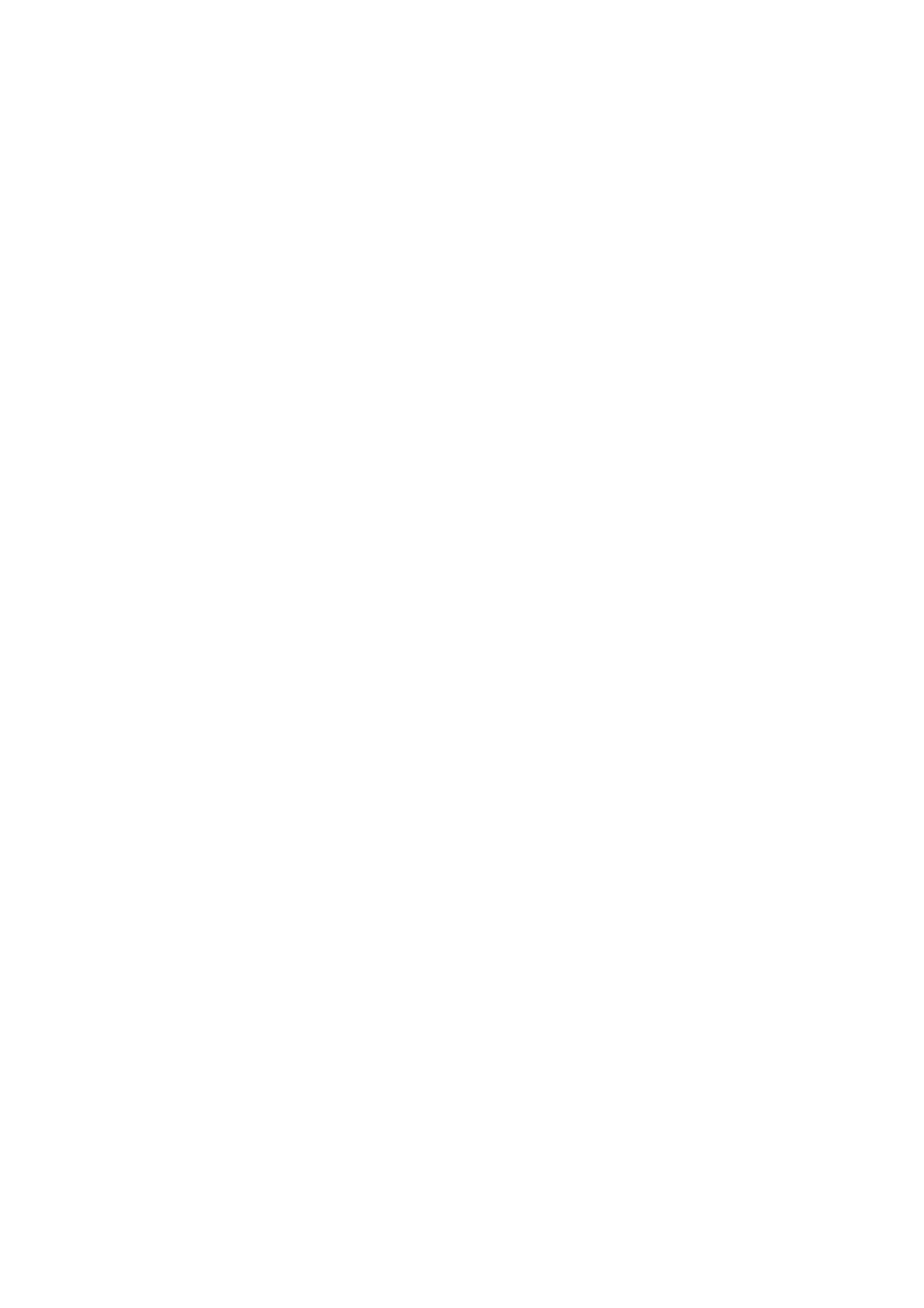## Table of Contents

|                                                                                                                | 9                          |
|----------------------------------------------------------------------------------------------------------------|----------------------------|
|                                                                                                                | 11                         |
|                                                                                                                | 14<br>14<br>28<br>32<br>35 |
| 1. Introductory Remarks by Imam Dr. Abduljalil Sajid<br>4. Rapporteur's Report: Dr. Jolanta Ambrosewicz-Jacobs | 37<br>37<br>54<br>56<br>58 |
| 1. Introductory Remarks by Ms. Ingvill Plesner<br>4. Rapporteur's Report: Prof. Dr. Gerhard Robbers            | 60<br>60<br>66<br>85<br>89 |
| VI Annex: OSCE Commitments Relating to Freedom of Religion or Belief                                           | 91                         |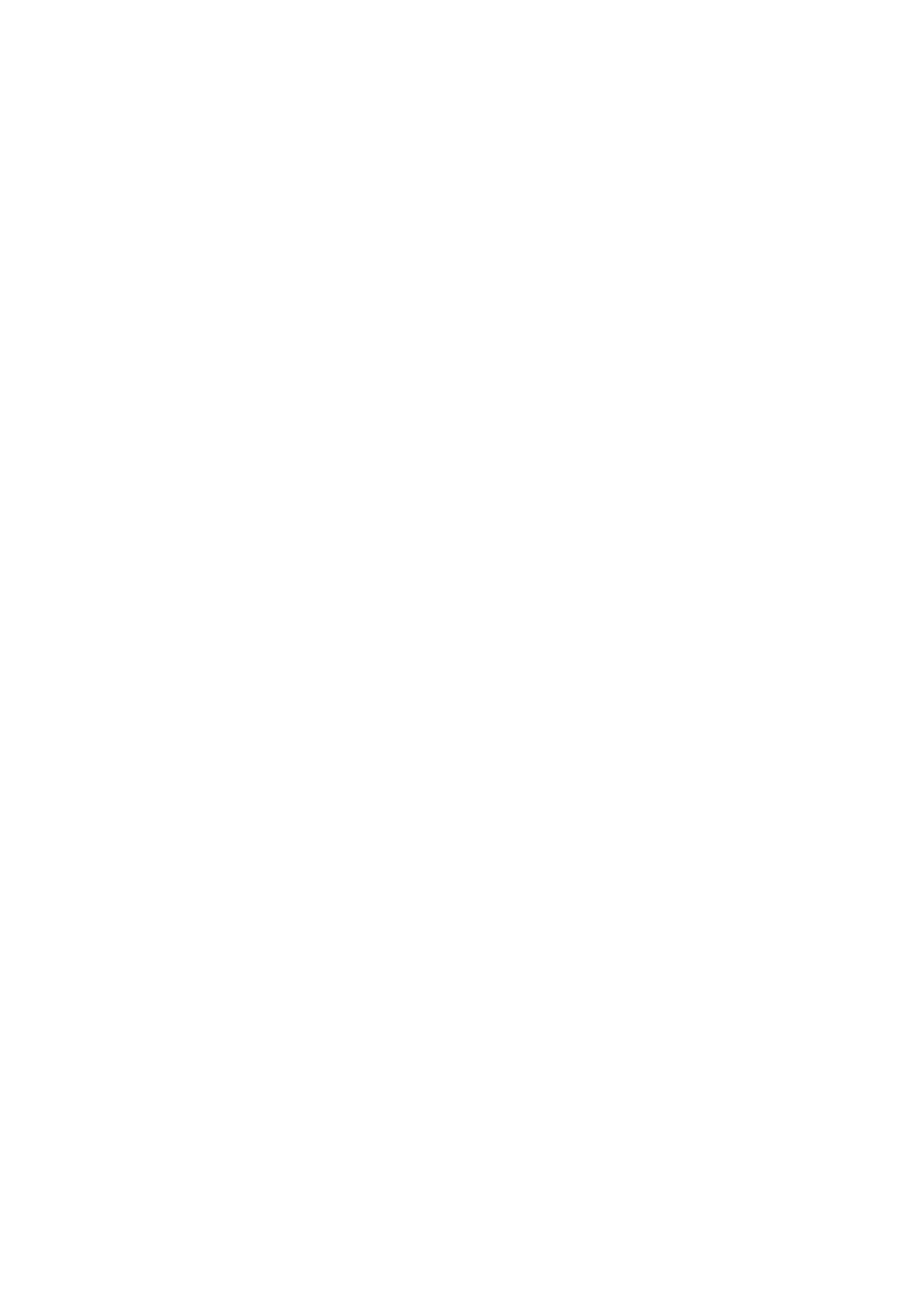## I Conference Agenda

## Thursday, 10 October

| 10.00-11.00                   | <b>Opening Session</b>                                                                                                                                                                                                                     |
|-------------------------------|--------------------------------------------------------------------------------------------------------------------------------------------------------------------------------------------------------------------------------------------|
| Chairman:<br>Opening address: | Ambassador Gérard Stoudmann, Director, OSCE/ODIHR<br>H.E. Heydar Aliyev, President, Republic of Azerbaijan                                                                                                                                 |
| 11.00-11.30                   | Coffee Break                                                                                                                                                                                                                               |
| 11.30-14.00                   | <b>Working Session 1</b><br>THE ROLE OF RELIGION IN A MODERN DEMOCRATIC SOCIETY:<br>RESPONDING TO SECURITY THREATS WITHOUT INFRINGING ON<br><b>FUNDAMENTAL RIGHTS</b>                                                                      |
| Moderator:                    | Ambassador Herbert Salber, Personal Representative of the OSCE<br>Chairman-in-Office to Central Asia                                                                                                                                       |
| Co-Moderator:                 | Dr. Rafiq Aliyev, Head of the Republic of Azerbaijan State Committee for Work<br>with Religious Associations                                                                                                                               |
| Introduction:                 | Dr. Emre Öktem, Faculty of Law, University of Galatasaray<br>Dr. Nancy North, Charity Commission for England and Wales                                                                                                                     |
| Rapporteur:                   | Dr. T. Jeremy Gunn, Senior Fellow for Religion and Human Rights, Emory<br>University, Member of the OSCE/ODIHR Advisory Panel on Freedom of Religion<br>or Belief                                                                          |
| 14.00-15.30                   | Lunch                                                                                                                                                                                                                                      |
| 15.30-18.00                   | <b>Working Session 2</b><br>THE ROLE OF INTERRELIGIOUS AND INTERCULTURAL DIALOGUE IN<br>FIGHTING TERRORISM, EXTREMISM, AND INTOLERANCE AND RESOLVING<br><b>CONFLICTS</b>                                                                   |
| Moderator:<br>Co-Moderator:   | Mr. Steven Wagenseil, First Deputy Director, OSCE/ODIHR<br>Mr. Anar Rzayev, Head of the Committee on Culture of the Parliament of the<br>Republic of Azerbaijan                                                                            |
| Introduction:<br>Rapporteur:  | Dr. Abduljalil Sajid, Imam of the Brighton Islamic Mission<br>Dr. Jolanta Ambrosewicz-Jacobs, Centre for European Studies, Jagiellonian<br>University, Krakow, Member of the OSCE/ODIHR Advisory Panel on Freedom of<br>Religion or Belief |

### Friday, 11 October

| 09.00-11.30   | <b>Working Session 3</b><br>THE ROLE OF EDUCATION IN PROMOTING TOLERANCE AND COMBATING<br>THE GROWTH OF RELIGIOUS EXTREMISM |
|---------------|-----------------------------------------------------------------------------------------------------------------------------|
| Moderator:    | Ambassador Peter Burkhard, Head of the OSCE Office in Baku                                                                  |
| Co-Moderator: | Mr. Makhmud Kerimov, President of the National Academy of Sciences                                                          |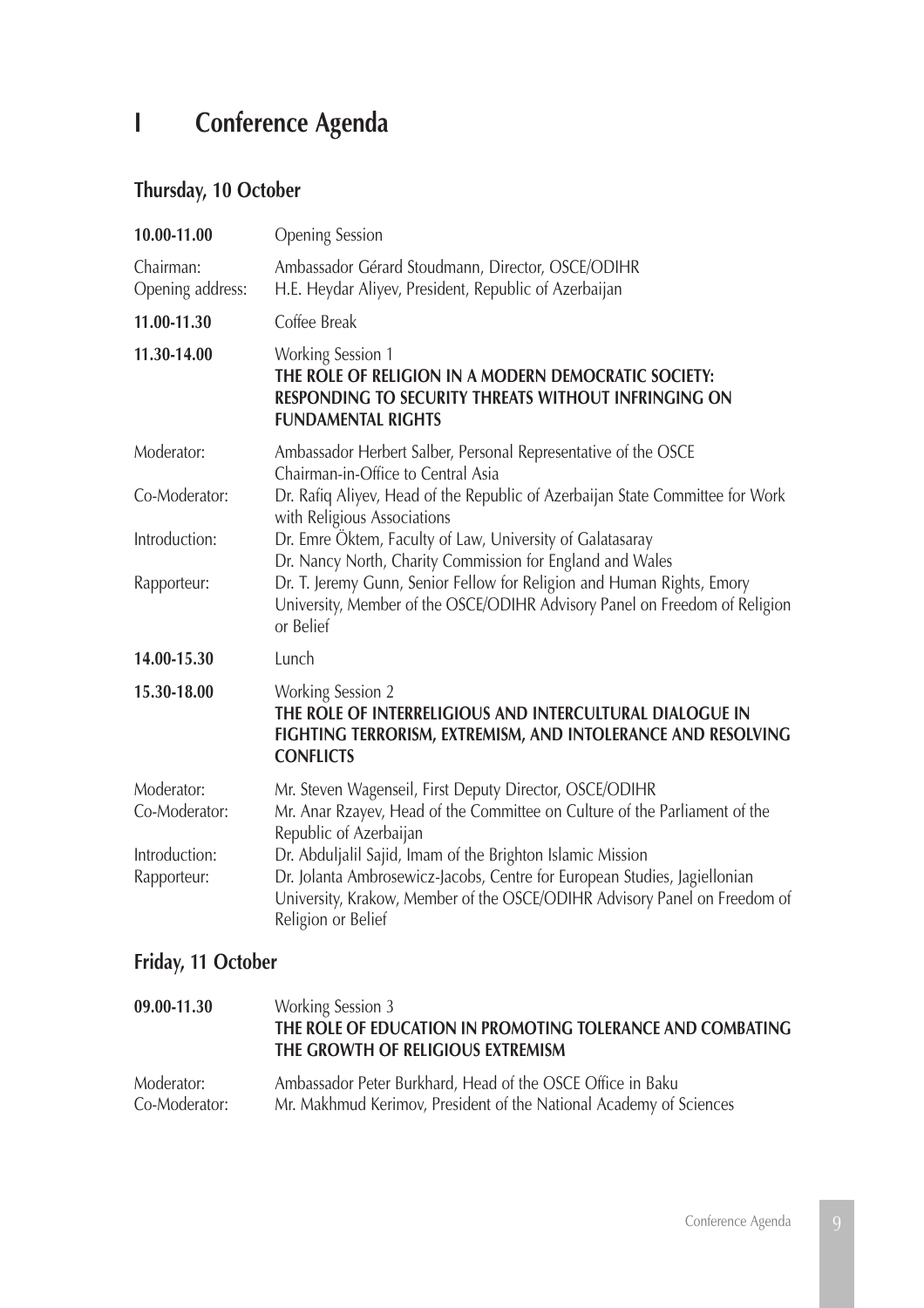| Introduction: | Ms. Ingvill Plesner, Oslo Coalition on Freedom of Religion or Belief                                                                                          |
|---------------|---------------------------------------------------------------------------------------------------------------------------------------------------------------|
|               | Dr. Aleksei Malashenko, Professor, Moscow State Institute of International                                                                                    |
|               | Relations, Scholar-in-Residence, Carnegie Moscow Center                                                                                                       |
| Rapporteur:   | Prof. Dr. Gerhard Robbers, Director, Institute for European Constitutional Law,<br>University of Trier, Member of the OSCE/ODIHR Advisory Panel on Freedom of |
|               | Religion or Belief                                                                                                                                            |
| 11.30-13.00   | Cultural Programme                                                                                                                                            |
| 13.00-15.00   | Lunch                                                                                                                                                         |
| 15.00-16.00   | <b>Closing Session</b>                                                                                                                                        |
| Moderator:    | Ambassador Gérard Stoudmann, Director, OSCE/ODIHR                                                                                                             |
|               | Reports from the working sessions, including recommended follow-up measures                                                                                   |
|               | Concluding Conference Statement by the Moderator                                                                                                              |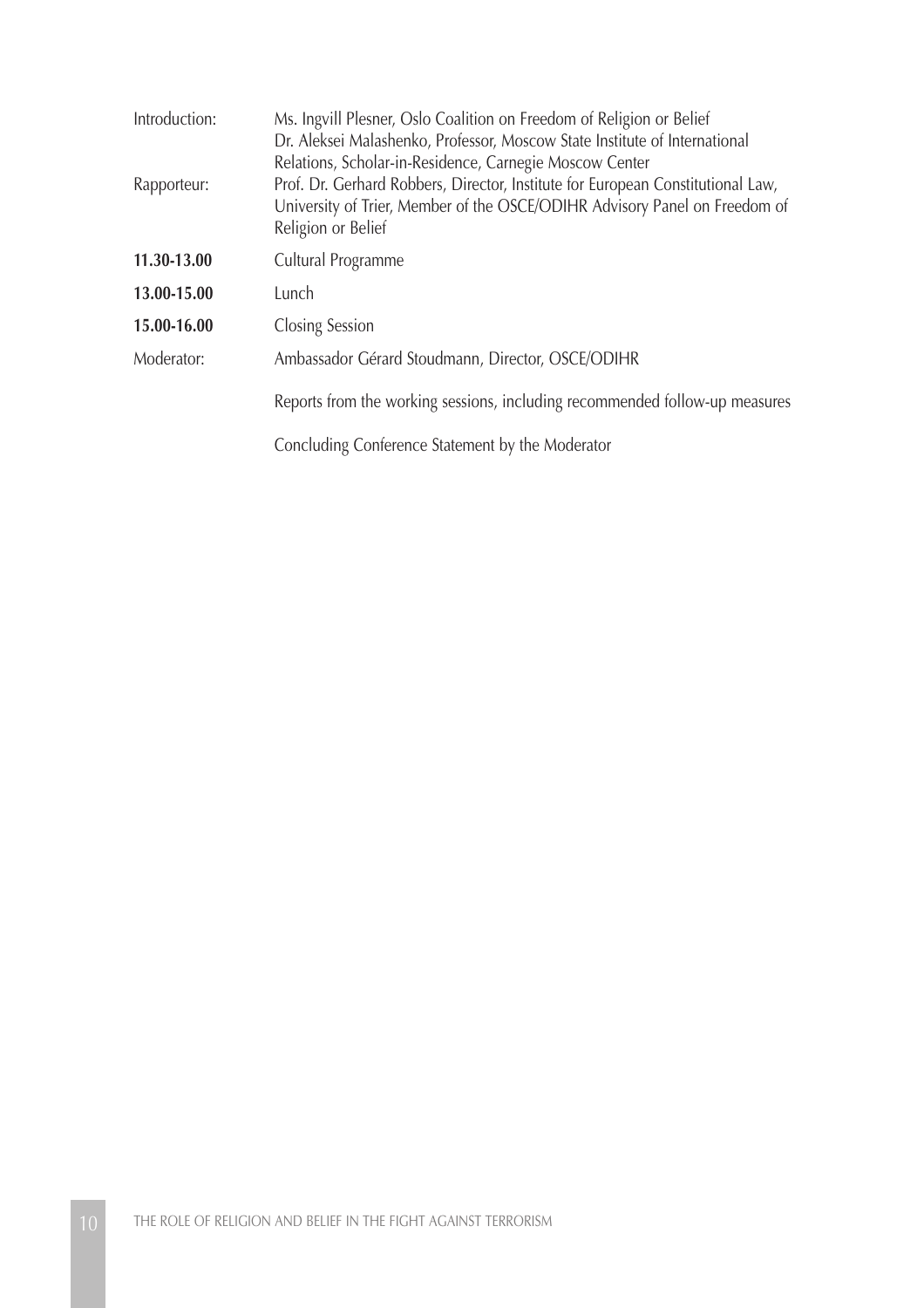## II Conclusions and Recommendations

During a day and a half of Plenary Meetings and Working Sessions, representatives of OSCE participating States, OSCE Mediterranean Partners for Co-operation, non-governmental organizations and religious and spiritual leaders from the OSCE region and other states of the Great Silk Route met in Baku, Azerbaijan, on 10-11 October 2002 to discuss the role of religion and belief in a democratic society and the search for ways to combat terrorism and extremism.

Participants began their discussions with a common basis of several agreed documents, including the Charter of the United Nations, the Universal Declaration of Human Rights, and other relevant United Nations documents on tolerance, freedom of religion or belief, including the Vienna Declaration and Program of Action of 1983 and the Durban Declaration and Program of Action of 2001, as well as OSCE commitments on freedom of thought, conscience, religion or belief as contained in the Helsinki Final Act of 1975 and numerous subsequent documents.

They also shared common support for United Nations Security Council Resolutions 1373 (2001) of 28 September 2001 and 1377 (2001) of 12 November 2001, as well as General Assembly Resolution 56/1 and the decisions and programme of action decided at the Bucharest Meeting of the OSCE Ministerial Council and the Bishkek Conference on Terrorism of 2001 as a basis and framework for international co-operation to prevent and combat terrorism.

Participants at the Baku Conference agreed that:

- Religion and belief have an important role to play in modern and democratic societies for the individual and for society as a whole;
- The recourse to terrorism under the name of religion does not demonstrate a clash of cultures but a clash based on ignorance;
- All religions and similar beliefs preach tolerance and respect for the inherent humanity of all persons, and violence and terrorism are incompatible with the authentic spirit of religion;
- It is essential, in the fight against terrorism, for states and individuals to respect fully all human rights and the freedom of religion and belief in particular;
- They resolutely reject any attempt to justify terrorism and extremism on any political, religious, economic or social grounds;
- Just as religion may wrongly be used to justify terrorism, so can "anti-terrorism" actions of governments wrongly be used to justify actions that undermine human rights and freedom of religion or belief;
- They reject firmly the identification of terrorism with any particular religion or culture and stress that neither terrorist activities nor the anti-terrorist fight may be presented as a struggle for or against any religion or culture;
- Terrorism and extremism destroy the rule of law, human rights, fundamental freedoms and democracy and threaten peace and security;
- Armed conflict undermines the security and stability of the OSCE region and can create obstacles to the promotion and development of interreligious and intercultural dialogue;
- Persistent armed conflicts have been interlinked with terrorism in various regions of the OSCE area, and conflict zones can serve as safe havens for terrorists;
- Diverse, multiethnic, and multicultural societies are an essential and invaluable achievement of civilization and contribute to peace and strengthen relations between nations;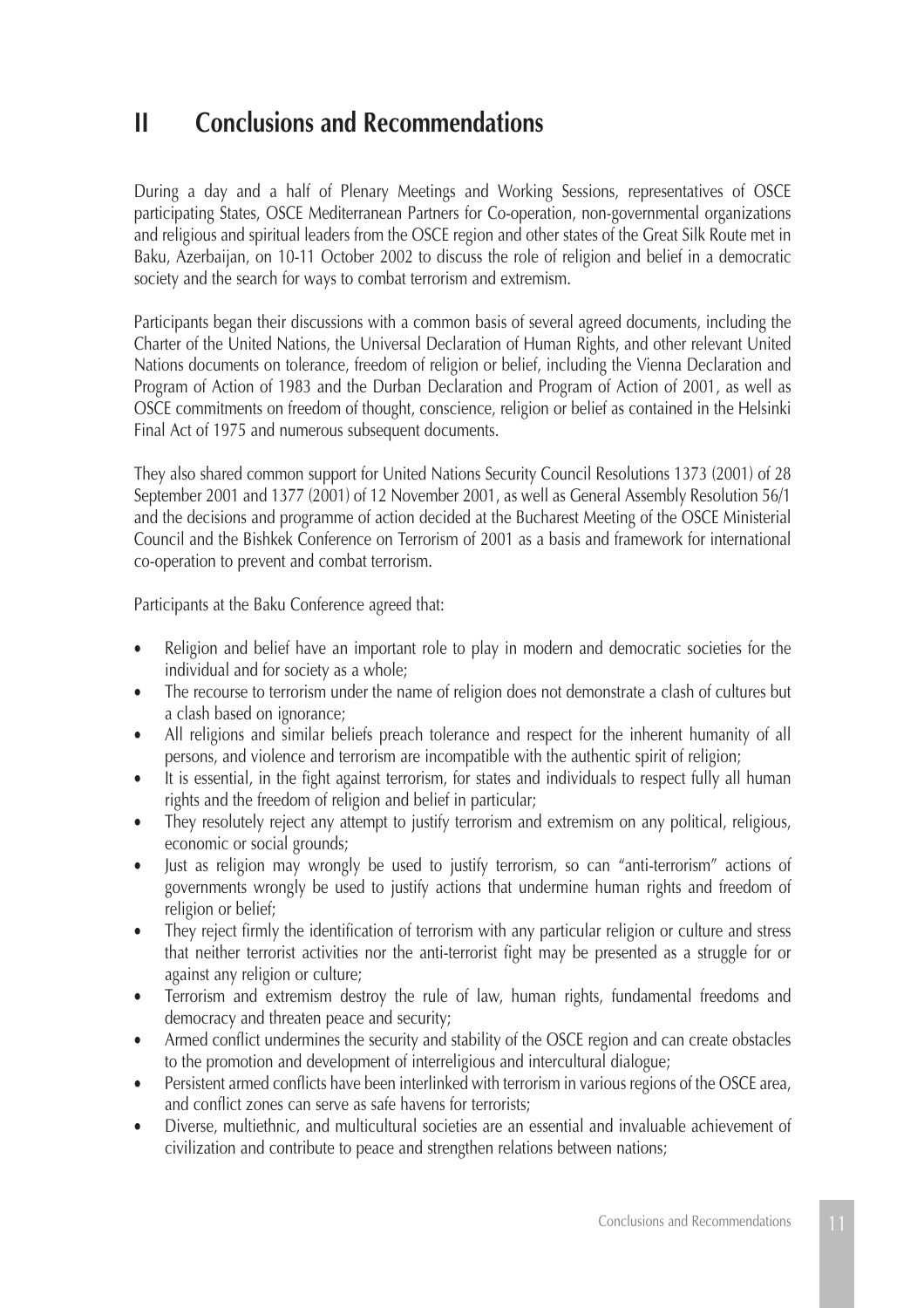Respect for sovereignty, territorial integrity and political independence of states; for the rule of law; and for human rights will contribute to the global fight against terrorism and the maintenance of international peace and security.

Further, the participants discussed the following recommended actions:

- Measures by states to combat terrorism must be consistent with the requirements of democracy, the rule of law and the respect for human rights and fundamental freedoms. They must be directed exclusively at the perpetrators of terrorist acts and their accomplices and not against any national, ethnic or religious community as such;
- There must not be any double standards or selectivity on political, ethnic and religious grounds in interpreting acts and manifestations of terrorism in various regions of the world;
- The incitement to interreligious discord and hatred, and the practice by some of providing ideological and spiritual motivation to a dispute, are extremely dangerous and inadmissible, and religious institutions and organizations should contribute actively to peaceful settlement of conflicts;
- The dignity and values of all religions or beliefs belonging to the human heritage should be respected, and all states should prevent the propagation in educational programmes of ideas based on religious hatred and discrimination;
- It is important for states to create favourable conditions in educational policies to promote the principles of mutual respect, and the protection and preservation of these values, and to ensure they pass from generation to generation;
- All states should establish and apply educational policies to strengthen the eradication of prejudices and misconceptions in the field of freedom of religion or belief, with a view to ensuring respect for pluralism and the acceptance of diversity in the field of religion or belief;
- Education in the field of freedom of religion or belief should also contribute to the goals of peace, social justice, mutual respect and friendship among peoples; to the elimination of ideologies or practices of intolerance and discrimination based on religion and belief; and to promotion of the freedoms of opinion, expression and research; as well as to the respect of pluralism and a greater acceptance of diversity;
- Violent or any other forced religious and cultural assimilation is inadmissible, and all states should promote conditions in which all members of diverse, multiethnic, and multicultural societies can express their cultural identity and manifest their religious beliefs, subject only to such strict limitations as are provided for in international law;
- All states should take measures to eliminate the possibility for any organization, group or individual to incite religious hatred and violence;
- All states should promote careful preservation of cultural and religious monuments and punish those responsible for acts aimed at the destruction of properties of cultural and religious heritage;
- States and individuals should address, at the earliest possible moment, the social, economic, and political factors that engender conditions in which terrorist organizations are able to recruit and win support;
- It is important, for the promotion of common universal values such as those enshrined in the Universal Declaration of Human Rights, the Helsinki Final Act and other relevant international human rights instruments, for states to foster dialogue among, and peaceful relations between, religions and cultures and to facilitate dialogue with religious organizations;
- The OSCE participating States should make more use of the ODIHR Advisory Panel on Freedom of Religion or Belief and should consider establishment of a Special Representative on Freedom of Religion and Belief;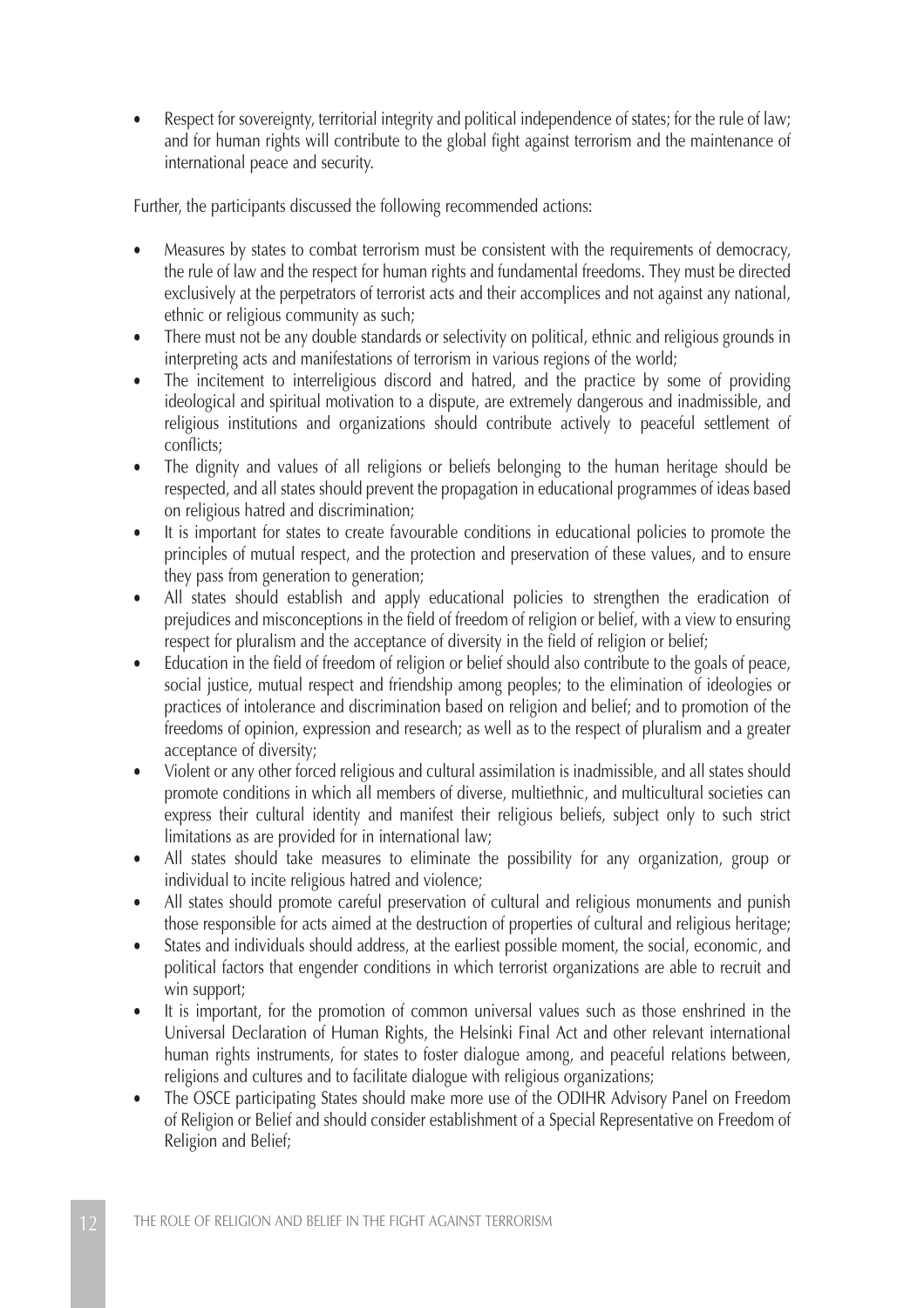• Interreligious and intercultural dialogue remain essential within the OSCE region and the area of the Great Silk Route and elsewhere and should be developed to establish trust and consolidate the fight against terrorism.

Finally, the participants agreed that:

- The Baku Conference provided an important opportunity for governments, spiritual leaders and civil society representatives to meet and to discuss ways in which they should co-operate to ensure religion and belief play their proper, positive role in the fight against terrorism, and they expressed the wish that similar meetings be organized again in the future, preferably under OSCE auspices; and that
- These common positions should be brought to the attention of the OSCE Permanent Council as the Baku Conference's contribution to preparations for the discussion of the fight against terrorism at the Ministerial Council in Porto this coming December.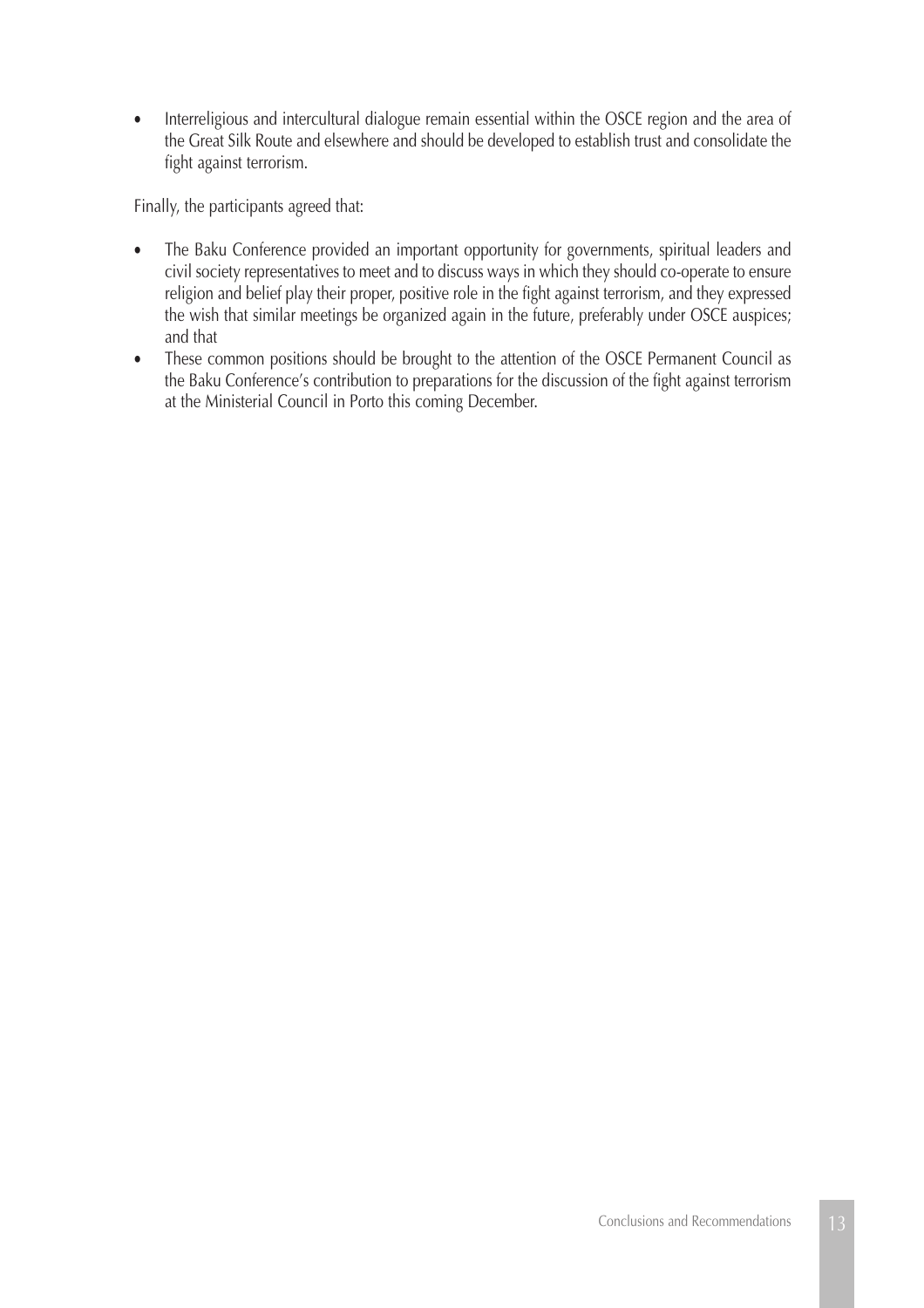## III Working Session I

#### THE ROLE OF RELIGION IN A MODERN DEMOCRATIC SOCIETY: RESPONDING TO SECURITY THREATS WITHOUT INFRINGING ON FUNDAMENTAL RIGHTS

#### 1. Introductory Remarks by Dr. Emre Öktem, University of Galatasaray, Istanbul

#### TERRORISM AND PERMISSIBLE RESTRICTIONS ON THE FREEDOM OF RELIGION IN INTERNATIONAL LAW

We shall try, in this paper, to give a survey of the international legal standards regarding the freedom of religion and its permissible restrictions and to examine the possible connections between this freedom and the fight against terrorism in order to make some observations with regard to today's religious issues.

#### 1. Freedom of Religion and Permissible Restrictions in International Law

#### 1.1. United Nations Documents

#### 1.1.1. Universal Declaration of Human Rights

Article 18 of the Universal Declaration of Human Rights provides that:

Everyone has the right to freedom of thought, conscience and religion; this right includes freedom to change his religion or belief, and freedom, either alone or in community with others and in public or private, to manifest his religion or belief in teaching, practice, worship and observation.

Article 18 consists of two parts: the first clause guarantees the right to freedom of thought, conscience, and religion; the second enumerates the specific rights included therein. This second part is not exhaustive.<sup>1</sup> The freedom to change one's religion or belief concerns the internal sphere of the right to freedom of thought, conscience, and religion, the forum internum, whereas manifestations of religion or belief pertain to the external sphere of that right, or forum externum.<sup>2</sup>

Article 29 of the Universal Declaration subjects the exercise of the rights and freedoms provided by Article 18 "only to such limitations as are determined by law solely for the purpose of securing due recognition and respect for the rights and freedoms of others and of meeting the just requirements of morality, public order and the general welfare in a democratic society".

The Third Committee rejected a substitute article proposed by the Soviet representative that would have guaranteed freedom to perform religious services "in accordance with the laws of the country concerned and the requirements of public morality". A Swedish amendment that would have added the

<sup>1</sup> Lerner, Natan, "Religious Human Rights Under the United Nations" in Religious Human Rights in Global Perspective-Legal Perspectives, edited by Johan D. Van der Vyver and John Witte, Martinus Nijhoff Publishers,1996, p. 86-87.

<sup>2</sup> Tahzib, Bahiyyih G., Freedom of Religion and Belief – Ensuring an Effective International Legal Protection, Martinus Nijhoff Publishers, La Haye, 1996, p. 73.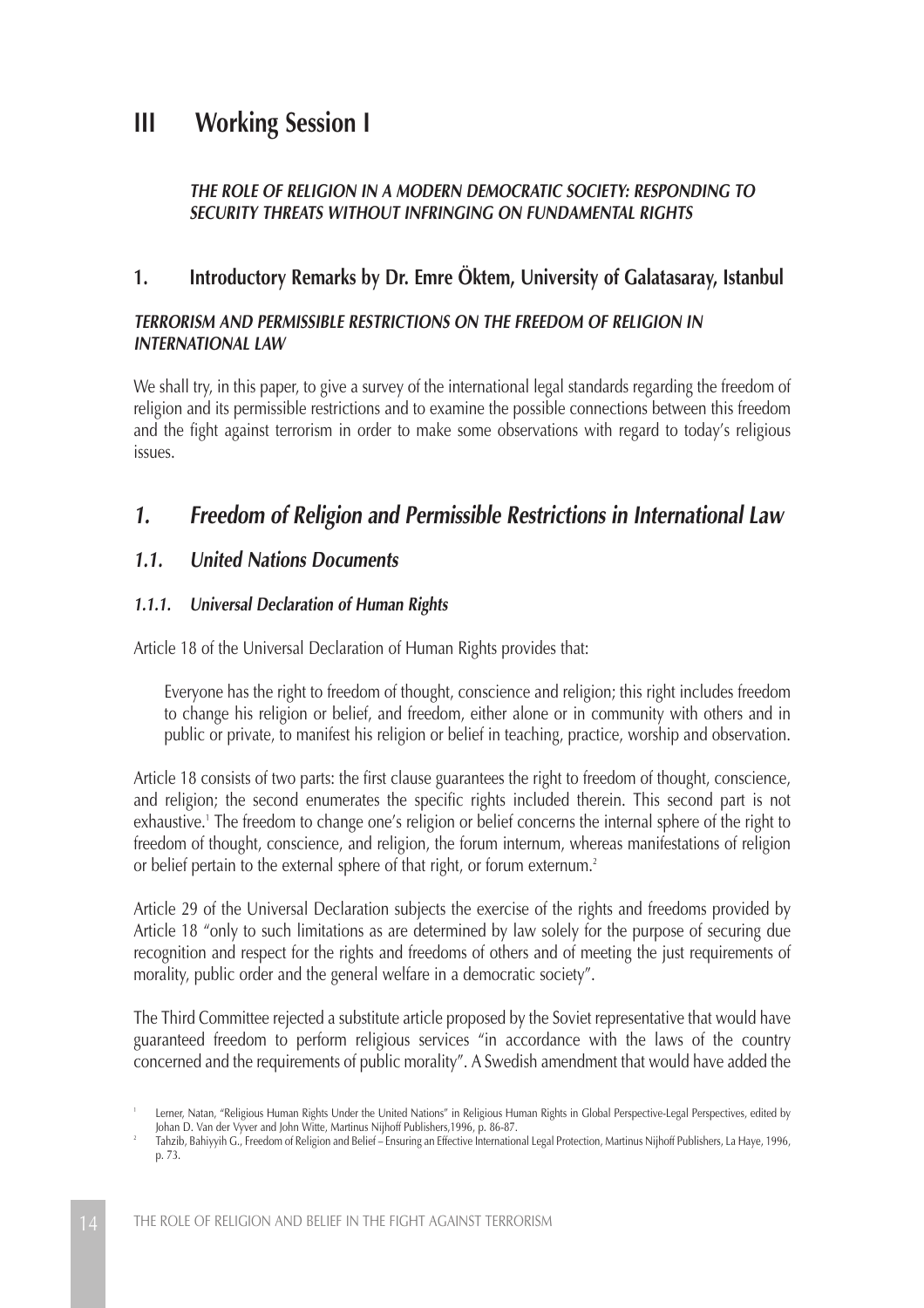words "provided that this does not interfere unduly with the personal liberty of anybody else" was similarly defeated.<sup>3</sup> In matter of limitations, Article 18 should also be construed with regard to Article 30, which states that nothing in the Universal Declaration of Human rights "may be interpreted as implying for any state group or person destruction of any of rights and freedoms set forth therein". Though not a binding treaty, the UDHR carries legal weight far beyond that of ordinary resolutions or even other declarations emanating from the General Assembly: both the International Court of Justice and many national courts have relied on the UDHR in their decisions, either as an interpretative tool or as international custom<sup>4</sup>

Subsequent to the UDHR, a significant step towards the development of religious rights occurred in 1956, when Arkot Krishnaswami submitted his Study of Discrimination in the Matter of Religious Rights and Practices to the Subcommission on Prevention of Discrimination and Protection of Minorities of the UN Commission on Human Rights. Krishnaswami attempted to clarify the concept of freedom of thought, conscience, and religion as set forth in the UDHR and reduced his conclusions to a set of rules intended to show how the goals proclaimed in the UDHR may be reached. As for the regime of limitations, the Krishnaswami study states that public authorities "must see to it that any limitation imposed upon (the freedom of religion or belief) is exceptional; that it is confined within the narrowest possible bounds; that it is prescribed by law solely for the purpose of securing due recognition and respect for the right and freedoms of others and of meeting the just requirements of morality, public order and the general welfare in an democratic society; and that it is not exercised in a manner contrary to the purposes and principles of the United Nations".<sup>5</sup>

#### 1.1.2. The International Covenant on Civil and Political Rights of 1966

The UDHR's commitment to the fundamental right of freedom of religion or belief was embodied in Article 18 of the ICCPR, which is a legally binding obligation for States Parties thereto. Article 18 provides that:

"Everyone shall have the right to freedom of thought, conscience and religion. This right shall include freedom to have or to adopt a religion or belief of his choice, and freedom, either individually or in community with others and in public or private, to manifest his religion or belief in worship, observance, practice and teaching.

"No one shall be subject to coercion which would impair his freedom to have or to adopt a religion or belief of his choice.

"Freedom to manifest one's religion or belief s may be subject to such limitations as are prescribed by law and are necessary to protect public safety, order, health, or morals or the fundamental rights and freedoms of others.

"The States parties to the present Covenant undertake to have respect for the liberty of parents and, when applicable, legal guardians to ensure the religious and moral education of their children in conformity with their own convictions."

<sup>3</sup> Clark, Roger, S., "The United Nations and Religious Freedom" in New York University Journal of International Law and Politics, vol 11, no. 2, 1978, p. 200-201.

<sup>4</sup> Eide, Asbjorn and Alfredsson, Gudmundur, "Contemporary Appraisal" in The Universal Declaration of Human Rights-A Common Standard achievement, edited by Gudmundur Alfedsson and Asbjorn Eide, Martinus Nijhoff Publishers, 1999, p. xxx-xxxi.

<sup>5</sup> Krishanaswami, Arkot, "Study of Discrimination in the Matter of Religious Rights and Practices", reprint in New York University Journal of International Law and Politics, vol 11, no. 2, 1978, p. 269.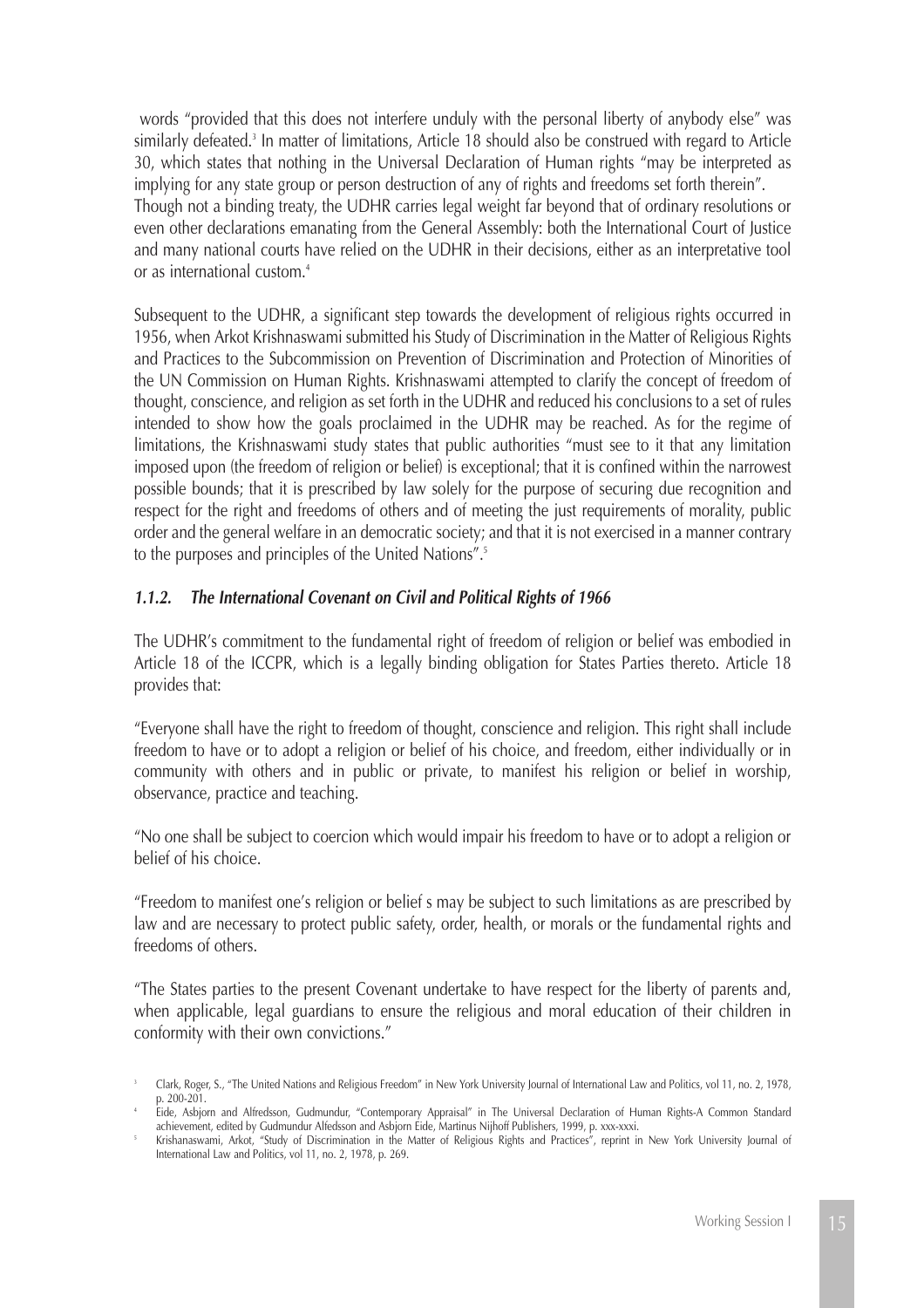The rights provided by Article 18 are primarily of a defensive nature. Passive freedom of religion and belief prohibits States Parties from dictating or forbidding confession to, or membership in, a religion or belief. Negative freedom ensures the right not to belong to any religious group or to live without religious confession. A system of state religion or a state church does not conflict with passive freedom of religion so long as the state permits other religions alongside the official one and does not exercise direct or indirect coercion to join the latter.<sup>6</sup> However, the duty of the state is not confined to restrain itself from unduly interfering in religious rights: it must carry such rights into effect.<sup>7</sup> The distinction between the forum internum and the forum externum appears in the ICCPR as well: freedom to maintain or to change religion or belief falls primarily within the domain of the inner faith and conscience of an individual. Protection of the individual from interference in the freedom of adopting a religion should be considered within the forum internum.<sup>8</sup>

Unlike the limitations clause found in Article 29 of the UDHR, which applies to all the rights and freedoms set forth therein, Article 18.3 of the ICCPR contains a limitation clause that refers only to limitations to be placed on freedom to manifest one's religion or belief. Unlike the other articles, the limitations clauses of Article 18 refer not to "national security" but to "public safety". In fact, the travaux préparatoires shed some light on the meaning of this term: during the fifth, sixth, and eighth sessions of the Commission on Human Rights, the English expression "public order" and the French expression "l'ordre public" gave rise to considerable discussion. In civil-law countries, l'ordre public is a legal concept used principally as a basis for negating or restricting private agreements in the exercise of police power or the application of foreign law. In common-law countries, the expression public order is ordinarily used to mean the absence of public disorder. The use of these expressions in the limitation clauses would create uncertainty and might constitute a basis for far-reaching derogations from the rights guaranteed. One proposal was made to change the "protection of public order" to the "prevention of public disorder". Another proposal was to add after the expression "public order" a modifying clause "in a democratic society". The limitation clause of Article 19 contains the expression "national security", and those of Articles 20 and 21, the expression "national security or public safety". It was also observed that the terms "national security" and "public safety" were not sufficiently precise to be used as a basis for the limitation of the exercise of the rights guaranteed. Although no separate discussion took place on Paragraph 3, several delegations expressed a preference for having the limitations clauses of the various articles of the Covenant drafted mutatis mutandis in identical terms. Finally, Paragraph 3, as drafted by the Commission on Human Rights, was adopted unanimously.9

Only manifestations of religion or religious practices can be restricted. In other words, the freedom of thought and conscience and the freedom to hold religious beliefs that are not translated into practices are beyond any restriction.<sup>10</sup> Dinstein emphasizes that this disparity was not accidental, as it is noted in the travaux préparatoires, and argues that its implication is that freedom of religious observance can be restrained in order to preclude harm to human lives (extreme examples: human sacrifices, cannibalism, etc.). However, a political crisis affecting the security of the state cannot be used as an excuse to curtail religious freedom.<sup>11</sup> More reasonable examples can be found in life today, which witnesses hostile

<sup>6</sup> Nowak, Manfred, U. N. Covenant on Civil and Political Rights – CCPR Commentary, N. P. Engel, Publisher, Kehl-Strasbourg- Arlington, 1993, p. 313, 317.

Margiotta Broglio, Francesco, "Il contenuto e l'espressione della libertí religiosa nelle concenzioni internazionali" in La libertad religiosa, Memoria del IX. Congresso Internacional de Derecho Canonico, Universitad Nacional Autonoma de Mexico, 1996, p. 423.

Tahzib, Freedom of Religion..., p. 88.

<sup>9</sup> Bossuyt, Marc J., Guide to the "Travaux préparatoires" of the Covenant on Civil and Political Rights, Martinus Nijhoff, 1987, p. 365-367.

<sup>&</sup>lt;sup>10</sup> Lerner, "Religious Human Rights..., p. 92.<br><sup>11</sup> Dinstain Veram "Freedom of Beligion and

<sup>11</sup> Dinstein, Yoram, "Freedom of Religion and the Protection of Religious Minorities" in Y. Dinstein and M. Tabory (eds.) The Protection of Minorities and Human Rights, Martinus Nijhoff Publishers, 1992, p. 151-152.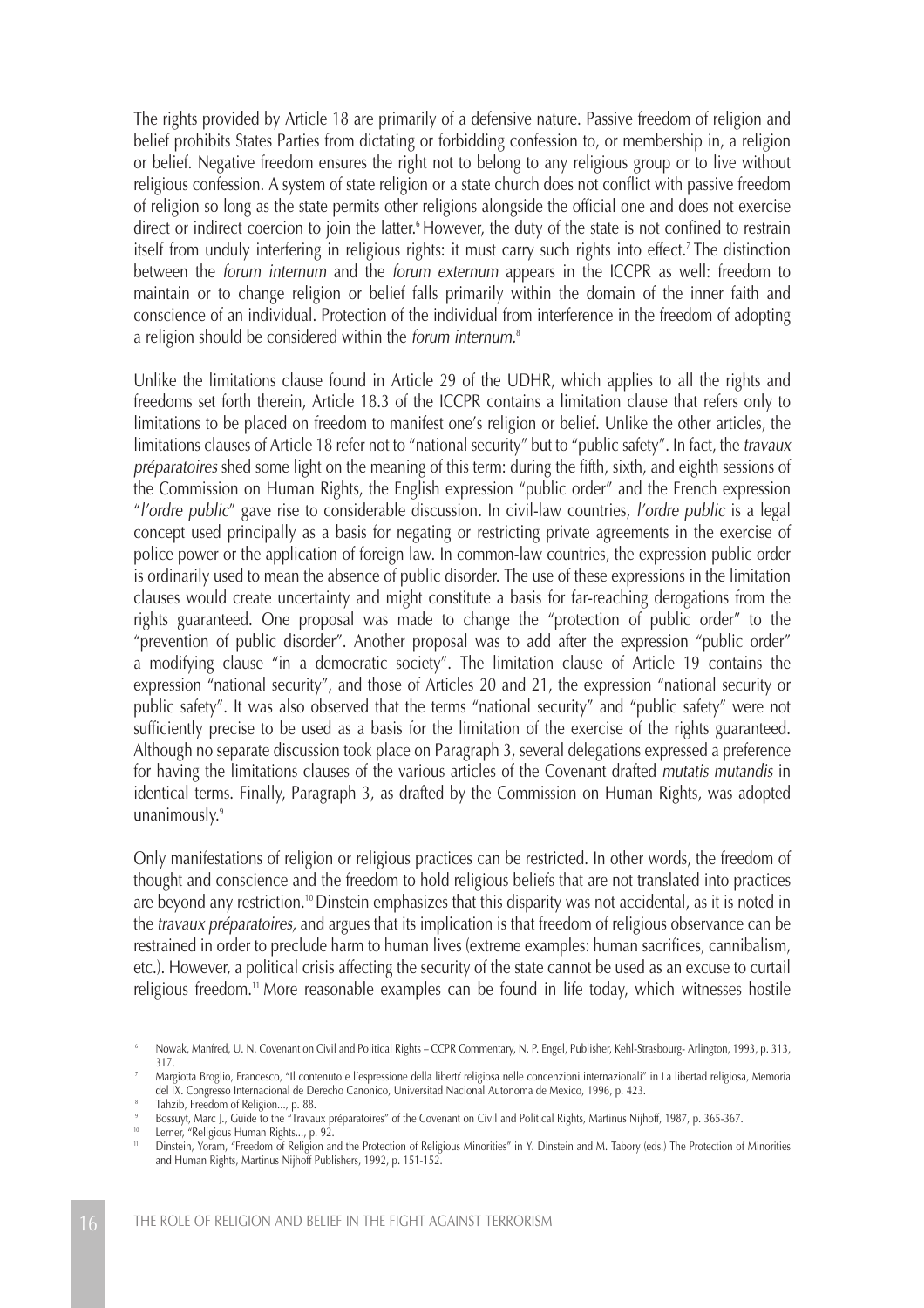religious groups confronting one another or religious customs being made to serve political interests,<sup>12</sup> without forgetting terrorism. But such phenomena can hardly be considered as "manifestations" of religions; they are, rather, cases of its misuse. Religious freedom's limitations regime is based on a fragile equilibrium: "Questions of faith are not infrequently professed and advocated with particular intensity, missionary zealotry, and fanaticism, which can prompt not only religious wars between different faiths but also the most severe measures of state suppression".13

General Comment No. 22(48) on Article 18 (20 July 1993) provides an authoritative<sup>14</sup> statement of the understanding of the article by the UN Human Rights Committee (which is the Covenant's organ of control) and gives a quite far-reaching universal interpretation of Article 18, considering the manifold violations of this controversial right in actual state practice.15 Paragraph 8 is devoted to the restrictions on freedom of religion:

"Article 18(3) permits restrictions on the freedom to manifest religion or belief only if limitations are prescribed by law and are necessary to protect public safety, order, health and morals, or the fundamental rights and freedoms of others. The freedom from coercion to have or adopt a religion or belief and the liberty of the parents and guardians to ensure religious and moral education cannot be restricted. In interpreting the scope of permissible limitation clauses, States parties should proceed from the need to protect the rights guaranteed under the Covenant, including the right to equality and non-discrimination on all grounds specified in art. 2, 3 and 26. Limitations imposed must be established by law and must not be applied in a manner that would vitiate the rights guaranteed in article 18. The committee observes that paragraph 3 of article 18 is to be strictly interpreted: Restrictions are not allowed on grounds not specified there, even if they would be allowed as restrictions to other rights protected in the Covenant, such as national security. Limitations may be applied only for those purposes for which they were prescribed and must be directly related and proportionate to the specific need on which they are predicated. Restrictions may not be imposed for discriminatory purposes and applied in a discriminatory manner. The committee observes that the concept of morals derives from many social, philosophical and religious traditions; consequently, limitations on the freedom to manifest a religion or belief for the purpose of protecting morals must be based on principles not deriving exclusively from a single tradition. Persons already subject to certain legitimate constraints, such as prisoners, continue to enjoy their right to manifest their religion or belief to the fullest extent compatible with the specific nature of the constraint. States parties' reports should provide information on the full scope and effects of limitations under art. 18(3), both as a matter of law and of their application in specific circumstances."16

Another article that is particularly pertinent to our issue is Article 20, which states that any propaganda for war and advocacy of national, racial, or religious hatred that constitutes incitement to discrimination, hostility, or violence shall be prohibited by law. In the opinion of the Human Rights Committee (General Comment 11 of 29 July 1983), these required prohibitions are fully compatible with the right of freedom of expression as contained in Article 19, the exercise of which carries with it special duties and responsibilities.

 $12$  Nowak, U. N. Covenant..., p. 327.

<sup>&</sup>lt;sup>13</sup> Nowak, U. N. Covenant..., p. 320.

<sup>14</sup> Evans, Malcom D, "Religious Liberty and international law in Europe, Cambridge University Press, 1997, p. 208.

 $^{15}$  Nowak, Manfred, "The Activities of the UN Human Rights Committee: Developments from 1 August 1992 to 31 July 1995" in Human Right Law Journal, vol. 16, No. 11-12, 1995, p. 379.

<sup>16</sup> For the text: cf. Human rights Law Journal, vol 15, no. 4-5, 1994, p. 233-234.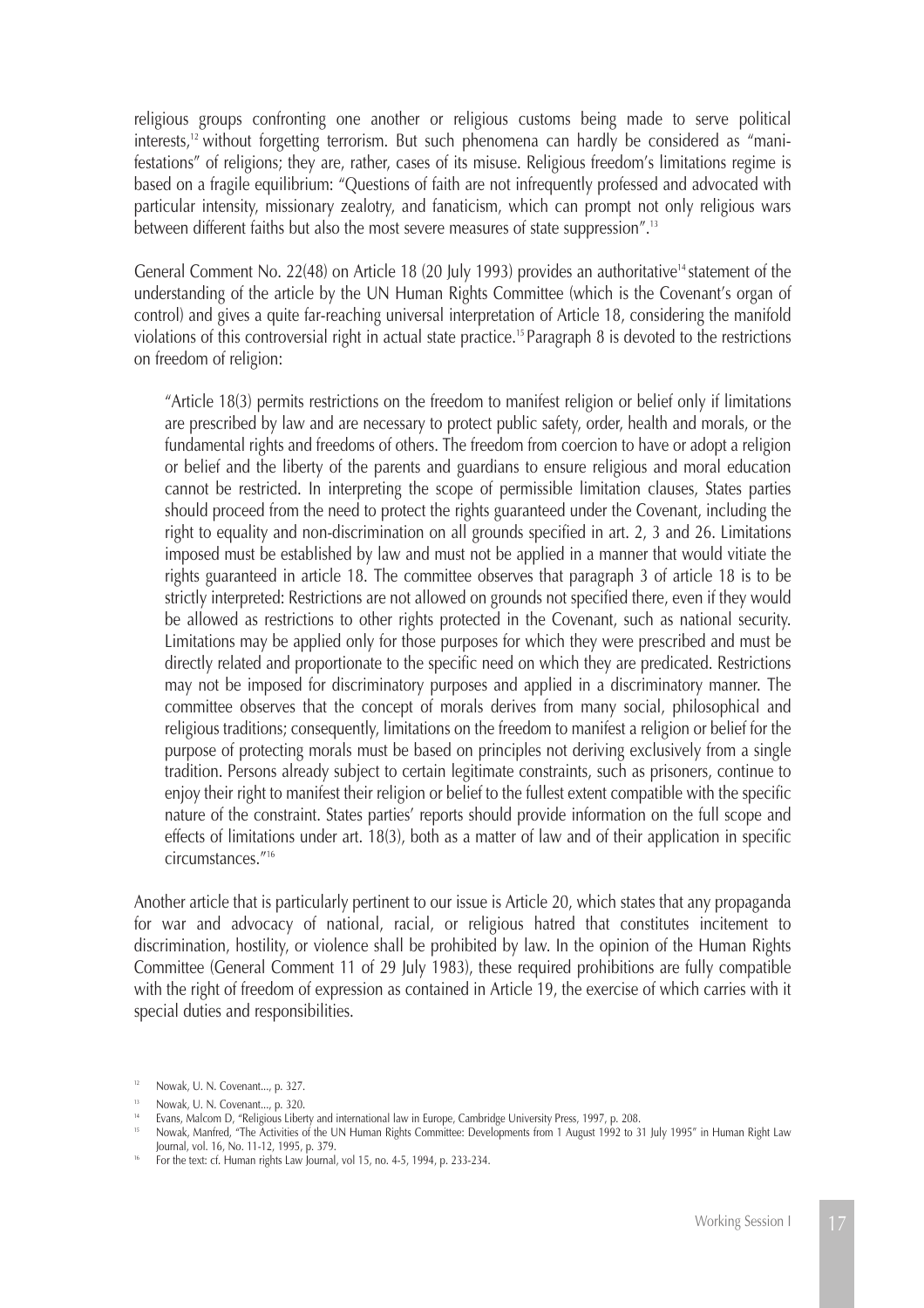The Committee's case law shows no cases relevant to direct relationship between religious phenomena and terrorism. However, a case regarding the misuse of religion for unlawful activities deserves some attention: the authors of the communication, "plenipotentiaries" of the so-called Assembly of the Church of the Universe, alleged that the judicial measures taken against their church had violated, among other things, their religious rights protected by Article 18. The tenets of this new church require cultivation, distribution, possession, and worshipping of the church's sacrament, "God's life tree", which is nothing other than marijuana, or cannabis sativa. In the Committee's view, the scope of Article 18 does not encompass the use of narcotics, and the communication constitutes an abuse of the right to present communications.<sup>17</sup> Though irrelevant to terrorism, this case shows that no substantial infringement of law can be concealed by false religious practices.

#### 1.1.3. The 1981 Declaration on the Elimination of all Forms of Intolerance and of Discrimination Based on Religion and Belief<sup>18</sup>

The United Nations 1981 Declaration on the Elimination of all Forms of Intolerance and of Discrimination Based on Religion and Belief, though not legally binding as a treaty obligation, stands as a milestone in the progressive development of human rights norms<sup>19</sup> and may presently be considered as the most important international instrument regarding religious rights.20 It distils many of the principles articulated in the ICCPR. Article 1.3 deals with the regime of limitations:

"Freedom to manifest one's religion or beliefs may be subject only to such limitations as are prescribed by law and are necessary to protect public safety, order, health or morals or the fundamental rights and freedoms of others."

Proposals to add "national security" to the list of permissible limitations in Article 1.3 were not accepted.<sup>21</sup> On the other hand, restraints based upon public morals, may, because of the inherent vagueness of the concept of morals, be abused to challenge the principles upon which the Declaration is based through attacks on the expression of beliefs and practices that diverge from the norm of majoritarian values. Restrictions upon proselytizing, which would be permissible under the Declaration to protect the rights of those targeted by the proselytizing activities, may conflict with the freedom of expression guaranteed in Article 19 of the ICCPR.<sup>22</sup> Independent courts acting according to the rule of due process can be an effective counterweight to the arbitrary exercise of government authority.<sup>23</sup>

Parallel to the limitations clauses, Article 1.2 prohibits coercion that would impair the freedom to have a religion or belief of one's choice and, therefore, forbids clearly the use or threat of physical force to compel believers (or non-believers) to abjure or to convert. An attack on the intellectual and psychological aspects of belief should be encompassed by the prohibited forms of coercion.24Accordingly, in case terrorism is used in order to exert such coercion, the state has not only the right, but also the duty, to prevent it.

<sup>17</sup> Communication No. 570/1993, M.A.B., W.A.T. et J.A.Y.T c. Canada, 8 April 1994, Rapport du comité des droits de l'homme, vol. XI, Assemblée générale, Documents officiels, 49ème session, p. 390-392.

For the preparation process of the Declaration see: Lerner, Natan, "Toward a Declaration Against Religious Intolerance and Discrimination" in Israel Yearbook of Human Rights, vol. 11, 1981, p. 84-89, Lerner, Natan, "The Final Text of the U. N: Declaration Against Intolerance and Discrimination Based on Religion or Belief" in Israel Yearbook of Human Rights, vol. 12, 1982, s. 186-188, Odio Benito, Elizabeth, (Rapporteur spécial de la Souscommission de la lutte contre les mesures discriminatoires et de la protection des minorités) Elimination de toutes les formes d'intolérance et de discrimination fondées sur la religion ou la conviction, Nations Unies, New York, 1989.

Sullivan, Donna J., "Advancing the Freedom of Religion or Belief Through the UN Declaration on the Elimination of Religious Intolerance and Discrimination" in American Journal of International Law, vol 82, 1988, p. 488.

<sup>&</sup>lt;sup>20</sup> Lerner, "Religious Human Rights..., p. 114.

 $\frac{21}{21}$  Tahzib, Freedom of Religion..., p.169.

<sup>&</sup>lt;sup>22</sup> Sullivan, Donna J., "Advancing the Freedom of Religion..., p. 496, 499.<br><sup>23</sup> Tabzih Eroodom of Poligion.... p. 170

Tahzib, Freedom of Religion..., p.170.

<sup>&</sup>lt;sup>24</sup> Sullivan, Donna J., "Advancing the Freedom of Religion..., p. 4494.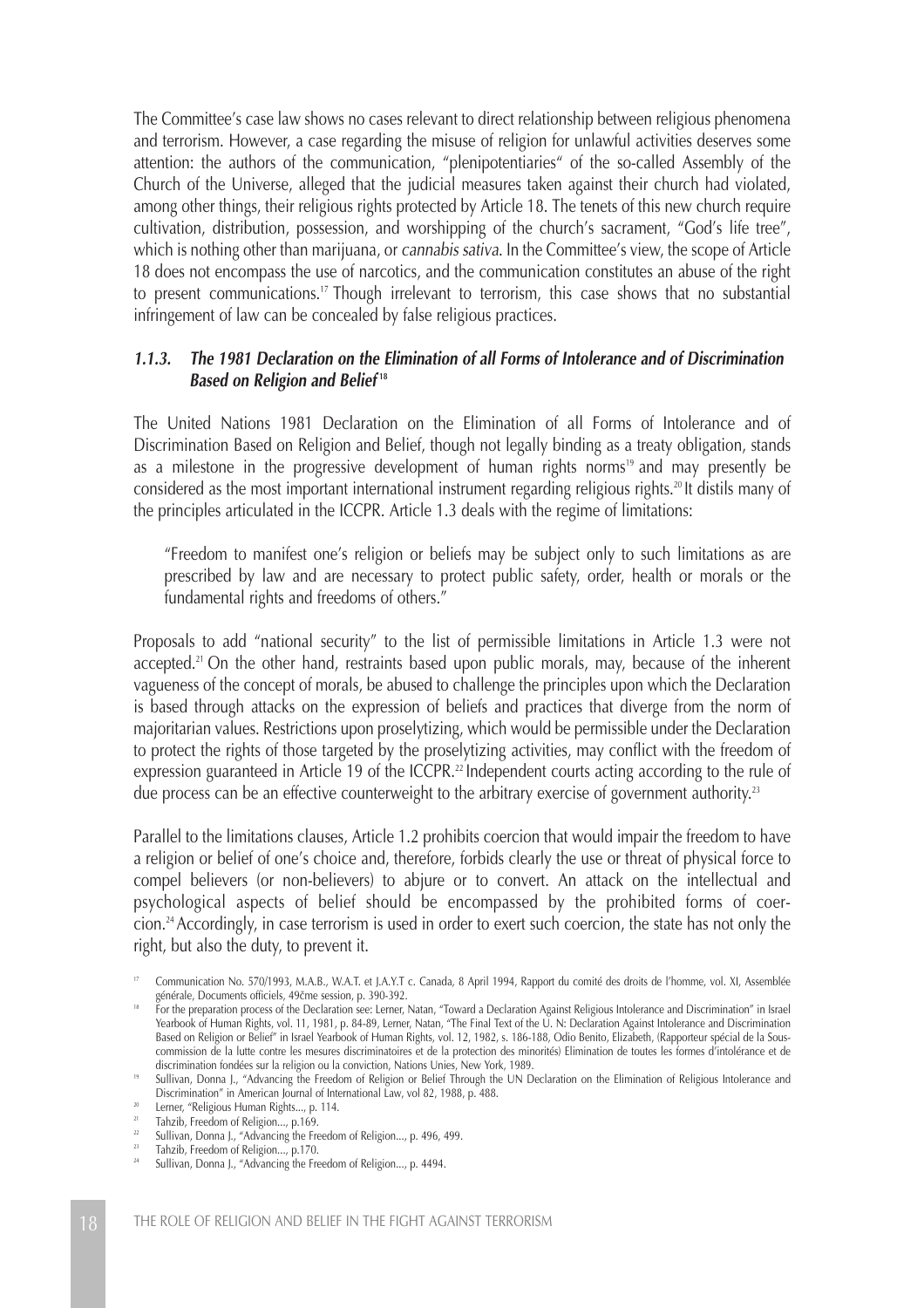#### 1.2. European Convention on Human Rights

Article 9 of the European Convention for the Protection of Human Rights and Fundamental Freedoms (European Convention on Human Rights, ECHR), which contains the Convention's key substantive provisions on freedom of religion or belief, closely parallels the language of the UDHR and was drafted soon after the Universal Declaration.

- 1. Everyone has the right to freedom of thought, conscience and religion; this rights includes freedom to change his religion or belief and freedom, either alone or in community with others and in public or private, to manifest his religion or belief, in worship, teaching, practice and observance.
- 2. Freedom to manifest one's religion or beliefs shall be subject only to such limitations as are prescribed by law and are necessary in a democratic society in the interests of public safety, for the protection of public order, health or morals or for the protection of the right and freedom of others.

The European Court of Human Rights pays special attention to the freedom of religion: "As enshrined in art. 9, freedom of thought, conscience and religion is one of the foundations of a 'democratic society' within the meaning of the Convention. It is, in its religious dimension, one of the most vital elements that go to make up the identity of believers and their conception of life, but it is also a precious asset for atheists, agnostics, sceptics and the unconcerned. The pluralism indissociable from a democratic society which has been dearly won over the centuries, depends on it".<sup>25</sup>

As for the limitations clauses, the *Travaux préparatoires* reveal that the terms "necessary for the interest of national security" were replaced by "necessary in a democratic society". This criterion, which serves to determine the concepts of public order, public health, morals, and public security (or safety) figuring the Articles 8, 9, 10, and 11, was introduced in order to convince the states that favour a casuistical method in drafting the ECHR.<sup>26</sup>

Article 9 distinguishes the inner aspect of freedom of religion (forum internum) and its manifestations. (forum externum). Only these latter may be subject to limitations; freedom of religion has, therefore, a privileged position vis-f-vis the other freedoms guaranteed by the ECHR. As the European Court of Human Rights has pointed out: "The fundamental nature of the rights guaranteed by art. 9 § 1 is also reflected in the wording of the paragraph providing for limitations for them. Unlike the second paragraphs of articles 8, 10 and 11 which cover all the rights mentioned in the first paragraphs of those articles, that of art. 9 refers only to 'freedom to manifest one's religion or belief'. In so doing, it recognizes that in democratic societies, in which several religions coexist within one and the same population, it may be necessary to place restrictions on this freedom in order to reconcile the interest of various groups and ensure that everyone's beliefs are respected."27 Indeed, the fact that the freedom of religion is an element of a democratic and pluralistic society entails the placing of limitations thereupon in order to protect everyone's rights.<sup>28</sup> Nevertheless, unlike Article 18 of the ICCPR, Article 9 is not included among the rights that cannot be derogated from in times of war or public emergency

<sup>25</sup> Kokkinakis v. Greece, 3/1992/348/421, 25 /5/1993, § 31.

Margiotta Broglio, Francesco, La protezione internazionale della libertí religiosa nella Convanzione Europea dei diritti dell'Uomo, Giuffrč, Milano, 1967, p. 24-25.

<sup>27</sup> Kokkinakis v. Greece, 3/1992/348/421, 25 /5/1993, § 33.

Coussirat-Coustère, Vincent, "Article 9 § 2" in La Convention Européenne des droits de l'Homme, Commentaire article par article sous la direction de Louis Edmond Pettiti-Emmanuel Decaux-Pierre Henri Imbert, Economica, 1995, p.361.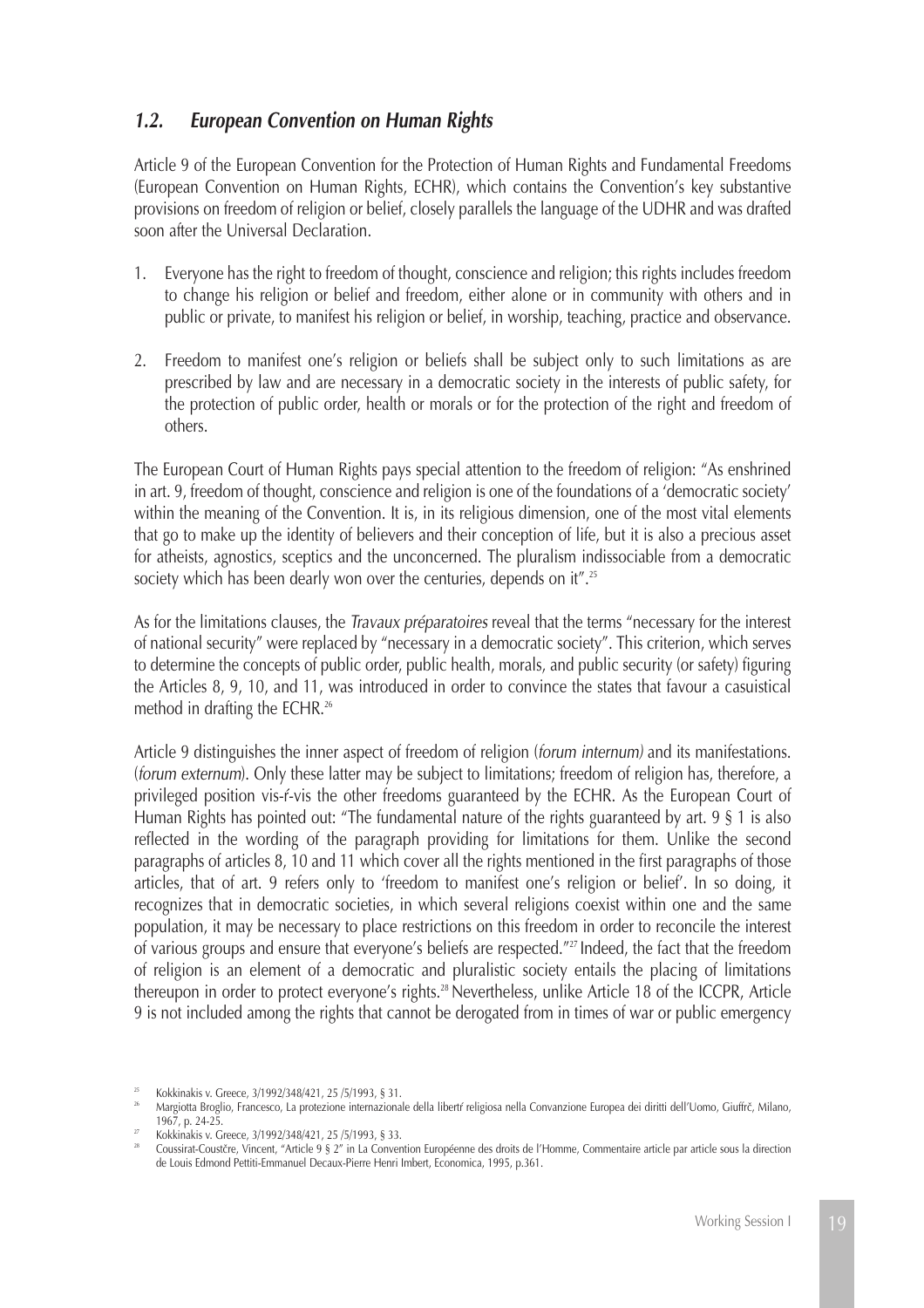that threatens the life of the nation, according to Article 15 of the ECHR. But this may be done only to "the extent strictly required by the exigencies of the situation".

The limitations clauses figuring in the second paragraphs are worded on the same model and, though they contain differences, Strasbourg judges have shown a tendency to consider them together.<sup>29</sup> While assessing whether there is a violation of the Convention, the European Court of Human Rights poses four major questions: (1) Has there been interference with the rights concerned? (2) If so, is it prescribed by law? (3) Is it directed at one or more of the legitimate aims in Paragraph 2 of Article 9? (4) Is it necessary in a democratic society for achieving them?<sup>30</sup> The reason underlying the interrogation about the "legality" of the measure is to limit the executive's arbitrary interference by the legislative power or by the judiciary. Among legitimate aims, one can distinguish, summarily, those of public interest, such as public safety, public health, etc., and those of private interest, namely, the freedom of others.<sup>31</sup> These concepts would legitimate whatever arbitrary measures taken by the states if comprehended in an extensive manner; it is, therefore, necessary to interpret them restrictively.<sup>32</sup> "The Court has consistently held that a certain margin of appreciation is to be left to the Contracting States in assessing the existence and the of interference, but this margin is subject to European supervision, embracing both the legislation and the decisions applying it, even those given by an independent court. The Court's task is to determine whether the measures taken at national level were justified in principle and proportionate."33

#### 1.3. OSCE Documents

The Organization for Security and Co-operation in Europe (OSCE)<sup>34</sup> was created as a negotiating forum designed to encourage peaceful co-existence between two irreconcilable ideologies that divided East from West in post-World War II Europe. The collapse of the Soviet bloc revealed that the CSCE had contributed to the liberalization process of the Eastern European countries through activities aimed at rendering effective the protection of fundamental freedoms.<sup>35</sup> Today, the OSCE is an intergovernmental institution committed to the promotion and preservation of human rights, the rule of law, and democratic pluralism. This transformation has had a major impact on the development by the OSCE of rules to foster religious tolerance in Europe.<sup>36</sup> It may be argued that, "apart from the human rights with a transborder character, religious freedom has, of all human rights, received the most attention in the documents of the CSCE (OSCE)".37 In the political agreement that made the OSCE documents possible and the acceptance, by the Soviets, of undertakings relating to human rights, particularly freedom of religion, it is possible to see the "seeds" that led to the collapse of Eastern European communism.38 The

Evans, "Religious Liberty..., p. 366.

<sup>29</sup> Ktistakis, Ioannis, La liberté de religion devant les organes de la Convention européenne des droits de l'Homme – Respect des traditions des différents pays européens ou formation d'un jus commune en matière des droits de l'Homme, Mémoire préparé par Ioannis Ktistakis sous la direction de François Rigaux, dans le cadre du Mastčre en Théorie du droit, Académie européenne de Théorie du droit, (yayýnlanmamýt yüksek lisans tezi) août 1996, p. 37.

Greer, Steven, Les exceptions aux articles 8-11 de la Convention européenne des droits de l'homme, éditions du Conseil de l'Europe, Dossiers sur les droits de l'Homme, No. 15, 1997, p. 7.

 $31$  Greer, Steven, Les exceptions..., p. 9,18.

Martinez-Torron, Javier, "La giurisprudenza degli organi di Strasburgo sulla libertí religiosa" in Rivista internazionale dei diritti de l'uomo, , 1993, p. 365.

<sup>33</sup> Kokkinakis v. Greece, 3/1992/348/421, 25 /5/1993, § 47

The Conference on Security and Co-operation in Europe (CSCE) was transformed into the Organization for Security and Co-operation in Europe by the Budapest Document of 1994.

<sup>35</sup> Giglio, Cristina, "I diritti umani nel processo CSCE: dalla contrapposizione ideologica all'accordo sui principi" in Rivista internazionale dei diritti dell'uomo, 1993, p. 429.

<sup>&</sup>lt;sup>36</sup> Buergenthal, Thomas, "The CSCE and the Promotion of Racial and Religious Tolerance" in Israel Yearbook of Human Rights,, vol 22, 1992, p. 31.<br><sup>37</sup> Lughtsphandt, Otto (The CSCE Names on Religious Freedom and Their Effe Luchterhandt, Otto, "The CSCE Norms on Religious Freedom and Their Effects on the Reform of Soviet Legislation on Religion", in A. Bloed and

P. Van Dijk (eds.) The Human Dimension of the Helsinki Process" Kluwer Academic Publishers, Netherlands, 1991, p. 162.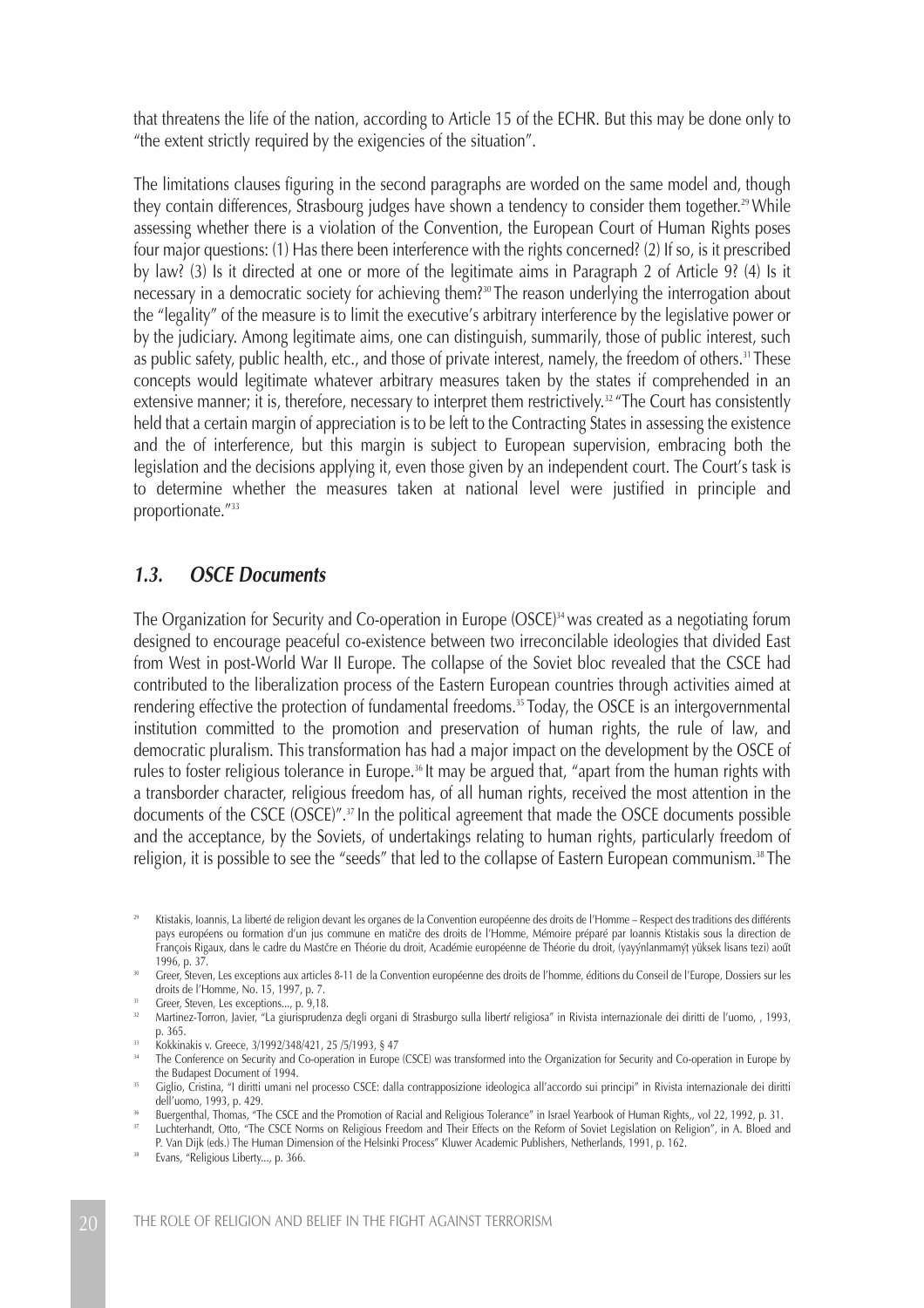fact that the Holy See has played a very active role since the beginning of the Helsinki negotiations is also meaningful.<sup>39</sup>

OSCE human dimension documents subsequent to the 1975 Helsinki Final Act have continued to deal with issues regarding freedom of religion.<sup>40</sup> As for the permissible limitations regime, the Vienna Concluding Document of 1989 and the Copenhagen Document of 1990 are particularly pertinent.

Paragraph 17 of the Vienna Document states that "participating States recognize the exercise of the above mentioned rights relating to freedom of religion or belief may be subject only to such limitations as are provided by law and consistent with their obligations under international law and with their international commitments. They will ensure in their law and regulations and in their application the full and effective exercise of freedom of thought, conscience, religion or belief".

The Copenhagen Document reaffirms that the exercise of religious rights may be subject only to such restrictions as are prescribed by law and consistent with international standards.

During the OSCE Ministerial Council in Bucharest in December 2001, the participating States stated that the fight against terrorism is not a war against religions or peoples and confirmed the commitment to the protection of human rights and fundamental freedoms.

The legal nature of the OSCE,<sup>41</sup> and especially of its documents, constitutes a long debate. Theoretically speaking, OSCE documents are not international treaties and belong to the ambiguous category of "soft law".42 Let us restrain to affirm that: "The legal binding force of these documents is not seriously doubted ... A commitment does not have to be legally binding in order to have binding force; the distinction between legal and non-legal binding force resides in the legal consequences attached to the binding force, not in the binding force as such".<sup>43</sup>

#### 2. Terrorism and Permissible Restrictions to Freedom of Religion

"Terrorism is a threat to democracy" is a cliché that is often repeated, especially in the political discourse. In fact, it has several meanings: terrorism actually aims to destroy democracy. Then, democracy must be defended against terrorism. But terrorism may destroy democracy by reaction, because democracy is founded upon a certain conception of human rights.<sup>44</sup> Efforts to respond to terrorism may be used to restrict the ambit of personal liberty that is the very heart of liberal societies and often the real target of the terrorist.<sup>45</sup> On the other hand, "counter-terrorism, in adopting abnormal rules that are distinct from the normal rules ... creates international needs to reconcile and harmonize

Barberini, Giovanni, "La partecipazione della Santa Sede alla Conferenza di Helsinki-Un contributo alla tutela dei diritti umani et della libetí religiosa" in La tutela della libertí di religione. Ordinamento internazionale e normative confessionali, a cura di Silvio Ferrai e Tullio Scovazzi, Cedam, Padova, 1988, p. 172-190, Russo, Carlo, "La libertí religiosa nel processo di sicurezza e cooperazione in Europa dall'Atto finale di Helsinki al Documento conclusivo di Vienna" in Présence du droit public et des droits de l'homme. Mélanges offerts r Jacques Velu, vol. 3, Bruylant, Bruxelles, 1992, pp. 1824-1827.

See Documents on the Human Dimension of the OSCE, Collection prepared by Dr. Dominic McGoldrick, Warsaw, 1995.

See Bertrand, Christine, "La nature juridique de l'Organisation pour la sécurité et la coopération en Europe(OSCE)" in Revue générale de droit international public, 1998-2, pp. 365 and ff.

<sup>42</sup> See Karakat, Itýl, "Uluslararsý Hukukta Yeni Eđilimler: 'Soft Law' ve Ýnsan Haklarý" (Soft Law and Human Rights) in Uluslararasý Politikada Yeni Alanlar, Yeni Bakýþlar, (New Issues and Perspectives in International Relations edited by Faruk Sönmezoðlu), Der Publishers, Ýstanbul, 1998, pp. 117 and ff.

<sup>43</sup> Wright, Jane, "The OSCE and the protection of Minority Rights" , in Human Rights Quarterly, vol18, no. 1, 1996, p.193

Soulier, Gérard, "La lutte contre le terrorisme et droits d el'homme-De la Convention f la Cour européenne des droits de l'homme" in Revue de science criminelle et de droit comparé, (3), 1987, p. 663.

<sup>45</sup> Reisman, Michael, W, "International Legal Responses to Terrorism" in Houston Journal of International Law, vol 22:1 1999, p. 61.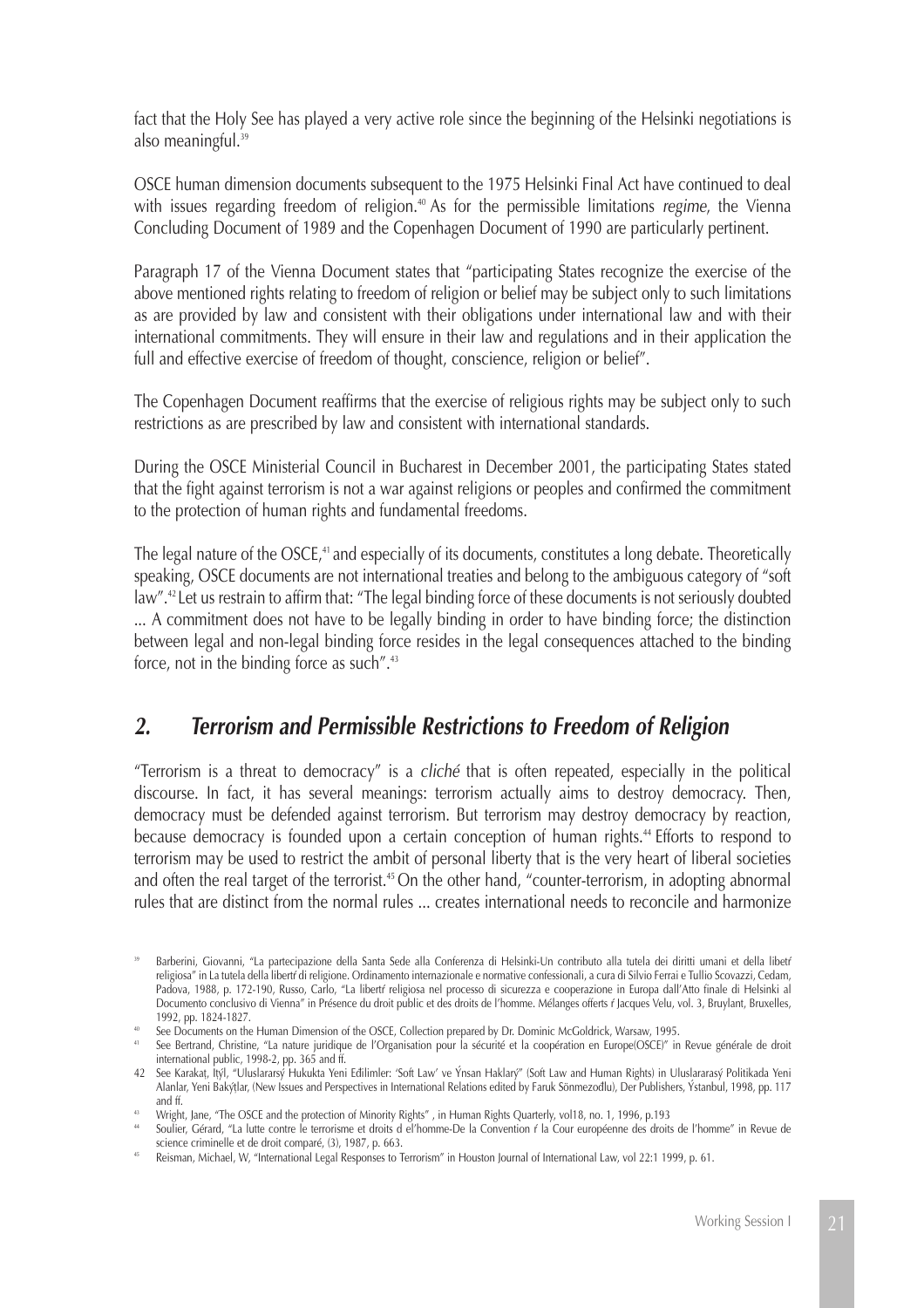these exceptional norms within the normal, constitutionally posited rules. Without such reconciliation and harmonization, counter-terrorist measures are destructive of constitutions, that is the public law framework of the legitimate exercise of authority".<sup>46</sup> The European Court of Human Rights, "being aware of the danger ... of undermining or even destroying democracy on the ground of defending it, affirms that the Contracting States may not, in the name of struggle against espionage and terrorism, adopt whatever measures they deem appropriate".<sup>47</sup>

In fact, when faced with terrorism, states can take measures restraining or derogating from human rights and freedoms, inter alia, freedom of religion. However, states do not enjoy discretionary powers in doing so. Their decisions are subject to international rules. Among these, the ECHR deserves particular attention, because it constitutes the most elaborate system recognizing the individual as a subject of international law, and its jurisprudence displays a wide variety of legal situations.

We have seen the limitations clauses provided in Article 9. The fundamental difference between derogations and restrictions can be explained in a simplistic way as follows: whereas the restrictions comprise interference, making the enjoyment of the right concerned more onerous but not impossible, the derogations suspend the enjoyment of the right.<sup>48</sup> Article 15 of the ECHR, entitled "Derogation in time of emergency", reads:

- "1. In time of war or other public emergency threatening the life of the nation any High Contracting Party may take measures derogating from its obligations under this Convention to the extent strictly required by the exigencies of the situation, provided that such measures are not inconsistent with its other obligations under international law.
- "2. No derogation from article 2, except in respect of deaths resulting from lawful acts of war, or from articles 3, 4, (paragraph 1) and 7 shall be made under this provision.
- "3. Any High Contracting Party availing itself of this right of derogation shall keep the Secretary General of the Council of Europe fully informed of the measures which it has taken and the reasons therefor. It shall also inform the Secretary General of the Council of Europe when such measures have ceased to operate and the provisions of the Convention are again being fully executed."

According to the Travaux préparatoires, the insertion of Article 15 into the ECHR was due to a British initiative, supported by Greece and Belgium, despite French and Italian opposition.<sup>49</sup> It seems that Article 15 constitutes a clause of necessity and transposes into the Convention's law the state of necessity as it was developed in domestic law, particularly in civil law, criminal law, and constitutional law.<sup>50</sup> Paragraph 2 deals with the intangible rights that constitute the "noyau dur" and would be considered as part of *jus cogens*.<sup>51</sup>

- Klass and others v. Germany , 6 September 1978, § 49.
- <sup>48</sup> Jean, Patrice, "The jurisprudence of the European Commission and Court of Human Rights with regard to terrorism" in Terrorism and international law, Edited by Rosalyn Higgins and Maurice Flory, Routledge, 1999 (reprint), p. 224-225.

Schiff, David, "Managing terrorism in the British way" in Terrorism and international law, Edited by Rosalyn Higgins and Maurice Flory, Routledge, 1999 (reprint), p. 126.

<sup>49</sup> Tavernier, Paul, "Article 15" in La Convention européenne des droits de l'homme. Commentaire article par article, sous la directon de Louis Edmond Pettiti, Emmanuel Decaux, Pierre-Henri Imbert, Economica, Paris, 1999, p. 490.

<sup>50</sup> Ergeç, Ruþen, Les droits de l'homme à l'épreuve des circonstances exceptionnelles. Etude sur l'article 15 de la Convention européenne des droits de l'homme, Bruylant, Bruw xelles, 1987, pp. 39 et ff.

<sup>51</sup> See. Sudre, Frédéric, Droit international des droits d el'homme, PUF, 1989, pp. 118-121, Tavernier, Paul, "Article 15" p. 498.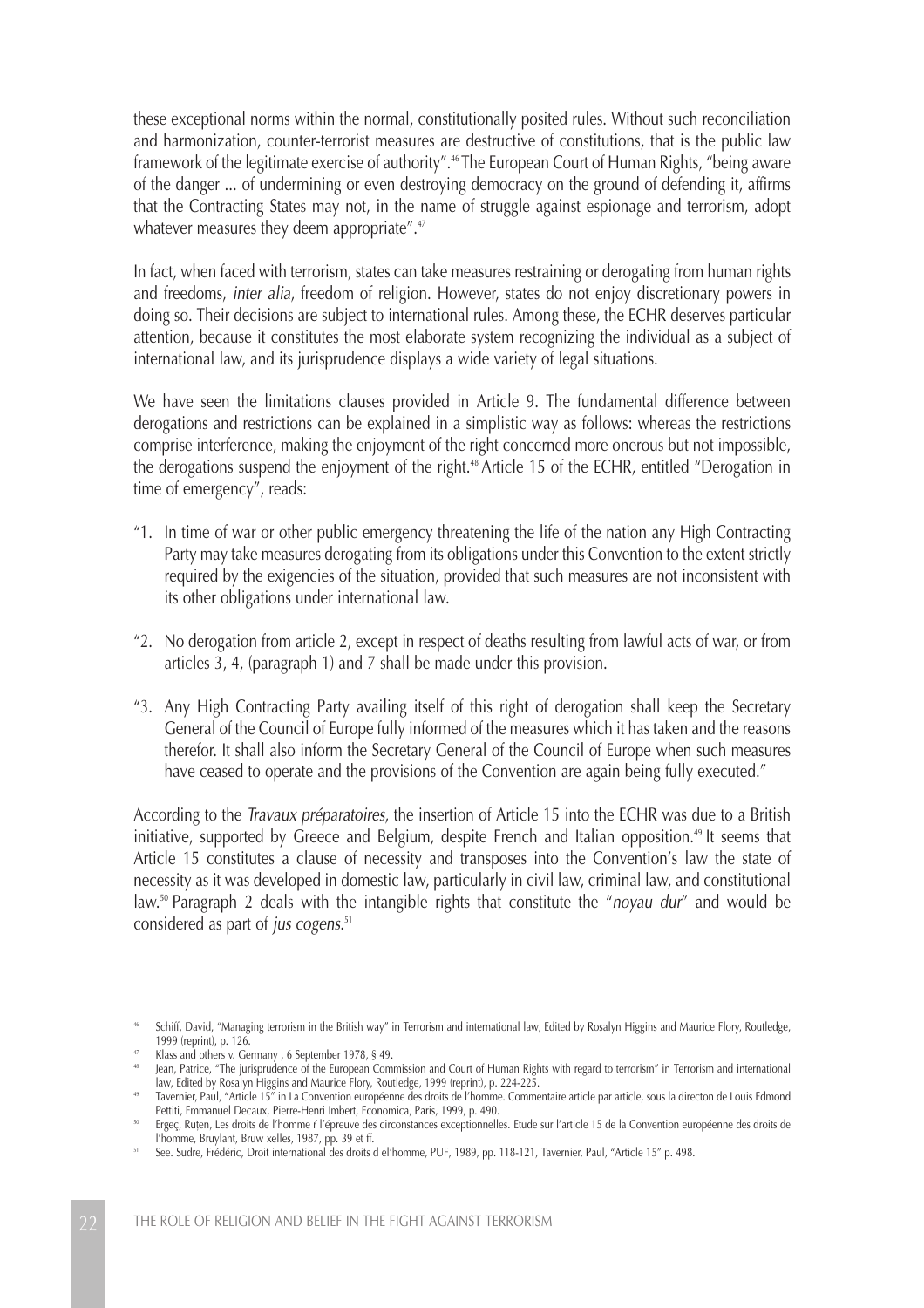Article 15.3 requires that the Council of Europe be notified of all measures taken pursuant to the derogation and of the reasons therefor. The measures taken must be limited to the extent strictly required by the exigencies of the situation, according to the general principle of proportionality. Furthermore, the expression "not inconsistent with its other obligations under international law" provides complementary human rights protection.<sup>52</sup>

In its Lawless Judgement, the European Court of Human Rights has affirmed its competence in assessing the existence of a public emergency threatening the life of the nation and stated that, "it is for the Court to determine whether the conditions laid down in art. 15 for the exercise of the exceptional right of derogation have been fulfilled in the present case".<sup>53</sup>

The jurisprudence of the institutions of the ECHR is made up of few cases with respect to the derogation clauses and terrorism. Article 9 has rarely surfaced in this matter. In a case resulting from a protest campaign by prisoners demanding special status as political prisoners, the European Committee on Human Rights specified that Article 9 does not imply the right to preferential status as a political prisoner, thus rejecting the contentions of McFeeley and others that the obligation of wearing a prison uniform and doing prison work was interference with their freedom of conscience.<sup>54</sup>

### 3. Freedom of Association and Monitoring of Financing of Terrorism

Freedom of religion is closely connected with freedom of association, since religious communities need to organize themselves in the form of associations in order to perform religious rites; to ensure teaching for believers, especially for the youth; to publish religious literature; etc. On the other hand, it may occur that so-called religious terrorist groups misuse a religious association as a disguise for their criminal activity or to finance the latter. Article 11 of the ECHR deals with freedom of association, and its Paragraph 2 provides for the regime of restrictions:

"No restrictions shall be placed on the exercise of these rights (Freedom of peaceful assembly and association) other than such are prescribed by law and are necessary in a democratic society in the interests of national security or public safety, for the prevention of disorder or crime, for the protection of health or morals or for the protection of the rights and freedom of others. ..."

In assessing the right to association, the European Court of Human Rights emphasizes that exceptions are to be construed strictly. In the Sidiropoulos and Others v. Greece Judgement, the European Court of Human Rights stated categorically that "the right to form an association is an inherent part of the right to freedom of association" and that "citizens should be able to form a legal entity in order to act collectively in a field of mutual interest association… Certainly States have a right to satisfy themselves that an association's aim and activities are in conformity with the rules laid down by the legislation but they must do so in a manner compatible with their obligations under the Convention and subject to review by the Convention"55 institutions. What is said for secular associations is valid for the religious ones. In the Serif v. Greece case, regarding the replacement by Greek authorities of a Muslim religious leader elected by the Turkish community of Western Thrace, religious freedom and freedom to association intermingle: the European Court of Human Rights concluded that there was a violation of

 $52$  See Jean, The jurisprudence..., p. 224.

 $53$  Lawless v. Ireland 332/57, 1/7/1961, (Merits) § 22.

<sup>54</sup> McFeeley and others v. United Kingdom, Decisions and Reports, 20, pp. 44 and ff.

<sup>55</sup> Sidiropoulos and other v. Greece, 16695/95, 10/7/1998, § 40.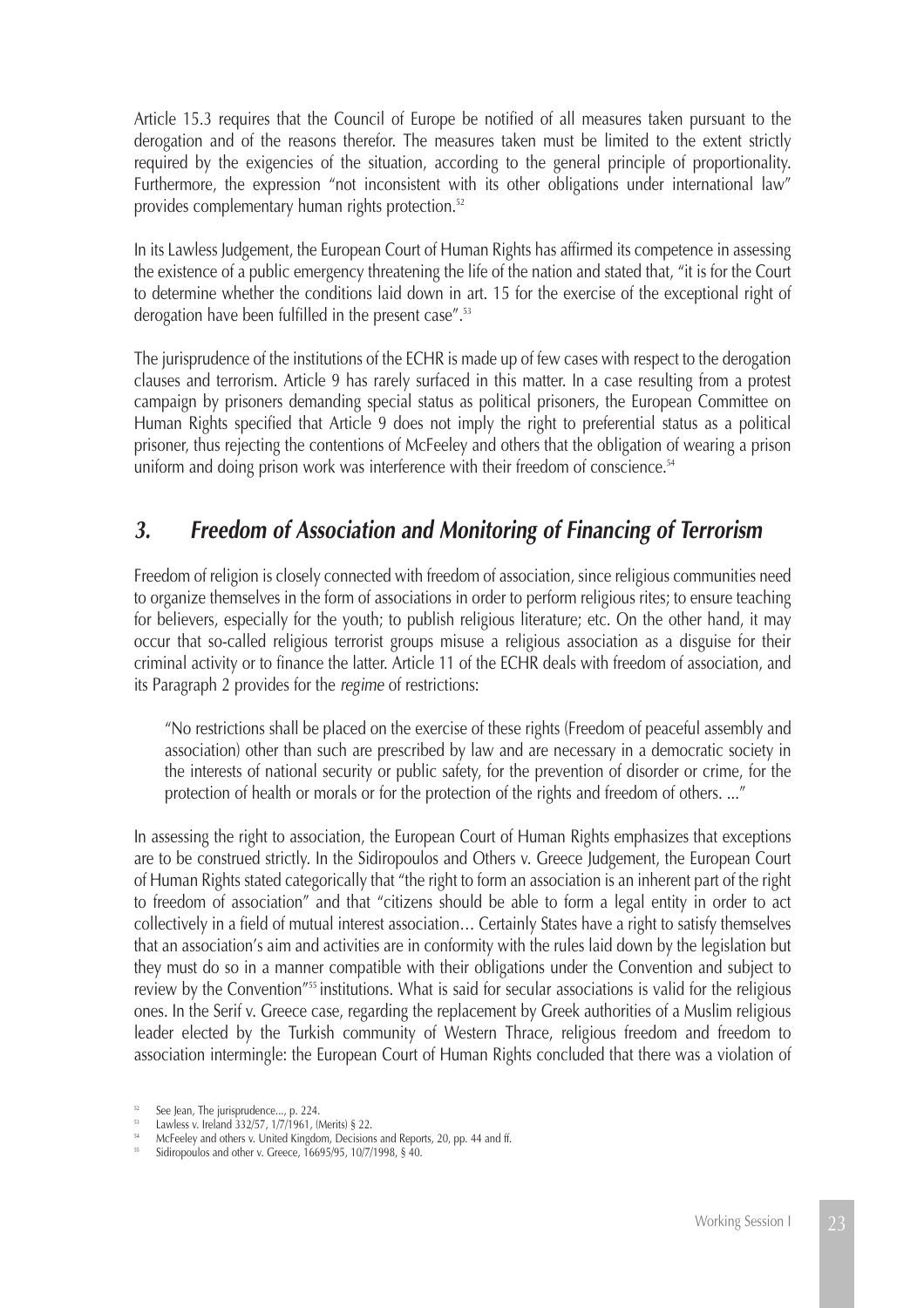Article 9 and stated that, "in democratic societies, the State (does not need) to take measures to ensure that religious communities remain or are brought under a unified leadership".<sup>56</sup>

Accordingly, freedom of association enjoys a very wide scope of protection by the ECHR, but it may, however, be subject to restrictions justified by reasons of national security or public safety, for the prevention of disorder or crime. Terrorism is obviously included in these legitimate aims.

Other international instruments deal with the problem of the financing of terrorism. The United Nations International Convention for the Suppression of the Financing of Terrorism is entirely devoted to this problem. Regarding associations and other legal entities, Article 5 reads:

 $\degree$ (§ 1) Each State Party, in accordance with its domestic legal principles, shall take the necessary measures to enable a legal entity located in its territory or organized under its laws to be held liable when a person responsible for the management or control of this legal entity has, in that capacity, committed an offence set forth in art. 2. (Definition and description of offences) Such liability may be criminal, civil or administrative.

...

"(§ 3) Each State Party shall ensure, in particular, that legal entities liable in accordance with paragraph 1 above are subject to effective, proportionate and dissuasive criminal, civil or administrative sanctions. Such sanctions may include monetary sanctions."

Regarding international co-operation, Article 18 calls upon States Parties to "cooperate in the prevention of the offences set forth in art 2 by taking all practicable measures, inter alia, by adapting their domestic legislation, if necessary, to prevent and counter preparations in their respective territories for the commission of those offences within or outside their territories, including: (a) Measures to prohibit in their territories illegal activities of persons and organizations that knowingly encourage, instigate, organize or engage in the commission of offences set forth in art. 2. ..."

In its Resolution 1373(2001) adopted subsequently to the cataclysm of 11 September 2001, the Security Council of the United Nations decided that all states shall:

"(art. 1...§ b) criminalize the wilful provision or collection, by any means, directly or indirectly, of funds by their nationals or in their territories with the intention that the funds should be used, or in the knowledge that they are to be used, in order to carry out terrorist acts;... § (d) Prohibit their nationals or any persons and entities within their territories from making any funds, financial assets or economic resources or financial or other related services available, directly or indirectly, for the benefit of persons who commit or attempt to commit or facilitate or participate in the commission of terrorist acts, of entities owned or controlled directly or indirectly, by such persons and of persons and entities acting in behalf of or at the direction of such persons."

By Article 6, the Security Council decided to establish a committee consisting of all members of the Council to monitor implementation of this resolution and called upon all states to report to the committee on the steps they have taken to implement this resolution.

As a country that has long suffered from terrorism, and being still a major target, Turkey has welcomed the adoption of Security Council Resolution 1373(2001), which constitutes, according to the official

<sup>56</sup> Serif and other v. Greece, 38178/97, 14 December 1999, § 52.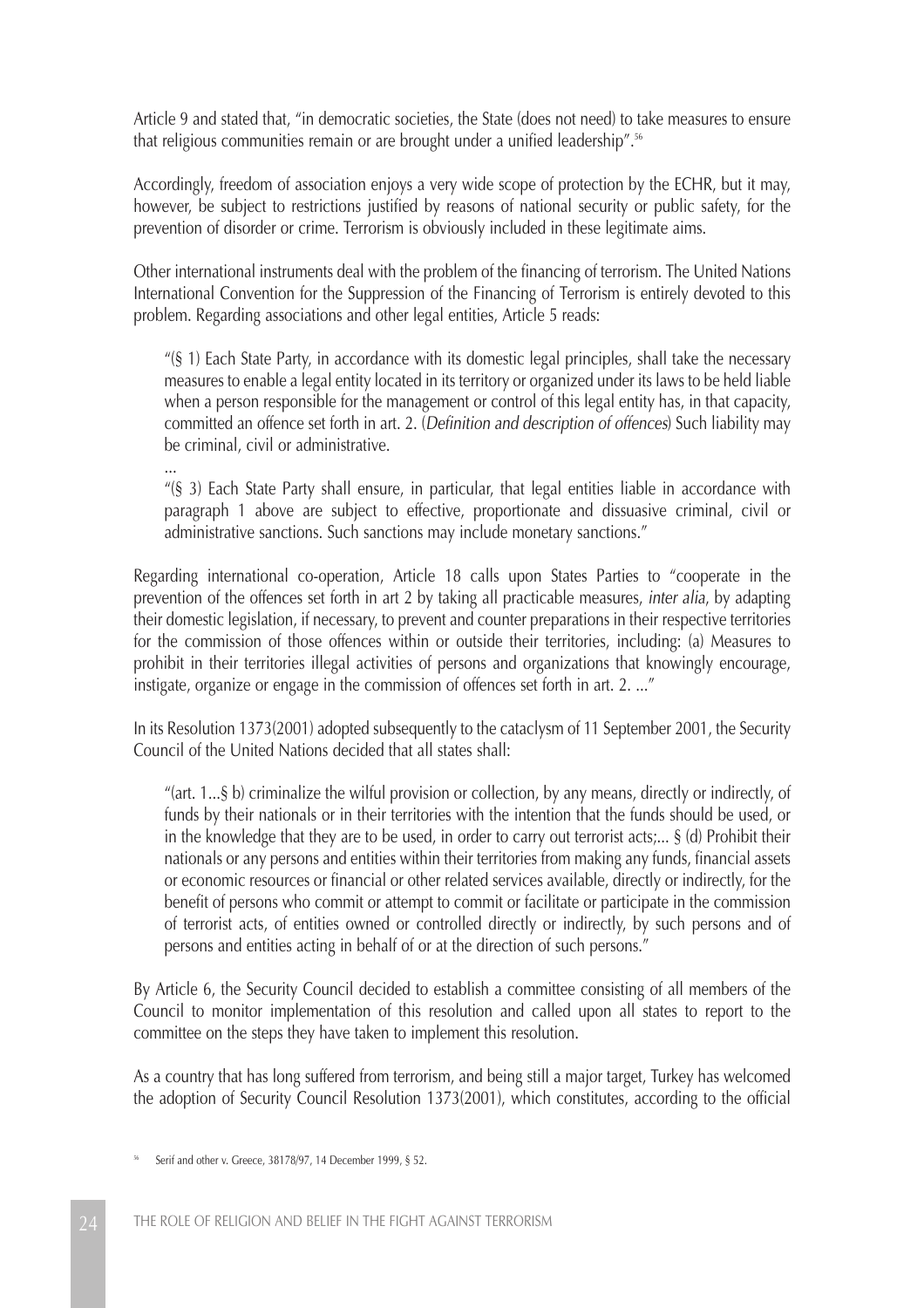point of view, a solid and comprehensive instrument for combating terrorism on a universal scale. It submitted the report required by the Resolution as early as December 2001 and specified, among other things, its legislation containing provisions that may apply to prevent and suppress the financing of terrorist acts, namely, the law on the fight against terrorism, the Penal Code, the law on the prevention of money laundering, and the law on the prevention of benefit-oriented criminal organizations. Turkish legislation also contains regulatory provisions barring the financing of terrorist activity. Pursuant to the request by the Government of the United States of America concerning the blocking of the assets of persons, companies, and organizations connected with Osama bin Laden and the Al-Qaeda terrorist organization, the Government of Turkey launched an official investigation that resulted in the identification of one individual of foreign nationality having assets in Turkey. The assets of this individual were blocked through an administrative decision taken by the Investigation Board of the Ministry of Finance.<sup>57</sup>

## 4. Instead of a Conclusion. Religion and Terrorism: Incompatible<br>by Nature

"One of the significant changes in the field of terrorism over the past 20 years has been the increase in the number of groups claiming religious beliefs as source of legitimacy for their actions."58 The most attention is being paid to Islamic radical groups, especially after 11 September, needless to say. World public opinion, approved or even encouraged by some Western scholars and politicians, tends to consider Islam itself as a genuine source of terrorist violence, overlooking the economic and sociocultural aspects of the problem.<sup>59</sup> The tragic events of 11 September 2001 contributed considerably to feed such prejudices. Fortunately, some institutions have taken care to specify the nature of the fight against terrorism: the NATO Parliamentary Assembly declared in its Ottawa Plenary Session of 9 of October 2001: "3) We will not fall into the trap of the terrorists who want to lure us into a conflict between religions and cultures. We pledge to defend civilisation and culture against barbarism. All religions and cultural heritages stand together in this effort based on universal values".<sup>60</sup>

It is undeniable that the so-called Islamic terrorists pretend to act in the name of Islam.<sup>61</sup> But for propaganda reasons, most terrorists avoid the term terrorism. According to the interpretation of the terrorist, terrorism is "war", and civilian targets represent an "active front". For argument's sake, accept for a moment the terrorist's position: terrorism is war. Even if this is the case, Islamic tradition would still condemn such acts, because it places strict limitations upon the exercise of military force.<sup>62</sup> "Islamic religious ethics emphasize orderly and peaceful social relations and condemn clandestine violence against defenceless victims ... Islamic law prohibits all violence except in official punishment of crime, strict private self-defence or against combatants in formally declared legitimate war as regulated by law."<sup>63</sup>

<sup>57</sup> "Measures Taken by the Republic of Turkey Against Terrorism", Report to the Security Council Committee established pursuant to resolution 1373(2001), December 2001.

<sup>58</sup> Mayer, Jean-François, "Cults, Violence and Religious Terrorism: An International perspectives" in Studies in Conflict and Terrorism, 24, 200, p. 361. In its 1989 Resolution, the General Assembly of the United Nations had called for states "...to contribute to the progressive elimination of the causes underlying international terrorism and to pay special attention to all situations, including colonialism, racism and situations involving mass and flagrant violations of human rights and fundamental freedoms and those involving alien domination and foreign occupation, that may give rise to international terrorism and may endanger international peace and security. (GA Resolution 44/29, 4 December 1989, cited by Higgins, Rosalyn, "The general international law of terrorism" in Terrorism and international law, edited by Rosalyn Higgins and Maurice Flory, Routledge, 1999 (reprint), p. 19) See also Fox, Jonathan, "Religion as an Overlooked Element of International Relations" in International Studies Review, vol. 3 issue 3, 2001, p. 71: "..in much of the Third World, the failure of secular Governments... has led to a legitimacy crisis that has facilitated or even enhanced the ability of religious movements to oppose them".

Document AU 262SA(01) 12 rev 1.

<sup>61</sup> A historical perspective shows us that terrorism is not only an appanage of Islam and many ancient religious traditions have made their terrorist "contributions", such as the Jewish Zealots-Sicarii or the Hindu Thugs. See: An-Naim, Abdullahi Ahmed, "Islamic Ambivalence to Political Violence: Islamic Law and International Terrorism" in German Yearbook of International Law, vol 31, 1988, p. 310.

<sup>62</sup> Schwartz, David Aaron "International Terrorism and Islamic Law" in Columbia Journal of Transactional Law, 29, 1991, p. 640.

<sup>63</sup> An-Naim, Abdullahi Ahmed, "Islamic Ambivalence to Political Violence: Islamic Law and International Terrorism" in German Yearbook of International Law, vol. 31, 1988, p. 307.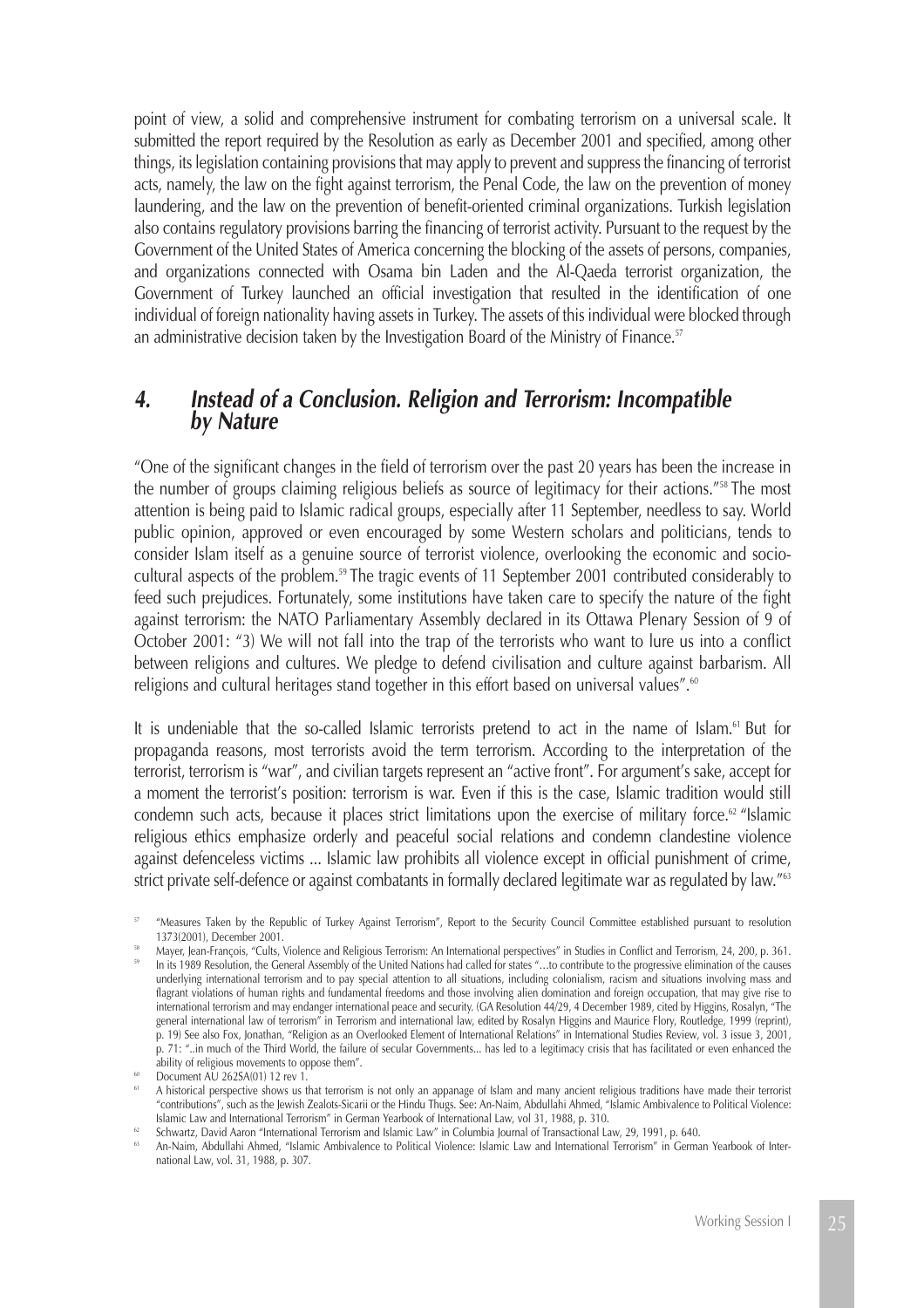It would not be erroneous or exaggerated to assert that the first positive rules on humanitarian law were set up by Islamic tradition. Although Islam is a younger religion than Christianity, its tradition on war and peace coalesced before the Christian one did.<sup>64</sup> As early as 634 AD, Caliph Abu Bakr established rules of humanitarian warfare based on religious prescription to govern the conduct of his Islamic army against Syrian Christians.<sup>65</sup> These rules include, among others, respect for monks, priests, and their monasteries; an absolute prohibition against killing women, children, or religious men, unless they are involved in warfare; a prohibition against destroying orchards and palm trees and against setting fire to houses; and an obligation to treat prisoners with dignity.<sup>66</sup> The eighth-century Islamic scholar Shaybani built the Islamic law-of-war doctrine basically on the Prophet's hadiths and the aforementioned rules.<sup>67</sup>

The use of civilian targets by the so-called Islamist terrorists leads unavoidably to a violation of Islamic rules of war. Therefore, the ideology of Islamist terrorists turns into a vicious circle: pretension to defend Islam by ... violating its primordial rules.

Prejudices among believers of various religions, or about one specific religion, proceed from a certain lack of knowledge. The more human beings get acquainted with others, the more they realize that they have more to share than to litigate. As Leonardo da Vinci, the apex of Renaissance thought, art, and science, stated: "Love for anything is the son of its cognition. Love is more fervent as the cognition is more certain". Religion appeals to one's conscience, to the heart, and most religions seek to liberate the individual from sin, hatred, preoccupation with material things, and oppression by others.<sup>68</sup> Interreligious dialogue constitutes the hope to "disarm the evil by the goodness"<sup>69</sup> and to outride Huntington's "clash of civilizations" towards a harmony between cultures in the name of a humanism reconciled with modernity and rooted in all religions' universal values.<sup>70</sup>

At the Assisi meeting of September 1994, the representatives of almost all religions and confessions signed up to a declaration that states: "In the name of God, we declare to all human beings, believer or not: There is no holy war. Only peace is holy".71An International Conference on Peace and Tolerance was held at Istanbul on 7-9 February 1994, gathering more than one hundred high representatives of Judaism, Christianity, and Islam. The participants agreed, in the concluding declaration, that war cannot be justified in the name of God and a crime committed in the name of religion is a crime against religion.<sup>72</sup>

<sup>64</sup> Mayer, Ann Elizabeth, "War and Peace in the Islamic Tradition and International Law" in Just War and Jihad, Historical and Theoretical Perspectives on War and Peace in Western and Islamic Traditions, edited by John Kelsey and James Turner Johnston, Greenwood Press, Westport, 1991, p. 195.

Naftzinger, James A. R. " The functions of Religion in the International Legal System" in the Influence Religion on the Development of International Law, edited by Mark W. Janis, Martinus Nijhoff Publishers, 1991, p. 157.

<sup>66</sup> Ahmed Rechid (Turnagil) "L'Islam et le droit des gens" in Recueil des Cours de L'Académie de Droit International , tome 60, 1937, p. 452-453., Truyol y Serra, Antonio, Histoire du droit international public, Economica, Paris, 1995, p 21-22, 37.,

<sup>67</sup> See. Muhammad ibn al-Hasan ach-Chaibani, Le Grand Livre de la conduite de l'Etat, (Kitab as-Siyar al Kabir, commenté par Abu Bakr Muhammad ibn Abu Sahl Ahmed, Chams al-A'immah as Sarakhsi, traduit par Muhammed Hamidullah, éditions Türkiye Diyanet Vakfý, Ankara, 1989.

<sup>68</sup> Arinze, Cardinal Francis, "Interreligous Dialogue at the Service of Peace" (Lecture given at the University of Ankara) in Islamochristiana, 13, Rome, 1987, p. 3.

Talbi, Mohamed, "Le message de paix de l'Islam. Contribution f une théologie oecuménique de la Paix" in Recueil d'article offerts f Maurice BORRMANS par ses collègues et amis, Rome, 1996, p. 231.

Borrmans, Maurice, "Cultures et civilisaitons au service de l'homme: du conflit f l'harmonie" in Islamochristiana, (Rome) 27, 2001, p.55.

Cited by Talbi, "Le message de paix ..., pp. 237-238.

Jacob, Xavier, "Les relations islamo-chrétiens en Turquie" in Islamochristiana, (Rome) 21, 1995, p. 111. Mgr. Pelâtre, the Vicaire apostolique of Vatican at Istanbul, comments on the conference in the following terms: "It has never been observed yet Muslim Turbans and Orthodox Bishops' hats, green-dressed religious chiefs of Albanian Bektashis and a Catholic Cardinal fraternizing in the O Greek Patriarchate's halls. We are not accustomed to hear the Patriarch presenting his greetings for the next-coming Ramadan to the Muslims. During the Conference's sessions, the President of Religious Affairs of Turkey, the Greek Patriarch and the Great Rabbi Scheneier as well as other Jewish delegates were sat together." (Yn Présence, March 1994, cited by Jacob, p. 111).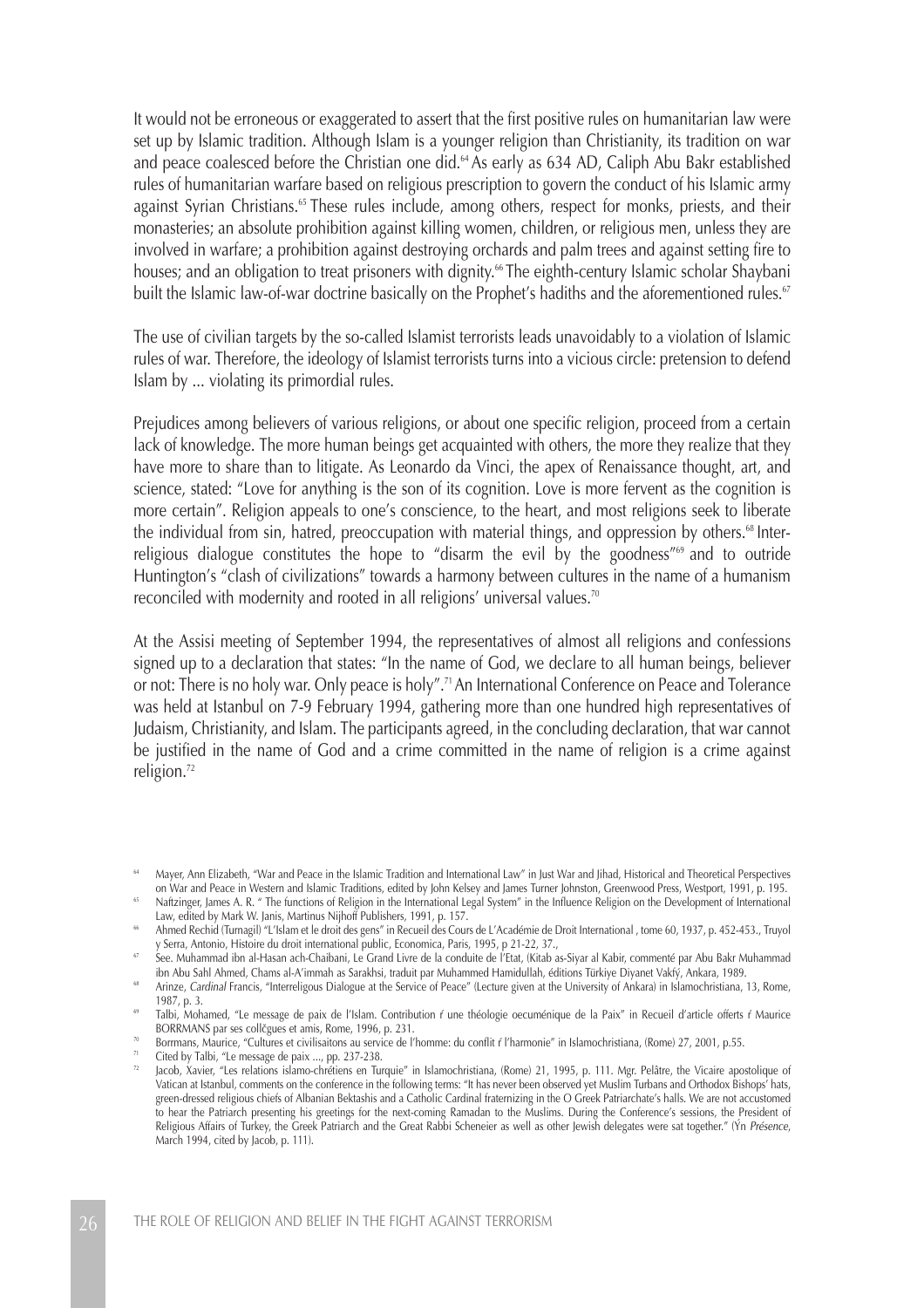The use of religion in the discourse of terrorism is simply nonsense and is based on the distortion of holy texts, as well as on the misuse of socio-economic conditions. Humanity could not overcome socalled religious terrorism without taking into account these realities. On the other hand, believers should take the initiative and show the courage to criticize their own co-religionists who tolerate or approve of terrorism. Of course, academic wishful thinking is not always easily implemented in real life, and the arcana of legal reasoning hardly resists terrorist discourse. I would like to finish this presentation by expressing my hopes that the words of King Solomon, a symbol of wisdom venerated by three monotheistic religions, come true: "There is that speaketh like the piercings of a sword, but the tongue of the wise is health".73

<sup>73</sup> Proverbs, 12/18.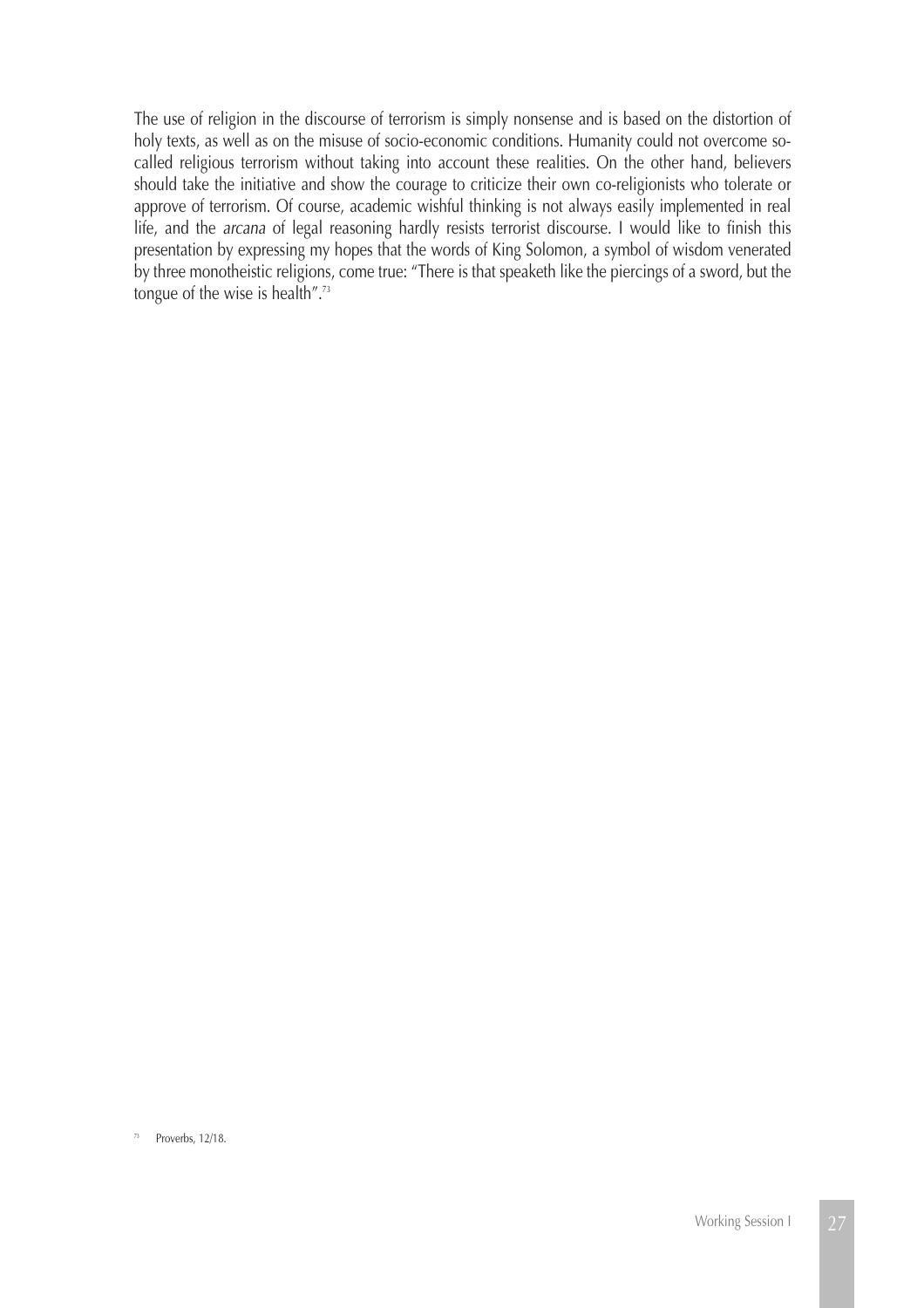#### 2. Introductory Remarks by Dr. Nancy North, Charity Commission for England and Wales, Council of Europe Expert

#### THE ROLE OF RELIGION IN A MODERN DEMOCRATIC SOCIETY: RESPONDING TO SECURITY THREATS WITHOUT INFRINGING ON FUNDAMENTAL RIGHTS

#### Note: This is not a verbatim account, since the presentation was made from notes. It seeks to provide a faithful representation of the themes.

European history offers us extreme examples of religious intolerance. In 16th-century England, and depending on which monarch ruled at the time, adherence to either the Roman Catholic or Protestant faith brought persecution and sometimes death to the believer. One's religion was synonymous with one's politics, and it registered an identity that might bring persecution by the state. However, the freedom to practise religious belief has long been regarded as an important principle in civil society, and now, perhaps more than ever, we need the religions of the world to be vigorous in their assertion of a moral code that, above all else, supports the right to life, Article 2 of the Convention. Equally in these uncertain and uneasy times, states must be vigilant against the unjustified infringement of human rights. We need to be particularly protective of the freedom to practise religion, since some terrorist elements have exploited religion to justify heinous actions that have no foundation in religious tenets, resulting in unjustified prejudice against religions. Thus, in executing its duty to protect its citizens, a state should not only discriminate between the legitimate pursuit of religious belief and maleficent distortions but should also support and, if necessary, protect followers of a particular faith from the ignorant and misguided reactions of others. In these challenging times, the law is an essential moral touchstone and regulator of human rights.

#### Human Rights and UK Law

Human rights law in the United Kingdom is grounded in the European Convention of Human Rights (ECHR). Article 9 of the ECHR maintains the right to freedom of thought, conscience, and religion and asserts the freedom of an individual to manifest her/his religion or belief in worship, teaching practice, and observance. There are two limbs to this right. The first element is an absolute right: no government should attempt to coerce an individual's thinking or compel them to reveal or change their beliefs. The second element, the right to manifest one's religion or beliefs, is limited by considerations of public interest, for example, in the interests of public safety, public order, or the protection of the rights and freedoms of others. Decisions that interfere with this in order to serve a greater good must therefore be carefully weighed.

Since the 1998 Human Rights Act, courts in the United Kingdom considering issues of common law must have regard to the ECHR. Precedents incompatible with Convention rights are not binding on decisions of the courts. In addition, primary legislation may be declared incompatible with Convention rights by a higher court (e.g., the Court of Appeal). This would trigger action by the government to correct the anomaly. As a consequence of the Human Rights Act, all public authorities must adhere to Convention rights.

Using the Charity Commission as an example of a public authority, I will explain how consideration of human rights issues must and can be integrated into public functions. I will also describe the charity sector in England and Wales. Please be aware that the definition of a charity is very precise in law and that not all non-governmental organizations (NGOs) are considered charities even if they might be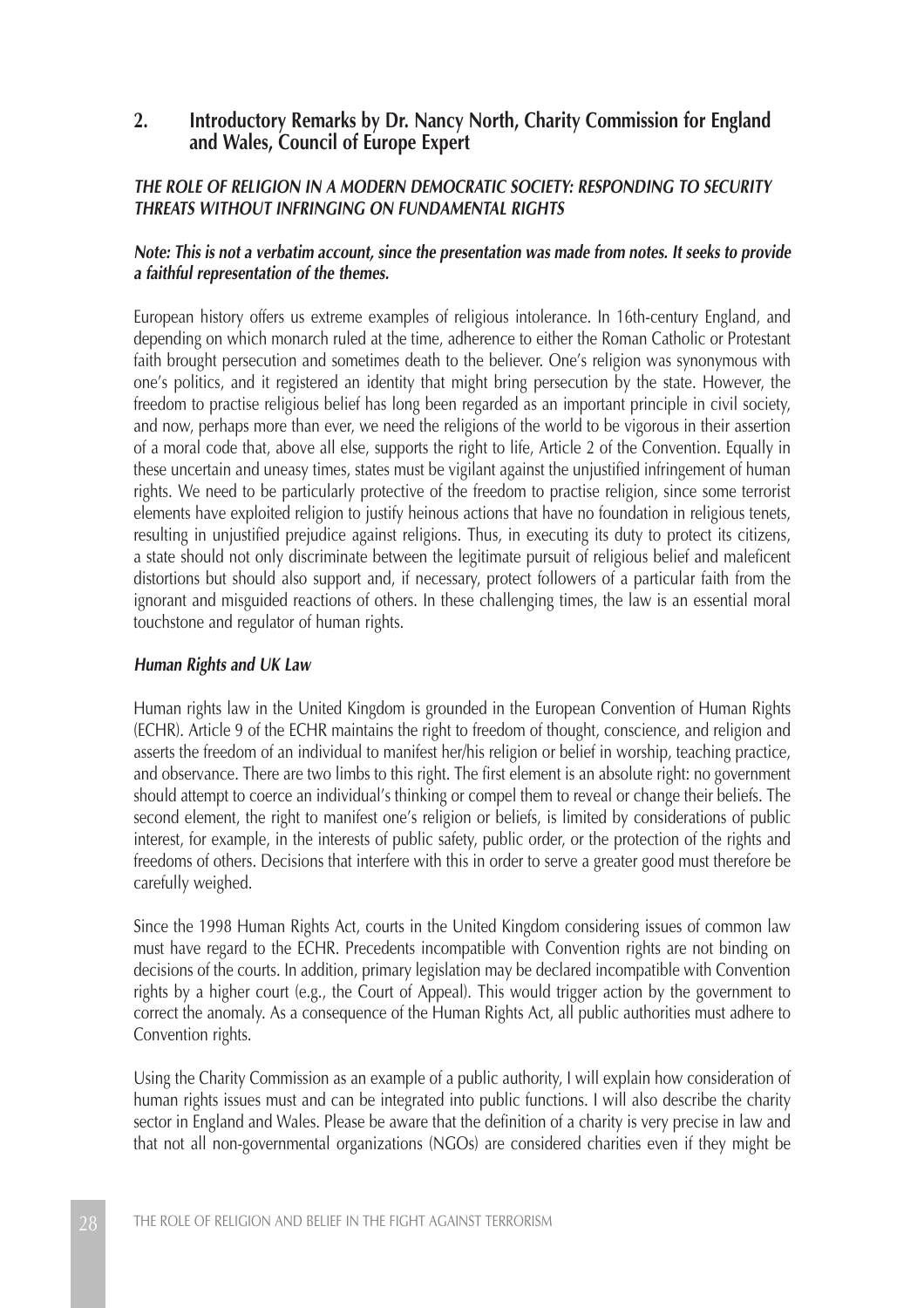viewed, in the general use of the term, as undertaking charitable or worthy work. However, the issues I will discuss apply equally to NGOs.

The Commission is a government agency charged with the regulation of charities in England and Wales (Scotland and Northern Ireland have different arrangements). At present, approximately 185,000 charities are registered, with a combined annual income of £ 25 billion (approximately B39 billion). There are benefits associated with registration, including respectability, with which comes the power to persuade the public to give, and various forms of tax relief, which help to maximize income for a charity's good work.

The Commission's concern is to sustain the good reputation of the charity sector in England and Wales and to safeguard funds from maladroit or criminal actions. It maintains a live register of charities and requires them to submit annual accounts and a statement of their activities. The latter should be in keeping with the "purposes" (declared aims) of the charity. Charities that are found to have discrepancies in their accounting processes, or whose actions seem ill-advised, are invited to explain, and the Commission will advise them on correct approaches for the future. Where there is serious cause for concern, the Commission has a statutory duty to investigate and will, if necessary, invoke its powers under the 1993 Charities Act.

Charities/NGOs are attractive prospects for terrorist groups. To begin with, the idea of a charity – especially a religious one – is very appealing. Charities are seen as "doing good" and therefore tend to be regarded with less suspicion by governments. Their reputation as benevolent organizations provides an excellent means of raising funds for terrorist purposes, and their facilities offer both cover and support for the organization of terrorist operations. Overseas destinations for aid frequently coincide with areas of political unrest in which proscribed groups may operate. This is a fortunate coincidence for terrorist groups, since it can provide a useful means of transferring funds without arousing suspicion, a process that exploits the inconsistent regulation of charities across borders. It should be remembered that the vast majority of NGOs are legitimate concerns; we would nevertheless like them to be on their guard against exploitation by others.

The Commission will always investigate any allegations of a charity's links with terrorism. This, of course, includes those charities whose objects or purposes relate to the teaching or practice of religion. Its powers are formidable and include the ability to require financial information and documentary evidence and to freeze bank accounts while sanctioning those payments essential to ensure that no harm comes to beneficiaries; to restrain the actions of trustees; to remove trustees and appoint others; and to appoint a receiver and a manager to temporarily take control. The Commission takes very seriously its obligation to adhere to the European Convention on Human Rights in all its functions, and its processes reflect this. For example, it ensures that its regulations and policies are clearly stated on its website (http://www.charity-commission.gov.uk) and in booklet form, that decisions and actions are based on objective evidence and are proportionate, and that there is a clearly stated internal appeal process. Ultimately, Commission decisions are open to judicial review. In the execution of any of its powers, the Commission will take steps to ensure that the essential needs of a charity's beneficiaries are met. For example, payments would be authorized for essential services such as heating and lighting to enable religious services to take place.

Here are some examples, published on our website, of investigations the Commission has undertaken into charities.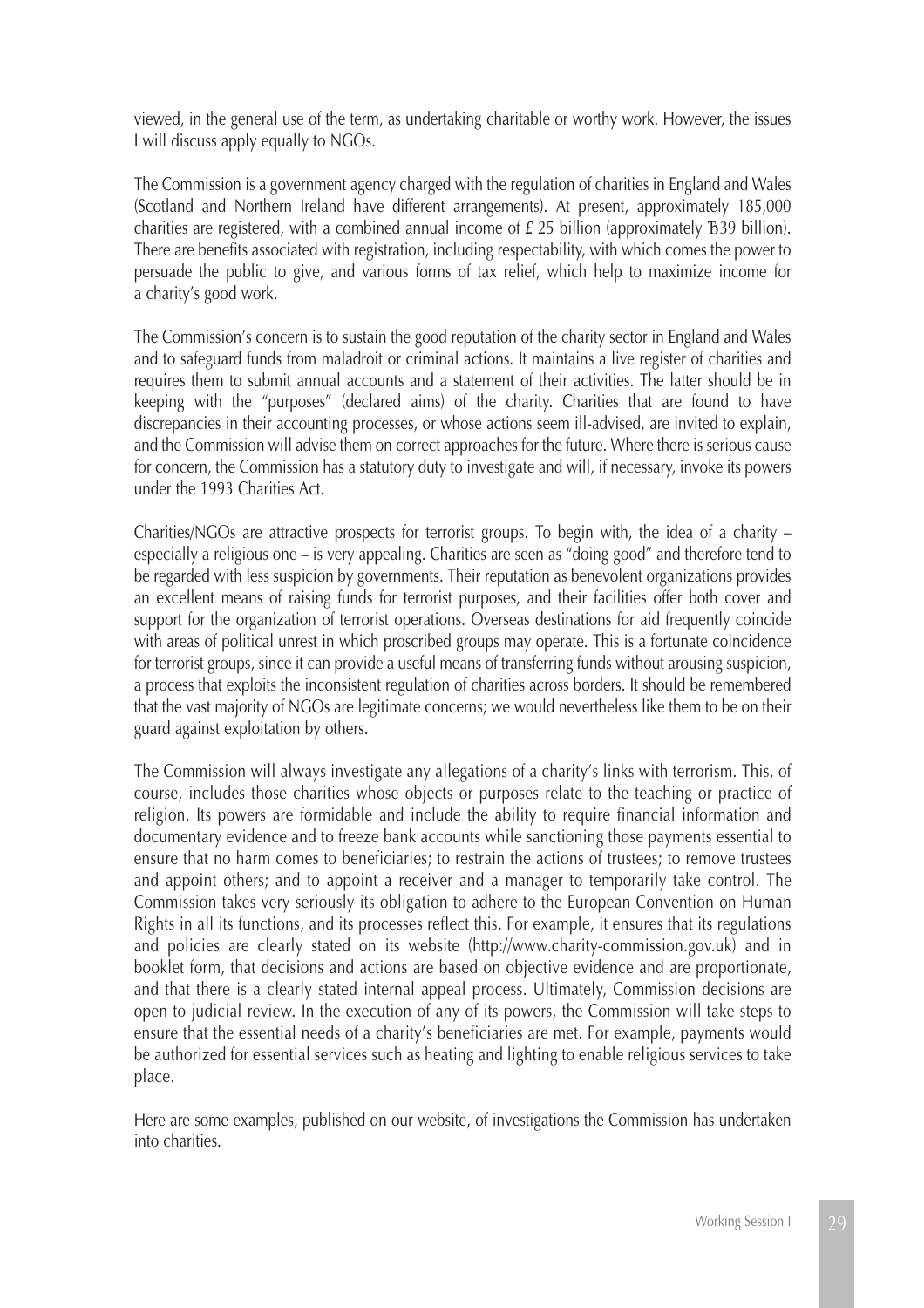- The Trusts of St. Michael and St. George. The two linked trusts were established for the furtherance of the Roman Catholic religion. Investigations revealed unacceptable links with the International Third Position, a far-right movement. Funds were being transferred to Spain that were deemed inappropriate under the stated objects or aims of the charity. During the investigation, the charity's accounts were frozen to stop the flight of money. Ultimately, the charities were persuaded to sever their connections with the International Third Position. They continue as registered charities.
- **Iran Aid.** This registered charity dispatched considerable sums of money via Germany and the United Arab Emirates allegedly to support needy beneficiaries in Iran. Allegations were received by the Commission that the beneficiary was a guerrilla organization in Iran and not those stated by the charity: children of alleged victims of torture. The Commision investigated the transmission of charitable funds to beneficiaries in Iran. During the inquiry, the trustees were unable to provide any evidence that funds were being used to support the purported beneficiaries. Furthermore, the Commission could not corroborate the charity's claims with other NGOs working in Iran. Iran Aid was eventually closed down by a manager appointed by the Commission, and funds remaining in its accounts were passed to a new charity to support those in need in Iran.
- The International Development Foundation. Concerns about this charity were raised in the Montebourg Report, distributed by the French Assembleé Nationale. It was suggested that the charity had links to Osama bin Laden. An initial meeting between the Commission investigators, a charity trustee, and its administrator to discuss matters did not allay the concerns, and an inquiry was instituted under Section 8 of the Charities Act 1993. The charity's banking details and later its records were required to be submitted. Its bank account was frozen, and no payments could be made without the Commission's sanction. However, after consideration of the evidence, the Commission concluded that the allegations were unfounded, and the charity was exonerated. Irregularities were found in the administration and accounting processes, for which advice was given.

These examples have demonstrated the investigative and corrective powers of the Charity Commission, which, if unchecked, would reflect a corrosive degree of state power, incompatible with democracy. The Commission's actions, however, are themselves regulated in law. Less obvious in the brief accounts of these cases is the mesh of careful and measured practices underpinning investigations and actions that are framed with reference to the Human Rights Act. It is important to extrapolate from these, and from the earlier discussions, the principles by which a public authority should operate in order to maintain conformity with the Convention. Its actions should be:

- In pursuit of a legitimate aim;
- Prescribed by law; and
- Necessary in a democratic society. And the following questions should be asked about the operations of a public authority:
	- Do they pursue a pressing social need (maintaining public confidence)?
	- Are actions proportionate not excessive?
	- Are there relevant and sufficient reasons to justify action?

The parties concerned must have a fair hearing, and the authority must be capable of being held to account.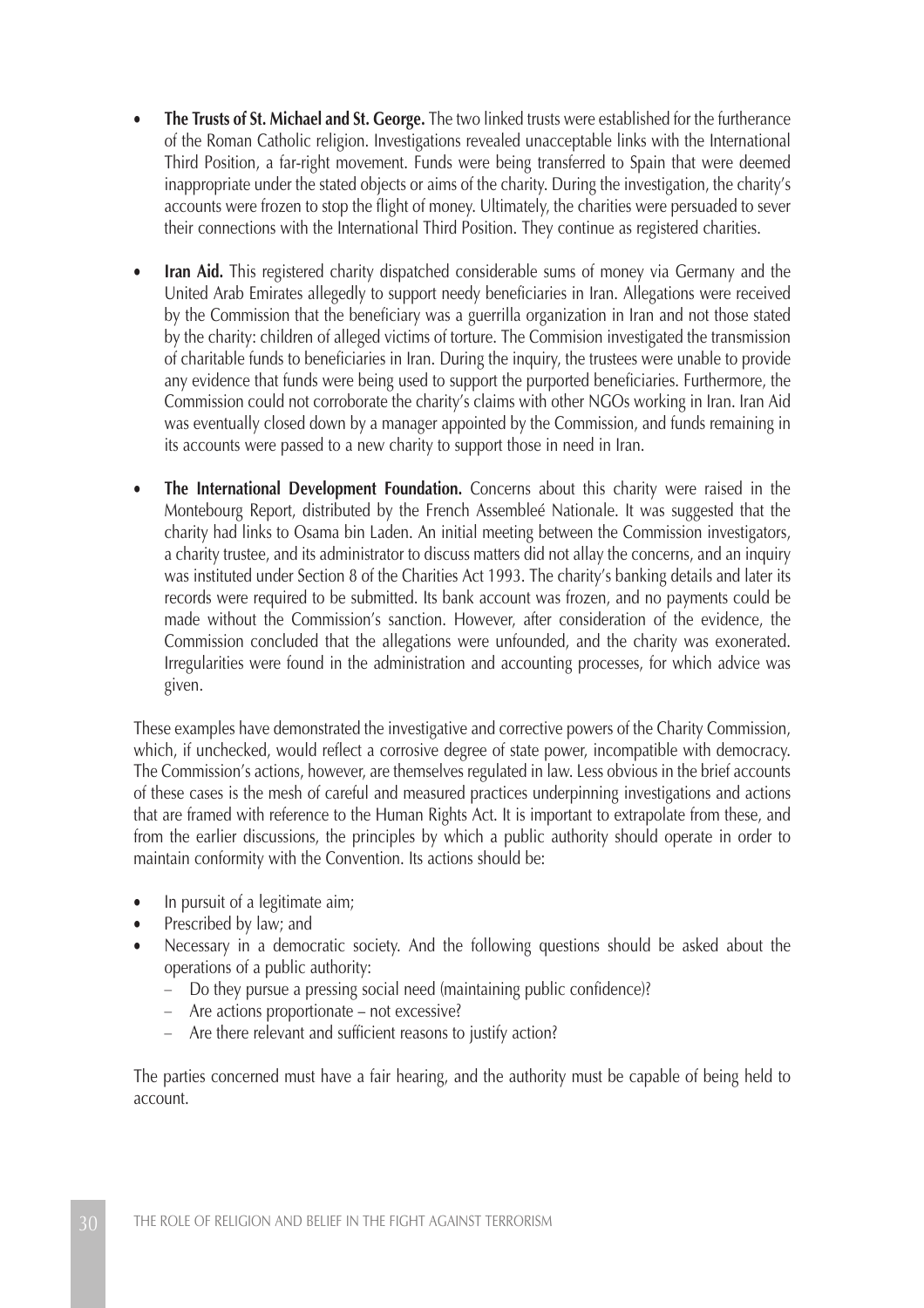To return to the question implicit in the Conference's first session: how can we protect the right of an individual to manifest her or his religious belief? First, as citizens, we should remember that with rights come obligations. We should not take our rights for granted, nor should we exploit them for evil purposes. Equally, the state has a responsibility to protect its citizens from those who use religion to incite and justify murder, but it must discriminate in the use of its powers so that the innocent practitioners of a faith are not oppressed. In confused and threatening situations, this equilibrium may be difficult to maintain, but the Convention and case law provide the essential benchmarks, and these, in turn, must inform the policies and practices of public authorities. If the state, in the execution of its powers, is constrained in law by Convention rights and can be held to account by the international community, the essential freedoms that so many of us take for granted will endure.

I would like to acknowledge the contributions of Simon Gillespie and Kenneth Dibble of the Charity Commission to the conference presentation and this paper.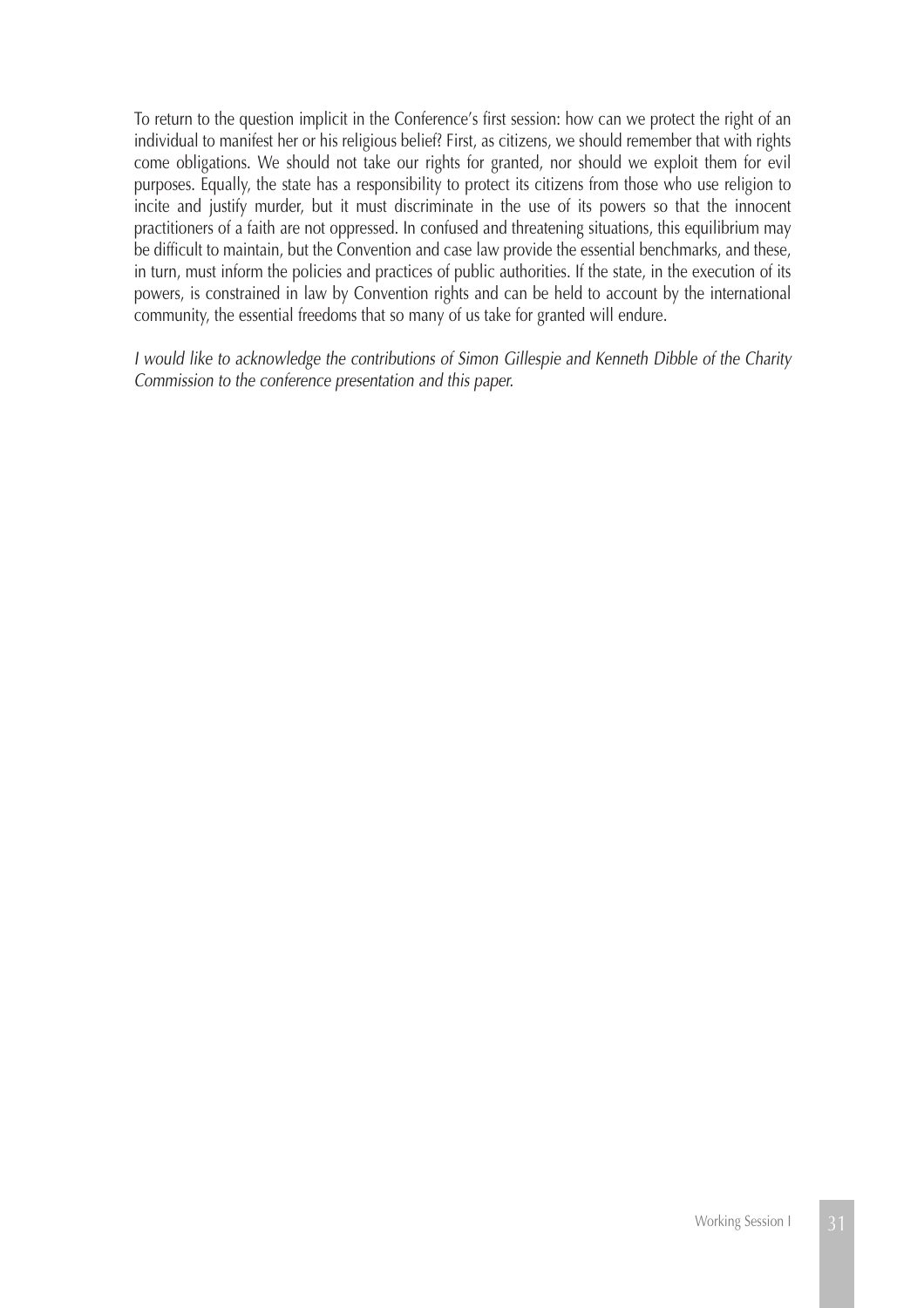#### 3. Remarks by Co-Moderator Dr. Rafiq Aliyev, Head of the Republic of Azerbaijan State Committee for Work with Religious Associations

#### RELIGION AND THE STATE: PRINCIPLES OF AUTONOMOUS CO-EXISTENCE

The conference in which you are participating is dedicated to a difficult problem that is troubling all of humanity and affects the fate of all people. In other words, it is dedicated to an analysis of the relationship between a person's beliefs and his actions, as well as the results thereof.

Many people make the mistake of not distinguishing between the role of religion and the role of beliefs in a democratic society. They do not completely understand these two concepts, and, perhaps because of such an approach, concepts such as terrorism, extremism, religion, and belief, as well as the interrelation between them, remain unclear not only for ordinary people but also for those who work in this field. People confuse freedom of belief with freedom of religion.

Freedom of belief has been recognized as one of the fundamental human rights in many international agreements, conventions, decisions, and resolutions, and one could say that this has been reflected in the constitution of every state in the world.

Nonetheless, we should take into account that fact that a person's beliefs are not limited to religion and that freedom of belief itself, in principle, is regulated by laws and is realized within the framework of the law.

If we make a small excursion into history, we'll see that people's beliefs, including religious beliefs, and their actions have often been in contradiction. Both in society at large and in the family, questions of belief are often the primary factor for the origin of a number of difficulties and conflicts.

Terrible wars, tragic conflicts, numerous changes in the map of the world, the founding and fall of empires, beginning in ancient times and continuing right up to today, were not always the result of a quest for power. Beliefs, and often religious beliefs, were a part of these battles. Historical facts bear witness that, during wars that were conducted for the sake of religion or under the guise of religion, at least as much blood was spilled as during World War I and World War II.

The destruction of Jerusalem by pagans, the fall of the Roman Empire at the end of the fourth and beginning of the fifth centuries as a result of the spread of Christianity, the Crusades, Islamic conquests, the Inquisition in the Middle Ages, as well as other events and facts, are directly related to religious beliefs, once more bearing witness that beliefs, in the form of religion, have not always taken hold in society through peaceful means and, in order to obtain power, have sometimes resorted to force and weapons.

We are not talking about the divine essence of religion but about different approaches to the understanding of that essence and to the practice of religion in society.

Immediately after 11 September 2001, there appeared many people who began to make a connection between terrorism and religion. People could also be found who were calling Islam the religion of terror. A whole year has passed since these tragic events, but nobody wants to show courage and clarify the question about the existence of a connection between religion, religious beliefs, and terror. Some people have, with caution, indicated that there is a connection between religion and terrorism or extremism; others have made efforts to prove that there is no connection between religious beliefs and terrorism and extremism and, thus, to protect religion and religious organizations.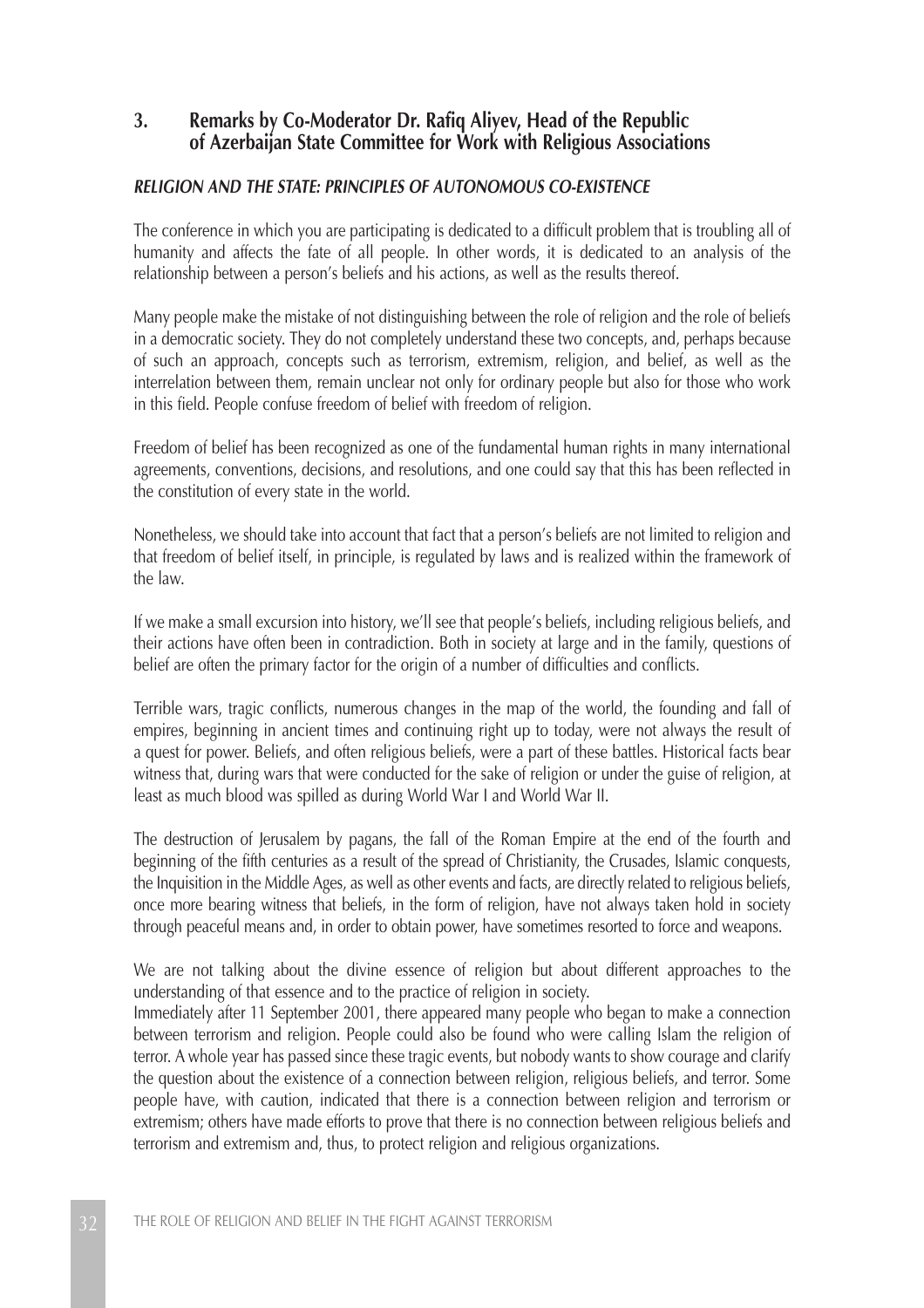Religion and beliefs, however, are not abstract concepts. Terrorists, extremists, and people sacrificing their lives in the name of religion are not abstract; they are real people, each of whom has a religion, nationality, and citizenship.

If we, even superficially, analyse the events of the 20th century, or even of the last 50 years, we will be assured that the existence of a religious factor in the "ideologization" of today's wars and conflicts is indisputable.

Events of recent years, in particular the Israel-Palestine confrontation; the tragic events in Ulster, which have been going on for 30 years; the events occurring in Yugoslavia; the first and second Chechen wars; and, finally, the occupation of 20 per cent of the territory of Azerbaijan, give concrete meaning to everything that has been said. These wars and conflicts, which have resulted in a great loss of human life, are subject to the influence of the religious factor, and, in several of them, religion and religious organizations have played a role as a source of ideology. Although the Armenian Apostolic Church has, in words, supported attempts at finding a peaceful solution to the Armenian-Azerbaijani conflict over Nagorno-Karabakh, it still has not recognized that this conflict is the result of Armenia's policy of occupation, and, in 1988-1989, it even supported the separatist ideas of Armenians in Karabakh.

Therefore, when discussing the role of religion in democratic society, one ought to pay attention to the peace-loving character of heavenly religions and holy writings and examine the activities of people practising religion through the prism of the laws of a democratic and civilized society and, taking into account the significant authority of religious leaders, one ought to define their role and responsibility in a democratic society.

This responsibility should be, at a minimum, an adequate reaction to the privileges that religious figures receive in a democratic society and to the civil rights that are guaranteed by international and domestic legislation. In analysing the processes occurring today in democratic societies, it becomes clear that, for the protection and complete guarantee of human rights and freedoms, including freedom of religion, a democratic society needs strong authority and effective administration.

These two factors, which are important for society, have a direct connection with morals and are indirectly related to people's beliefs.

1. I am sure that, in the fight with terrorism, the front shouldn't be lined with tanks, guns, and fighter planes but with true religious figures and authoritative religious leaders who should declare a "holy jihad" in the name of preserving the integrity of the democratic society of which they are citizens. In this battle, the concept of "religion separated from the state" should be set aside; society should make a common, concerted effort to defeat the horrible disease of terrorism. The parameters of this joint activity should be extremely clear and comprehensible. Religions, religious leaders, and religious organizations need to assist the strengthening of state power at the expense of their activities in the sphere of spirituality, insofar as strong authorities have wide-ranging possibilities to provide for freedom of belief and freedom of religion.

Such close co-operation should not lead to an increase or decrease of the rights, advantages, or powers of either party. It should be seen as a special type of joint fight for the world in general.

2. As far as I am concerned, one of the fundamental aspects of the fight against religious extremism and terrorism on religious grounds is the development of proper religious education. There should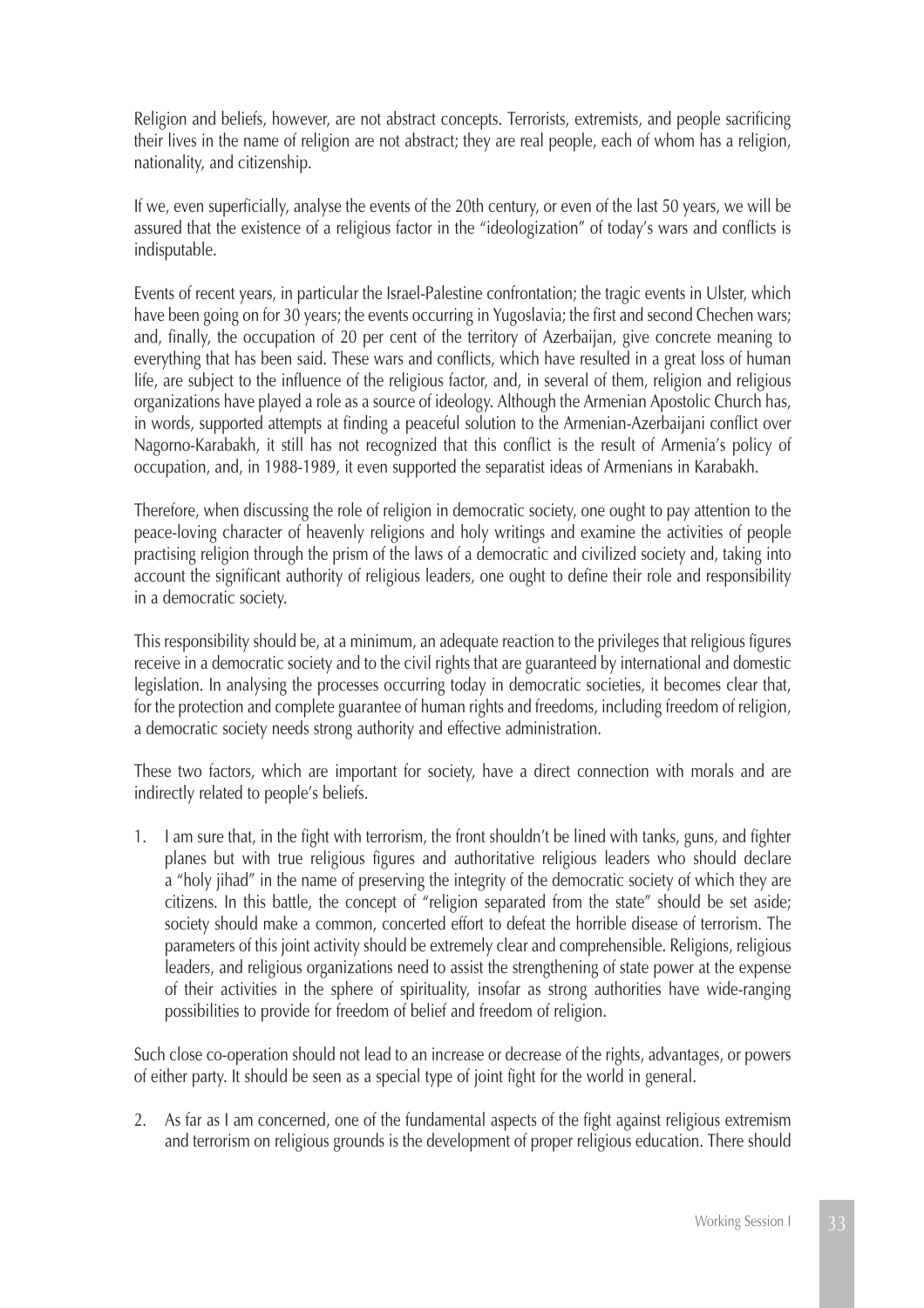not be a lack information about religion in society. However, religion doesn't have to become a priority in terms of informing the public. At the same time, people should get information about religion not only from religious figures but also from other sources. Even the state should provide such information. This will weaken people's susceptibility to religious fanaticism and guarantee the objectivity of the information provided.

The administrative persecution of those who are strict adherents of a particular religion and their being treated like second-class citizens pushes them to conduct underground religious activities that foster in people, especially in youth, the spirit of "romantic revolutionaries", which can play a fundamental role in the development of terrorism and extremism.

The state and religion are two important elements of the foundation of society. The former implies the rule of law; the latter implies – the essence of the law – morality and spirituality. Power, ethics, and morality – in reality, these concepts complement one another in the life of society. In other words, power and laws are the result of moral and spiritual criteria; together, they play a paramount role in society.

Laws have to protect morality and spirituality. History has shown that power devoid of morality does not last long. Morals have traditionally stemmed from religious values. Consequently, the state and religion need one another, are necessary for one another, but only under the conditions of autonomous co-existence. History doesn't know any convincing facts or successful practice that would prove the opposite. Here, we have the most important question: what sort of autonomous co-existence should this be, so that politics is not devoid of morality and spirituality, so that it can create the conditions for preserving the true significance of heavenly religions, and so that the social status of religion in society is defined such that it does not interfere in the state's role as the regulator of social relations in society?

In a society built on democratic foundations, the state should create identical conditions for all religions and beliefs. The state should not promote any particular religion. In my opinion, one of the main reasons for the lack of success of a lengthy, interreligious dialogue is the representation of religions as privileged, traditional, non-traditional, and destructive and the creation of interrelations among them on this basis. If we are talking about beliefs, then we should be interested in whether those beliefs are healthy or unhealthy, helpful for society for harmful. If a harmful belief takes the form of a religion, then it should meet serious opposition from society, and the state should further this. We shouldn't assess the fight with unhealthy forms of belief that are propagated under the guise of religion as an infringement on freedom of religion. Unfortunately, a number of international organizations take exactly this approach to this question. In society, the only general law for citizens professing different religions and ideologies is the constitution of a particular state.

For religions and religious figures, a person's spirituality and religious outlook are, of course, a priority field of activity. By bringing up highly moral and spiritually pure people, religious figures and leaders can, without interfering in politics, carry out their own sacred mission and, in addition, help the state. By impeding the transformation of extreme religious fanaticism into extremism, they can bring great benefit to society. In my opinion, this can be seen as the best form of **autonomous co-existence** in relations between religion and state in a modern democratic society, and these relations should be built on such a fundamental basis.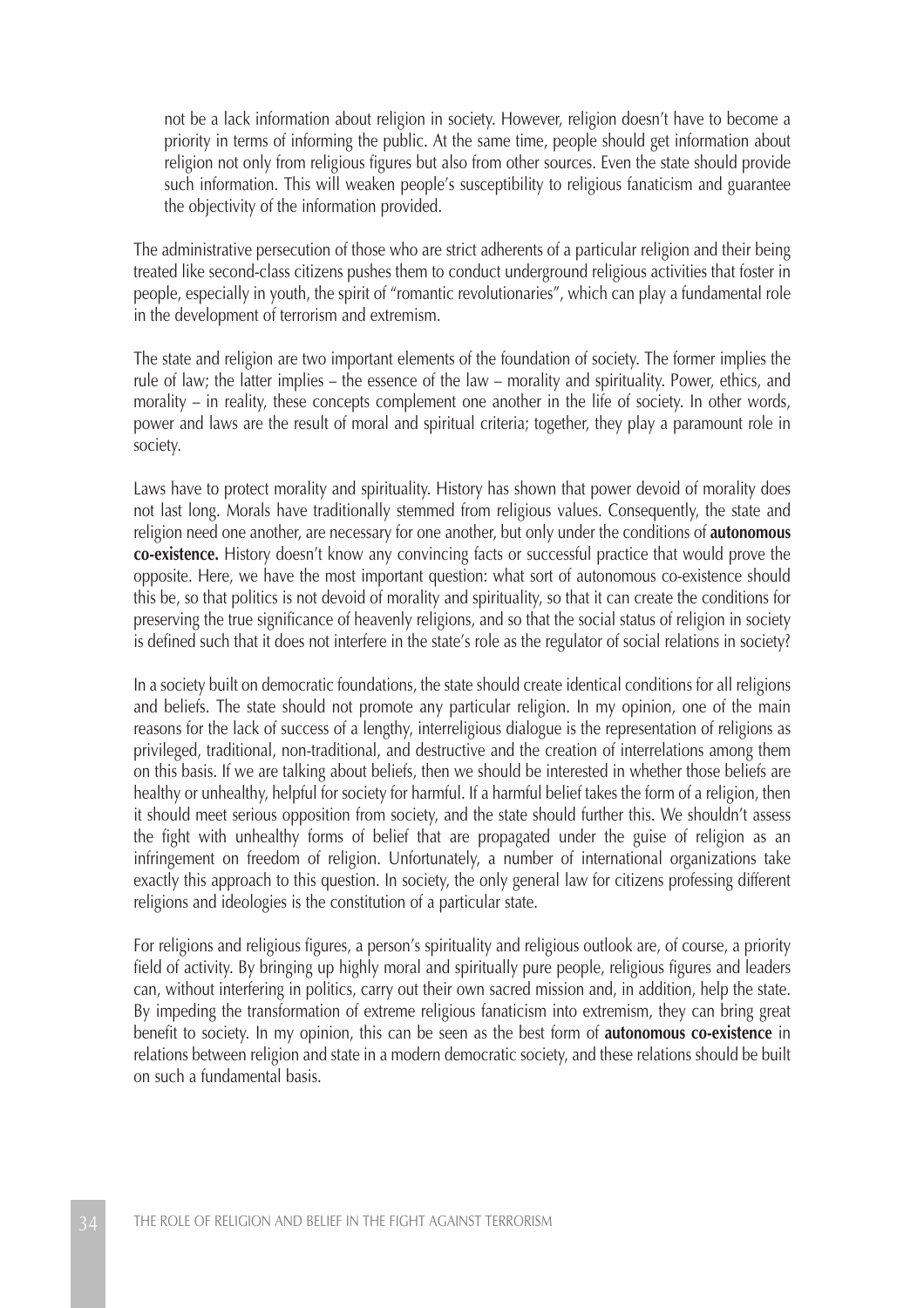#### 4. Rapporteur's Report: Dr. T. Jeremy Gunn, Senior Fellow for Religion and Human Rights, Emory University, Member of the OSCE/ODIHR Advisory Panel on Freedom of Religion or Belief

The working session was moderated by His Excellency, Ambassador Herbert Salber (Germany, on behalf of the Chairman-in-Office). The co-moderator was Mr. Rafiq Aliyev (Azerbaijan). Introductory reports were provided by Dr. Emre Õktem (Turkey) and Dr. Nancy North (United Kingdom).

The excellent introductory reports by the experts established the foundation of the problem. The rights of freedom of religion or belief, as well as the rights of association, are guaranteed in many international human rights instruments and in the constitutions and laws of most countries. Participating States of the Organization for Security and Co-operation in Europe also have pledged themselves to respect these rights fully. On the other hand, both the written instruments and the political realities presume that states may limit some activities if they constitute a serious threat to public order.

Dr. Öktem reviewed with care the international instruments and OSCE commitments that pertain to limitations on rights and interpreted their provisions with respect to security issues. He also asserted that it would be wrong to attribute violence to any single religion and noted that all religions were capable of producing extremists who would use religion as a justification for violence. Dr. North described particularly the recent experience in Britain regarding the need to ensure that charity associations not be used as a cover to disguise terrorist activities.

The interventions by states and NGOs coalesced around two central themes: that of the so-called "clash of civilizations" and the practical measures that states could take to ensure that they do not overreact to very real, but nevertheless circumscribed, dangers.

#### The Clash of Ignorances

Several interventions made reference to the expression "clash of civilizations", which was described by political scientist Samuel Huntington. But all who spoke on the subject rejected the expression as descriptive of current events. The challenge to this conception was articulated most clearly by a representative from the Council of Europe, who questioned whether there really is a "clash of civilizations", suggesting instead that there really is a "clash of ignorances". It is not civilizations that are struggling with each other; it is the enemies of civilization who are misusing the symbols, imagery, and language of different civilizations to provoke conflicts among them. The true enemies, therefore, are not civilizations, but people within civilizations who misuse the language of religion and culture to commit violence and terrorist acts against others.

There was widespread support for the belief that there should not be discrimination against religious groups. A representative of the Russian Orthodox Church made an important intervention wherein he noted, "of course, all religions should be treated equally and, of course, there should be no discrimination against religious minorities". Although there were differing opinions on how the laws of states should enact such principles, there was no disagreement expressed on the underlying principles.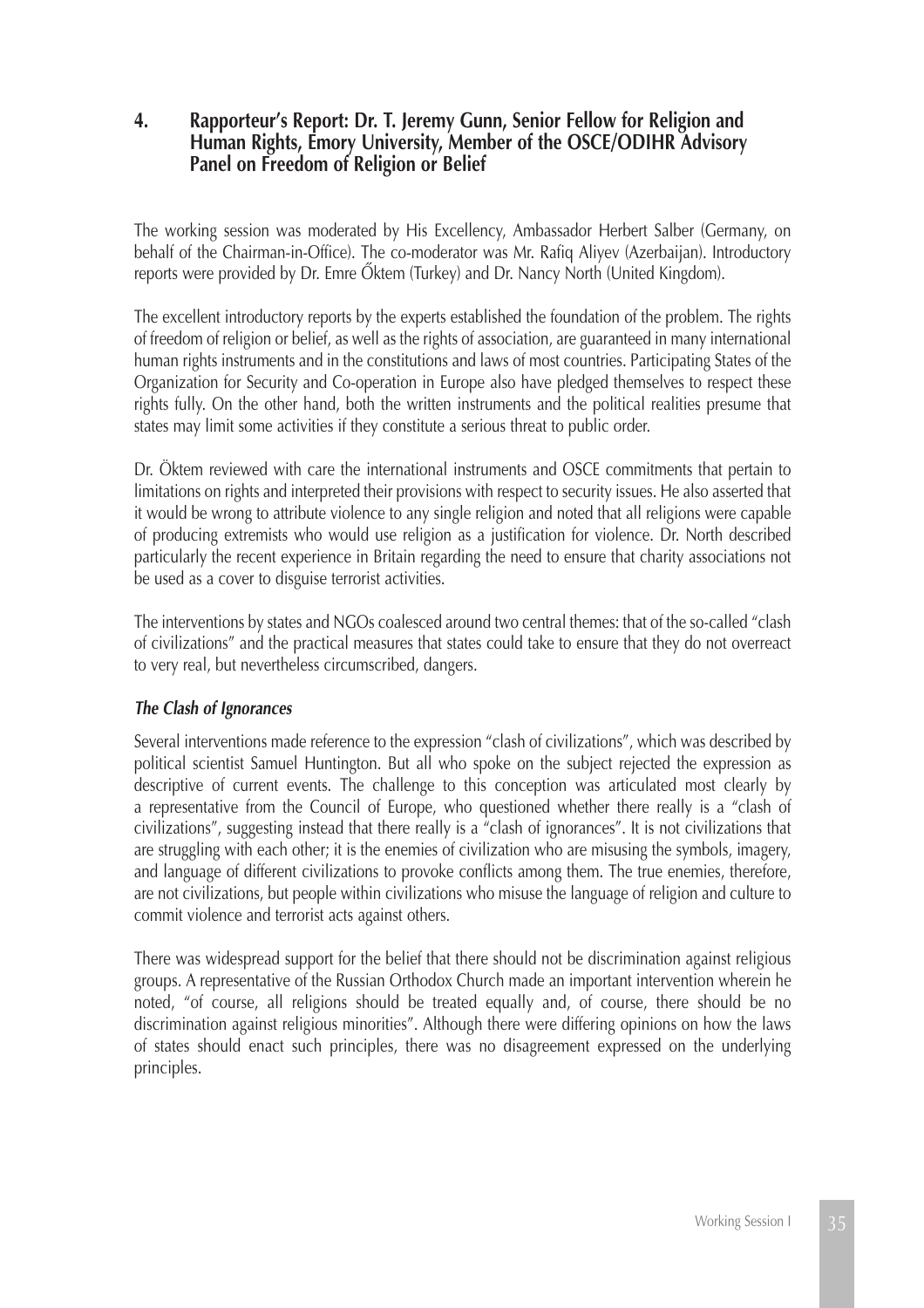#### Just as Terrorists Are Misusing "Religion" as a Justification for Committing Violence, so States Are Misusing "Security" as a Justification for Suppressing Human Rights

Several interventions pointed out that some states, including OSCE participating States, are now using "security" as a rationale for suppressing political dissent, attacking human rights advocates, and refusing to adhere to constitutional and human rights obligations. Thus, just as the enemies of civilization are misusing the name of "religion," so are some governments misusing "security" to suppress their own people. In response to these serious concerns, several interventions described how states might legitimately pursue their security interests without infringing on protected rights.

The most comprehensive intervention was provided by a representative from Canada, based upon some of her country's recent experiences. She and others offered a number of recommendations that included the following:

- First, governments should clearly state what legal measures they are taking to combat terrorism. Laws and regulations should be clearly published so that the public knows the rules by which the government is operating, and governments should adhere to the published laws and regulations;
- Second, governments should exercise great care and discretion to the extent that their laws employ terms such as "terrorist," "extremist," "dangerous sects," etc. so as to avoid being overinclusive and to avoid permitting vague laws to be used against groups that do not pose a genuine danger. The laws should be drafted in such a way as to target clearly persons and groups that are dangerous and not to allow the laws to be used against groups that are merely unpopular or different;
- Third, governments should provide accurate information about how they are enforcing the laws, including such information on the number of people arrested, incarcerated, and the nature of the accusations against them;
- Fourth, governments should report the information about security measures in such a way as to provide for political accountability. Governments (or executive branches) should, for example, report information about anti-terrorism activities to parliaments and legislatures and respond to questions about how the laws are being enforced; and
- Fifth, there needs to be an independent judicial review of police actions and laws. The accused should be able to receive fair trials, and laws should be subject to an independent review by an independent judicial authority. Though states may have very different ways for accomplishing such a review, such reviews need to be conducted outside the political system.

A representative of the United States observed that when security laws are used to attack groups that are not genuinely dangerous, but that are simply offering different religious beliefs or different viewpoints, such measures are counterproductive and undermine political stability.

The Vienna Concluding Document articulates the position to which participating States should adhere when seeking to promote security: limitations on freedoms should be narrowly construed so as to ensure the recognition of rights and to promote long-term political stability.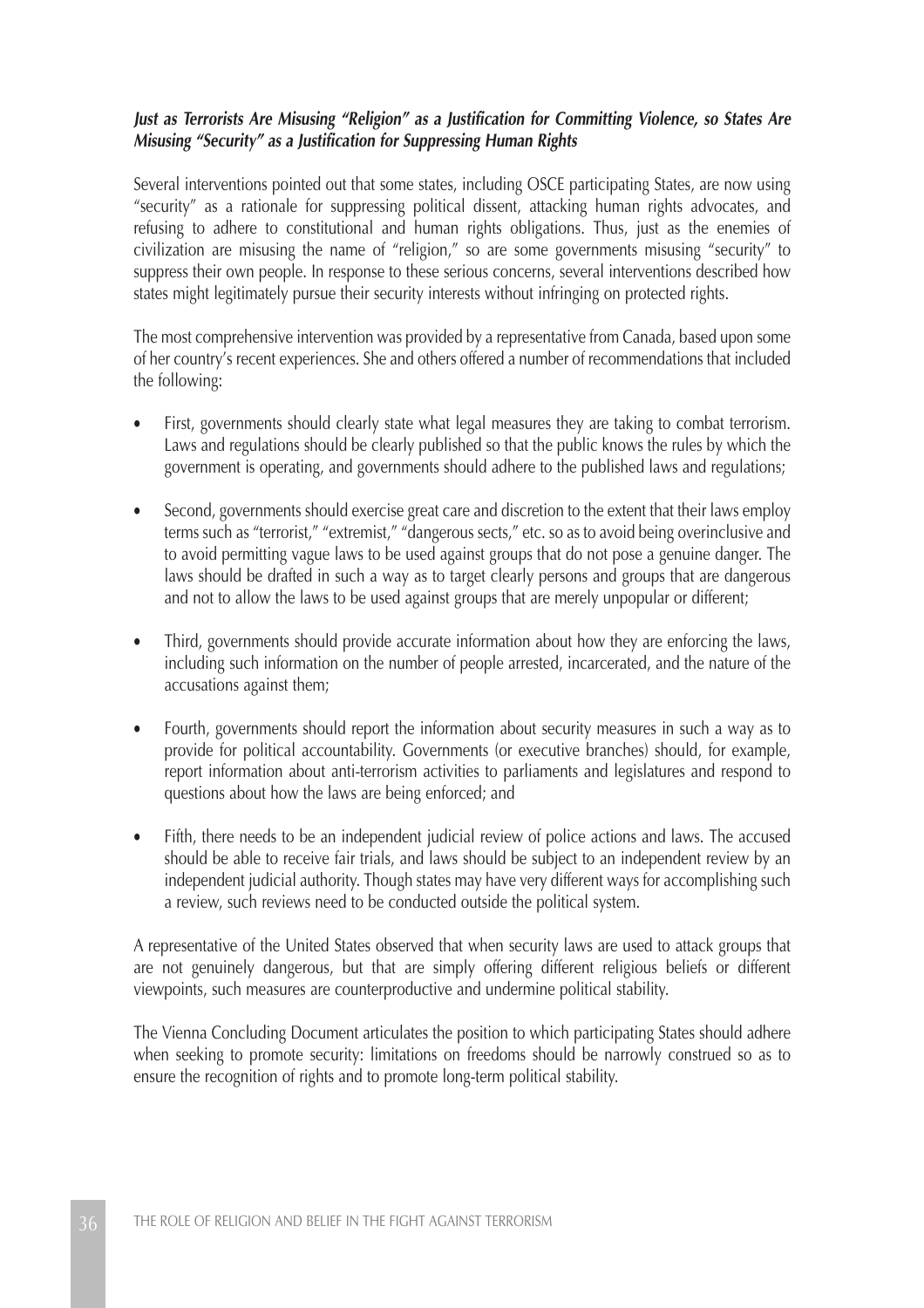# IV Working Session II

## THE ROLE OF INTERRELIGIOUS AND INTERCULTURAL DIALOGUE IN FIGHTING TERRORISM, EXTREMISM, AND INTOLERANCE AND RESOLVING CONFLICTS

## 1. Introductory Remarks by Dr. Abduljalil Sajid, Imam of the Brighton Islamic Mission, United Kingdom

## THE ROLE OF RELIGION AND BELIEF IN A DEMOCRATIC SOCIETY: SEARCHING FOR WAYS TO COMBAT TERRORISM AND EXTREMISM

I am honoured — and deeply humbled — to be invited to speak to you this afternoon on the very important and timely topic of the role of religion in the response to terrorism. From the very outset, I wish to give you greetings from the British Muslim community and their representative body, the Muslim Council of Britain (MCB). Congratulating you for organizing this conference, I quote from the message of Mr. Iqbal Sacranie, the Secretary General of the MCB:

"I am pleased to learn from MCB Central Working Committee member Imam Dr Abduljalil Sajid that he will be attending as an invitee of the British Foreign Commonwealth Office and contributing to this timely conference on 'The Role of Religion and Belief in a Democratic Society: Searching Ways To Combat terrorism."

"The Muslim Council of Britain is a national umbrella organization that serves and represents British Muslims by sharing in the common good of our society as a whole. The MCB works with a number of government forums such as the Inner Cities Religious Council and the Race Relations Forum and many other major faith communities to promote the well-being of all. Cultural diversity and religious pluralism inspire healthy competition between communities and nations, and God enjoins us to direct that competition towards the seeking of the common good for all humanity. Co-operation and Solidarity among faiths means that competing human communities strive to understand and reach out to one another in pursuit of a united human ethic and vision.

"The Muslim Council of Britain condemns violence and terror of all kinds, as there is no justification for senseless and extrajudicial killing. Terrorism is an evil and destructive phenomenon that inflicts pain and suffering on defenceless people. Those who have planned and perpetrated such atrocities, regardless of their religious, ideological, or political beliefs, stand outside the pale of human values. Islam commands us to be just and to wrong no one.

"To eradicate terrorism, it is imperative that we address the conditions that can give rise it. To combat terrorism effectively, we need a united front against terrorism. Building bridges between nations and peoples must be an integral part of that strategy. Sadly, the world is instead being pushed towards more violence and division. Instead of vengeance, we need justice, and, instead of rhetoric, we need reason. We must deny terrorists the opportunities to exploit the social, economic, and political problems that continue to blight our world.

"The real and long-term answer to the evil of terrorism is to give people their due stake in both the resources and the affairs of their world. The Muslim Council reiterates its own commitment to the way of peace and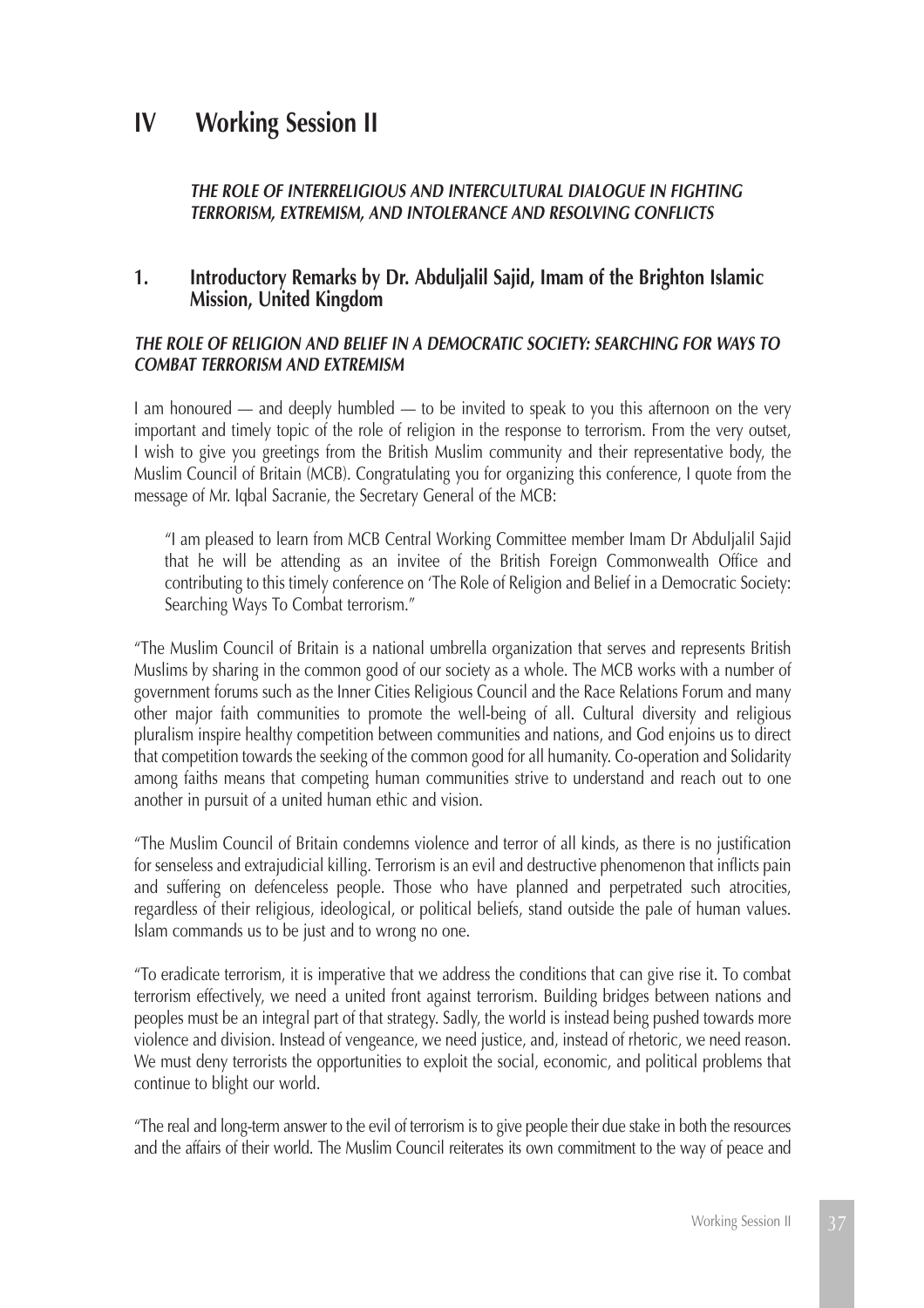pro-existence in its quest for the common good of all. On behalf of the Muslim Council of Britain, I wish you every success with your conference and look forward to receiving a full report from Imam Abduljalil Sajid."

Let me begin from the very outset to clarify Islam from Muslim. Most people treat Islam and Muslims as synonymous and mutually interchangeable terms, often saying Islam where they ought to say Muslims and vice versa. In my opinion, the word "Islam" should be used exclusively for the "way of life" based upon divine sources: the book known as the Qur'an, "the word of God", and Sunnah, "the proven practices of the Prophet" (peace and blessing of God be upon him). "Muslims" as human beings are free to abide by, or deviate from, divine guidance, as they feel fit according to their own conscience. Islam never claimed to be a new faith. It is the same faith that God ordained with the creation of the first man sent to Earth. Islam confirms almost all Biblical and Hebrew prophets as the prophets of Islam and their messages as the messages of Islam as long it is confirmed in the Qur'an, the book of Islam. The moral and ethical code of Islam is similar to Judaism, Christianity, and many other major world faiths. The only difference is in theology, concepts, and practices in method of worship of the one and the only one God and methodology of how morality and ethics should govern all spheres and aspects of our human life.

#### Islam: Din, Dunya and Dawla

The general theory of Islam begins with a consideration of the application of Islamic Shariah (law) in daily life. According to Islamic teachings, the creator not only laid down laws governing the natural universe but also rules for human conduct in all aspects of life. Unlike natural order, which follows its predetermined laws, mankind has the freedom to rebel and follow its own "man-made" laws, which is, however, a form of unbelief (shirk). Non-submission to the will of Allah is not only an act of ingratitude (kufr) for divine mercies but also a choice for evil and misery in this world and punishment in the life hereafter. In Islam, all aspects of natural life have been God-willed; therefore, the ultimate purpose of all creation is the compliance of the created with the will of the creator.

The Islamic way of life can be summarized in three words: (1) din (religion); (2) dunya (community); and (3) dawla (state). Islamic Shariah covers all of these three aspects. From the Islamic point of view, life is a unity. It cannot be divided into watertight compartments. Islamic Shariah gives directions to all aspects of life in its entirety. Islamic Shariah is a complete scheme of life and an all-embracing social order where nothing is superfluous and nothing lacking. Therefore, there is no separation between state and church. Secularism, in the view of Muslims, destroys the transcendence of all moral values. In Qur'anic words, "those who forget God eventually forget themselves" (59:19), and their individual and corporate personalities disintegrate.

Muslims are required to observe religious rules in the community and to establish an Islamic state to achieve man's righteousness. It is the duty of every Muslim to co-operate with others to seek a common good. It is the duty of an Islamic state to establish a just social order based on principles of harmony, respect, freedom, and dignity where all human beings are accepted with all of their differences. Diversity is not only recognized but also appreciated in Islamic society. Muslims can discharge this responsibility collectively by establishing an Islamic state with power to command (amr) and prohibit (nahy). Thus, an Islamic state is an indispensable condition of Islamic life in the true sense of the word "Islam".

#### Religion: Building Bridges or Erecting Walls?

Religion as a social force can be harnessed to build bridges or manipulated to erect walls. How religion functions in society depends upon a number of factors, among them, the political, economic, and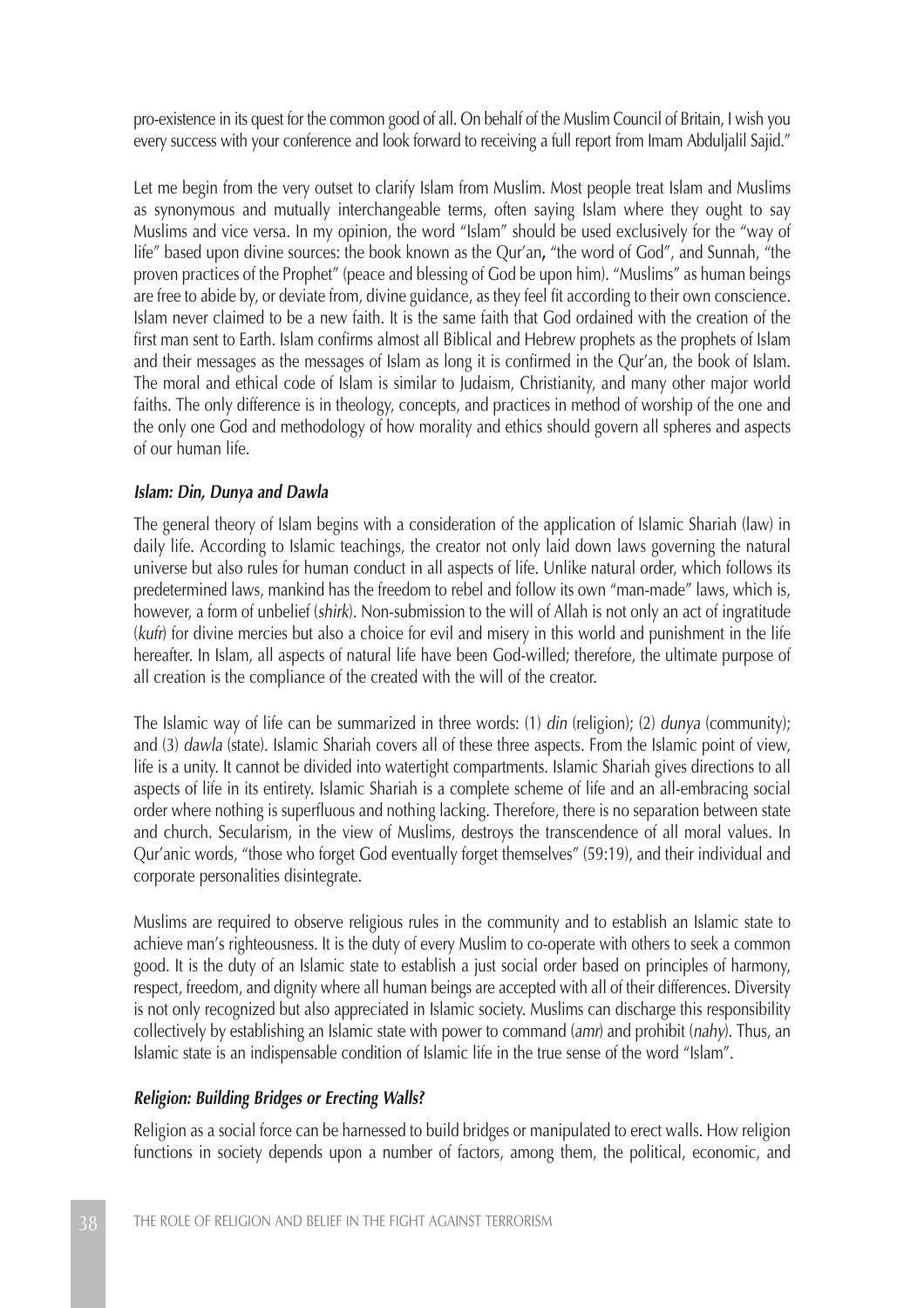cultural environment in which the particular religion operates. We should see religion as a total way of life anchored in faith in God and expressing itself in ethical conduct at the individual and social levels. Justice, love, and compassion – values that are highly cherished in any religion – rather than form, ritual, and symbols, should propel this way of life. Since these values are universal, religion, which serves as a conduit for them, should also be preached and practised in a genuinely universal manner. This is what one expects the practitioners of religions to do in the coming century to counter the challenge of globalization. They should discard the narrow, exclusive concept of religion, which often confines virtue and goodness to one's own kind. Justice and compassion in this exclusive approach seldom transcend one's own religious boundaries. We should eliminate forever such religious exclusivists.

In a sense, certain aspects of globalization may make it easier for us to get across the universal, allembracing message of religion and its core values. Given the worldwide reach of the media today, we have, for the first time in history, the opportunity to convey to humankind as a whole the universal essence of each of our religions. Instead of allowing narrow-minded bigots to monopolize the airwaves, why shouldn't men and women with a universal outlook state their case through the global media infrastructure? Even more important, societies everywhere, as we have observed, are becoming less and less exclusive and more and more multireligious.

It is as if social reality itself is forcing us to get rid of our exclusive attitudes and develop a universal orientation to our religion, which will be more accommodating of "others". Indeed, one gets the feeling that each and every society is slowly, often painfully, beginning to realize what "humanity as a single family" means. Perhaps this is the path that nations must take for a universal community founded upon our common humanity to emerge. It is a community that globalization will never be able to achieve. When such a universal community of different religions and peoples bound by their common humanity becomes a reality, we will understand what the illustrious mystic, Jallaluddin Rumi, meant when he wrote, "The lamps are different but the light is the same". In brief, religion motivates its followers to do good deeds such as charitable work and encourages them to do common good for the betterment of all humanity.

### Interplay of Religion and Politics

Although a deep understanding of the interaction between the political and religious spheres requires a systematic and elaborate examination of their meaning, I will limit my statement to delineating their boundaries and identifying a few areas of friction between the two.

Religion refers to those aspects of life that relate to the determination of the total meaning of existence. It is concerned, in particular, with three grand questions about human existence: its origin, its purpose, and its destiny. Although the above three questions can be raised from a philosophical point of view, the religious response to them is distinguished from the philosophical by the degree of conviction one enjoys over the other. That is to say, a religious conclusion with regard to the above grand questions is not only supported by rational arguments but by emotional attachment and possibly spiritual experience as well.

This difference gives religion an advantage over philosophy in that it makes religiously based convictions a better springboard for action. It is a fact of history that people with deep religious conviction are willing to endure greater difficulties and make greater sacrifices in pursuit of their religious ideals than those whose attachment to their ideals is based on purely rational calculations. Paradoxically, though, religion's source of strength is also its source of weakness. For it is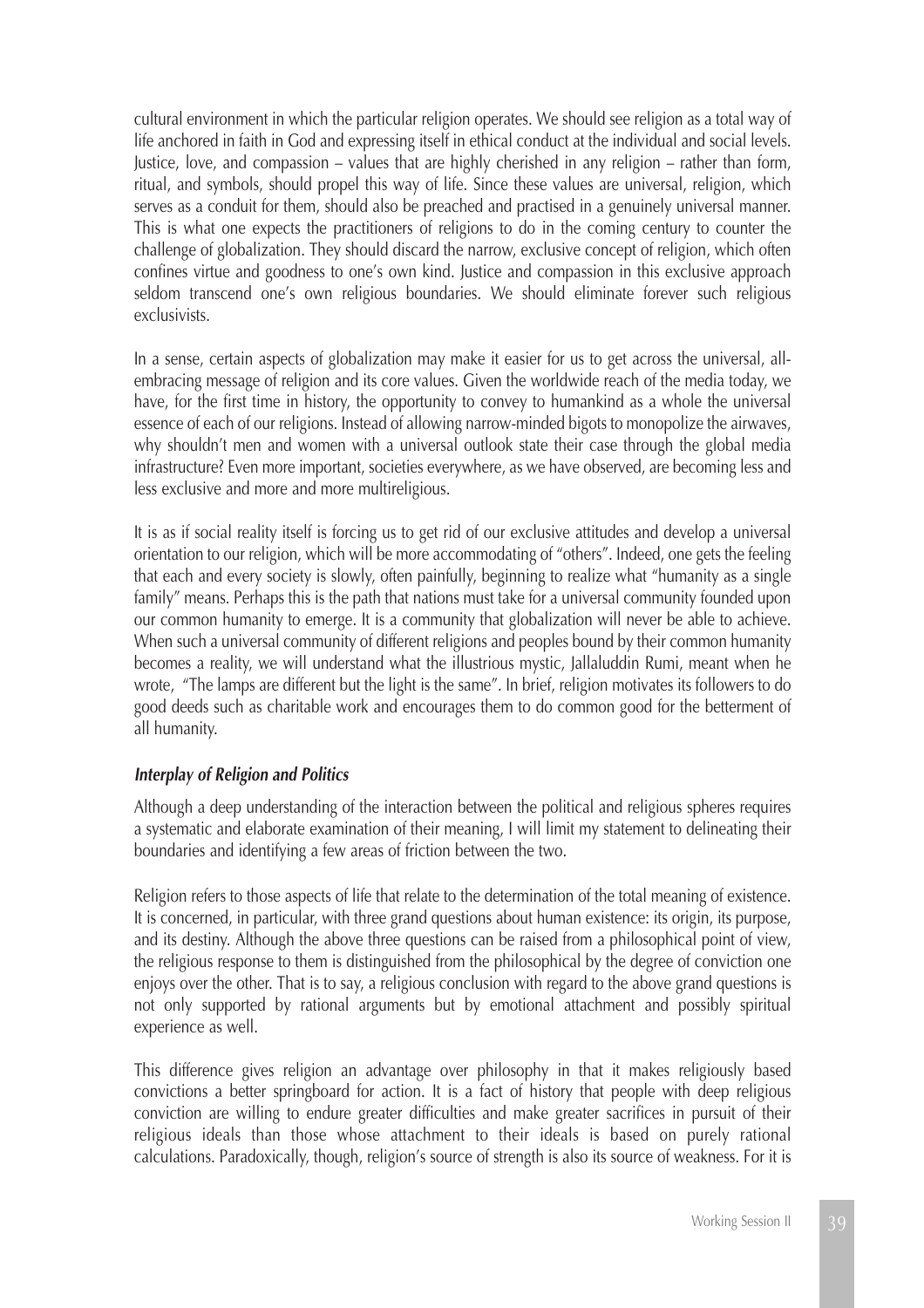always easier to dissuade people from erroneous points of view when the latter are based on theoretical arguments rather than religious convictions. And, while shared religious conviction can create more harmony in the public sphere, the possibilities of interpersonal and intercommunal conflicts are bound to increase in multireligious societies.

#### Islamic Democratic Roots

In the Muslim world, the relationship between religion and politics has not been articulated in clear and unambiguous terms but is still a matter of experimentation and debate. Historically, Muslim political order was established by a community that rejected the idea of conferring any religious status on the head of the state and political authorities. Political succession was based on a notion of choice (ikhtiyar), but this was later transformed into a de facto domination by powerful clans beginning with the Umayyads. This prompted Muslim scholars to limit state power to the realm of defence and maintaining intercommunal order and to limit legislative authority within juristic confines, away from the dictates of the state. There is dire need of modern political practices and institutions in the Muslim world. Democracy, constitutionalism, and the rule of law are no more than a show, a political facade in most Muslim societies. The roots of the problem can better be understood when one realizes that modern political structures are superimposed on an intrinsically traditional political culture.

There is a dire need to evolve a new understanding of how religion and moral standards relate to the public sphere from within the Muslim experience, instead of relying on notions borrowed from the historical West and superimposed on society. The Western world, which continues to experience an erosion of the moral and transcendental core of its social life, stands, on the other hand, to learn a great deal by opening itself to the remarkably different mode of interplay between religion and public life in the world of Islam.

Islam is essential for the development of a better future for human society because its adherents constitute one-fifth of world's population. No democratic order can be achieved or maintained by discarding the aspirations and ethos of one-fifth of world's population. Yet, Islam is an essential partner for developing a democratic and peaceful world for a more basic reason. Islam holds in high esteem the most fundamental values that make a democratic and pluralist society possible, namely, equality, freedom, justice, and interracial and interreligious solidarity and co-operation. The emphasis Islam places on the values of equality, freedom, justice, and pluralism is manifested in the Islamic scripture, the Qur'an; in the practices of the Prophet of Islam and those of his companions; in the historical experience of Muslim society; and in ethos of the contemporary Islamic reform movements.

#### In Search of a Common Ground

The question that preoccupies us as implied by the theme is this: Can we find a common ground on which Muslims and non-Muslims stand comfortably in a democratic and pluralist society? My answer is a resounding "yes".

The Qur'an directs Muslims to find a common ground with other religious communities. This common ground is expressed as a mutual respect of the freedom and autonomy of different religious communities – that none should appropriate to themselves the right to impose their way of life on other religious communities. The Qur'an is also clear that there can be no force in religious matters. The Qur'an urges Muslims to seek a political order based on peaceful co-operation and mutual respect and warns them against placing religious solidarity over covenanted rights and the principles of justice.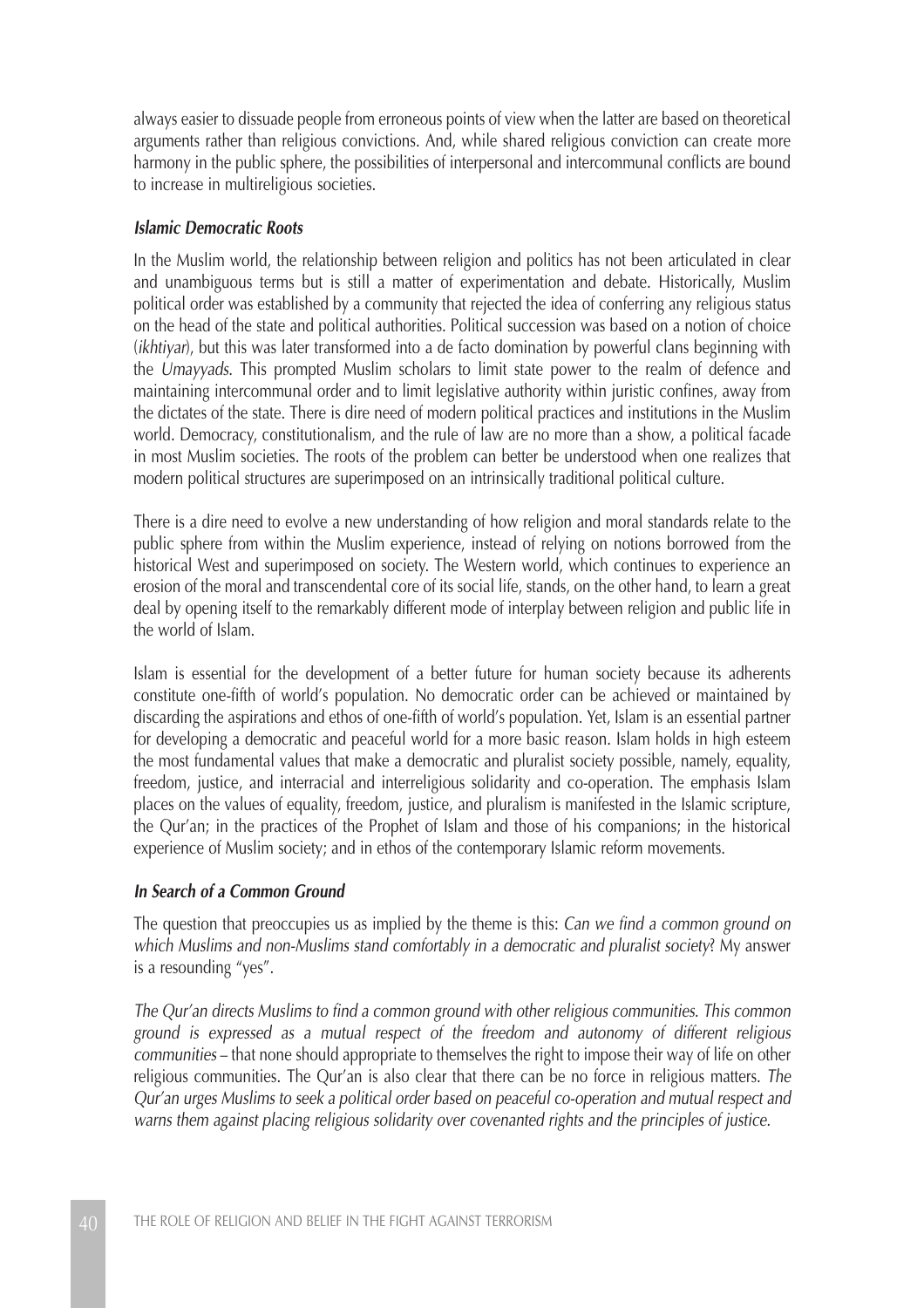Religious conflict, particularly between Islam and Christianity, in the past, more often than not rose out of human excesses and the desire to stir religious passion to support political goals. It is true that the two religions advance a slightly different conceptualization of God and of humanity's relation to the divine, but doctrinal differences are not limited to interreligious relationships. One can find more doctrinal diversity within each of the two religions than between them. Muslims and Christians, on the other hand, share similar core values of respect of human life and dignity and profound commitment to charity and the common good.

A Muslim who commits a serious crime or murders a non-Muslim for monetary gain or for other any reason deserves to receive a just punishment, and a non-Muslim who saves a life deserves praise and admiration. The reaction of Christians and Jews to these acts would be no different. One ought to condemn wrongdoing and support good deeds, regardless of the identity of the actor. Hence, action rather than religious affiliation should determine the social worth of people. The question of global peace in a multicultural, multireligious world is ultimately a question of shifting the locus of social evaluation and order from doctrine to value. Since complete secularism has led to the erosion of morality and the rise of nihilism, religious commitment is becoming increasingly central to public life.

The views they express today and teach in public and in Shari'a departments of traditional Islamic colleges would have been sufficient for them to be branded as heretics just a century ago. Leading scholars of the Azhar University, such as Muhammad Abu Zahra, Mahmoud Shaltoot, Muhammad al-Ghazali, and Yusuf al-Qardawi, have been emphasizing equality between men and women and between Muslims and non-Muslims.

#### Combating Terrorism

Terrorism is a plight that must be fought. No amount of anger and discontent can justify the targeting of non-combatant civilians with the brutality we all witnessed on 11 September 2001. The level of destruction inflicted on civilians, the brutality with which the terrorist attacks were executed, and the fact that the terrorist design was undertaken by extensive deliberation and determination sent shock waves throughout the world and brought condemnation from foes and friends alike. Targeting thousands of unarmed civilians, using civilian airliners carrying civilian passengers, and bringing down two of the most spectacular buildings on the whole planet in a drama that was played out on live television in front of millions of viewers made the attacks even more sinister and apocalyptic.

But terrorism cannot be fought by mystifying it or by ignoring its root causes. The first step for developing a sound strategy to effectively combat terrorism is to examine the conditions that give rise to the anger, frustration, and desperation that fuel all terrorist acts. To focus on individuals and organizations that employ terror, while ignoring the socio-political circumstances that give rise to acts of desperation, can potentially strengthen the arms of the terrorists. A devastating force unleashed against elusive groups can exacerbate the very conditions that gave rise to resentment, frustration, and anger.

Terrorism is fuelled by the actions of exclusivist regimes that privilege some and deny basic rights to others and by rogue governments that use state security agencies and excessive force to silence critics and political opposition. To be effective in fighting terrorism, we must dry the swamps of abuse and injustice that have bred radicalism all over the world.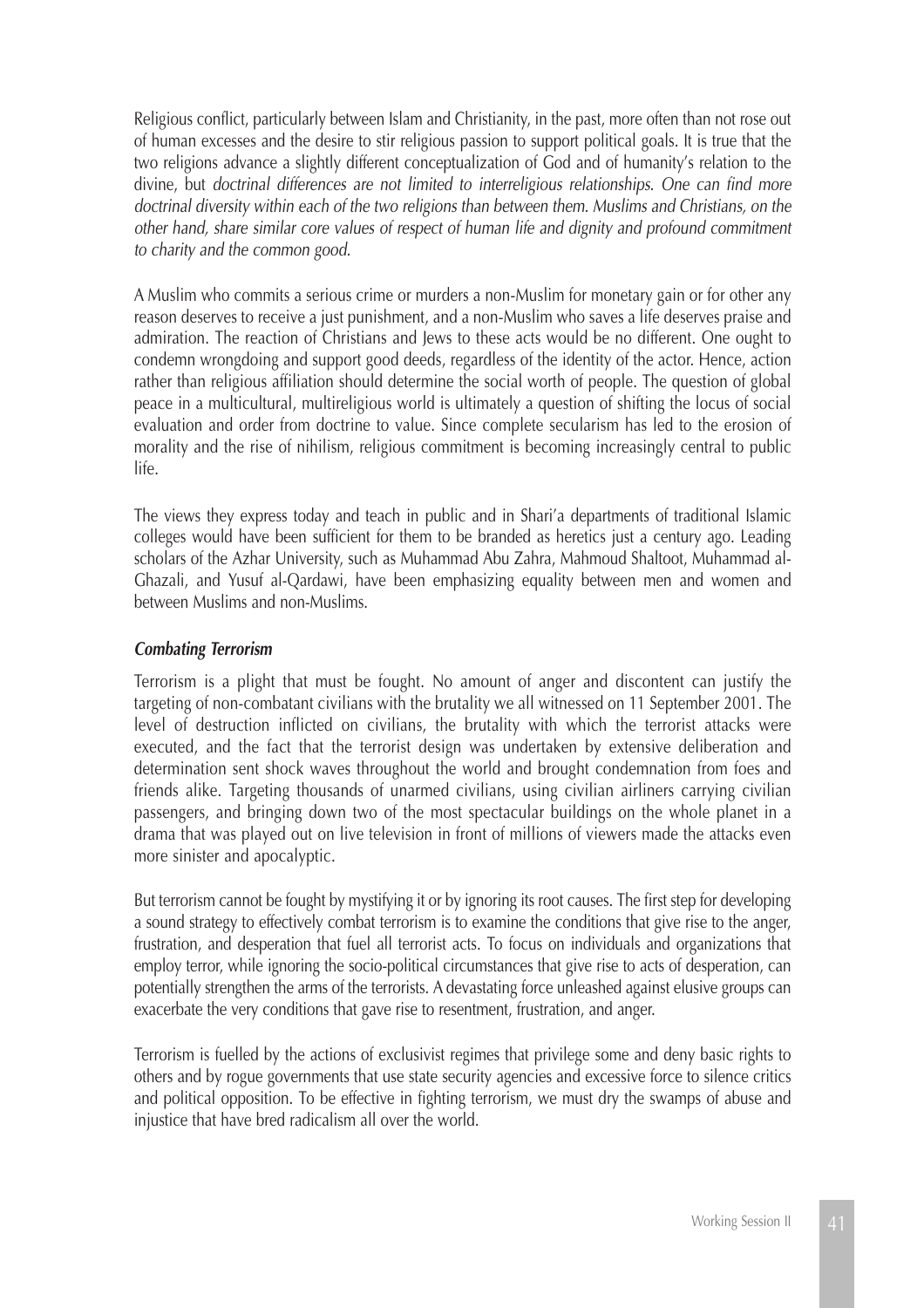#### Terrorism and Islam

There is no accepted definition of terrorism by any international organization. The present usage of the word terrorism means the unlawful use of force or violence against persons or property to intimidate or coerce a civilian population, thus undermining the civil authority, excluding acts perpetrated by states or by coalitions of states. A definition of terrorism from an Islamic perspective might well be more wideranging than current usage.

The Islamic scholars (Imams and Ulema) of the Muslim Council of Britain in their meeting on 29 September 2001 suggested that terrorism include: "Indiscriminate murder and the shedding of blood without due process of law, driving people out of their homes and lands, destruction of crops and livestock, the spreading of Fasad or Fitna (destruction, chaos, mischief and corruption which encompasses political, economic, social and moral corruption) on earth – are examples of criminal acts and evil behaviour condemned by Islam."…to spread mischief and corruption on earth and destroy crops and cattle. God does not like mischief and corruption. (2:25). (For the full text, see http://www.mcb.org.uk.)

Islam and terrorism are contradictory terms. Islam condemns and rejects all forms of terror, killing without due process of law, injustice, corruption, tyranny, and oppression. There is no justification for the usage of terms such as "Islamic terrorists". As a Muslim, we must take account of the deeds of other Muslims in the name of Islam. I feel ashamed when I hear that Muslims are breaking the law of Islam. I sincerely apologize to those who have suffered due to any senseless actions of so-called Muslims. I seek forgiveness from Allah for any mistake done and ask forgiveness from my fellow beings. However, we must find the root cause of the problem.

Terrorism, in fact, is systematic, premeditated, and calculated. It spans vast aspects covering the entire world and manifests itself in various forms and shapes. Sometimes, the religion of Islam is held responsible for the acts of a handful of Muslims who are associated with acts of destruction and terror. Islam, which means peace, cannot encourage its adherents to work for death and destruction. It is an irony of our time that the light of Islamic learning, which brought an end to the Dark Ages of the West, is now being seen as responsible for the advent of an age of terror. Islam is peace, not terror.

The efforts to blame Islam for terrorism are not only baseless and erroneous but are unmistakably malicious and ill-intended. Islam, like many religious traditions, stresses charity, mercy, and compassion. Historically, Islam is recognized for its tolerance towards other religions, even when bigotry and intolerance were widely accepted and practised in medieval times. But, like other religious traditions, Islam recognizes the right of peoples to fight aggression, even though it puts a higher premium on forgiveness. Reciprocity, or "an eye for an eye", is found not only in Islam but in Christianity and Judaism as well. Further, like other religions, Islamic texts contain statements that emphasize forgiveness and peace, along with others that permit the use of force for fighting back against aggression and for achieving just peace.

In Deuteronomy, the fifth book of the Torah, Moses narrates to the Israelites a fiery message from God as they prepare to enter the promised land: "I will make mine arrows drunk with blood, and my sword shall devour flesh; and that with the blood of the slain and of the captives, from the beginning of revenges upon the enemy." Likewise, the Gospels contain texts that call for the use of force to avenge the rights of people and to punish the unjust. In the Gospel of Matthew, a statement attributed to Jesus reads: "Think not that I am come to send peace on earth. I came not to send peace, but the sword."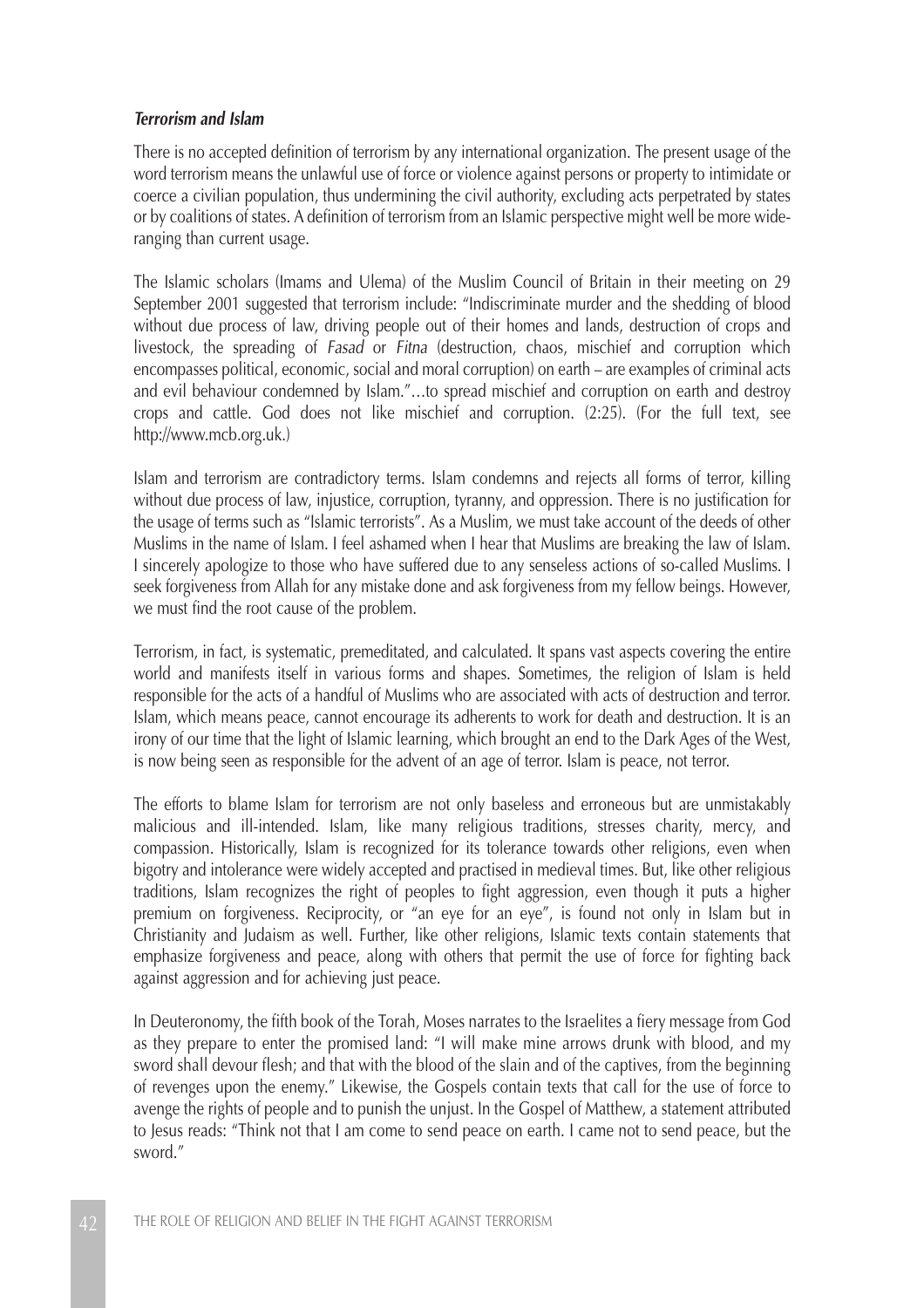A partial and out-of-context reading of religious texts, combined with a desire to reciprocate against real or perceived injustice, may lead misguided individuals and radical groups to commit atrocities in the name of religion and justice. Muslim scholars and leaders must speak against using Islam and Islamic doctrines to undertake acts rooted in political ambition or frustration. By the same token, media organizations have the duty to present a balanced picture of Muslim society and faith, rather than feeding on the frenzy of bigotry and stereotyping. The media more often than not focus on the eccentric and extraordinary and, as such, bring distorted pictures of Middle Eastern realities. Rather than showing radical Islamic groups standing on the fringe outside mainstream society, the media reverse the picture by projecting radicalism and extremism as the norm in the Middle East. The sight of a handful of Palestinian youths celebrating an American calamity is newsworthy, but a demonstration by thousands of sympathetic Arabs is not.

#### Religious Extremism

Islam is a religion of moderation. The holy Qur'an defines Muslims as the well-balanced middle nation model for others (2:143) and advises them not to follow extremism in religious interpretation (4:171, 5:77, 22:78). The holy Prophet warned Muslims: "Beware of extremism in your religion as people before you were destroyed themselves because of their extremism"; "Do not be hard upon yourself in your opinion in the matter of faith"; and "Always choose the easy way in your religious way on matters of faith. Certainly religion is easy" (collection of sayings of the holy Prophet by Ahmed, Nisai, Al-Hakim, and Ibne Maja). In my humble opinion, Islam believes in a civil society based on the rule of law; anyone who creates chaos (Fitna or Fasad) in society through terror can be treated as harabi (waging war against society) and should be brought to justice accordingly through the legal process. Islam and terrorism are contradictory terms. Islam condemns and rejects all forms of terror, killing without due process of law, injustice, corruption, tyranny and oppression. There is no justification for the usage of terms such as "Islamic terrorists". The holy Prophet of Islam said, "By God, he is not a true believer, from whose mischief his neighbours do not feel secure" (Bukhari, Muslim).

### Sanctity of Life

One of the distinctive features of the present world is the overwhelming presence of violence in our societies. The nature of indiscriminate and senseless violence is considered one of the prime threats to world peace and security. I must make it clear that Islam upholds the sanctity of human life, as the holy Qur'an declares that killing one innocent human being is like killing the entire human race (5:32, 6:151, 17:33), like all other faith traditions. Islam considers all life forms sacred. The first and foremost basic right of a human being given by God is the right to live in peace and security. However, taking a criminal's life by the state in order to administer justice is allowed in Islam, as it upholds the rule of law and helps maintain peace and security in society. Only a proper and competent court can decide whether an individual has forfeited his right to life by disregarding the right to life and peace of other human beings. The accused must be given full facilities under the law to the right of defence. Extrajudicial killings are strictly prohibited in Islam.

## Suicide Killing

Killing oneself is prohibited in Islam (4:29), as it is an abuse of the divine gift of life. According to Islamic law, those who commit or try to commit suicide are committing a major sin and will be sent to the fires of hell. Even patients who are in severe pain are prohibited from wishing for death. The holy Prophet said: "Do not harm yourself or injure others". The holy book of Islam does not call on young volunteers to strap explosives to their bodies and set them off in crowded public areas in Israel. That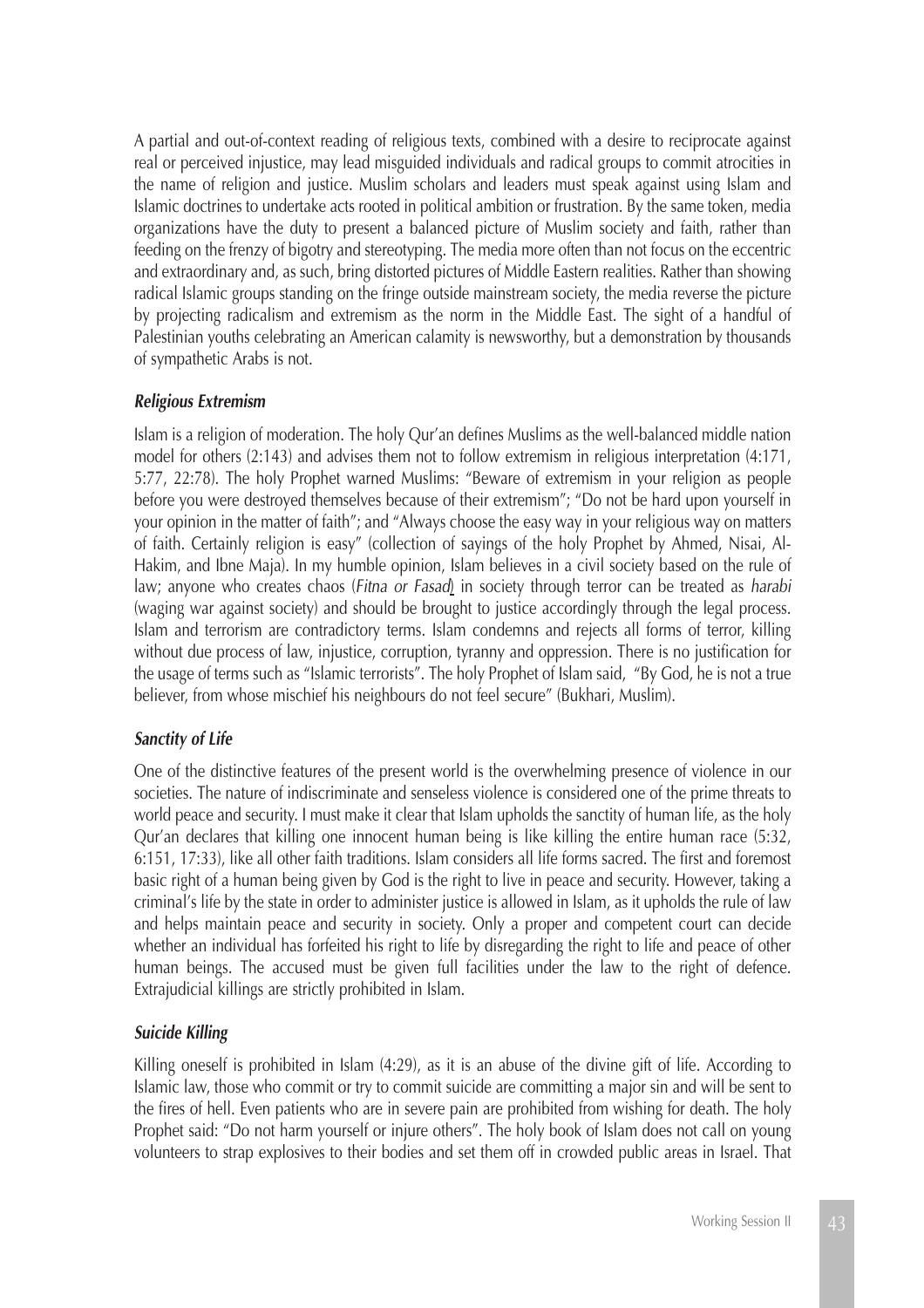much is clear. Suicide bombers are waging a distinctly modern type of warfare not sanctioned in any faith. Many Muslim clerics and scholars have criticized the theology of suicide bombers, and the practice is very controversial within Islam. In the past year alone, the supreme religious leader and Grand Mufti of Saudi Arabia, Sheikh Abdul Aziz bin Abdullah al Sheikh, said he feared that using explosives in this manner is a form of suicide and therefore condemned. And an influential Sheikh, Al-Azhar Mohammed Sayed Tantawi, said bombers who detonate explosives among civilians are not fighting a true war and cannot be considered martyrs. These voices are not often heard because the Muslim community is united in the moral righteousness of the Palestinian cause. Let me remind you of the Islamic position:

"Hurt no one so that no one may hurt you. Remember that you will indeed meet your Lord, and that He will indeed reckon your deeds." From the last sermon of Prophet Mohammed (peace be upon him).

"Hijacking planes, terrorizing innocent people and shedding blood constitute a form of injustice that cannot be tolerated by Islam, which views them as gross crimes and sinful acts." Shaykh Abdul Aziz al-Al-shaikh, Grand Mufti of Saudi Arabia and Chairman of the Senior Ulama, on 15 September 2001.

"The terrorists acts, from the perspective of Islamic law, constitute the crime of hirabah (waging war against society)." A fatwa of 27 September 2001 signed by many scholars, such as Shaykh Yusuf al-Qaradawi, Grand Islamic Scholar and Chairman of the Sunnah and Sira Council, Qatar Judge; Tariq al-Bishri, First Deputy President of the Council of Preachers, Egypt; Dr. Muhammad s. al-Awa, Professor of Islamic Law and Shari'a, Egypt; Dr. Haytham al-Khayyat, Islamic scholar, Syria; Shaykh Fahmi Houaydi, Islamic scholar, Syria; and Shaykh Taha Jabir al-Alwani, Chairman, North America High Council.

"Neither the law of Islam nor its ethical system justify such a crime." Dr Zaki Badawi, Principal of the Muslim College in London. Cited in Arab News, 28 September 2001.

"It is wrong to kill innocent people. It is also wrong to praise those who kill innocent people." Mufti Nizamuddin Shamzai, Pakistan. Cited in The New York Times, 28 September 2001.

(The above statements by high-ranking international Muslim scholars and leaders appeared in an advertisement placed by the Becket Fund for Religious Liberty in The New York Times, 17 October 2001 and reproduced in the MCB book about 11 September titled "In Quest of Sanity".)

#### Roots of Extremism and Fanaticism

There are Muslims who claim to be religious but try to impose their views on others through force or violence. They forget that Islamic teaching advocates the fundamental principle of respect for individual freedom of conscience and belief. Islam believes that freedom of belief is a basic God-given right to all human beings. Extremism and fanaticism are alien to Islam. However, there are a few verses of the holy Qur'an that have been interpreted in such a way that some Muslims may take a view to impose their views over others. For example, the holy Qur'an commands Muslims to live and rule their lives according to the revealed message of God. If any Muslim does not decide according to the holy Qur'an, then he is not only a wrongdoer, a rebel, and disobedient but also a non-believer (5:44-47). These verses were interpreted by some that if a Muslim ruler has completely abandoned Islamic law, then it is legitimate to disobey him and change him by force. They also believe that, as Islam does not make any distinction between communities of believers and the Islamic state – because the state is simply a political arm to establish common good – it is important that Islamic law be established within Islamic societies. Due to their political ends, they establish effective ways to promote their views by every means available to them.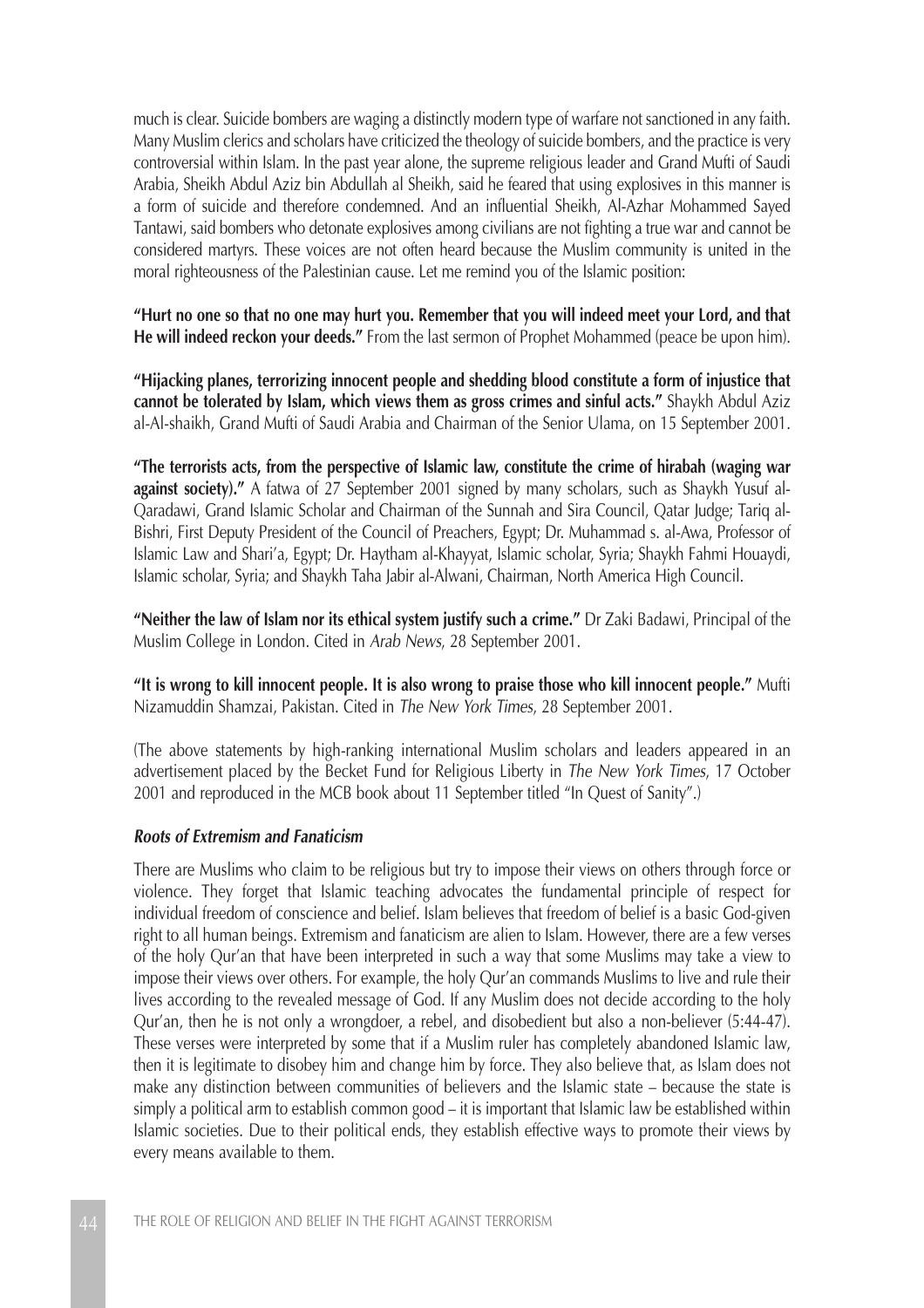In my opinion, fanaticism, terrorism, and extremism are symptoms of a problem, not the actual cause. In order to combat and eradicate these evils altogether, our long-term goal should be to eliminate the underlying social and political causes that breed them. We must continue fighting against racism (colour or cultural), anti-Semitism, Islamophobia, xenophobia, and bigotry in words and deeds in all aspects of our society. Paralleling our actions against terrorism, we must have equally vigorous efforts to enhance freedom, human dignity, justice, and humanitarian values. Some possible factors behind the violent terrorist acts may include:

- Hatred, hurt, and prejudice;
- Fear and powerlessness;
- Occupation and domination:
- Injustice and suffering;
- Corruption and greed;
- Oppression and control:
- Dictatorship and total authority;
- Debt, poverty, and hunger;
- Frustration and helplessness;
- Dislike of inclusive society; and, above all,
- Discrimination and Islamophobia.

There is a new type of terrorism that has emerged recently in the forms of arson, bombing, and sabotage in the name of saving the environment, ecology, and animal kingdom. Racism (colour or cultural), anti-Semitism, Islamophobia, xenophobia, and bigotry must be in words and deeds. I am glad to note that, from the very beginning, the British Prime Minister together with the American President made it clear that Islam and the Muslim community are not to blame for the tragedy. We are dealing with fanatical individuals who have behaved in this most abhorrent and abominable manner. This is not a crusade or conflict between Islam and the West. Prime Minister Tony Blair said, "Blaming Islam is as ludicrous as blaming Christianity for loyalist attacks on Catholics or nationalist attacks on Protestants in Northern Ireland".

## Diversity Recognized, Appreciated, and Celebrated

Islam presents the concept that all human beings are equal and that we are equal because we are all creatures of God with no distinctions of colour, race, or country or tribe or clan or anything else. One would find that fanaticism is generated in the last analysis either from any of these false prejudices when you try to group humanity into certain watertight compartments. One cannot change the colour of one's skin; one cannot change one's place of birth. If one believes in any of these standards, then rational fusion of the human race is not possible, and you become intolerant towards others.

In Islam, the rational fusion is possible for whatever tribe you come from, from whatever race you come, whatever colour you may have, whatever territory you might be born in, whatever language you speak, you are one, you can be one. You belong to one race: the human race; one family: the human family. You belong to one brotherhood. Diversity among fellow human beings must be recognized, appreciated, and valued in all aspects of life. The majority community is always judged by the way it treats its minority community.

### Ends Cannot Justify Means

Another point is that Islam is very unique and firm in asserting that the ends cannot justify the means. A source from where fanaticism and intolerance have most often come is the mistaken belief that ends justify means. This means that to achieve even good ends you could resort to evil means. The principle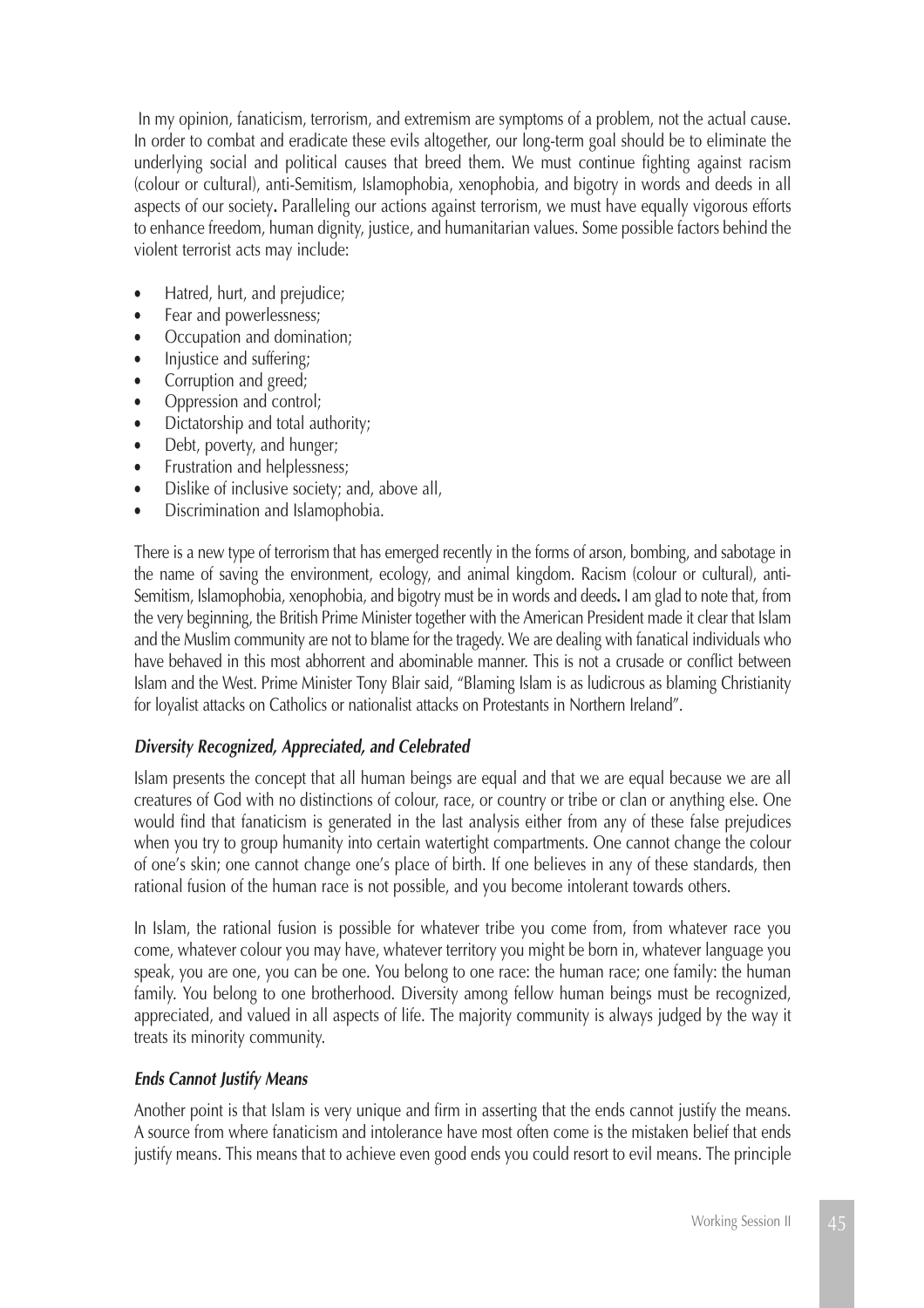that Islam has enunciated is that: "Good and bad are not equal. Replace evil by good" (holy Qur'an 41:34).

If you fight falsehood with falsehood, it is falsehood that prevails. If you replace vice with vice, it is vice that triumphs. If you exchange evil for evil, it is evil that is victorious. Islam says that evil is to be eliminated by good. If you pursue this technique, then only you would be able to fill the earth with goodness, and justice, and peace, and fellow feeling. Islam has struck at the roots of fanaticism. If you reflect upon the system that Islam has provided, you would find that fanaticism has no place in it, but idealism is the lifeblood of it. In the Qur'an, it has been mentioned that the mission for which this Muslim nation has been created is that you call people to goodness. As far as wrong (munkar) is concerned, you are permitted to eliminate it. But as far as the truth and virtue (ma'ruf) are concerned, they are not to be enforced by power.

You can very easily see that Islam has clearly discriminated between idealism and fanaticism. It has done everything to generate in us real idealism, noble idealism, virtuous idealism, and to protect us from the evil influences of fanaticism. The holy Prophet (peace be upon him) has said that Islam is a religion of the middle path.

The Qur'an has called the Muslim nation "Ummat al-Wusta", the people of the middle and model nation, the people who maintain balance and equilibrium in all their affairs. Adhering to idealism, protecting and avoiding the extremes of fanaticism – this is the middle path, and it is this path that Islam offers to all humanity. Through education, diplomacy, dialogue, and firmness, Muslims are urged to deal with extremism and fanaticism in the world.

What we are dealing with here is a very serious problem of hatred, fear, and prejudice. Those people who were responsible for killing thousands of people in the United States in what was clearly a carefully planned and expertly executed operation must be brought to justice. However, deep-rooted hatred can only be fought with dignity, education, understanding, dialogue, and diplomacy. Unless the roots of hate are addressed, there will be irrational people who will continue to commit such heinous evil crimes against humanity. Let all sensible people stand for peace and justice and make concerted efforts to fight terrorism by eliminating all injustices and exploitation in their part of world. I believe that being tough on the causes of this evil act is as important as identifying the terrorists themselves. I believe that without a revival of moral values, nurturing a shared sense of forgiveness and understanding, maybe we face an even greater challenge. We must pray to overcome hatred and violence in ourselves. Let us rededicate ourselves to peace, human dignity, and the eradication of the injustices that breed rage and vengeance. It requires multireligious co-operation of all decent people from all shades and all sections of our communities from all over the globe. I have provided some good practices of bridge building from various international interfaith organizations, three faith forums, and interfaith network at the end of this paper as appendices.

#### Global Ethics and Interfaith Dialogue

I am reminded of the words of Professor Hans Kung: "No peace among nations without peace among the religions and no peace among the religions without dialogue between the religions". I add: "No peace without justice and no justice without forgiveness and compassion". Dialogue and agreement must be conscientiously applied and maintained to create bonds of love, care, trust, and confidence. Its prerequisite is proper education and learning from one another. We must speak and act truthfully with compassion. We must treat others as we wish others to treat us. Every human being must be treated fairly, humanely, and with dignity, without any fear or discrimination.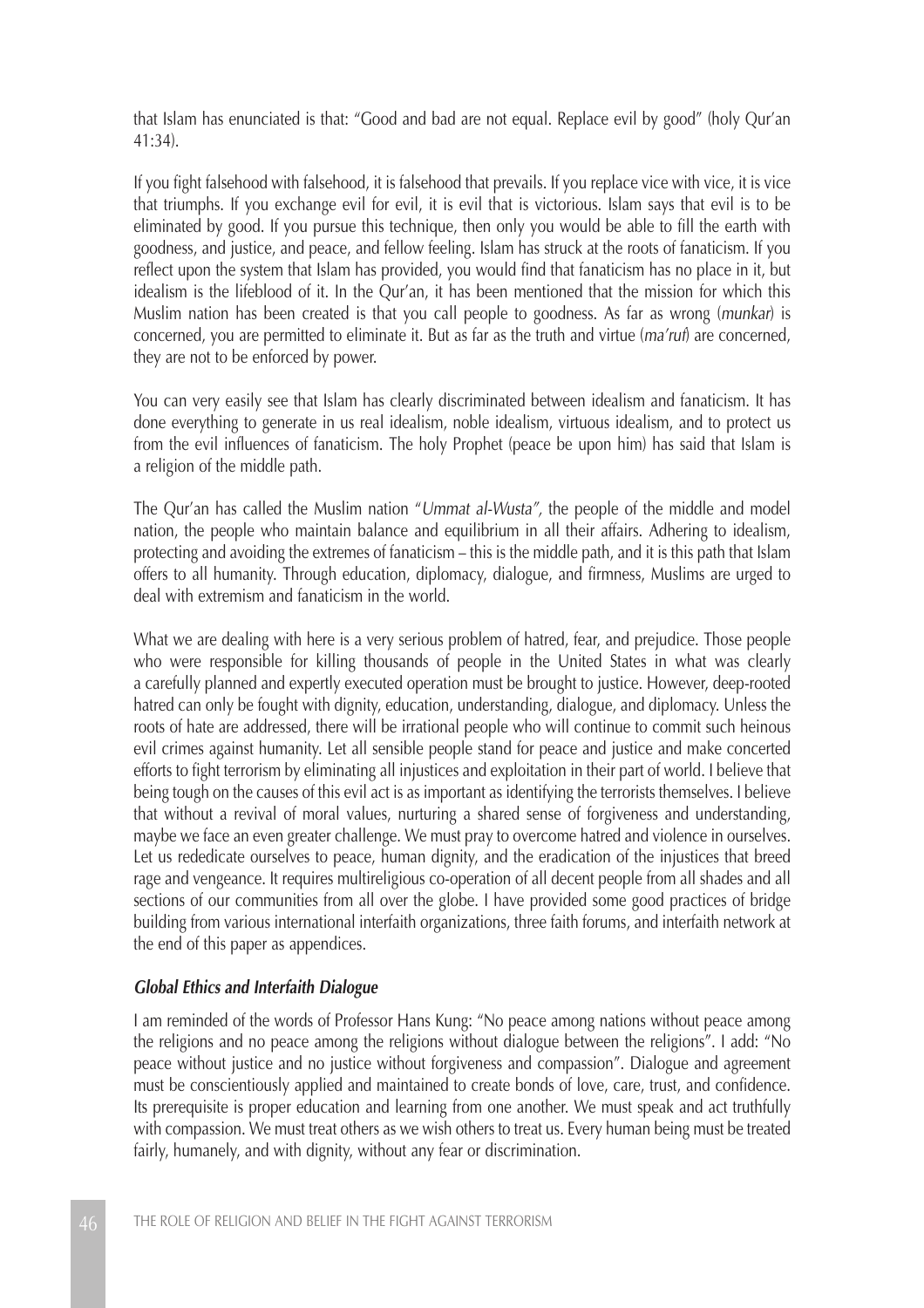I have admired the work of Prince Hassan El Talal over the years for promoting better understanding between different faiths and advocating dialogue for resolving conflicts. His short book "Continuity, Innovation and Change" is must-read for every Muslim. I not only share his vision but also say that he represents true Islamic scholarship in the current debate on the issue of world peace. The building of peace requires an attitude of sanctity and reverence for life, freedom, and justice; the eradication of poverty; dissolution of all forms of discrimination; and the protection of the environment for personal and future generations. The ideals of peace include fundamental and global directives, such as:

- Do not kill, i.e., have respect for life;
- Do not steal, i.e., deal honestly and fairly;
- Do not lie, i.e., speak and act truthfully; and
- Do not commit sexual immorality, i.e., respect and love one another.

I confirm that Islam is faith of moderation and girder of unity for all mankind and blessing for mankind, because Muslim model communities exist where:

- All of God's creation whether human, animal, or the environment is valued and respected;
- Where people want more to serve others than to get what they can for themselves;
- Where no one has too little or too much;
- People respect the right of others to disagree with us;
- People are sensitive and courteous to all.

We affirm that in Islam the belief in God or the divine is the bedrock of one's faith out of which flow ideas on the meaning and purpose of life and on the unity and dignity of mankind. Thus, human dignity is an acknowledgement of the divine presence in each and every one of us and unites us into a single family. We believe in "thinking globally but acting locally". The world will not change for the better unless the conscience of individuals is changed first.

We should pledge to increase our awareness by positive thinking in understanding one another. We must pledge to be courageous defenders of peaceful teachings and interpretations of Islam and to be exemplary peacemakers in our personal, family, and social conduct of our lives in order to be create a socially beneficial, peace-fostering, bridge-building, and nature-friendly way of life.

### Remember, Remember, Remember: Evil Is Not in the Body; Evil Is in the Mind; Therefore, Harm Nobody. Just Change the Mind.

Lord, You said and Your word is true! Love is stronger than hate. O God Almighty, You are peace and from You peace comes. Bestow upon all of us Your peace and make our final destiny in Your eternal abode of peace. Let there be respect for the earth, peace for its people, love in our lives, and delight in the good, forgiveness for our past wrongs, and from now on a new start.

## APPENDIX 1

### Building Good Relations with People of Different Faiths and Beliefs

In Britain today, people of many different faiths and beliefs live side by side. The opportunity lies before us to work together to build a society rooted in the values we treasure. But this society can only be built on a sure foundation of mutual respect, openness, and trust. This means finding ways to live our lives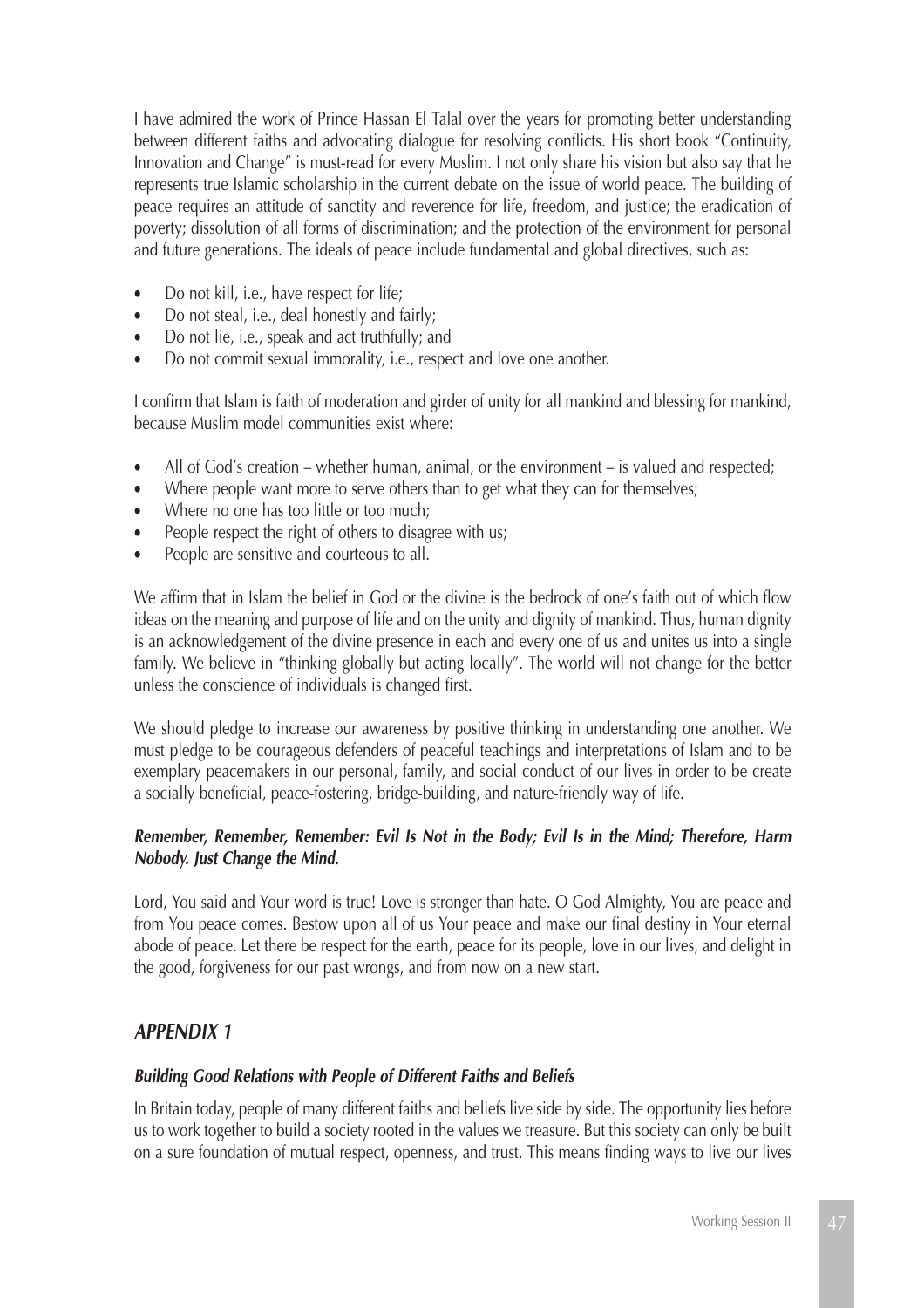of faith with integrity and allowing others to do so, too. Our different religious traditions offer us many resources for this and teach us the importance of good relationships characterized by honesty, compassion, and generosity of spirit. The Inter Faith Network offers the following code of conduct for encouraging and strengthening these relationships.

As members of the human family, we should show each other respect and courtesy. In our dealings with people of other faiths and beliefs, this means exercising goodwill and:

- Respecting other people's freedom within the law to express their beliefs and convictions;
- Learning to understand what others actually believe and value and letting them express this in their own terms;
- Respecting the convictions of others about food, dress, and social etiquette and not behaving in ways that cause needless offence;
- Recognizing that all of us at times fall short of the ideals of our own traditions and never comparing our own ideals with other people's practices;
- Working to prevent disagreement from leading to conflict; and
- Always seeking to avoid violence in our relationships.

When we talk about matters of faith with one another, we need to do so with sensitivity, honesty, and straightforwardness. This means:

- Recognizing that listening as well as speaking is necessary for a genuine conversation:
- Being honest about our beliefs and religious allegiances;
- Not misrepresenting or disparaging other people's beliefs and practices;
- Correcting misunderstandings or misrepresentations not only of our own but also of other faiths whenever we come across them;
- Being straightforward about our intentions; and
- Accepting that in formal interfaith meetings there is a particular responsibility to ensure that the religious commitment of all those who are present will be respected.

All of us want others to understand and respect our views. Some people will also want to persuade others to join their faith. In a multifaith society where this is permitted, the attempt should always be characterized by self-restraint and a concern for others' freedom and dignity. This means:

- Respecting another person's expressed wish to be left alone:
- Avoiding imposing ourselves and our views on individuals or communities who are in vulnerable situations in ways that exploit these;
- Being sensitive and courteous;
- Avoiding violent action or language, threats, manipulation, improper inducements, or the misuse of any kind of power; and
- Respecting the right of others to disagree with us.

Living and working together is not always easy. Religion harnesses deep emotions that can sometimes take destructive forms. When this happens, we must draw on our faith to bring about reconciliation and understanding. The truest fruits of religion are healing and positive thinking. We have a great deal to learn from one another that can enrich us without undermining our own identities. Together, listening and responding with openness and respect, we can move forward to work in ways that acknowledge genuine differences but build on shared hopes and values.

### Inter Faith Network for the UK 1993, 2000, http://www.interfaith.org.uk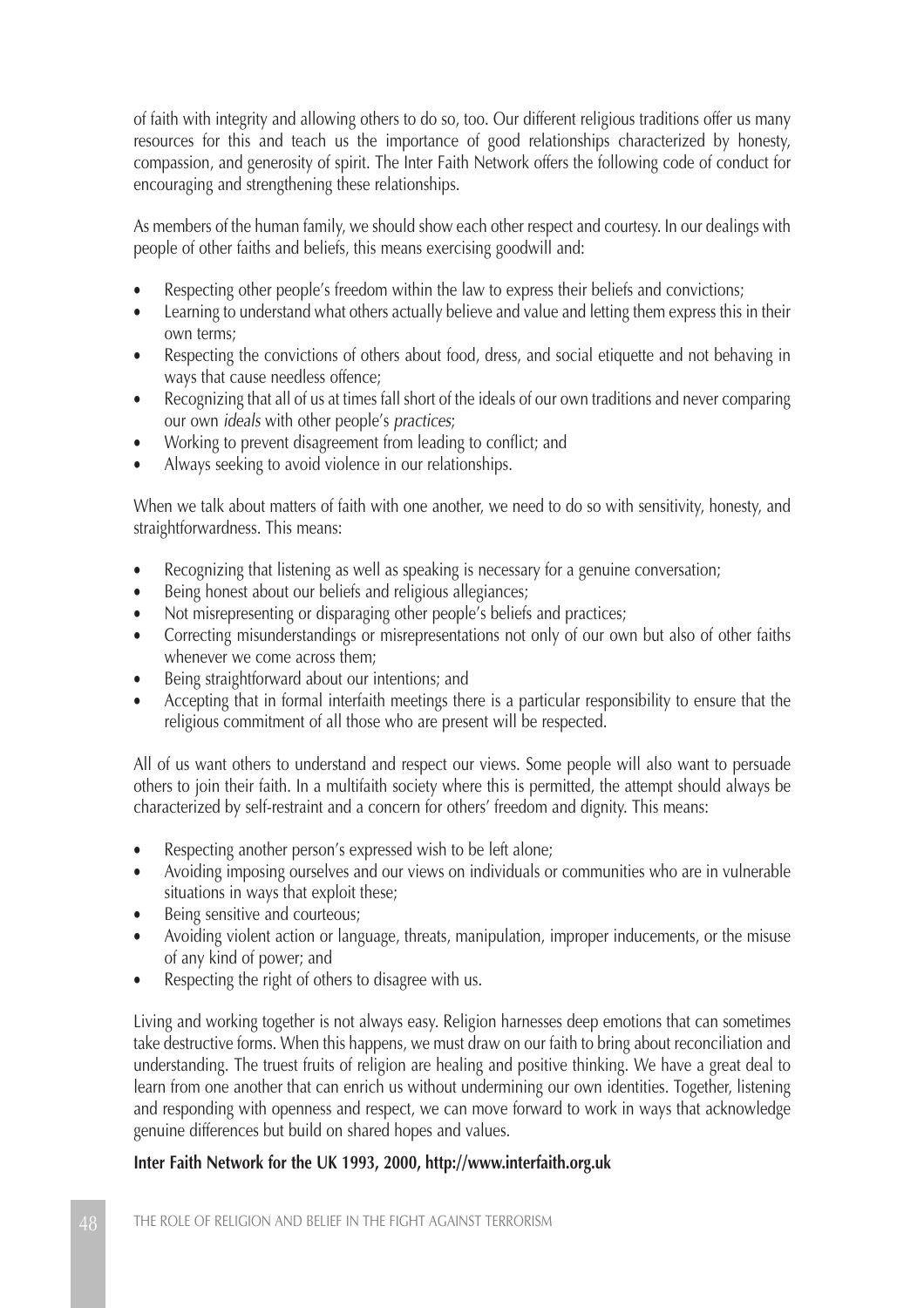## APPENDIX 2

### Joint Statement by 14 International Interfaith Organizations

Fourteen international interfaith organizations released a statement following the 11 September tragedy. Their websites offer an excellent introduction to the work of these organizations and initiatives in interfaith dialogue that are contributing to peace and justice throughout the world.

"In response to recent tragic events in the United States of America and ongoing conflicts with religious dimensions around the world, our international interfaith organizations offer our interreligious dialogue expertise and resources to address the current crisis and promote peace-building initiatives.

"We have direct experience of bringing into peaceful and constructive dialogue the mainstream and marginalized and the moderate and militant religious voices of our world. Working with the world's faith communities, we have found that interreligious dialogue can help heal wounds caused by feelings of injustice, isolation, and inequality.

"Our international interfaith organizations, with their global outreach and networks, offer peaceful alternatives to war. Contact us: (in alphabetical order)

- Council for a Parliament of the World's Religions info@cpwr.org www.cpwr.org
- International Association for Religious Freedom hq@iarf.net www.iarf-religiousfreedom.net
- International Interfaith Centre (Coordinating organization) iic@interfaith-center.org www.interfaith-center.org
- Interfaith Youth Core jpinzino@ifyc.org
- Millennium World Peace Summit of Religious and Spiritual Leaders info@milleniumpeacesummit.org
- Minorities of Europe deepak@gnaik.freeserve.co.uk www.moe-online.com
- Peace Council icpc@peacecouncil.org www.peacecouncil.org
- Temple of Understanding templeunderstanding@prodigy.net www.templeofunderstanding.org
- United Nations Spiritual Forum for World Peace Initiative ggonzale@netline.cl
- United Religions Initiative office@uri.org www.uri.org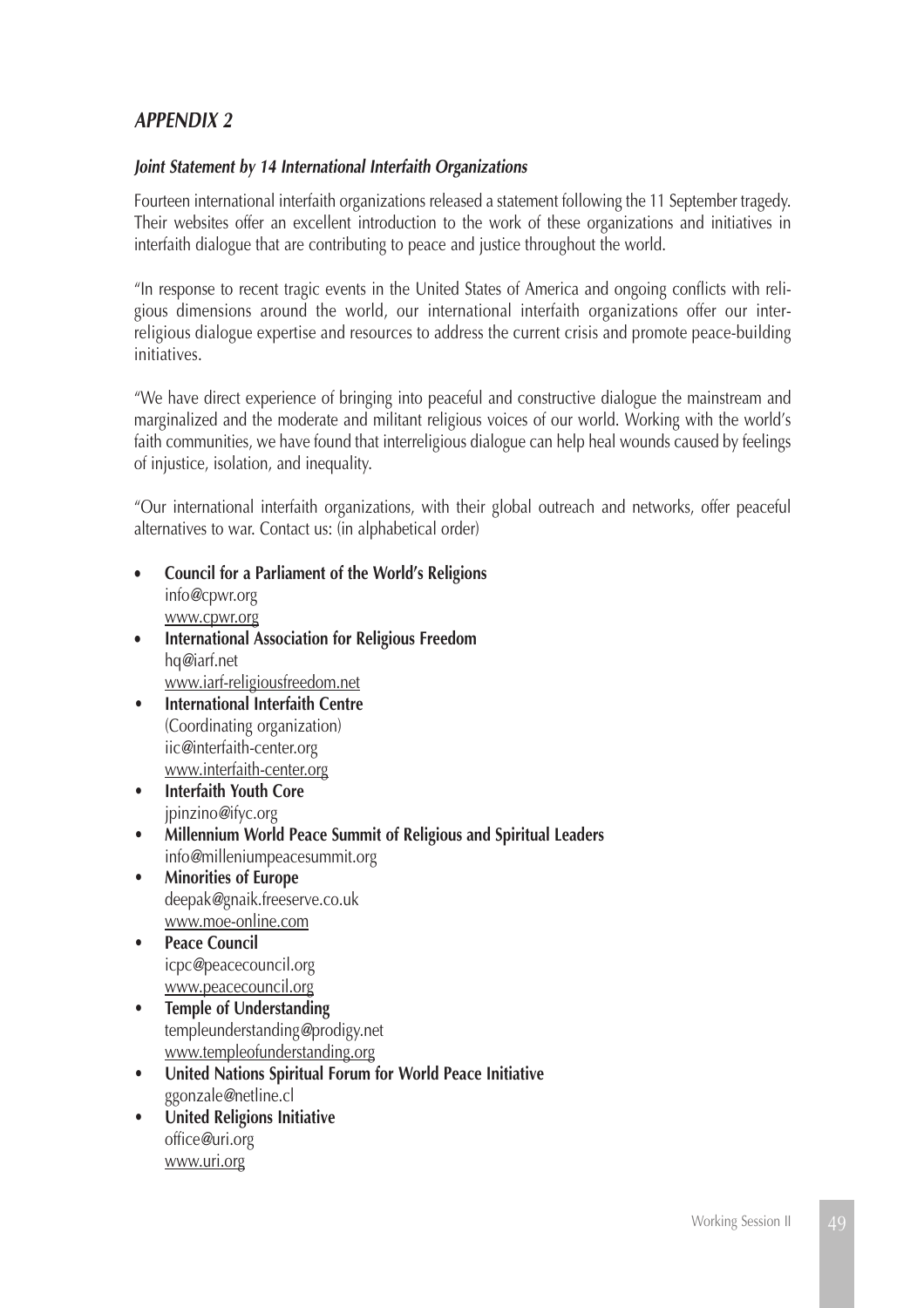- World Conference on Religion and Peace info@wcrp.org; www.religionsforpeace.org
- World Congress of Faiths worldconfaiths@aol.com www.worldfaiths.org
- World Faiths Development Dialogue wfdd@btinternet.com www.wfdd.org.uk
- World Fellowship of Inter-Religious Councils upasana\_dr@satyam.net.in

"Our activities include:

- Working with religious leaders and activists in conflict situations throughout the world, including the Balkans and Africa;
- Developing a voluntary code of practice for religious and belief communities;
- Preparing a summit of religious and spiritual women at the United Nations in Geneva;
- Giving voices to marginalized young people throughout Europe;
- Internationally addressing issues of racism, communalism, conflict transformation, disarmament, security, the needs of HIV/AIDS orphans, and religious freedom;
- Bringing local people into locally rooted yet globally connected dialogue;
- Contributing peaceful and constructive solutions to difficult situations;
- Training young people for community-based interfaith work and social action;
- Evolving a Global Engagement Network of guiding institutions to address global, critical issues;
- Organizing a Parliament of the World's Religions;
- Creating active dialogue between faith communities and multilateral development agencies on poverty and development;
- Hosting international gatherings to promote interfaith understanding and co-operative efforts for peace; and
- Making available a variety of information and educational programmes to encourage widespread spiritual, religious, cultural, intellectual, and social reflection."

## The following organizations may be helpful sources of information about interfaith programming and materials.

- The Conexus Multifaith Media Center distributes resources that support interreligious understanding and co-operation. Materials that are particularly useful in this context include: Sourcebook of the World's Religions: An Interfaith Guide to Religion and Spirituality; All in Good Faith: A Resource Book for Multifaith Prayer; The 2002 Multifaith Calendar; the Golden Rules Poster (versions from 13 religions); and the Multifaith Information Manual, which was designed for use in institutions such as hospitals, professional training schools, and prisons. For detailed information on these and other media, or to place an order, call toll-free 1-877-784-7779 or visit: www.conexuspress.com;
- The **Council on American-Islamic Relations** (CAIR), a prominent Washington-based Islamic advocacy group, works to protect the human rights of Muslims and to provide appropriate information about Islam. It also provides frequent news releases pertinent to the 7 million Muslims in North America. Visit www.cair-net.org;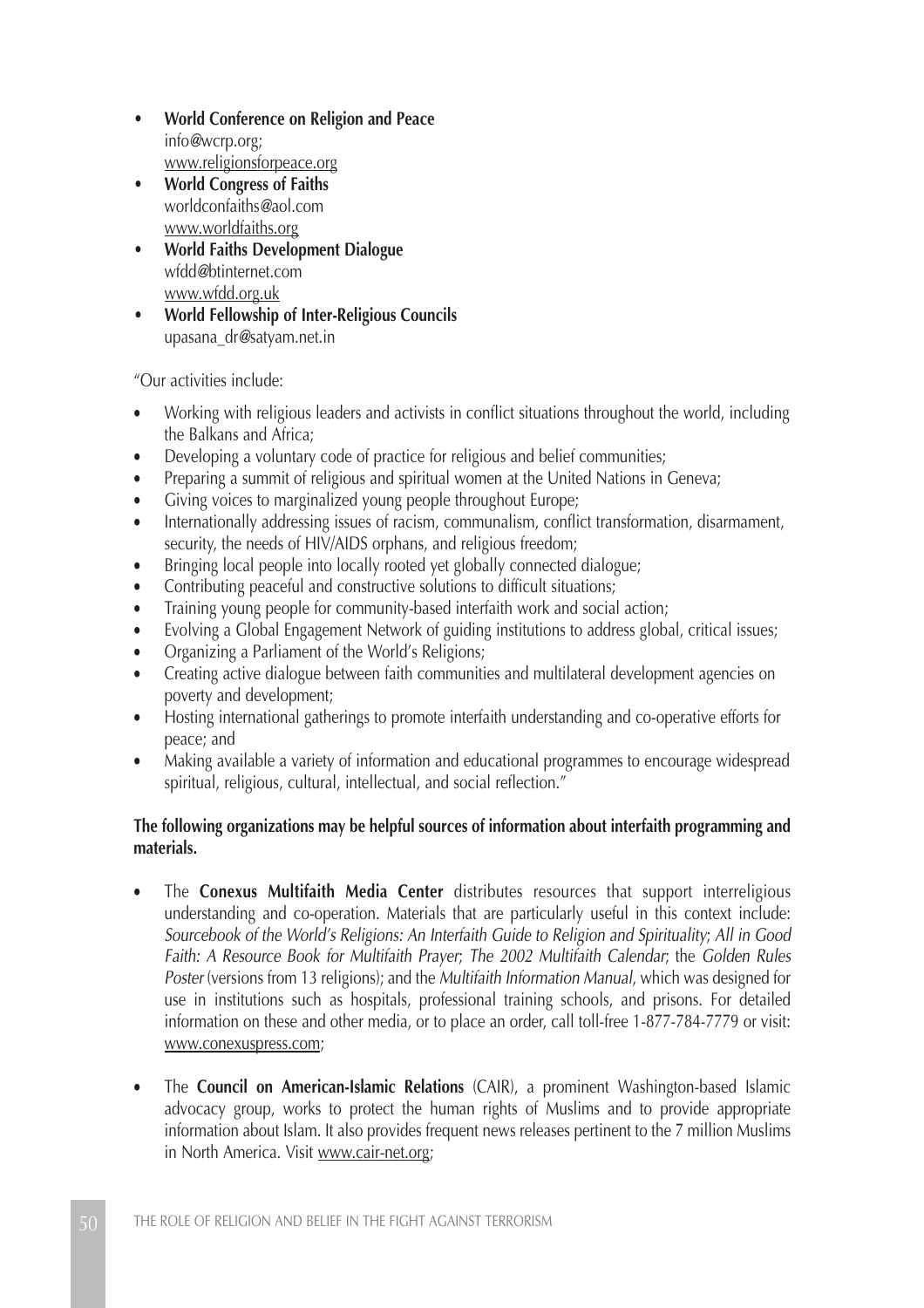- The **Humanitarian Resource Institute** (HRI) offers a website that serves as a hub of news, links, and emergency and relief information, especially for use by religious and civic organizations. Visit: www.humanitarian.net. Also visit HRI's new Interfaith News Network for its coverage of the World Trade Center terrorist incident at www.humanitarian.net/interfaith/tradecenter;
- The Temple of Understanding provides educational programmes, conferences, and interfaith services for the New York region, the United Nations community, and internationally, through videos, personal contacts, experiential programmes, conferences, and multifaith prayer services. Visit www.templeofunderstanding.org;
- The World Conference on Religion and Peace is the world's largest interfaith organization with chapters in many countries around the world. It works internationally with religious institutions and through NGOs and the United Nations community; it addresses a host of peace-related issues and co-ordinates multifaith leadership in arenas such as conflict resolution, disarmament, and religious freedom. Visit www.wcrp.org;
- The North American Interfaith Network (NAIN) offers networking among approximately 60 interfaith organizations in Canada, Mexico, and the United States. Its website offers a directory of interfaith organizations, a list of religious websites, NAIN's online newsletter and Interfaith Digest, a chat room, a library, young-adult pages, and other related information. Its next annual conference will be held in Wichita, Kansas, next August. Visit www.nain.org;
- The United Religions Initiative is a grass-roots international interfaith organization with more than 130 co-operation circles and numerous affiliate organizations and individuals. The URI Emergency Response Network (in San Francisco) offers a model in which more than 100 religious leaders in the greater Bay Area have formed a network to respond instantly to verified acts of hate violence perpetrated against religious, ethnic, racial, and gender minorities in northern California. Visit www.uri.org;
- The World Interfaith Congress. This interfaith networking website offers free directory listings, content, discussion, and network services to more than 800 faith-based, ecumenical, and interfaith organizations, plus many individual participants. Additional organizational representatives are invited to participate by providing their own information and accessing discussions, documents from religious and interfaith organizations, project descriptions, contact information for many other organizations with numerous areas of service and focus, and more. Visit www.interfaithcongress.org. Please note that this website was inactive for a time but is now poised for greater participation.

## APPENDIX 3

## A First for the Middle East: An Interfaith Summit with the Leaders of the Three Monotheistic Faiths

This summit, the first of its kind in the Middle East, took place on the initiative of the Deputy Foreign Minister, Rabbi Michael Melchior, and in cooperation with the Archbishop of Canterbury, Dr. George Carey (the head of the Anglican Church).

Prime Minister Sharon, PA Chairman Arafat, President Mubarak of Egypt, and British Prime Minister Blair have welcomed this dramatic event. The regional leaders in attendance were: the Sephardi Chief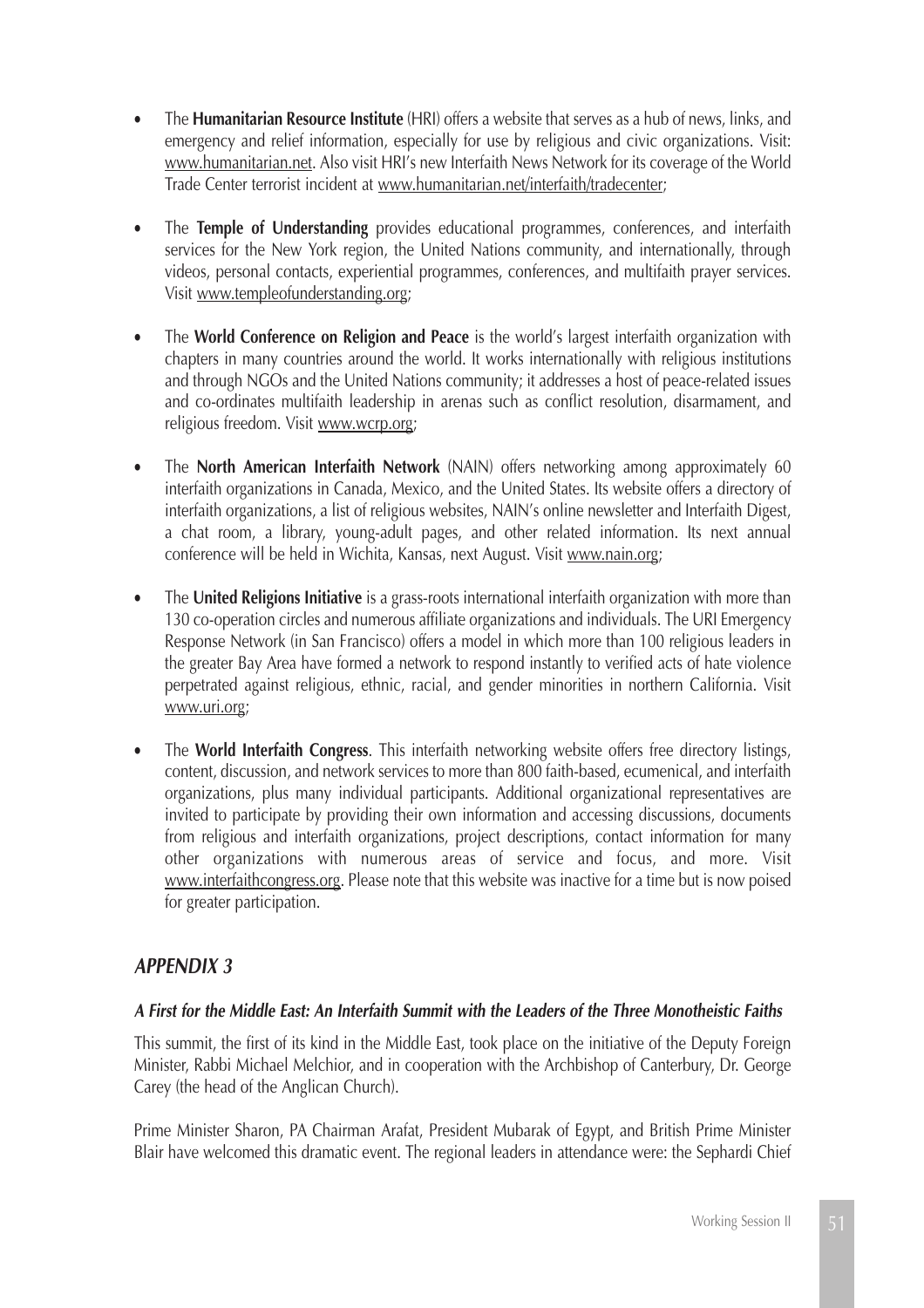Rabbi Bakshi-Doron, Rabbi Melchior, Rabbi David Rosen, Rabbi Froman, Rabbi Brodman, Sheikh Mohammed Sayed Tantawi (the Grand Sheikh of Al-Azhar), Sheikh Taisir Tamimi (Chief Justice of the Sharia Courts in the Palestinian Authority), Sheikh Tal El Sider (Minister of State for the PA and one of the highest religious authorities in the PA), and the heads of the churches in the region, headed by the Latin Patriarch, His Beatitude Michel Sabbah.

The following is the text of the First Alexandria Declaration from 21 January 2002:

"In the name of God who is Almighty, Merciful and Compassionate, we, who have gathered as religious leaders from the Muslim, Christian and Jewish communities, pray for true peace in Jerusalem and the Holy Land, and declare our commitment to ending the violence and bloodshed that denies the right of life and dignity.

"According to our faith traditions, killing innocents in the name of God is a desecration of His Holy Name, and defames religion in the world. The violence in the Holy Land is an evil which must be opposed by all people of good faith. We seek to live together as neighbors respecting the integrity of each other's historical and religious inheritance. We call upon all to oppose incitement, hatred and misrepresentation of the other.

- "1. The Holy Land is holy to all three of our faiths. Therefore, followers of the divine religions must respect its sanctity, and bloodshed must not be allowed to pollute it. The sanctity and integrity of the holy places must be preserved, and freedom of religious worship must be ensured for all.
- "2. Palestinians and Israelis must respect the divinely ordained purposes of the Creator by whose grace they live in the same land that is called holy.
- "3. We call on the political leaders of both peoples to work for a just, secure and durable solution in the spirit of the words of the Almighty and the Prophets.
- "4. As a first step now, we call for a religiously sanctioned cease-fire, respected and observed on all sides, and for the implementation of the Mitchell and Tenet recommendations, including the lifting of restrictions and return to negotiations.
- "5. We seek to help create an atmosphere where present and future generations will co-exist with mutual respect and trust in the other. We call on all to refrain from incitement and demonization, and to educate our future generations accordingly.
- "6. As religious leaders, we pledge ourselves to continue a joint quest for a just peace that leads to reconciliation in Jerusalem and the Holy Land, for the common good of all our peoples.
- "7. We announce the establishment of a permanent joint committee to carry out the recommendations of this declaration, and to engage with our respective political leadership accordingly."

#### Information Department of the Consulate General of Israel to New England: information@boston.mfa.gov.il www.israelemb.org/boson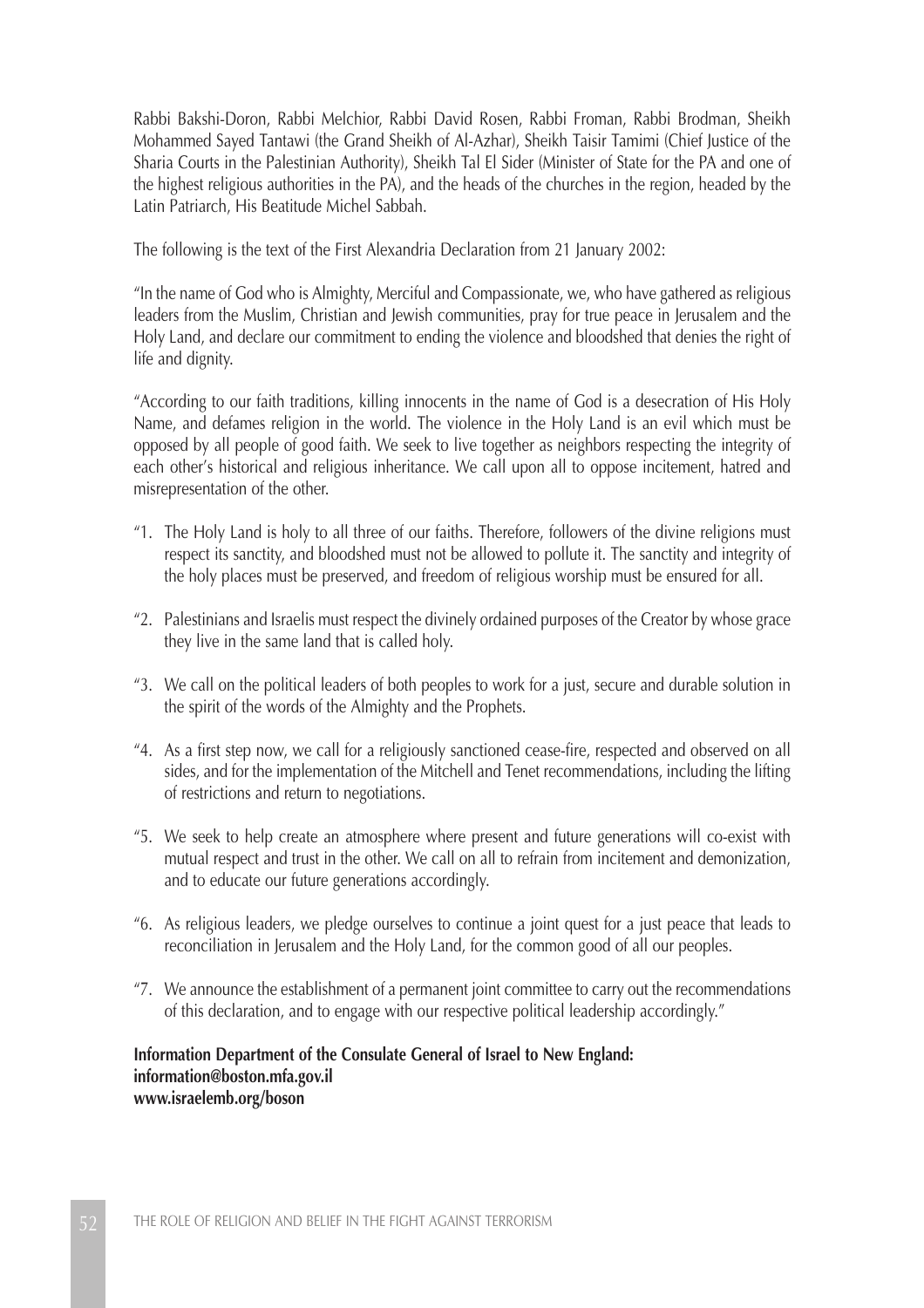## APPENDIX 4

### Full Message of MCB Secretary General to the OSCE International Conference, Gulistan Palace, Baku, Azerbaijan, 10-11 October 2002

"I am pleased to learn from MCB Central Working Committee member Imam Dr Abduljalil Sajid that he will be attending as an invitee of the British Foreign Commonwealth Office and contributing to this timely conference on "The Role of Religion and Belief in a Democratic Society: searching ways to Combat terrorism"

"The Muslim Council of Britain (MCB) is a national umbrella organisation that serves and represents British Muslims by sharing in the common good of our society as a whole. The MCB works with a number of government forums such as the Inner Cities Religious Council and the Race Relations Forum and many other major faith communities to promote the well being of all. Cultural diversity and religious pluralism inspire healthy competition between communities and nations, and God enjoins us to direct that competition towards the seeking of the common good for all humanity. Co-operation and Solidarity among the faiths means that competing human communities strive to understand and reach out to one another in pursuit of a united human ethic and vision.

"The Muslim Council of Britain condemns violence and terror of all kinds, as there is no justification for senseless and extra judicial killing. Terrorism is an evil and destructive phenomenon that inflicts pain and suffering on defenceless people. Those who planned and perpetrated those atrocities, regardless of their religious, ideological or political beliefs, stand outside the pale of human values. Islam commands us to be just and wrong no one.

"To eradicate terrorism it is imperative that we address the conditions that can give rise it. To combat terrorism effectively we need a united front against terror. Building bridges between nations and peoples must be an integral part of that strategy. Sadly, the world is instead being pushed towards more violence and division. Instead of vengeance we need justice and instead of rhetoric we need reason. We must deny terrorists the opportunities to exploit the social, economic and political problems that continue to blight our world.

"The real and long-term answer to the evil of terrorism is to give people their due stake both in the resources and the affairs of their world. The Muslim Council reiterates its own commitment to the way of peace and pro-existence in its quest for the common good of all. On behalf of the Muslim Council of Britain I wish you every success with your conference and look forward to receiving a full report from Imam Abdulialil Sajid."

Iqbal Sacranie Secretary General The Muslim Council of Britain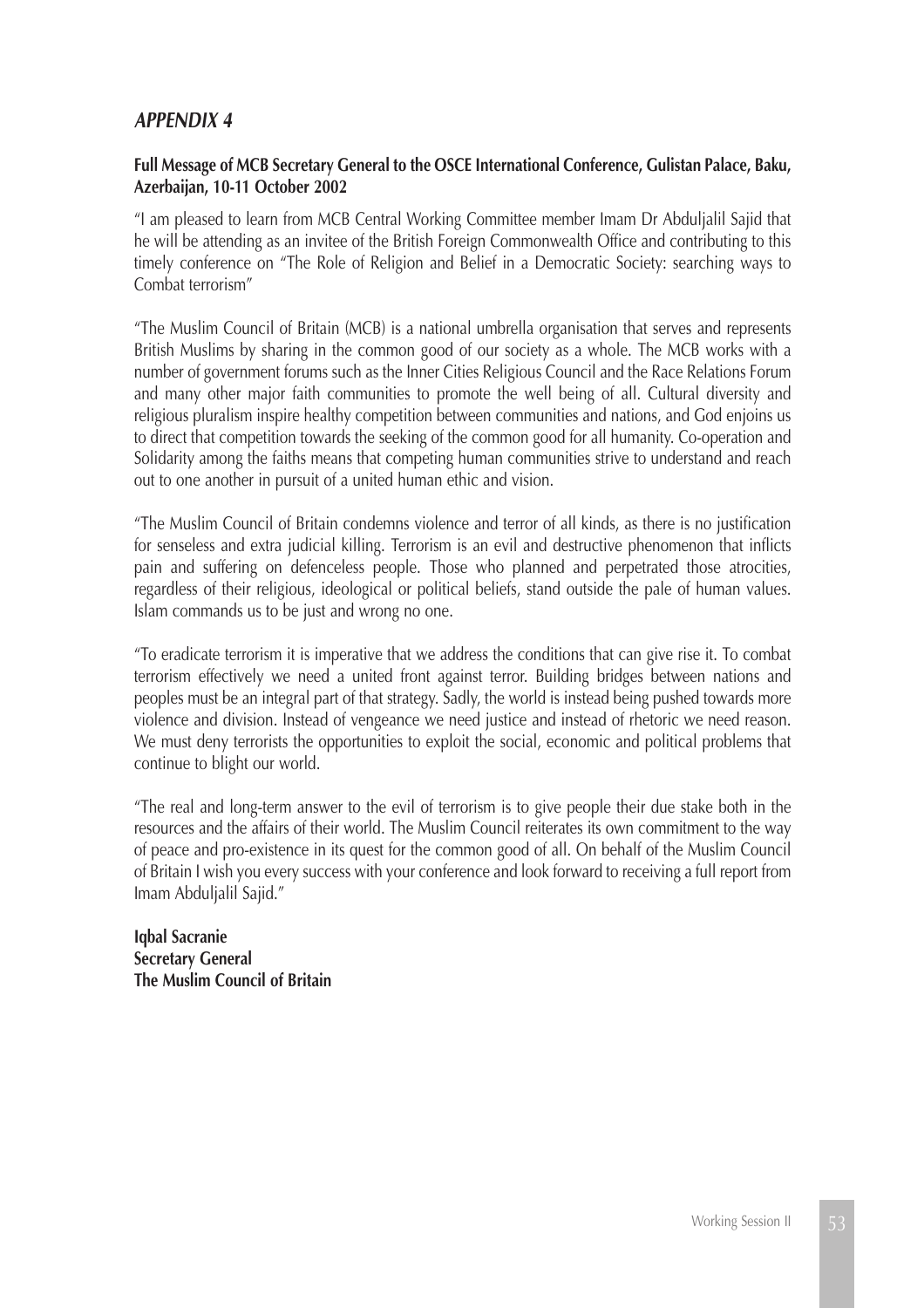## 2. Remarks by Archpriest Vsevolod Chaplin, Deputy Chairman of the Russian Orthodox Church Foreign Relations Department, Moscow Patriarchy

### A RELIGIOUS VACUUM ATTRACTS EXTREMISTS

Many people in Europe and the whole world see the misuse of religion by extremists as a serious concern. This is no wonder, if we recall the way radicals tried and sometimes succeeded in using religious feelings to escalate conflicts in the Balkans, hostilities between Armenia and Azerbaijan, and a whole series of dramatic situations in the North Caucasus. What can we do to respond to extremism that uses religion as a cover?

Of course, this response should involve police measures; religious leaders must denounce terrorism and extremism while fostering dialogue between religions. Many other things also need to be done. However, I would like to focus on a very important aspect of the problem: the most efficient and stable method of preventing pseudo-religious terrorism consists in supporting traditional religious groups that have proven their goodwill and their commitment to peace and dialogue. In many cases, the societies themselves are supportive of these groups, and the government should take notice of this and make the right legal and political conclusions.

Yet, most unfortunately, this kind of support is often thwarted for the sake of an ideology of strict separation between the church and the state – an exaggerated understanding of secularity. For example, in Russia, the church is separate from the state. This means, first of all, that it may not interfere in public governance or public authority. This is the way secularity is understood in most countries, and international law does not tend to extend this interpretation. This does not mean that religion must be totally absent from schools, the army, or the police; from diplomatic efforts; state-supported mass media; social welfare structures; or public institutions in general.

It is true that the Russian Constitution stipulates that all religious groups be treated equally. Every one of them can engage in religious services and practices or propagate its religious views. None of these groups may be treated with prejudice by courts or law enforcement agencies. However, equality is likewise guaranteed to trade unions, artistic associations, charities, non-government theatres, museums, and television stations. Yet, why does the government offer more support to some of these entities and less – or none – to others? Perhaps it is because the citizens view these groups in different ways. The groups do not all have the same importance for the life of the nation; some of them do the society more good than others; and, finally, their social scope is unequal.

Despite equal basic rights of religious groups and their equal legal responsibilities, the citizens – the main subjects of public authority – still enjoy the right to choose whom to support. This right has to be accepted as a positive value in international law and world politics, because extremists will lose their ground if this right is consistently implemented. Let us note that in Western Europe, where many generations had received religious education, extremism is much less popular. Meanwhile, in the post-Soviet space, after long years of attempts to "keep religion within church walls", "religious" radicals and swindlers have attracted millions and become active on a wide scale that has only recently begun to narrow.

Let us look at high schools and universities. There are good reasons why the present Russian Constitution no longer contains the Soviet principle of "separating the school from the Church".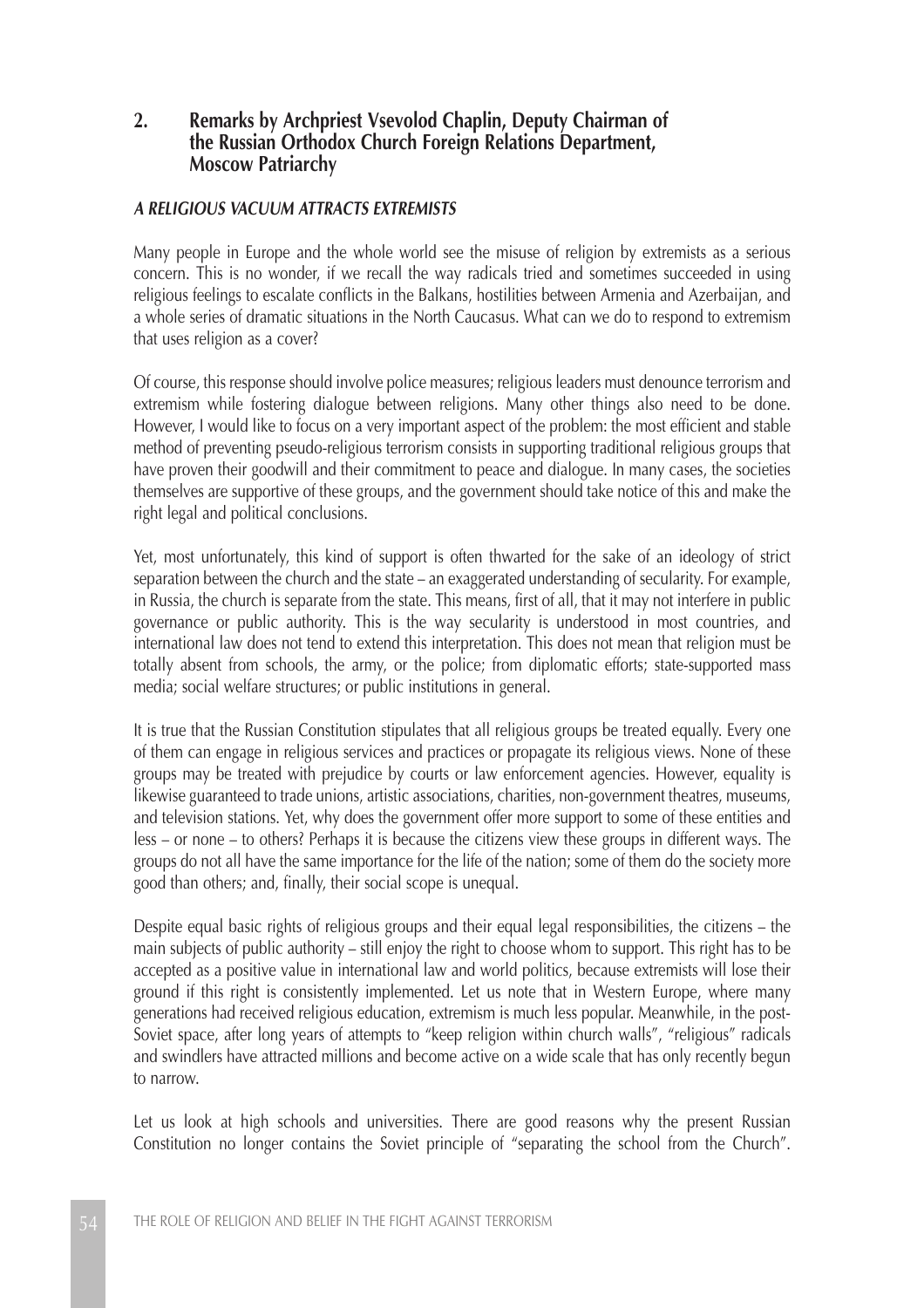Religious education at school poses no danger if the classes are strictly optional, attended by pupils on their and their parents' explicit wishes. By the way, this will guarantee that "non-traditional religion", or any kind of religion, will not be imposed on pupils against their will.

At universities, theology and secular religious studies can co-exist very well. At the same university, a student must enjoy the opportunity to choose the former if he's a believer, the latter if he is not. Meanwhile, in Russia and many other CIS countries, the teaching of religion has been monopolized by sceptical agnostic approaches. We must recall that under international law, parents have the right to demand that their children be educated according to the beliefs shared in the family. Perhaps students, too, can expect the state to have more respect for their views.

Russian public authorities are now considering the possibility to begin training Islamic clergy at secular universities, using state funds for this purpose. These plans are quite natural. Only recently, Muslim priests would only be trained abroad, almost without exception, often at religious centres with a notorious radical bent. I believe the same kind of support must be offered to Christian religious education. The "religious vacuum" in which few people have knowledge to go with their faith and many are ignorant in spiritual matters does not help to combat extremism. Worse still, it is dangerous: experience shows us that the vacuum is easily filled with radical trends. Apart from particular Islamic teachings, these include para-Christian radical trends and totalitarian pseudo-religious sects. Just by stopping to preserve this vacuum artificially, we shall possess an important tool with which to fight extremism. This should be kept in mind by international organizations, as well as by national authorities.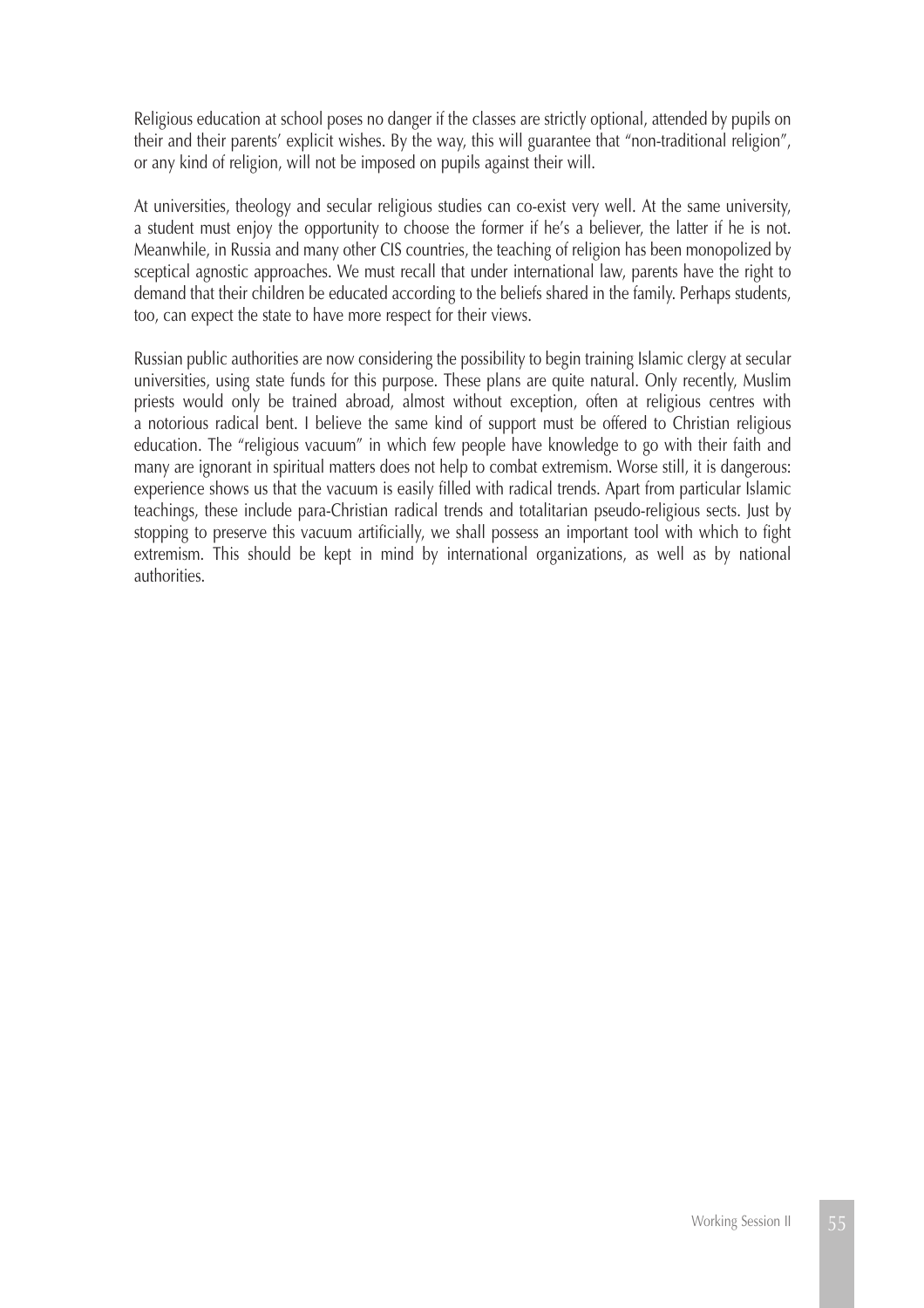## 3. Remarks by Co-Moderator Anar Rzayev, Head of the Committee on Culture of the Parliament of the Republic of Azerbaijan

### INTERCULTURAL DIALOGUE: A NECESSITY FOR A MODERN DEMOCRATIC SOCIETY

Today, we are taking part in a very interesting and important event. The international conference on "The Role of Religion and Belief in a Democratic Society: Searching for Ways To Combat Terrorism and Extremism", organized by the OSCE's Office for Democratic Institutions and Human Rights, with the support of the Government of the Republic of Azerbaijan, broaches a subject that has a significant meaning for modern democratic societies. Taking into account the problems that will be discussed, I think that this conference is one of a number of other OSCE conferences – in particular, the Bucharest conference (3-4 December 2001) and Madrid (23-25 November 2001) – and meetings that have been conducted since the 11 September tragedy in the United States.

Today, we are witnesses to conflicts arising because of religious, national, and racial differences. We have watched bloody wars, acts of terrorism, and displays of extremism. Local conflicts not suppressed in time have developed into conflicts between whole countries, which have, in turn, provoked similar conflicts in other countries. Social, political, and economic problems that are not solved in a timely fashion are yet another reason for acts of extremism and terrorism. The result of these conflicts is the spilling of blood of innocent people, since these are the people who suffer most of all from such conflicts, and, for that reason, fear begins to reign in society.

It should be noted that terrorism and extremism need to be opposed, insofar as they are alien to the level of progress that has today been achieved in nearly all spheres of human activity. But I think that this problem should be resolved in a cultural way.

Contacts between different cultures and their mutual influence create elements of common development. However, innovations are not always properly understood. We follow these processes, but we don't see; we listen, but we don't hear. Thus, we cannot put up serious resistance to negative processes, and this is slowing down the process of global regeneration.

The situation that we are facing today can be explained in the following way: on the one hand, one could suppose that the confrontation in modern society arose between different cultures, or, to be more exact, between traditional, Islamic culture and modern, Western culture. This, of course, is untrue. The above-mentioned cultures know their own virtues and shortcomings, and they constantly aim to gain benefits from one another. Consequently, confrontations arise on social, political, and economic grounds; intercultural dialogue is capable of resolving these problems.

Intercultural dialogue can be conducted if there are grounds for it, i.e., we have to recognize the necessity for such dialogue, and we have to fill this cultural "gap". I think the time for this has already arrived.

Regardless of how this era of technological progress has influenced our lives; regardless of how the unified information space has expanded, the problem of terrorism and extremism has to be resolved not only on the socio-economic level but also on the cultural level. And for that, we need intercultural dialogue.

From day to day, we feel the need to continue this dialogue. Representatives of different cultures are capable of reconciling the parties involved in a conflict by trying to find the ideas and thoughts they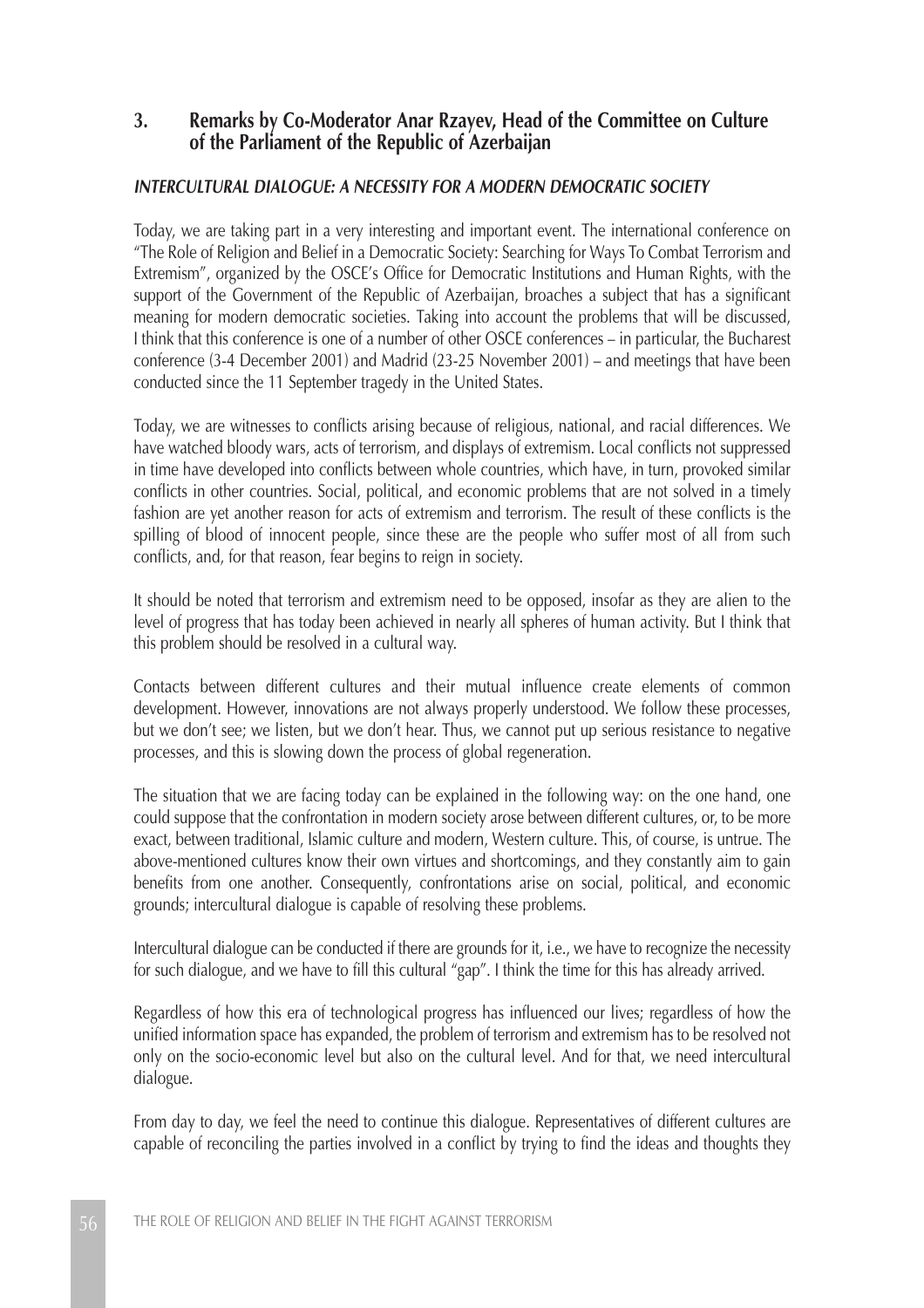have in common. Mostly, they should provide people with correct information about different cultures, propagate the principles of tolerance and peaceful co-existence, show concern for respect for human rights, regardless of religious or national association. They should fight against injustices arising from violations of freedom of religion and conscience. All these efforts need to be an integral part of intercultural dialogue.

Azeri writers think it is important to establish the roots of terrorism and extremism, and we think that, in the sphere of religious enlightenment, much must still be done to determine the social and psychological reasons for religious intolerance. We hope that the literary works of Azeri writers dedicated to this topic will be published in the very near future.

I would once again like to wish all the conference participants success and express my confidence that your suggestions and recommendations with respect to the problem of intolerance in modern democratic societies will be very helpful in resisting terrorism and extremism.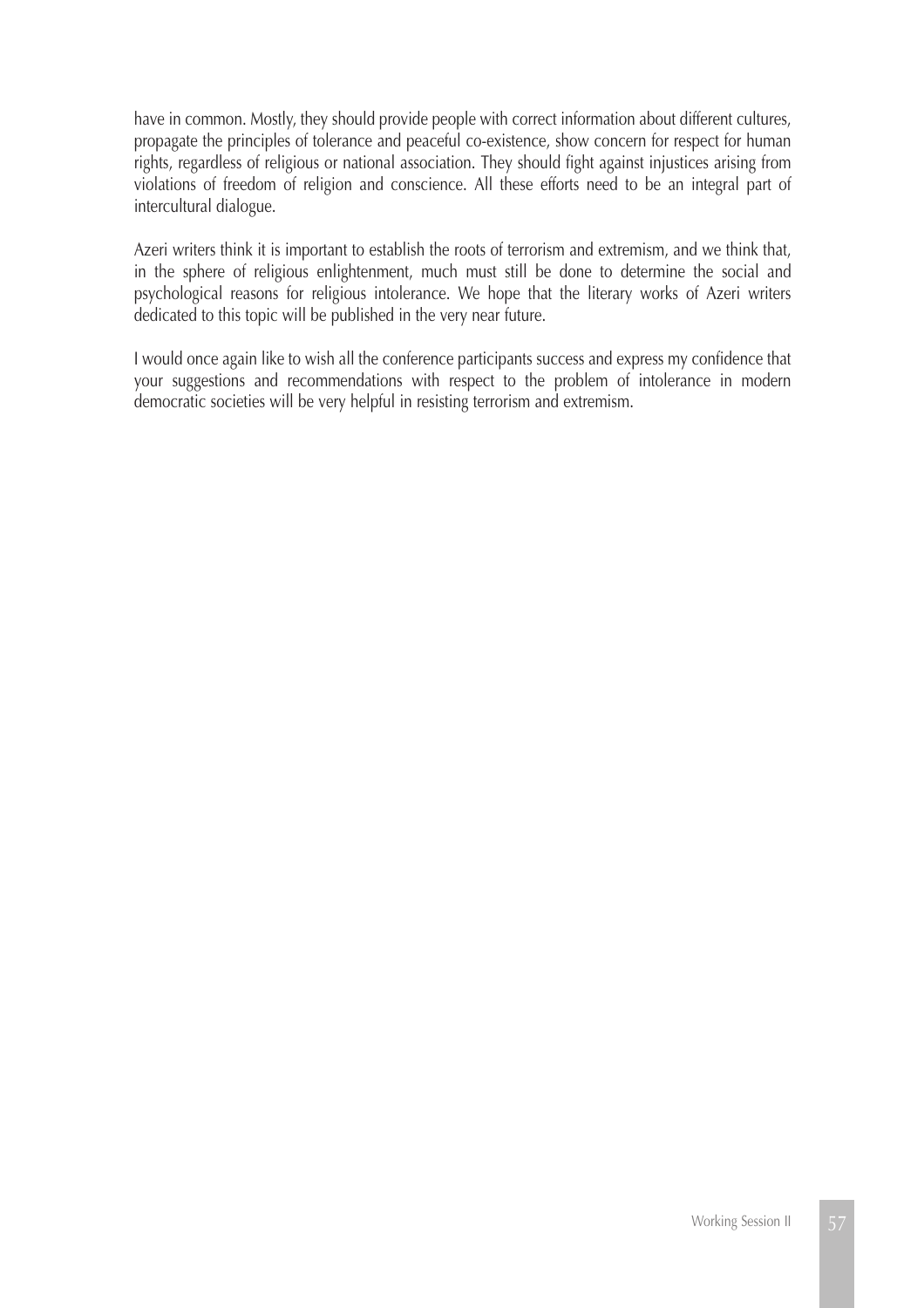## 4. Rapporteur's Report: Dr. Jolanta Ambrosewicz-Jacobs, Centre for European Studies, Jagiellonian University, Krakow, Member of the OSCE/ODIHR Advisory Panel on Freedom of Religion or Belief

## General Overview

The OSCE has been concerned with the issues of freedom of religion or belief since the Helsinki Declaration on Principles Guiding Relations between Participating States (1975). The indispensable right of an individual to conscientious belief and religious communities to maintain entity status was later reaffirmed during numerous meetings and in many documents and charters. The Vienna Concluding Document introduced a positive obligation on governments "to take effective measures to prevent and eliminate discrimination against individuals or communities on the grounds of religion or belief in the recognition, exercise and enjoyment of human rights and fundamental freedoms in all fields of civil, political, economic, social and cultural life, and to ensure the effective equality between believers and non-believers." Participating States also undertook to foster a climate of mutual tolerance and respect between believers of different communities as well as between believers and non-believers.

## Difficult Questions

Working Session 2 focused on concrete strategies to prevent the escalation of interethnic, intercultural, and interreligious violence. There were several difficult questions raised by speakers during Working Session 2 and several vital recommendations that came as answers.

One question was whether we can find remedies within religions themselves? Promotion of interreligious dialogue was stated as an intrinsic task of religions. Religion per se is not a source of hate. On the contrary, principles of religions are to treat others well, so they do not treat us badly. Religious convictions, however, as Imam Dr. Abduljalil Sajid emphasized in his introductory opening to this session, can create either harmony of conflict. Needless to say, they may be misused, instrumentalized.

The next question concerned the input of interreligious dialogue in maintaining peace in the world. Religious leaders have the potential to moderate, mediate, and defuse tensions, possibly on a very lowkey, local level. In many instances, the influence of religious leaders is heightened in conflict situations, as populations turn to them during times of increased tensions of an ethnic, economic, or other nature that can lead to conflict. Unfortunately, history is replete with examples where this potential to mediate and moderate has not been used.

Before I turn to examples of good practice and crucial recommendations presented by the speakers, let me turn to the few vital thoughts that emerged during the session:

- The concept of inclusive society a society that opens space for all that feel excluded is of paramount importance;
- Political pluralism cannot exist without religious pluralism; and
- The idea of thinking globally and working locally as a universal guidance.

Several specific recommendations need to be mentioned as the outcome of the session. I will start with examples of good practice brought up by the participants:

• Meetings among religious leaders, which are already taking place, but this is apparently not enough;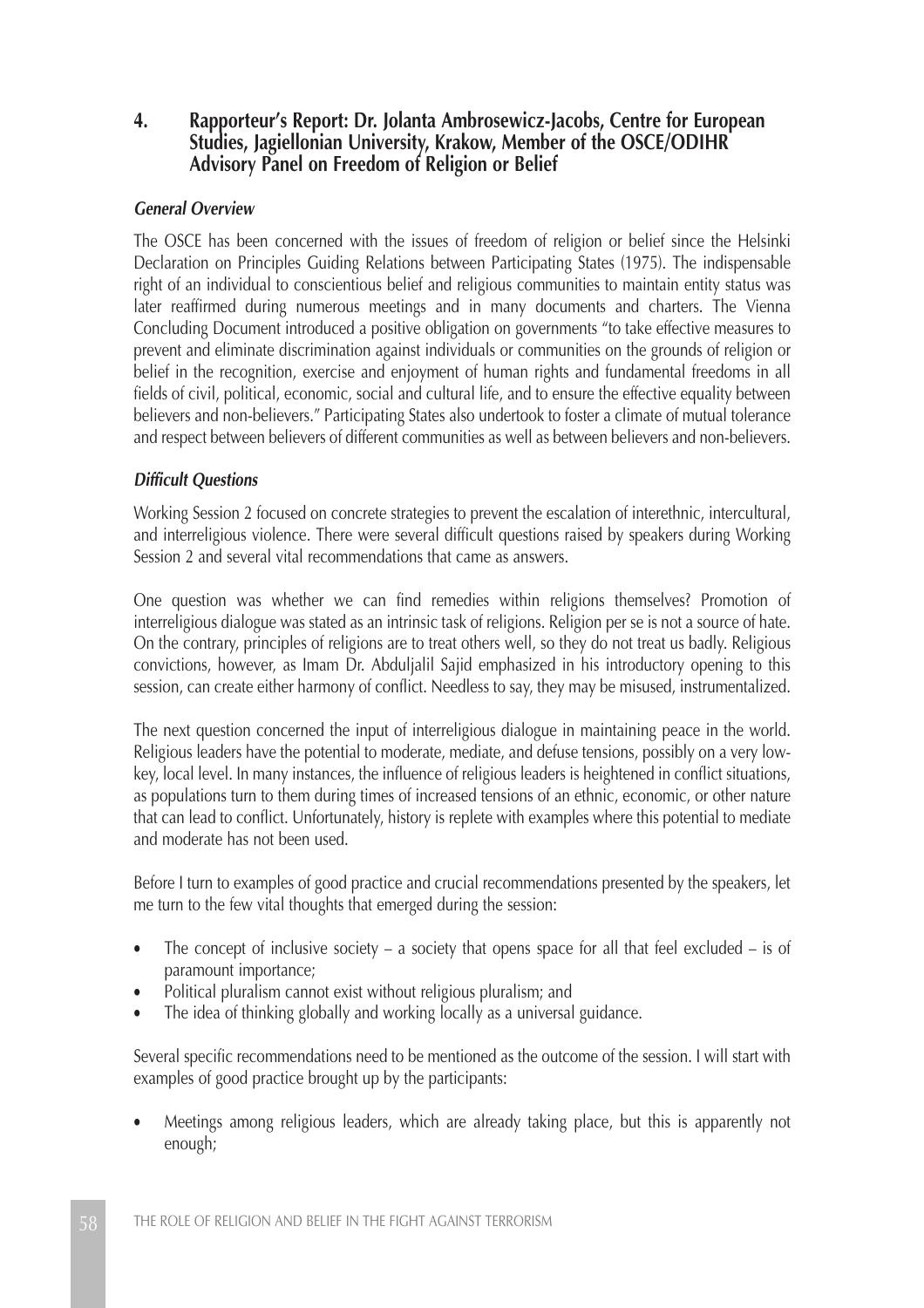- interreligious academic dialogue; and
- mutual interfaith co-operation, namely, working and praying together; lectures in each other's places of worship, as in Brighton.

Among recommendations based on an agreement that societies are culturally and religiously diverse, we can list:

- Facilitating open public discussion that will reveal unpronounced, hidden tensions that are often under the surface and/or suppressed by legal-system issues;
- Acknowledging that religious communities may be a source of invigorating ideas and muchneeded reforms, not necessarily a danger for public order;
- Identifying the root causes of extremism/terrorism as a prerequisite of any preventive strategy, namely, exclusion, injustice, corruption, and marginalization should be acknowledged and dealt with; and
- Integrating marginalized groups into the decision-making process, since underrepresentation only suppresses individual and group needs that may otherwise erupt.

In order to implement these recommendations, participating States should:

- Pass anti-discrimination laws;
- Develop mechanisms to ensure entity status of marginalized groups; and
- Repeal laws that criminalize beliefs.
- Implement hate-crime laws that are clearly defined and based on international standards;
- Establish a council of religious leaders for the purpose of dialogue and conflict resolution
- Teach forgiveness as a precondition for peace (religious leaders are in a position to implement this);
- Establish interfaith forums between representatives of governments, policy makers, and representatives of religious communities;
- Request OSCE assistance to help to organize regular interfaith roundtables based on identifying emerging problems on a regional level;
- Facilitate communication between state and religious organizations by means of more frequent meetings of religious leaders, believers, NGOs and state representatives;
- Conduct interstate conferences, especially for states engaged in past conflicts or that are undergoing the reconciliation process; and
- Counteract ignorance by engaging educators in the process of enhancing understanding of religious heritage.

One of the merits of this meeting is its pragmatic approach. Searching for social reform on a grand scale has not always led to the desired results. Through such remedies, we can approach each other, but we cannot become people who care about each other. The essence of tolerance – a notion frequently heard in the presentations during Working Session 2 – is the right of people to behave according to their beliefs, even if we do not like it. Being tolerant means not to pressure anyone to change their beliefs, to respect other opinions and habits, and to be free from prejudices. Tolerance is broadly interpreted as the willingness of individuals to accept the right of everyone to be different. It means respect for the opinions of others without being judgmental. This value comes from the individual rather than the state. However, the state should take measures to ensure respect for all human beings and to encourage tolerant attitudes, as this is an essential component of peace and security.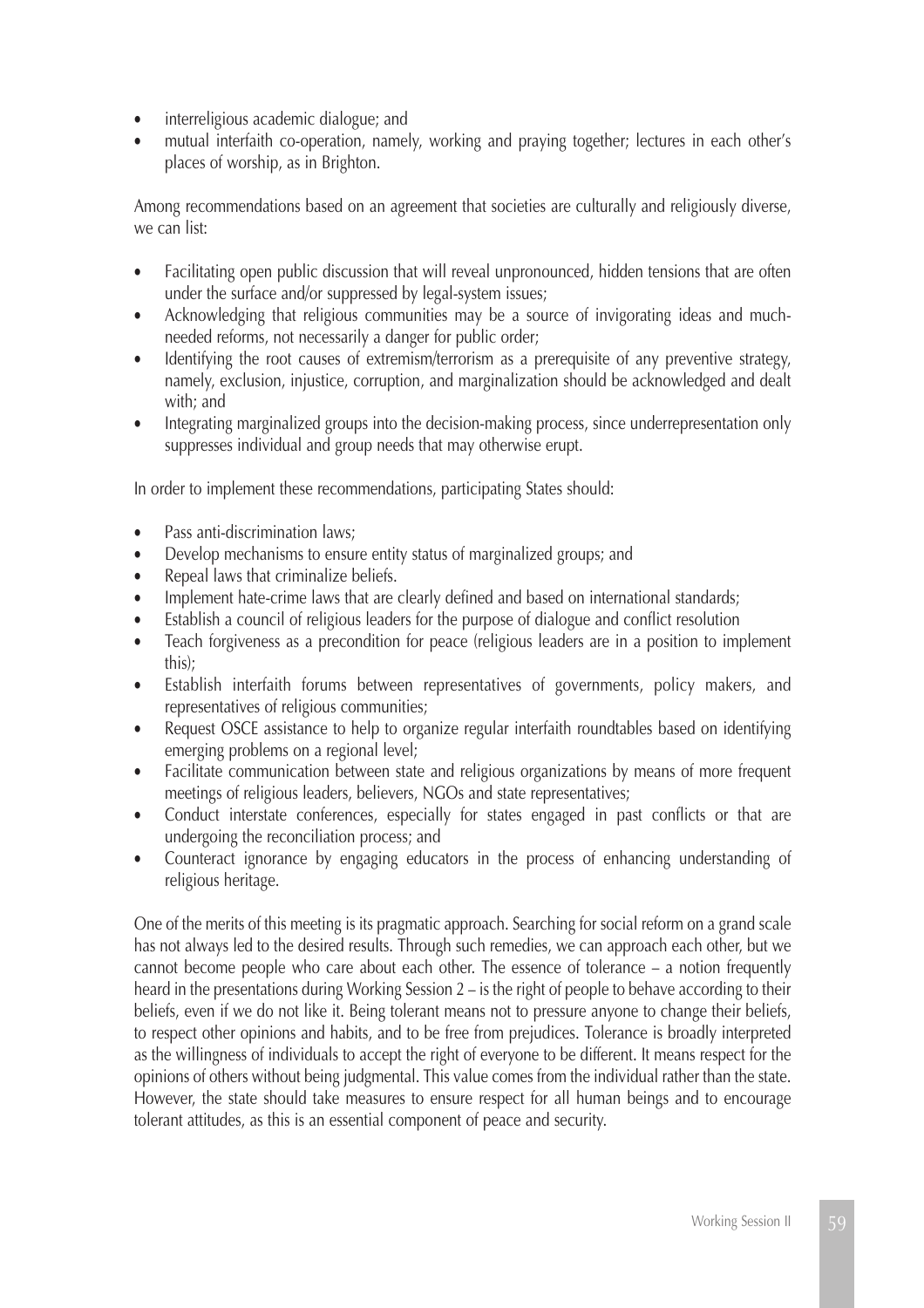# V Working Session III

## THE ROLE OF EDUCATION IN PROMOTING TOLERANCE AND COMBATING THE GROWTH OF RELIGIOUS EXTREMISM

## 1. Introductory Remarks by Ms. Ingvill Plesner, Oslo Coalition on Freedom of Religion or Belief

### FOSTERING TOLERANCE & SECURING FREEDOM OF RELIGION OR BELIEF IN SCHOOL **EDUCATION**

## 1. Introduction

The focus of this paper is educational approaches that might contribute to peaceful co-existence through the fostering of tolerance and respect for freedom of religion or belief in pluralistic societies. I shall first outline aims and strategies for such educational approaches. I will then point out some dilemmas that should be taken into consideration when these aims are to be achieved in school education without conflicting with basic provisions on freedom of religion or belief. Different models of education about religion or belief in the public school system of Western countries will be presented and evaluated briefly on the basis of the main aims and dilemmas outlined. In the end, I will also point out some of the challenges related to the distinction between public (state) and private responsibility in this field, looking at different Western states' approaches to the teaching of Islam in public schools.

## 2. Aims and Strategies

There is a close connection between the aims of (public) school education in general and the aims of education about religion or belief and for human rights education in particular. Therefore, not only education about religion or belief (ERB) but also other school subjects (for instance, civic education) might contribute to inter-religious tolerance and respect for human rights. Although I shall focus mainly on models of ERB in this paper, most of the aims outlined below could and should provide guidance for all school education.

#### Main Aims

Respect for the individual's identity and integrity should be a foundation of all types of education. This includes respect for the pupil's religious and/or philosophical conviction, and it should be borne in mind especially if/when the school provides education about religion or belief.

The development of intercultural and interfaith solidarity based on understanding and identification between individuals across all borders of faith and culture should be another aim for education in pluralistic societies. This more inclusive "we" (a global identity) is not in contradiction to, but rather based on, the recognition of the particular identity of each individual.

#### Main Strategies

To achieve these main aims, promoting a culture of tolerance is a precondition and, thus, a challenge for school education as a whole. Tolerance does not presuppose a recognition of other views or beliefs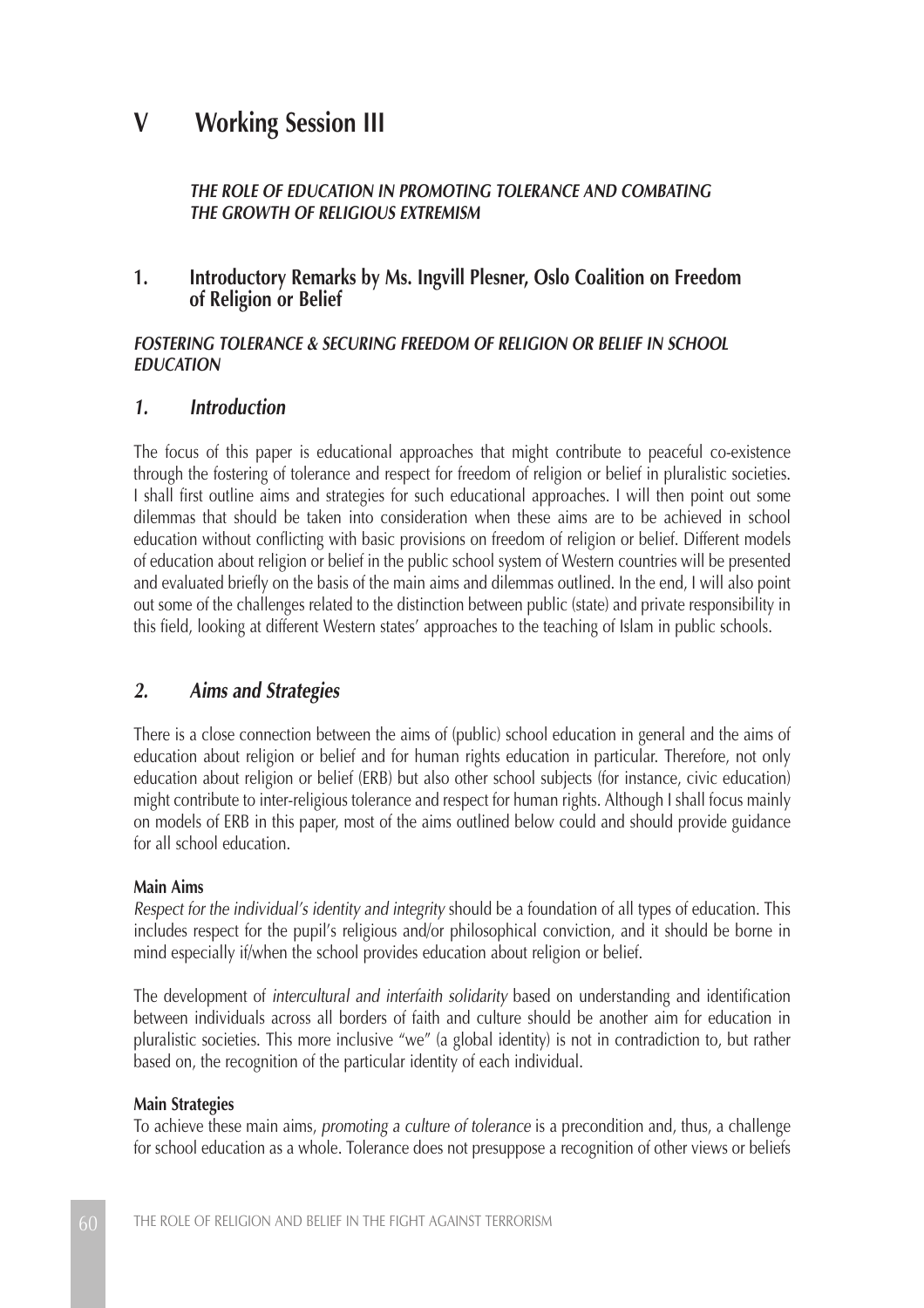as equally true as the one you hold yourself, even though you might recognize that you do not know for sure in a scientific sense whether your position is right. On the contrary, tolerance – by definition – presupposes that you have a basic conviction that differs from the other person's conviction, which you still endure, or tolerate.<sup>1</sup> Therefore, the individual belief in the exclusive truth of particular religious or philosophical views and beliefs must not be understood as a negation of the principle of tolerance. Tolerance, however, presupposes both understanding and respect for people with other views or beliefs.

Knowledge about other religions and worldviews is an important precondition for the development of a culture of tolerance. At some level, all pupils should get at least basic information about other religions and worldviews besides their own. Just as the right to freedom of religion or belief also includes the freedom not to hold a religious view, I would like to stress the fact that an inclusive education about religion or belief should also teach about life stances (secular worldviews or philosophical convictions) and philosophical convictions. ERB could be taught as a part of history, civics, or other classes, and/or it could be a specific school subject with its own curricula. The chosen model must never infringe upon the basic rights of children and their parents to choose their religious, philosophical, and moral education.

Knowledge of, and respect for, the freedom of religion or belief of others can be seen as another precondition for tolerance and peaceful co-existence in pluralistic societies.<sup>2</sup> We must not only tolerate but also recognize the right of others to think and believe differently than we do, even when we believe they are wrong. Education about human rights in general and about freedom of religion or belief in particular should therefore also be a part of school education.

I would also like to draw attention to the dialogue about the cross-cultural and multireligious consensus about human rights and basic values as an important part of, and precondition for, work for tolerance and peaceful co-existence in pluralistic societies. Such dialogue might also be an important precondition for successful school education about (freedom of) religion or belief. Interfaith and intercultural dialogue projects and scientific studies show that most religions and life stances have resources in their view of man and their basic value foundations to support both the idea of human dignity and of human rights. The teachings of faith communities, as well as ERB in schools, therefore can play an important role both in the teaching of human rights and in the search for common, crosscultural values in a broader sense. We might distinguish between at least two approaches to interfaith and intercultural dialogue. The dialogue can be seen (mainly) as:

- a search for the minimum common denominator (for instance, a cross-cultural consensus about the universality of basic human rights); and/or
- as a search for the maximum common denominator (understood as a broader sense of "common values").

These approaches to the aims of interfaith dialogue can also be seen as two conceptions of what is the necessary value foundation or common ground in a pluralistic society. Of course, such dialogue presupposes that there are arenas for meetings among people of different faiths. In some countries, public school is, or is supposed to be, such an arena, as we shall see later in this paper.

Plesner in Durham, Lindholm, Bahia: Freedom of Religion or Belief. A Deskbook, Kluewer Law International 2003.

<sup>2</sup> "Freedom of thought, conscience and religion is one of the foundations of a "democratic society" within the meaning of the Convention. It is, in its religious dimension, one of the most vital elements that is to make up the identity of believers and their conception of life but also a precious asset for atheists, agnostics, sceptics, and the unconcerned. The pluralism indissociable from a democratic society, which has been dearly won over the centuries, depends on it" (European Court of Human Rights 1993: Kokkanakis vs.Greece).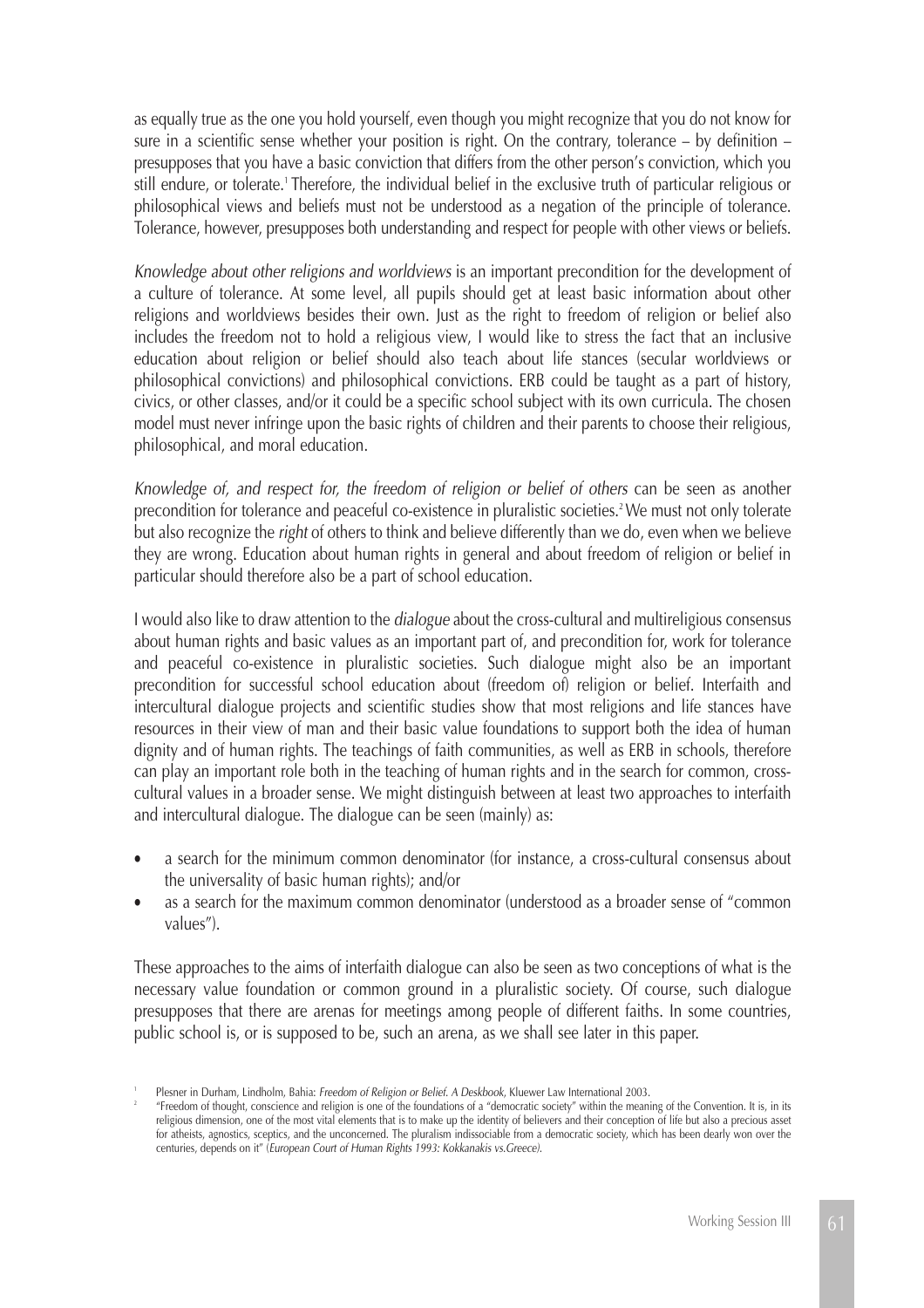## 3. Dilemmas

Freedom of religion or belief as outlined in international human rights conventions puts limits on the freedom of the state in defining the content of compulsory teaching about religion or belief. The rights of the child, as well as the rights of the parents in this respect, are stated in several human rights conventions.3 The 1981 UN Declaration on the elimination of all forms of discrimination based on religion or belief reads as follows: "Every child shall enjoy the right to have access to education in the matter of religion or belief in accordance with the wishes of his parents or, as the case may be, legal guardians, and shall not be compelled to receive teaching on religion or belief against the wishes of his parents or legal guardians, the best interest of the child being the guiding principle" (Article 5, Paragraph 2). Also, basic human rights declarations and conventions underline the close relationship between promotion of tolerance and freedom of religion or belief. For instance, the 1981 UN Declaration about the elimination of intolerance and non-discrimination about religion or belief states that: "The child shall be protected from any form of discrimination on the grounds of religion or belief. He shall be brought up in the spirit of understanding, tolerance, friendship among peoples, peace and universal brotherhood, respect for freedom of religion or belief of others, and in full consciousness that his energy and talents should be devoted to the service of his fellow men"(Article 5, Paragraph 3).4According to these statements, two main concerns must be taken into account in defining the content of religious education:

- 1) On the one hand, the public educational aim of promoting tolerance and mutual understanding between people of different faiths; and
- 2) On the other hand, the rights of the parents to have a last say in the religious or philosophical and moral education of their children.

When developing and practising models of education about religion or belief, one must deal with the challenge of balancing these two concerns. By examining the experiences of different countries, we shall see how dilemmas deriving from these competing concerns may be met in ways that can effectively serve the fostering of tolerance, as well as respect the equal right to freedom of religion of all inhabitants.

## 4. Models

A basic question in some countries – like the United States and France – is whether ERB should be offered by (public) schools at all. In other countries, ERB is offered in some way or another in public schools, and the questions are whether it should be compulsory or optional and whether or not the classes should be (partly or fully) divided by confessional adherence during education in this field. The

The right of parents (or guardians) to decide upon the religious and moral education of their children is stated in several other human rights treaties, e.g. The 1948 UN Universal Declaration on Human Rights (art. 26,3), the 1950 European Convention on Human Rights (art. 2 of Protocol No. 1 to the Convention), the 1966 Convention on Civil and Political Rights (art. 18, 4), the 1966 Convention on Economic, Social and Cultural Rights (art. 13,3), the 1969 UNESCO Declaration on the Elimination of discrimination in Education (art. 5,1) and the 1989 Convention on the Rights of the Child (art. 14, 28 and 29).

These aims and principles have later on been included in the UN Convention on the Rights of the Child of 1989 (CRC). Article 3 of the CRC further underlines a basic principle that must be heeded by the state also in the field of education; In all actions concerning the child "the best interests of the child shall be a primary consideration" (art. 3,1). Article 29 of the CRC outlines aims and principles for the education of the child: It shall be directed to the development of the child's personality and talents to their fullest potential (29,1 a). Further it shall ensure respect for the child's parents and his or her own cultural identity, language and values, as well as respect for the national values of the country in which … the child is living and for civilizations different from his or her own (29,1 c). The education also shall prepare the child for " responsible life in a free society, in the spirit of understanding, peace, tolerance, equality of sexes, and friendship among all peoples, ethnic, national and religious groups…" (29,1 d).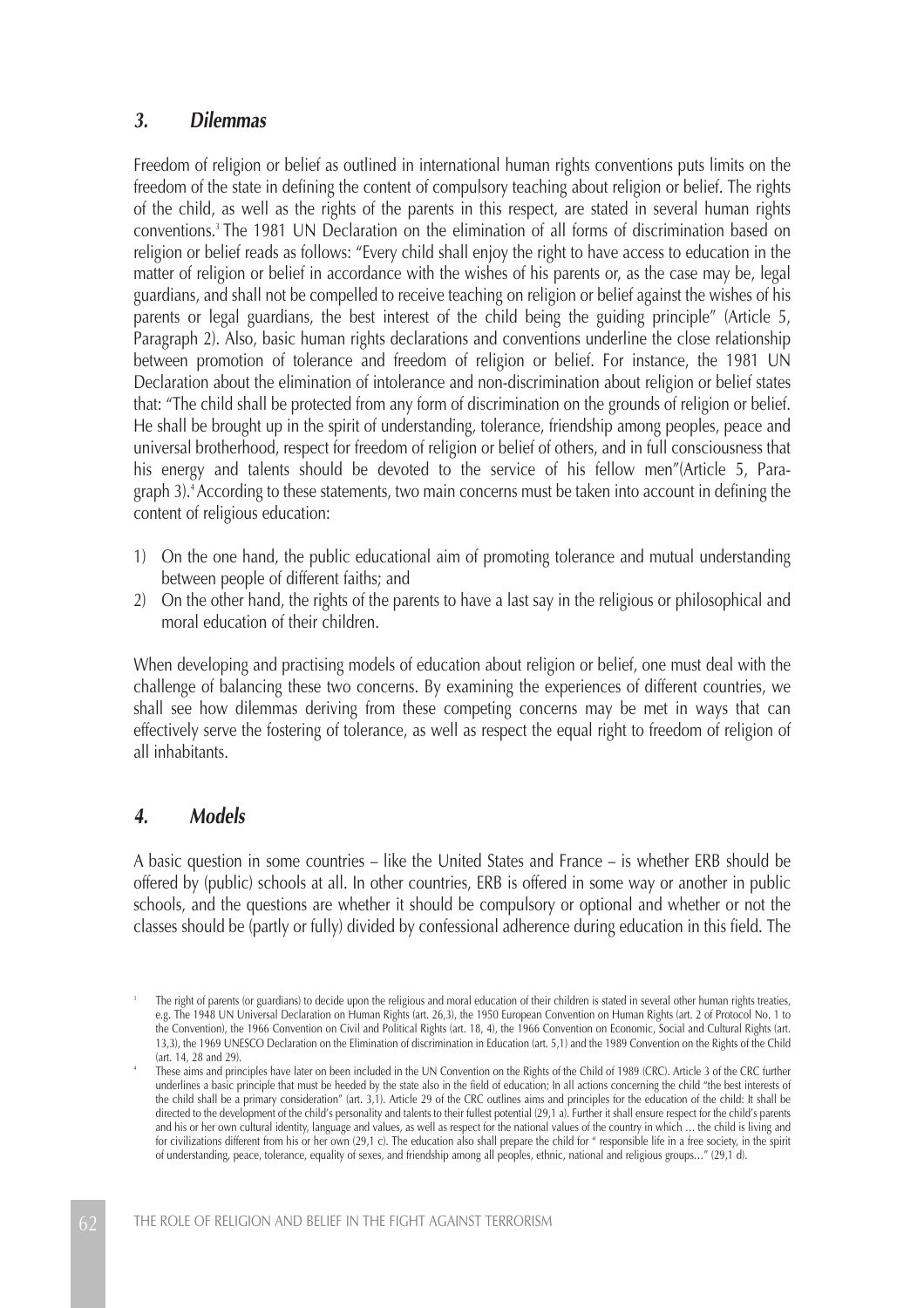study of the Special Rapporteur on Freedom of Religion or Belief (Abdelfattah Amor) presented in connection with the 2001 Madrid Consultative Conference on School Education in Relation with Tolerance, Non-Discrimination and Freedom of Religion or Belief, shows that ERB is optional in most countries of the world. Also in a large number of countries, the pupils are divided by confessions. In some of the countries where ERB in public schools is organized by confessions, it does not provide knowledge about other religions, while in other countries, it does so to a certain extent. Some countries have developed models of education about different religions or belief traditions in which all the pupils of different confessions take part. The two main ideal typical approaches to teaching about religion or belief may be outlined when looking at the practice of different countries:

- The pluralistic/integration model: and
- The confessional/segregation model.

Sorting the practices of specific countries into two main categories may, however, prove difficult. There are differences in the profiles of the so-called "pluralistic" and "integrated" approaches of different countries, e.g., when looking at Europe. The English model – often called the "multi-faith approach" – has a more comparative and multireligious profile than the Norwegian and Danish ones. In Norway and Denmark, more emphasis is still on the Christian tradition, even though knowledge about other religions and philosophical traditions is a part of the curriculum.<sup>5</sup> It would, however, be misleading to group them with countries that still provide "confessional" education in the traditional sense. This is proven by the fact that loyalty to the doctrines of a particular denomination is no longer required for teaching ERB in Norwegian and Danish public schools, as it is, for instance, in the German Bundesländer, where "religious education" is taught as a school subject. Also, some interesting variations can be found at the regional and local levels of the countries surveyed here. In parts of England, many schools strongly emphasize the pluralistic approach both in the content of their ERB and in their development of didactic principles.<sup>6</sup> The main focus is on religions present in the local community. This principle of "local differentiation" has also been implemented in the new Norwegian subject and has led to differences in the profile of ERB at the local level. The main model in Germany is confessional education in segregated groups. But some German states (Bundesländer) have chosen other models, for instance, Berlin and Brandenburg. In France, there is no national curriculum for religious education. But in Alsace-Lorraine (the province of Alsace-Moselle), religious education is an ordinary school subject.

In most countries or regions with "confessional/segregated" education, the development of curriculum and recruitment of teachers for the subject are carried out in co-operation between churches and public school authorities. Some places (for instance, in Austria and in some German states), the responsibility for the confessional subject lies mainly with the church/religious community. In most countries with some kind of "pluralistic/integrated" model, the school authorities have the last say in these respects, but, also here, there are exemptions. In England, there are local co-operation councils with representatives of the school authorities and of different religious communities in the area that make decisions on the curricula for the subject.

So, to what extent might these different models contribute to the fostering of tolerance and the protection of freedom of religion or belief?

In Norway, the parliament has recently reiterated that at least 50% of the time in the RE classes in total shall be spent on the Christian traditions. In Denmark, knowledge about other religions than Christianity is not to be taught before the second level of primary school (about the age of 11).

The multireligious approach in the English school system is also expressed by the fact that the schools are obliged to organize "collective worship", where all pupils shall gather in a veneration of a divine creature or force. As a main rule, the collective worship (CW) shall have a "mainly Christian" character, though "without being distinctive of any particular denomination" (Department of Education Circular, 1994). The schools might also choose to have a CW with a mainly non-Christian character if this seems more natural with regard to the religious diversity of the pupils (Ibid).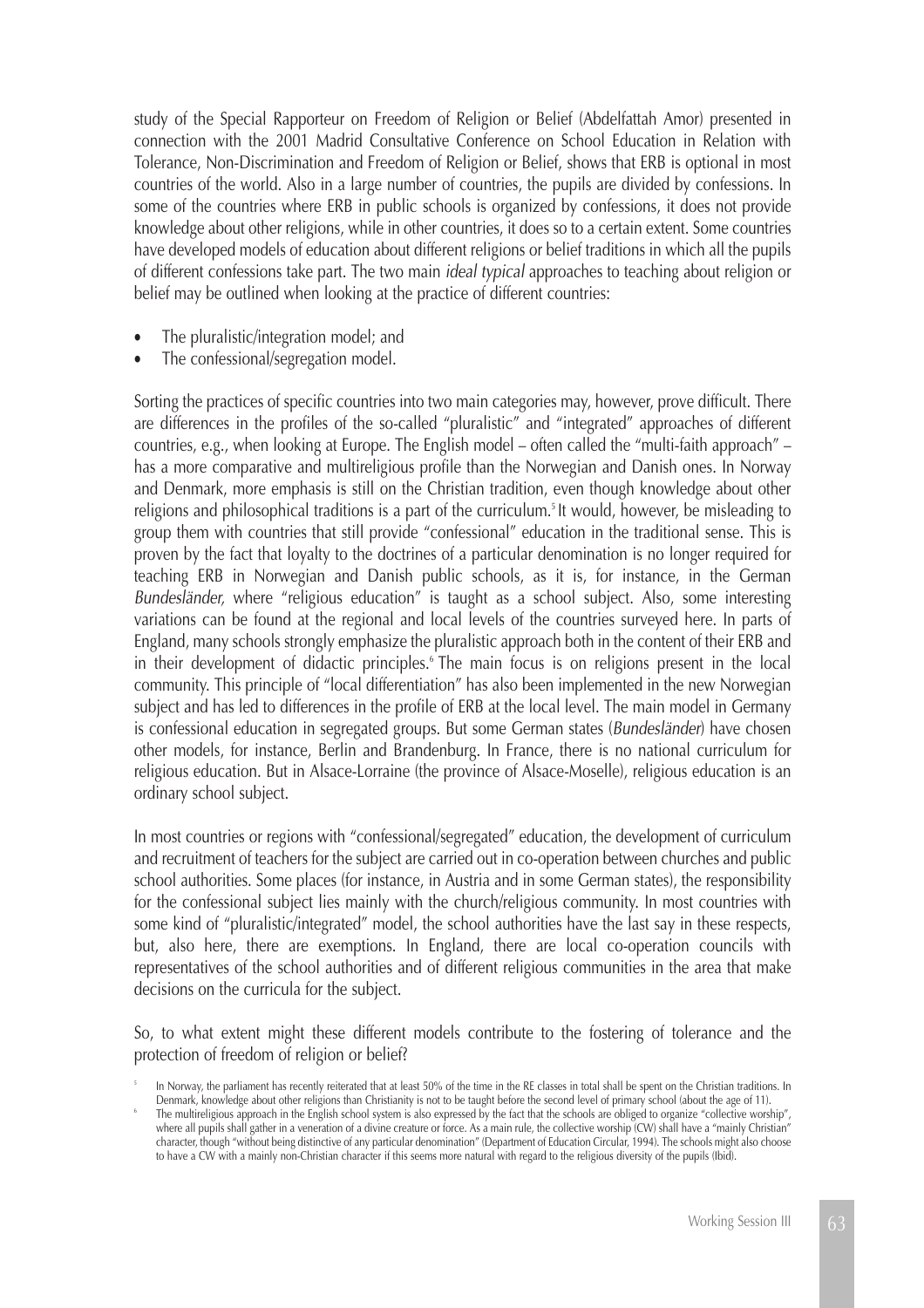At first glance, the obvious answer might be that a multi-faith/pluralistic model where all pupils are gathered should both be the best way of fostering tolerance and be unproblematic in relation to freedom of religion or belief as it is not confessional (at least not in the traditional sense of the word). And certainly this model probably better serves the aims outlined in the introduction of this paper than a confessional/segregation model in the sense that the pupils might both learn about other traditions besides their own and take part in a dialogue with pupils of other faiths about differences and similarities in approaching different moral and existential questions. However, experiences from different countries demonstrate that not all parents and pupils share this opinion. In several countries, parents have used their right to take their children out of classes, even though the education is intended to be non-confessional and "neutral", for instance, from the subject Lebensgestaltung, Ethik und Religion in the German Bundesland Brandenburg, and from the subject Christianity, Religion and Life Stance in Norway. In Norway, as well as in Sweden, the rights of parents to let their children opt out of these subjects that claim to be non-confessional/pluralistic, teaching about different religious traditions, has been limited since 1997/1998. In the case of Norway, this has even led to trials where parents of different groups (both secular humanists and Muslims) have claimed the right to exemption, referring to the international human rights provisions mentioned above that protect the rights of the parents to refuse education for their children that contradicts their own religious and/or philosophical convictions. These examples demonstrate that there is a need to respect the rights of parents also when the subject is intended to be "neutral" and "non-confessional". Tolerance is not likely to be the message to the children if freedom of religion or belief is not respected.

On the other hand, a confessional/segregation model might, as we have seen, include some information about other religions, as, for instance, in Finland. Then the children might both develop a safe religious identity and learn about "others". A particular platform is a precondition for tolerance, since the concept refers the challenge of tolerating opinions and convictions other than one's own. The concept of tolerance will, however, probably be taught on a more theoretical level when the pupils are not engaging in dialogue with children of other faiths when they learn about other religions. Also, the segregation of the pupils by confessions might in itself send a message to the children that underlines the differences rather than encourages a sense of community and identification across borders of faith. The confessional approach does not conflict with freedom of religion or belief as long as it is optional or where there is a possibility to choose between different confessional and non-confessional subjects (like in Germany and Finland). If one particular confessional subject is made compulsory for pupils of all confessions, it is in obvious conflict with the rights of parents mentioned above.

We have seen that there are dilemmas related to both of the main approaches presented above: the confessional/segregation model and the pluralistic/integration model. Also, the position of some countries not to offer any education about religion or belief in public schools might be seen as a model, like in France and the United States. This model certainly does not conflict with the rights to freedom of religion or belief. Also, tolerance, as a basic attitude, might be taught in other subjects, and the children might get some information about different religions in relation to their learning about different cultures and regions in, for instance, history classes and civics. The integration of information about different religious traditions, focusing on the cultural dimension of religion, is, for example, currently being discussed as a possibility in France. The pupils will probably not, however, get the chance to gain a deeper understanding of the religious belief system of others as they might if there was one subject focusing on this. Nor will they have as good a chance to engage in dialogue about this with pupils of other faiths.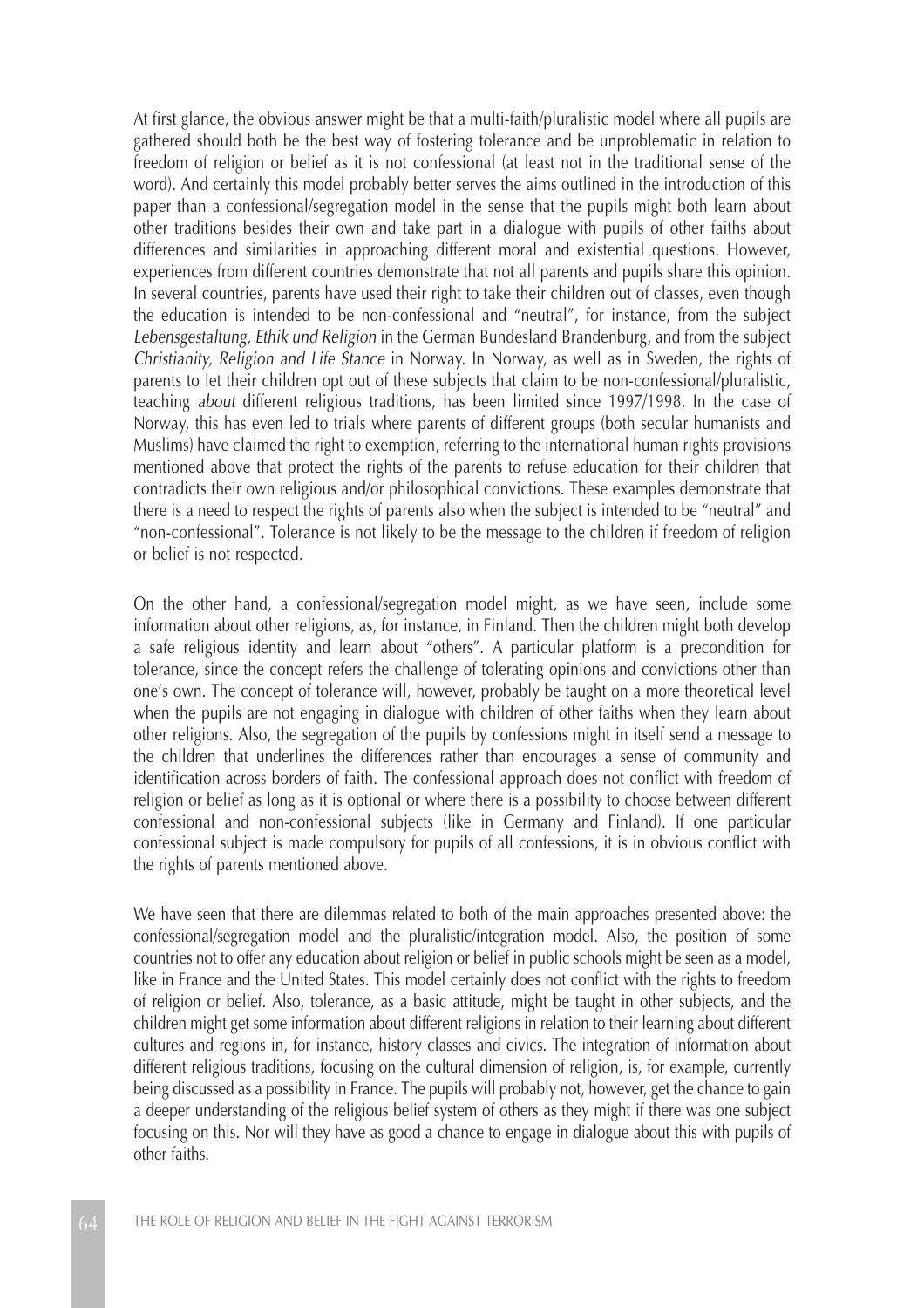It seems, therefore, that there are dilemmas related to all models, if both regard for freedom of religion or belief and the quest of fostering tolerance are to be taken into account.

## 5. A Public or a Private Responsibility?

As we have seen, there are variations between countries both in whether or not ERB is offered and in who has the responsibility for such education if offered in public schools: the public authorities, the churches/religious communities, or the two in co-operation. Of course, both confessional and multifaith education might be offered also in private schools. Here, the dilemmas referred to above probably are not so pressing, since the parents have chosen the school for their children and can take them out of that school if they do not approve of the profile of the subject. This possibility to opt out of school applies, of course, also to public schools in the sense that the parents might choose a private school for their child. For many parents, this is just a theoretical possibility, since there are no such schools in the area, or because they cannot afford it. Also, some countries have quite a strict practice with regard to the right to establish private schools, for instance, on religious grounds.

A particular challenge is related to situations where public school authorities allow some faith communities to use the school building, after or during school time, to educate the children of their congregation. Questions then arise about whether all faith communities must be let in and if there should be any interference with the form and content of the education offered by the faith communities. These questions have been discussed in the Netherlands and in Germany in relation to Islamic education offered by imams. Should there be, for example, a demand that private educators in public schools commit themselves to values that are seen as "shared" in larger society, such as human rights, equal treatment of sexes, etc.? Also, when ordinary school teachers are to educate children about different faiths, they must emphasize certain interpretations of the different doctrines of, for example, Christianity and Islam. Should they then choose to teach children about the theological and moral positions of the different religions that are more in compliance with the value foundation of the public school (human rights, tolerance, etc.), and how should they then comment on religious traditions and interpretations that are not in compliance with these values? These are questions that need to be discussed further.

At both the national and the international levels, educators and representatives of the public authorities should engage in dialogue with representatives of different faith communities and human rights experts. These groups – and probably more – are all needed if the dilemmas are to be fully understood and if good solutions to them will be found. Also, one should not try to develop one model that should be applied in all countries. Rather, there should be a cross-disciplinary and cross-national discussion of different models and how they might serve the fostering of tolerance and the protection of religion or belief. More specific development of models must be carried out at the national and local levels.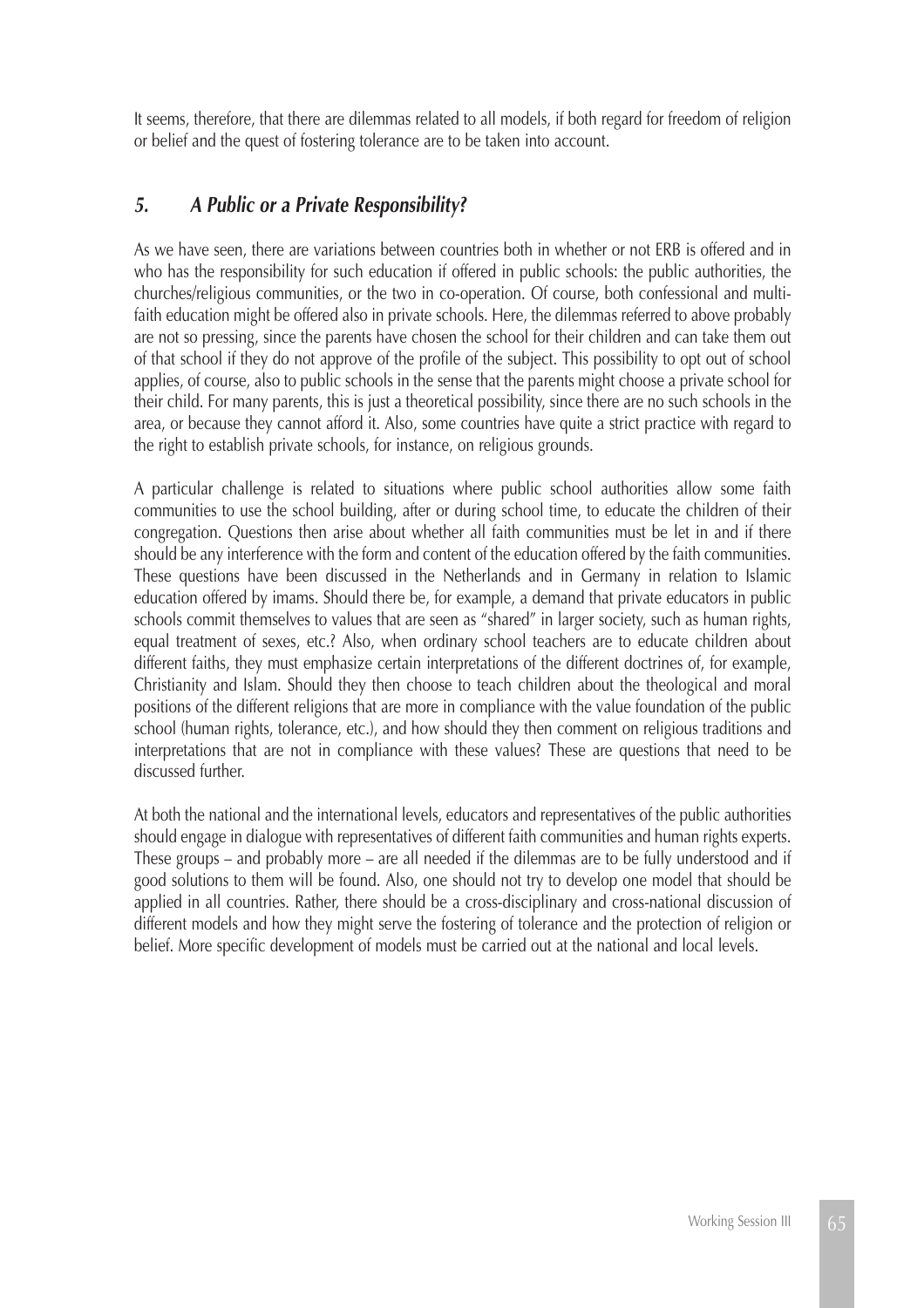## 2. Remarks by Prof. Vladimir Bobrovnikov, Institute for Oriental Studies, Russian Academy of Sciences, Moscow

## ISLAMOPHOBIA AND RELIGIOUS LEGISLATION IN POST-SOVIET DAGHESTAN

Using Daghestan as an example, this article will trace how the post-Soviet leadership of the Russian Federation and its regions developed a new religious policy in the North Caucasus. What aims are the federal and republican authorities pursuing? What are their fears, and how legitimate are they? What sort of relations exist between regional administrations, republican leaderships, and federal authorities? How well do the authorities control the religious situation in their republics? Why is so-called Wahhabism being propagated in the region? In an attempt to answer these questions, I have weighed up federal and Daghestani legislation against statistical data from the last few years and against the field and archival materials that I collected in the North Caucasus between 1992 and 2001.

## 1. The Concept of an 'Islamic Threat' in the North Caucasus

Let us begin with an evaluation of the notion of an "Islamic threat" that federal authorities have been applying to the post-Soviet North Caucasus. This notion, to a large extent, determines federal policies in the Caucasus.

In the late 1990s, the federal authorities learned from experience just how dangerous it is to ignore the growth of sociopolitical and inter-religious tensions in the Caucasus, especially in its north-eastern parts (Daghestan and Chechnya). Two Russian-Chechen wars; fierce clashes between adherents of different Islamic trends in the North Caucasus; never-ending kidnappings; and a wave of terrorism that culminated in the recent explosions of apartment blocks in Moscow, St. Petersburg, and other Russian cities – all of this makes Russian policy makers think in terms of the need to reinforce power structures and toughen their religious policies in the region. They proceed on the conviction that, otherwise, the Russian-Chechen tensions will be transformed into a new war in the Caucasus.

Such fears have motivated a number of statements by the federal government and parliament, by former Russian President Boris Yeltsin, by the many prime ministers who held that post in the late 1990s, and eventually by the incumbent President Vladimir Putin.

The Federation Council made public a typical document of this kind in January 1997, long before the start of the second Russian-Chechen war. It reads: "Recently, an explosive situation has evolved in the North Caucasus. It is prone to further escalation and possible renewal of military action, which can, under certain conditions, grow into a large-scale Caucasus war and cause the disintegration of Russia ... The Federation Council of the Federal Assembly of the Russian Federation expresses its concern over the current situation and appeals to all the nations, all Russian citizens living in the region, asking them to show their prudence and discretion, to ignore provocations, to resist attempts to involve them in military hostilities that will bring new endless victims and misery ..."<sup>1</sup>

The ghost of a future Caucasus war has long been haunting the Muslim leadership of the Russian Federation as well. Muslim leaders hold an important place among the political elite in Moscow and

Statement of the Federation Council of the Federal Assembly of the Russian Federation (RF) "On the Situation in the Northern Caucasus", 23 January 1997. // Collected Laws of the Russian Federation. 1997, № 5, Art. 630, p.1001, 1002. Cp.: Address of the State Duma of the Federal Assembly of the Russian Federation to Religious Citizens of Russia in Connection with the Armed Conflict in the Chechen Republic // Ibid. 1994, № 35, Art. 3671; Mir za nedelyu. 11-18.12.1999 etc. (in Russian).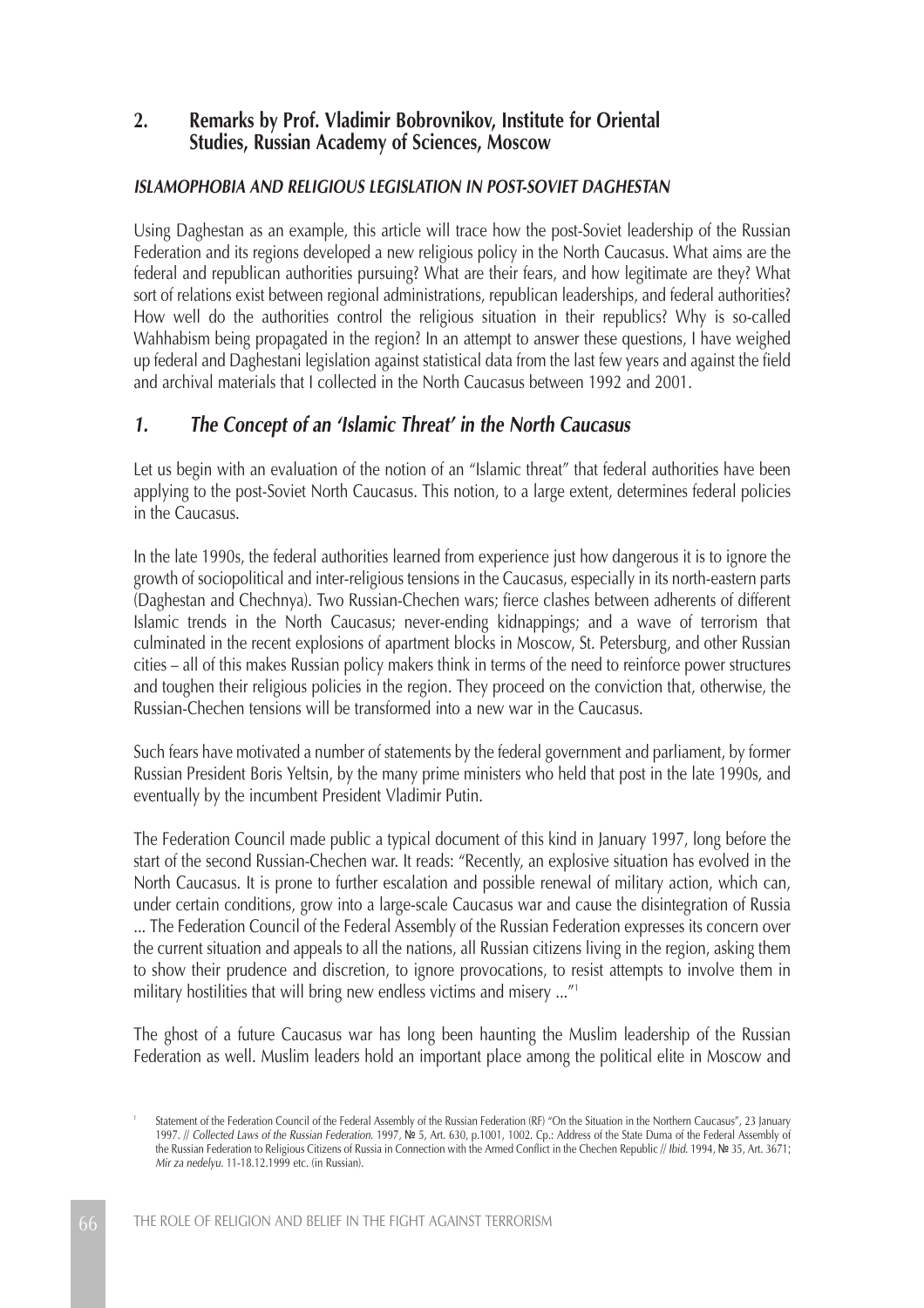are close to the federal authorities. On the eve of the first war in Chechnya, Ravil Gaynutdin (R.I. Gaynutdinov), Moscow Mufti and Chairman of the Spiritual Board of Muslims of Central European Russia, published "An Address to the President of Russia, Boris Yeltsin". In this document, he compared what the Russian military was doing near Grozny to the "military adventurism" of the tsarist generals who had unleashed the Caucasus war in the late 18th century.<sup>2</sup> On 21 August 1996, Gaynutdin warned the Russian government of the danger that the Chechen conflict could turn into a Muslim-Christian war, and he asked the government led by Viktor Chernomyrdin to prevent General Pulikovsky from storming the city of Grozny.<sup>3</sup>

According to federal authorities, the current situation in the North Caucasus poses two main risks that may eventually lead to war. The first is the socio-economic crisis that has bedeviled the region since the late 1980s. The Russian government has admitted that the situation is especially grave in the northeastern parts of the region, namely, Daghestan and Chechnya. In September 1997, it was observed that, "by social indicators, (the Republic of Daghestan) is listed almost last in the Russian Federation". It is believed in government circles that the growing unemployment, inflation, low standard of living of most people, and uncontrolled migration are nourishing regional separatist movements.<sup>4</sup>

Federal authorities believe that yet another threat to peace and stability in the North Caucasus comes from the subversive activities of Western and Muslim states that are aiming to dissect Russia and wish to incorporate the Caucasus into their spheres of influence. While in the early 1990s the Russian government regarded local nationalists as Russia's No. 1 enemy in the Caucasus, it has been two or three years since it began to fear radical Islamic reformists usually referred to as Wahhabites<sup>5</sup> and thought to be the instigators of war in the Caucasus. In the eyes of the federal and Daghestani governments, these people are anti-Russian agents working to remove Daghestan and the entire Caucasus from Russian authority.

Who are the Wahhabites? For almost a decade now, this word, derived from the name of a well-known, 18th-century religious reformer from Saudi Arabia, Muhammed ibn Abd al-Wahhab, has been used in the North Caucasus as a derogatory term for ideological or political opponents of local, official Muslim religious leaders. The Wahhabites themselves regard this term as an insult and do not accept it. One group stands out among people usually denoted by this word: a radical community of religious reformers, either young or middle-aged. This group is very critical of the leadership of the Spiritual Board of Muslims of Daghestan (SBMD) and of its key actors, followers of sheiks from the Nakshbandiyya and Shasiliyya Sufi brotherhoods that resumed their activities in the 1990s.

Islamic reformers insist that they aim to purify Islam from unacceptable innovations (Arabic: pl. bida', sg. bid'a), such as Sufism and the cults of saints. They call for a return to the traditions that existed in the days of the Prophet Muhammad. The Wahhabites call themselves "brothers" (Arabic: ihvan) or enthusiasts of the revival of their ancestors' religion (Arabic: as-salaf, whence the Arabic name for the movement as-salafiya and for its members, as-salafites). For the community, they use the name Jamaat.<sup>6</sup> In their dogmatism, interpretations of the Sharia, community structure, and religious ritual,

Mufti Ravil Gainutdin. Address to the President of the Russian Federation B.N. Yeltsin. // Muslim Spiritual Organizations and Associations of the Russian Federation. Moscow, 1999, p.139. (in Russian).

Mufti Sheik Ravil Gainutdin. To the President of the Russian Federation B.N. Yeltsin, to the Chairman of the Russian Government V.S. Chernomyrdin, to Security Council Secretary A.I. Lebed. // Ibid, p. 141. (in Russian).

<sup>4</sup> Collected Legislation of the Russian Federation. 1997, № 37, Art. 4307, p.7412, № 52, Art. 5909, p.10425; Cp.: Address by President of the Russian Federation B.N. Yeltsin to the Federal Assembly of the Russian Federation "The Russia for Which We Are Responsible" // Etnopolitichesky Vestnik. 1996, № 2, p.11-14. (in Russian).

<sup>5</sup> Cp. opinion pieces in newspapers close to the Russian parliament: Izvestia. 19.02.1998; Nezavisimaya Gazeta. 18.03.1998. (in Russian).

For details on the reformist Islamic trend within Wahhabism in the North Caucasus, see: Bobrovnikov V.O., Yarlykapov A.A. Wahhabites in the Northern Caucasus // Islam on the Territories of the Former Russian Empire. Moscow, 1999, issue 2, p.19-23. (in Russian).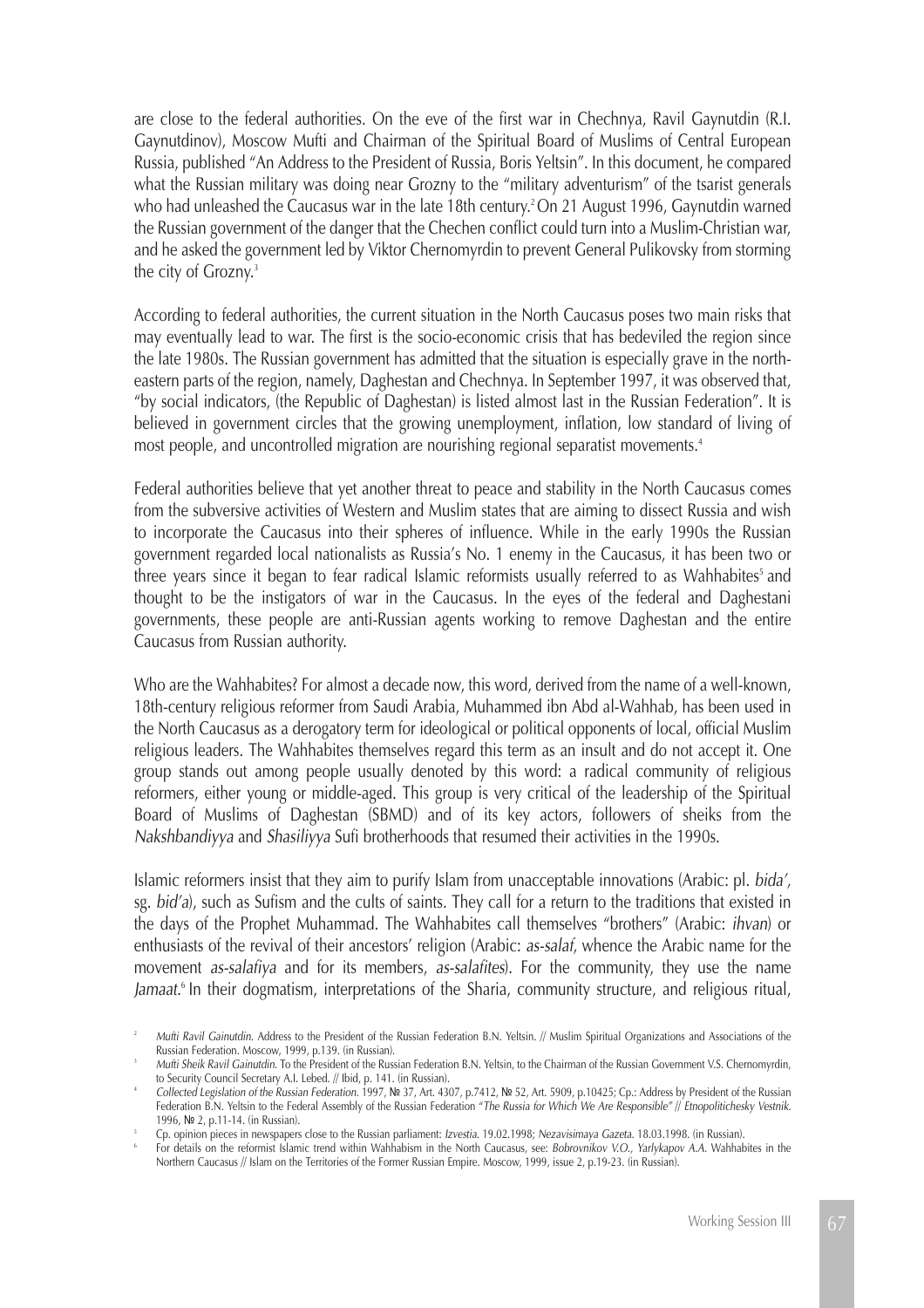today's Wahhabites in the North Caucasus differ significantly from the followers of Muhammed ibn Abd al-Wahhab. The two movements have emerged under very different historical conditions; their social foundations and political manifestations are quite dissimilar. By their views and structures, Daghestani Wahhabites are closer to the late-20th-century fundamentalist movements in Arabic countries, such as the Muslim Brothers in Egypt or the Islamic Salvation Front in Algeria.

For the purposes of this report, it is even more important to note that in the late 1990s, Wahhabism was increasingly used as a label for political opponents of the Spiritual Board of Muslims of Daghestan. It is applied to groups that, in fact, adhere to nearly opposite views. So-called Wahhabites include the moderate reformist Ahmed-kadi Akhtaev, whom we shall mention below; the radical politician Movladi Udugov, who is not very religious yet tries to parade as a Muslim; and even the notorious terrorist Shamil Basaev; as well as many others, some of them pure bandits who have nothing in common with the movement except their "Caucasus nationality".<sup>7</sup>

The National Security Concept of the Russian Federation signed by President Yeltsin on 17 December 1997 mentions the need to "take into consideration (in the religious and social policies of the centre) the destructive role of various religious sects that cause considerable damage to the spiritual life of Russian society, pose direct danger to the life and health of Russian citizens, and are frequently used as a cover for unlawful activities", mostly meaning the Wahhabite movement in the North Caucasus.<sup>8</sup>

I believe that Russian federal authorities began to think in terms of a "Wahhabite threat" under the influence of official Muslim leaders in Daghestan and Moscow who took an uncompromising stand towards their political and ideological opponents in the post-Soviet Muslim community. After all, the initiative to slam Wahhabites in the Caucasus came from Daghestani Muslim religious leaders rather than the Russian government. The late Daghestani Mufti S.M. Abubakarov had said on many occasions that "Wahhabism is a pseudo-religious political movement with a radical extremist bent" that should be opposed.<sup>9</sup>

The Mufti Council of Russia – the supreme co-ordination body of Russia's Muslim leadership, tightly linked to the Daghestani Muftis – responded to the clashes between Wahhabites and their opponents in the villages of Karamakhi, Chabanmakhi, and Kadar on 12 May 1997 by condemning "the unrestrained ambitions and lust for spiritual power of the activists of Wahhabism – a movement that only just appeared in Russia and is alien to the vast majority of Muslims".10

The Wahhabite threat in the North Caucasus and especially in Daghestan haunts both the mass media of various orientations and high-ranking officials from the presidential administration. It goes to show that K.M. Tsagolov, the deputy of former Nationalities Minster V.M. Mikhailov, upon returning from a visit to Daghestan, told Moscow journalists that "the threat of Muslim fundamentalism is evident" in Daghestan. As former head of the presidential Department of Domestic Policy Issues, A.V. Loghinov said, "we are increasingly concerned about ... Muslim extremism".<sup>11</sup> Judging from publications in Moscow newspapers,<sup>12</sup> such fears are shared by liberal democrats (LDPR), Russian nationalists, and communists, as well as pro-democratic forces in the Russian government and Duma.

<sup>6</sup> See, for example: Znamya Islama (Liva' al-Islam). 1999, № 1-2, p.8; Izvestia. 14.08.1999. (in Russian).

<sup>7</sup> Decree of the President of the Russian Federation of 17 December 1997. № 1300 // Collected Legislation of the Russian Federation. 1997, № 52, Art. 5909, p.10432. (in Russian).

<sup>8</sup> Muslim Spiritual Organizations and Associations of the Russian Federation. Moscow, 1999, p.17. (in Russian).

<sup>9</sup> Statement of the Mufti Council of Russia in connection with events in Daghestan // Ibid, p.145. (in Russian).

<sup>&</sup>lt;sup>11</sup> Khalif, an Islamic sociopolitical newspaper. 1997, № 2; Moskovsky Komsomolets. 11.11.1997. (in Russian).

<sup>12</sup> Cp.: Nezavisimaya Gazeta. 18.03.1998, p.12. (in Russian).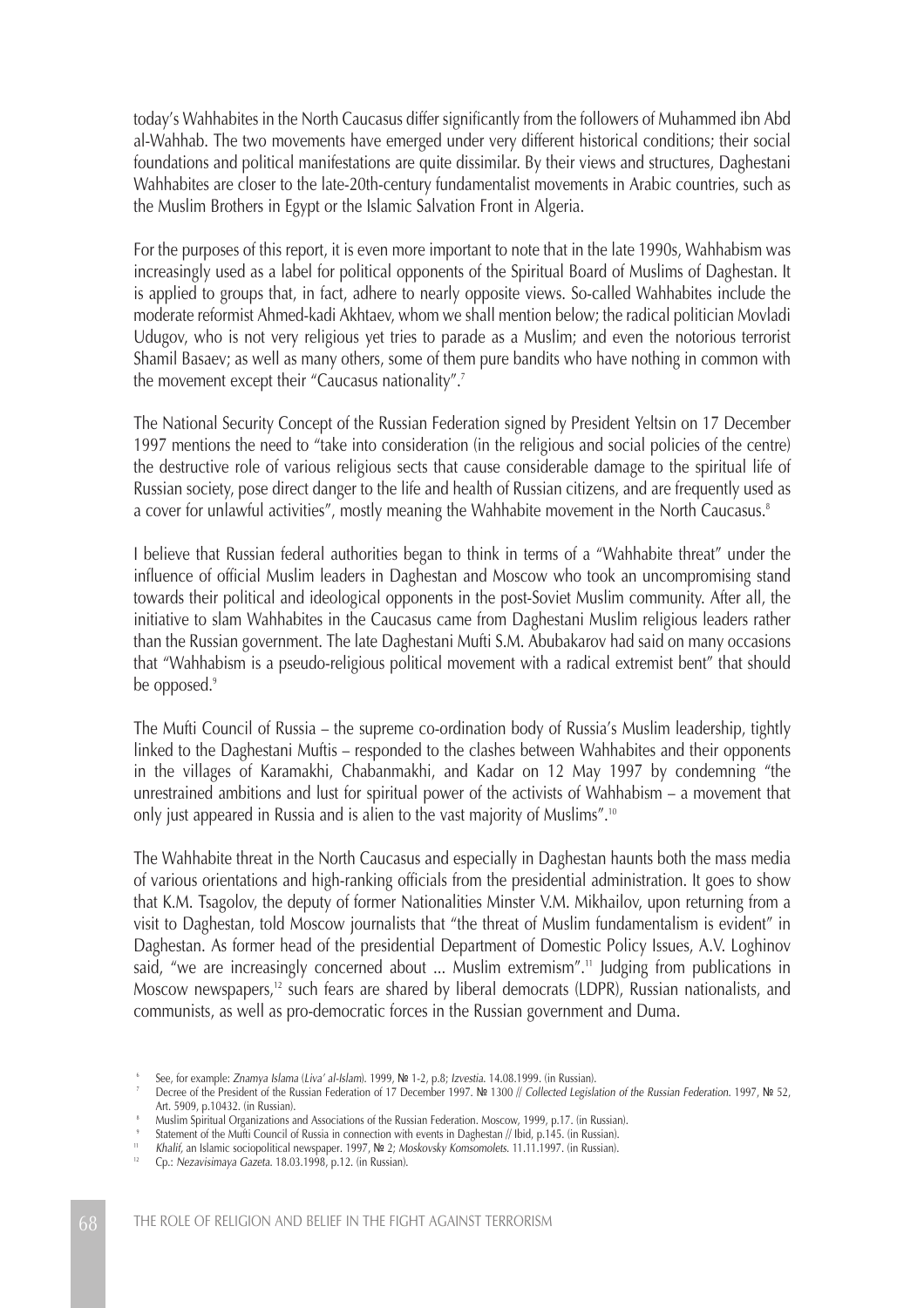In the last two or three years, the media have actively spread such attitudes. Quite a few Moscow-based journalists are terrified by Wahhabism in the North Caucasus. Once in a while, Moscow newspapers come out full of titles like "Jihad Approaches Daghestan Border" (Izvestia, 10 February 1998), "El Wahhab Arrives in Daghestan" (Izvestia, 19 February 1998), "The Caucasus Increasingly Aflame with Jihad" (Izvestia, 21 April 1998), "The Liberation Front Approaches Stavropol Region" (Izvestia, 25 April 1998), "Temporary Quiet Calm in Daghestan Is More Worrying than Cries of Allah Akbar" (New Izvestia, 29 May 1998), and "Wahhabism Is a Logical Consequence of the History of Caucasus War" (Izvestia, 14 August 1999). As Russian Minister Abdulatipov wisely remarked, "against the background of war in Daghestan and the deteriorating situation in the North Caucasus in general, a stereotype is being propagated in Russia by which any Muslim is an Islamic extremist".<sup>13</sup>

Alongside the general growth of Islamophobia, one should note that some new people in the federal government are sympathetic towards Islam. Some of them have come from Daghestan or other Muslim Russian republics to join the new federal elites, such as R.G. Abdulatipov, mentioned above; Duma member G.G. Gamidov; or N.M. Khachilaev, Chairman of the Russian Union of Muslims, who took Gamidov's seat in the Duma after the latter was murdered in Makhachkala in August 1996. Khachilaev lost his seat in the Duma and went into hiding in Chechnya following the notorious events of May 1998 when his followers seized the government building in Makhachkala, yet he managed to maintain close ties with the Moscow-based Muslim political elite. All of those listed above, and all other prominent Russian policy makers of Muslim origin – such as Ruslan Khasbulatov, Aman Tuleev, Mintimer Shaymiev, Murtaza Rakhimov, Aslan Maskhadov, Ruslan Aushev, and others – openly declare that they are followers of Islam. Every one of them made the Hajj in the 1990s (most of them did it several  $times)$ .<sup>14</sup>

Despite differences in political and religious views, all of the above-mentioned policy makers regard Islam to be a potential source of cultural revival and stabilization in the North Caucasus. Due to their efforts, Islam has a slightly privileged status with Russian federal authorities,<sup>15</sup> a status it had never enjoyed before under either Soviet or pre-Soviet authorities. The head of the Spiritual Board of Muslims of Central European Russia (renamed the Spiritual Board of Muslims of European Russia in December 1998), Gaynutdin, is on good terms with influential Moscow Mayor Yuri Luzhkov.<sup>16</sup> The latter has repeatedly mentioned that the Moscow government supports "the Muslim tradition in Russia". The Mayor often attends events organized by the Moscow Mufti Board, e.g., he attended the International Islamic conference entitled "The Role of Muslims in the Spiritual Revival of Russia" held in Moscow on 5-6 June 1999.

As a result of this positive relationship with Moscow and federal authorities, the Moscow Muslim community succeeded in taking over the historical Central Mosque in 1991 and in building several large mosques in various Moscow and suburban districts in 1995-1998. Luzhkov's administration supports the construction of a huge Oriental Humanities Centre in the Nagatino District that will include a mosque, a madrasah college, conference halls, a Muslim business club, etc.<sup>17</sup> Federal authorities have frequently reiterated their support of Islam as a faith adhered to by Russian citizens. Beginning in the mid-1990s, President Yeltsin would offer his congratulations to Christians on Easter and Christmas and to Muslims on Kurban-Bairam. In a presidential speech made on such an occasion

<sup>13</sup> The Northern Caucasus: Islam in Politics and Politics in Islam. Roundtable held at Moscow Carnegie Center on 19 August 1999. (in Russian).

<sup>14</sup> For details, see: Malashenko A.V. Islamic Revival in Contemporary Russia. Moscow, 1998, p.85. (in Russian).

In the Concept of National Security of the Russian Federation, somewhat ignorantly mentioning the traditional Islamic faith as one of the 'churches' (?!), B.N. Yeltsin notes: "A crucial role in preserving traditional spiritual values is played by the Russian Orthodox Church and the Churches of other confessions" // Collected Legislation of the Russian Federation. 1997, № 52, Art. 5909, p.10432. (in Russian).

For details, see: Malashenko A.V. Islamic Revival, p.122. (in Russian).

<sup>17</sup> Muslim Spiritual Organizations and Associations of the Russian Federation. Moscow, 1999, p. 45-46. (in Russian).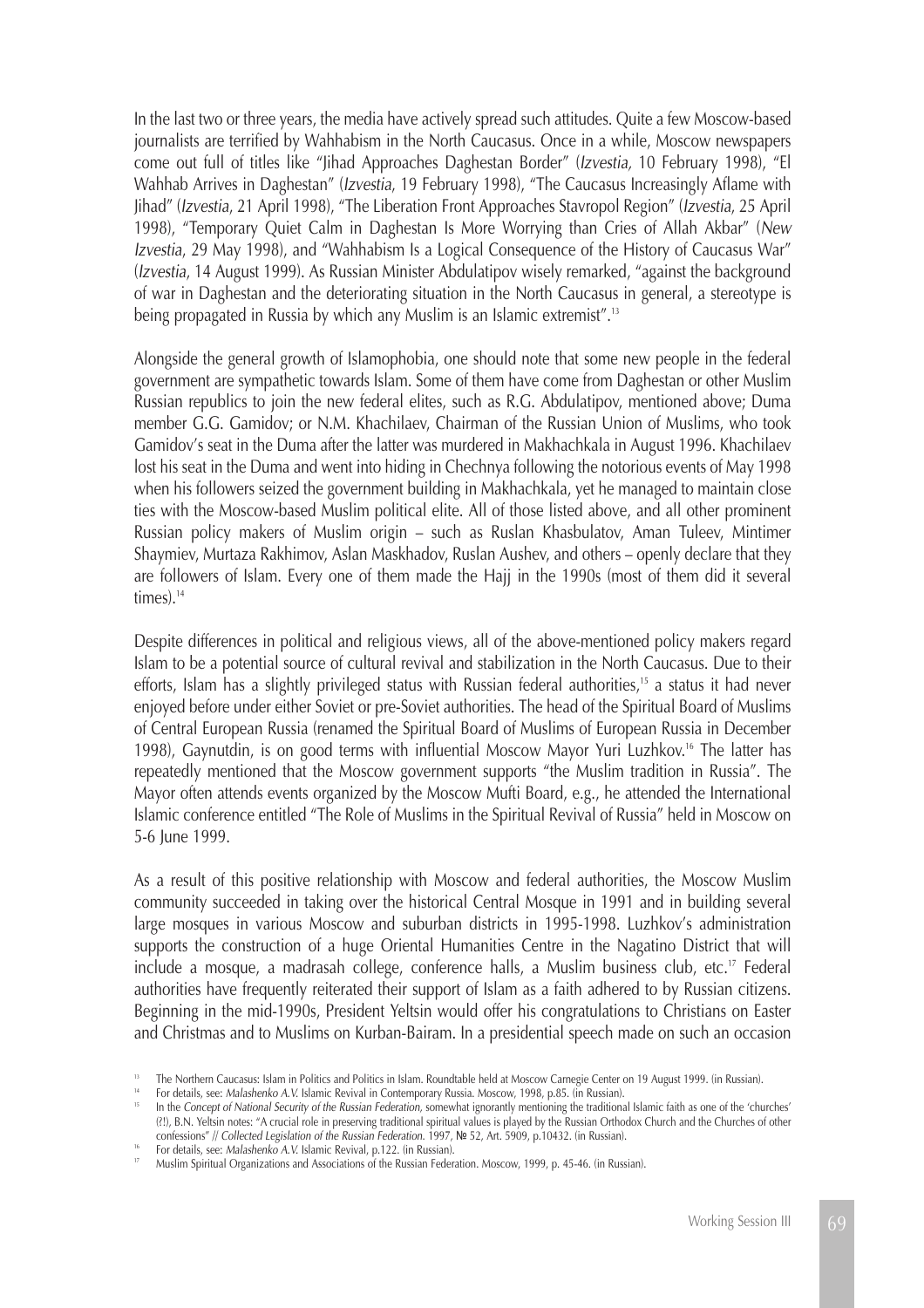in April 1998, Yeltsin emphasized his "deepest gratitude to the Muslim community of Russia for their help in solving the problems faced by the country".<sup>18</sup> Since 2000, President Putin has continued this tradition. Quite typically, in a meeting with the Mufti Council of Russia held on the eve of his inauguration, Putin spoke of Russia as a "great Christian and Muslim nation".

Ironically, the government's policy of cooperating with "the Islamic tradition" made it support the celebration of the 200th anniversary of Imam Shamil, a notorious 19th-century opponent of Russian authority in the Caucasus. The anniversary was widely celebrated in Daghestan in October 1997. The main streets of Makhachkala were renamed: Kalinin Avenue became Imam Shamil Avenue and 26 Baku Commissars Street was renamed after Magomed of Yarag, Shamil's spiritual instructor (Murshid). 19 Half of the financing for the festivals was provided from the federal budget. The festivals' Organizing Committee included representatives of the federal authorities: Abdulatipov; former Nationalities Minister V.A. Mikhailov; leaders of the State Committee on Youth Issues; and representatives of the Ministry of Culture, the Ministry of Interior, and the Russian Academy of Sciences.<sup>20</sup>

At present, the Mufti Council of Russia is cooperating with the Moscow and federal governments to prepare for the celebration in April 2000 of yet another anniversary: 14 centuries (according to Hijra) since Islam began to propagate in Russia.<sup>21</sup> The Organizing Committee of the anniversary began to function in Moscow in spring 2000. It is co-chaired by Moscow Mayor Luzhkov and Chairman of the Russian Mufti Council Gaynutdin. On 6 April 2000, a concert was held at the Moscow MkhAT theatre to celebrate the 1,400th anniversary of Islam in Russia.<sup>22</sup> On 11 May 2000, a conference on "Islam and Political Stability in Russia" was held at the Russian State Duma on the occasion of the anniversary. The conference was attended by politicians and academics, including Abdulatipov, M. Zargishiev, and L.R. Syukiyaynen, a prominent expert on Islamic law. In 2001, the 1,400th anniversary of the Islamic faith will be celebrated in Moscow, Makhachkala, and Derbent.

Despite their antagonism, the followers and opponents of Islam in the Moscow federal elite have something in common where their views are concerned. Both have a very obscure notion of Islam or the current religious situation in the North Caucasus in general and Daghestan in particular. In post-Soviet times, a real barrier of mutual misunderstanding has developed between Moscow and the Caucasus and in general between Muslim and non-Muslim regions. As a rule, Moscow-based media draw a much-distorted picture of the religious situation in the regions. Judging by statements of the Russian leadership, top federal and Moscow authorities think along the same lines.

Let me describe a typical example. In the winter of 1998, *Izvestia* correspondent Yu. Sneghirev visited Makhachkala and the "Wahhabite villages" of Karamakhi and Chabanmakhi. This is what he wrote: "The word 'Wahhabite' is used in Daghestani families to scare small children. Whenever a potential terror attack is prevented in Daghestan, it is in their midst that they look for conspirators. The terrifying image of the religious militant wearing a beard but no moustache is haunting Daghestan." In fact, according to a subsequent opinion poll in Daghestan, just 4.2 per cent of the respondents made a connection between growing terrorism and "religious extremism".<sup>23</sup> The majority (66.2 per cent)

<sup>18</sup> Rossiyskaya Gazeta. 8.04.1998, № 68. (in Russian).

Field data collected by V.O. Bobrovnikov in Daghestan in 1997; Longuet-Marx F. Le retour de l'imam? // Nouveaux mondes. Caucase: axes anciens, nouveaux enjeux, 1998, No 8, p. 169-175.

Russian Government Order № 1166-p, 18 August 1997 // Collected Legislation of the Russian Federation. 1997, № 34, Art. 4023. Longuet-Marx F. Le retour de l'imam? // Nouveaux mondes. Caucase: axes anciens, nouveaux enjeux, 1998, No 8, p. 169-175.

<sup>&</sup>lt;sup>21</sup> Muslim Spiritual Organizations and Associations of the Russian Federation. Moscow, 1999, p. 27. (in Russian).

<sup>&</sup>lt;sup>22</sup> Islam Minbere. № 4 (65), p.1, 2.<br><sup>23</sup> Spegirev Vu El Wabbab Arrived i

Snegirev Yu. El Wahhab Arrived in Daghestan // Izvestia, 19.02.1998. (in Russian).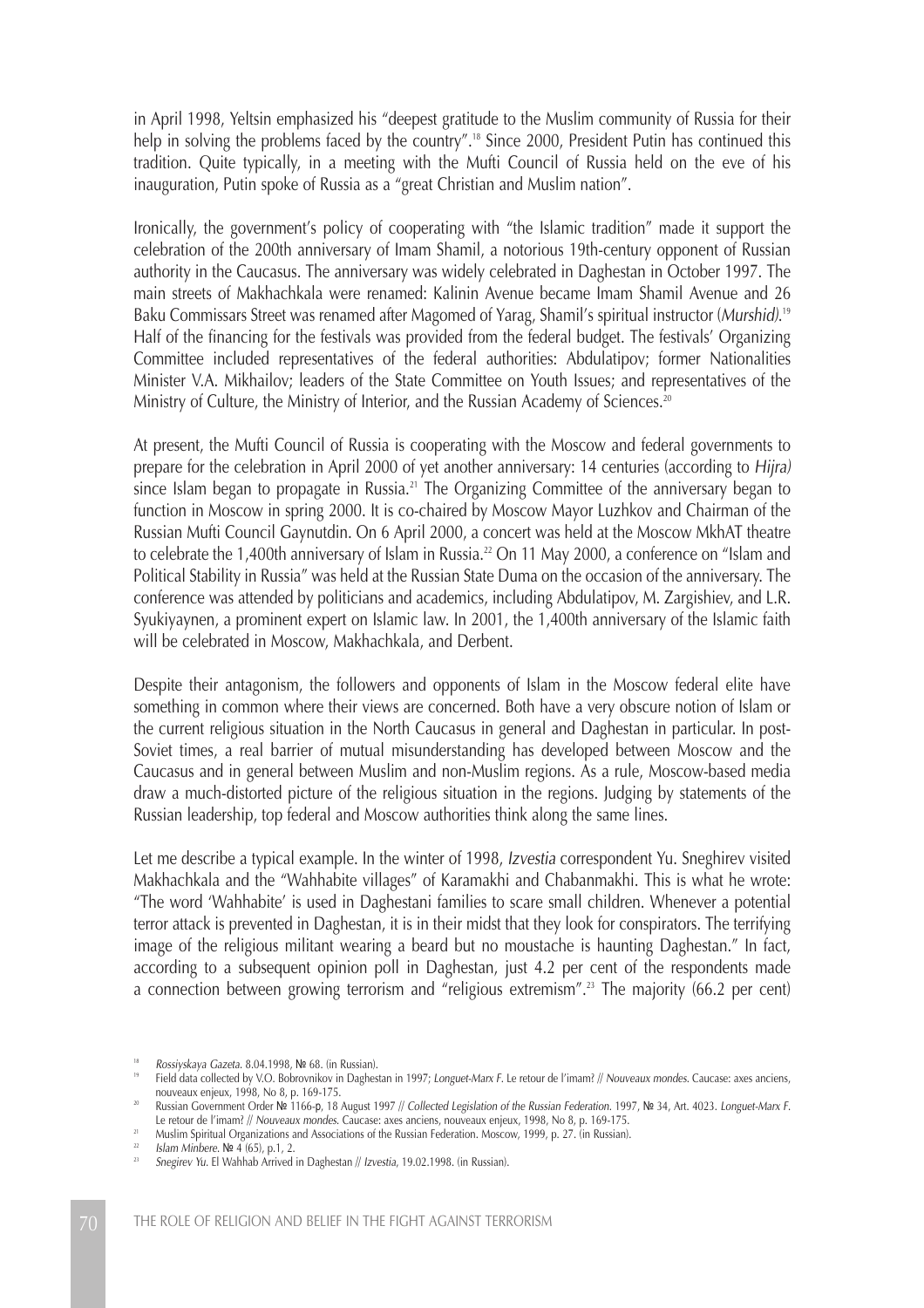attributed terrorism to "political groups, clans, and the mafia struggling for power and assets".24 The contemporary Russian press publishes similarly distorted facts on almost a daily basis.

It should be further emphasized that federal authorities have absolutely fantastic ideas about "traditions" in the post-Soviet North Caucasus and other regions. Many Moscow policy makes are convinced that with the fall of the Soviet regime, "traditional" pre-Soviet institutions and values were revived in the regions and that the government will be able to use them to strengthen its insecure hold on the regions. These institutions are primarily village communities, family ties, the church, and religious leaders. As A.A. Nikishenkov shrewdly observed, "new journalistic genres of 'praising' the traditional culture of various nations have emerged" in post-Soviet times.25 In the chiefly Muslimpopulated parts of the North Caucasus, the term "traditionalist" is applied to Muslim clerics who cooperate with the authorities.<sup>26</sup>

In reality, as shown in several recent publications, $27$  the contemporary rise of Islamic trends in the entire post-Soviet East would not have happened if it had not been for the Soviet reforms that led to the emergence of quasi-traditional societies in those regions.<sup>28</sup> Local "traditions" referred to by authorities, as well as by religious leaders, had in fact been either completely overhauled or created in the course of reforms. Some of the traditions that shaky state structures try to use as a foothold – such as local selfgovernments and clans – in fact have a destabilizing, illegitimate impetus rather than the supposed stabilizing, law-abiding potential.<sup>29</sup>

The mutual hostility between official Muslim religious leaders and oppositional Muslim communities in Daghestan and the North Caucasus is understood by the Russian government in terms of a struggle between "traditional" pro-Russian and anti-Russian "Wahhabite" Islam. In fact, both the SBMD leadership and their opponents originated from the same Muslim movement. Anti-Russian tendencies only appeared among Wahhabites in the Caucasus in the late 1990s. Just 10 years ago, future Wahhabites had no anti-Russian bent and fought for freedom of conscience alongside their ideological opponents. In a joint effort in 1989, they removed M. Ghekkiev from his office of Mufti of the Spiritual Board of Muslims of the North Caucasus. Only a few years later did they split up as a result of ideological differences and power struggle.<sup>30</sup> It is worth mentioning here the interesting and scarcely known fact that B.M. Kebedov and other Wahhabite leaders got their traditional Islamic education at underground madrasah schools in Daghestan led by Sufi Sheiks.<sup>31</sup>

The mass media and authorities regard Wahhabite Islam as political and religious extremism. Meanwhile, the majority of political radicals and terrorists "signed up" to this movement, such as Movlady Udugov, Zelimkhan Yandarbiev, Shamil Basaev, or Salman Raduev, are neither Islamic reformers nor even profound believers. These people are completely secular and have very little understanding of basic Islamic ideas and practices. In recent years, when some of them declared that

<sup>24</sup> Opinion poll conducted in Makhachkala by the Regional Centre for Ethnopolitical Studies at the Daghestan Science Centre of the Russian Academy of Sciences. Quoted from: Shikhsaidov A. Islam in Daghestan // Central Asia and the Caucasus. 1999, № 4 (5), p.111. (in Russian).

Nikishenkov A.A. Customary Law and Problems of Its Bibliography // Customary Law of the Nations of Russia. A Bibliographical Index. By A.A. Nikishenkov. Ed. Yu.I. Semenov. Moscow, 1998, p.3. (in Russian).

See, for example: Izvestia. 10.02.1998. (in Russian).

See, for example: Bobrovnikov V.O., Roschin M.Yu. The Fate of the Muslim Community in the Collective Farms of Highland Daghestan. // Etnopolitichesky Vestnik, 1996, № 2; Abashin S.N. the Social Roots of Central Asian Islamism. // Identity and Conflict in Post-Soviet States. Eds. M.B. Olcott, V. Tishkov, A. Malashenko. Moscow: Moscow Carnegie Center. 1997. (in Russian).

Although traditional and non-traditional religions are vague and imprecise terms, I shall use them in this report in their formal legal, rather than their true historical, sense. The reason is that both terms have found their way into the vocabulary of federal lawmakers, and it will therefore be difficult to avoid them while discussing federal policies.

<sup>29</sup> For details see: Bobrovnikov V. Mythologizing Sharia Courts in the 20th Century Caucasus // ISIM Newsletter, 2000, № 5.

<sup>&</sup>lt;sup>30</sup> Bobrovnikov V. The Islamic Revival and the National Question in Post-Soviet Daghestan // Religion, State & Society. 1996, vol. 24, No. 2/3, p. 235. Field data collected by V.O. Bobrovnikov in Highland Daghestan in 1995-1996. Cp.: Bobrovnikov V.O., Yarlykapov A.A. Wahhabites in the Northern Caucasus // Islam on the territories of the former Russian Empire. Moscow, 1999, issue 2, p. 20. (in Russian).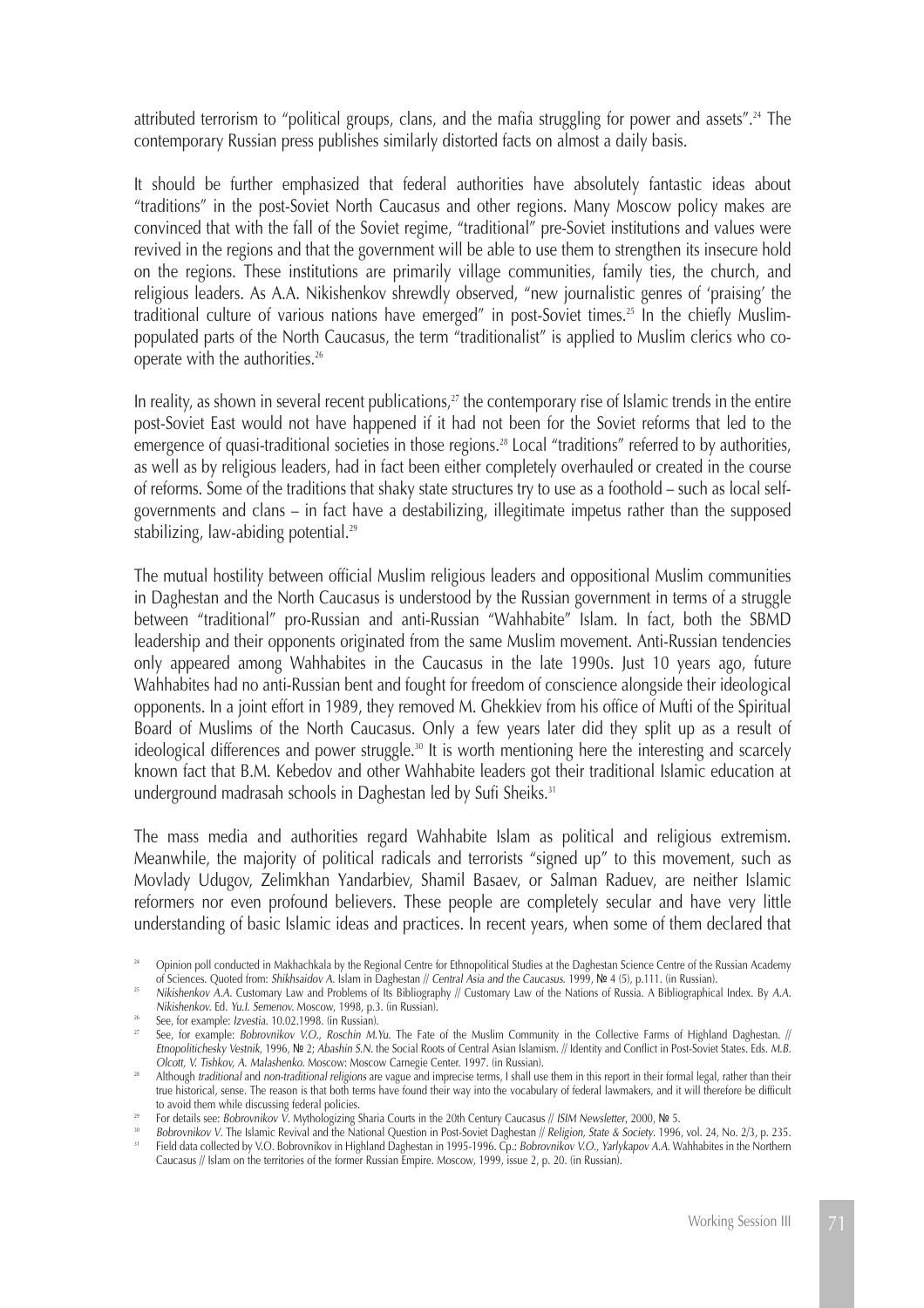they were close to Islamic reformists, they were in fact bluffing.<sup>32</sup> Moreover, it was the Russian media that first labeled them as Islamic radicals.

In the Islamic movement proper, radicals were a minority up to 1998. By the mid-1990s, Wahhabites split up into several groups dominated by three prominent wings.<sup>33</sup> The moderate Wahhabite wing was led by A. Akhtaev from the village of Gubden. He was against using the Islamic faith for political purposes and called for Islamic education for Russian Muslims. In 1996, he founded the al-Islamiyya movement in Makhachkala, aiming to revive Islamic culture and particularly the network, destroyed in Soviet times, of madrasah schools at Daghestani mosques. Akhtaev's ideas were popularized in Znamya Islama ("Ar-Raya al-Islamiyya", the Banner of Islam), a Russian-language newspaper printed in Makhachkala in 1995-1998.

The movement centred around Bagautdin Kebedov (Baha ad-din Muhammad as he prefers to call himself in Arabic), the Imam who led the madrasah in the city of Kizilyurt. Kebedov, born in Santlada village, was politically active, took part in arguments with Sufi Sheiks and SBMD muftis but did not support the idea of armed hostility with Russian authorities until 1998. Throughout the 1994-1996 Russian-Chechen war, he remained indifferent to the movement for the independence of Chechnya. Supported by international missionary organizations such as the World Assembly of Islamic Youth (WAMY), Kebedov's followers published several hundred thousand educational booklets in Moscow and Makhachkala. The booklets covered topics like rules for observing Islamic rituals, basic Sharia norms, and the life of the Prophet Muhammad. Kebedov authored a booklet called Namaz, or prayer (Santlada Publishers, Moscow, 1993; 2nd edition, Badr Publishers, Moscow, 1999) and a manual of Arabic for beginners.

The small number of radicals were led by Kebedov's pupil Ayub (Anguta) Omarov, a very young man from the village of Kvanada who established his own community among ethnic Daghestanis in the city of Astrakhan. His followers called for Islamic rule in Daghestan. Omarov declared that Daghestan, whose public authorities "have sunk into disbelief" (shirk), was a "war area" (Dar al-Harb) on which it is allowed under the Sharia to unleash a "holy war" (minor jihad) against infidels. However, as far as I know, none of his followers fought in the Russian-Chechen wars or took part in terrorist attacks in the North Caucasus and Central Russia.<sup>34</sup>

Initially, the militant groups that now terrify Daghestani and federal authorities did not exist among Wahhabites. They appeared by the end of the 1994-1996 Russian-Chechen war, chiefly as a response to the actions of Interior Ministry forces and federal troops and to the growing persecution of Wahhabites. It was then that the Chechen from Jordan (or Saudi Arabia) who calls himself Khattab organized a military school in the village of Karamakhi in Daghestan that trained "brothers" for the jihad. He later moved to Chechnya with a group of Daghestani combatants and joined in the guerrilla war against federal troops. The military training center for Wahhabites continued to function in Karamakhi under the leadership of Jarulla Gajibagomedov.<sup>35</sup>

In May 1998, villagers stormed the police headquarters in Karamakhi and chased Daghestani public officials from the village; they proclaimed Islamic Sharia rule in the area. Simultaneously, the Congress

<sup>32</sup> Bobrovnikov V.O. Abreks and the State: Violence Culture in the Caucasus. // Vestnik Yevrazii. 2000, № 1 (8), 40. (in Russian).

For details see: Bobrovnikov V.O., Yarlykapov A.A. Wahhabites in the Northern Caucasus // Islam on the territories of the former Russian Empire. Moscow, 1999, issue 2, p. 21-23. (in Russian).

<sup>&</sup>lt;sup>34</sup> Field data collected by V.O. Bobrovnikov in Daghestan and Moscow in 1996-1999.

Field data collected by D. Nechitailo published in: NG-Relighii, 24.11.1999, p.4. Cp.: Musulmane. 1999, № 2 (3), p.69-70. (in Russian).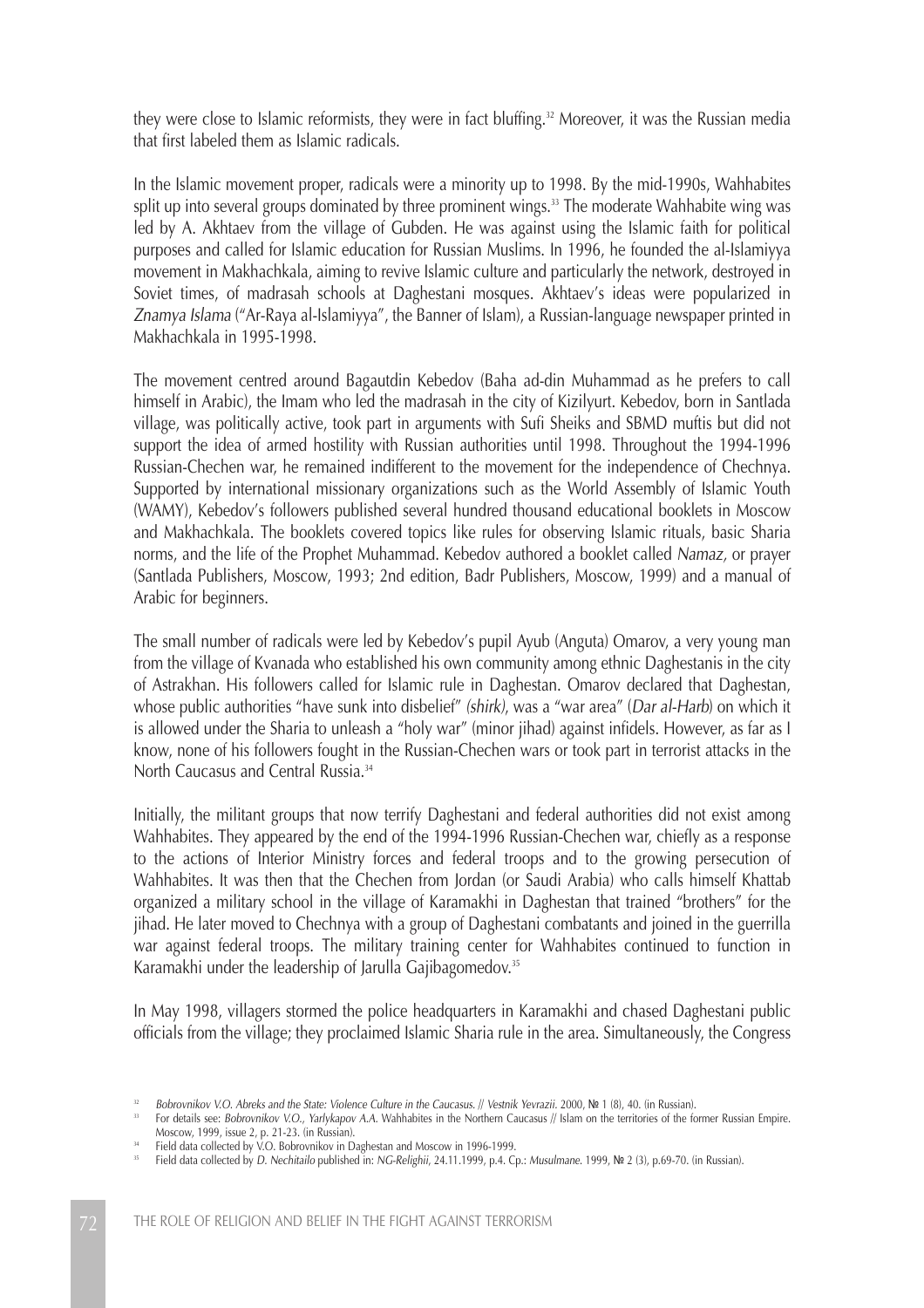of Nations of Ichkeria and Daghestan (CNID), based in Chechnya and led by Movlady Udugov, announced its solidarity with Daghestani "brothers". In December 1998, the CNID, acting "in the interests of security of the Chechen Islamic state and for the worldwide triumph of Islamic ideas (quoted from their statement)", organized the Islamic Peacemaking Battalion led by Khattab and the notorious terrorist and warlord Shamil Basaev<sup>36</sup>

The Russian government overestimates the role played by Arab missionaries and the financial support from Saudi Arabia in the emergence of Wahhabism. Judging from the field data that I collected in Kebedov's home village, the movement had emerged in Daghestan as early as the mid-1970s.<sup>37</sup> Certainly no financial support or missionaries could have reached the region at that time. Kebedov and his followers began to get financial support from abroad in the early 1990s after the fall of the Iron Curtain that had separated Caucasus Muslims from their co-believers abroad for more than seven decades. The actual amount of this aid is grossly overstated. One can hear absurd rumors that Wahhabites are paid from several hundred to several thousand US dollars for each new convert. Yet, no facts have been published so far to support these rumors.

As we shall see later, failure to understand the current religious and social situation in the North Caucasus seriously undermines the efficiency of the federal reform programme in the region.

### 2. Programme of Religious and Social Reform

In 1994-1999, Yeltsin's government, the State Duma, and Federation Council prepared a set of legal instruments that they hope will serve to stabilize the religious and social situation in the North Caucasus early in the third millennium. Just a few of the instruments pertain to this region only; the rest are relevant to other Russian regions as well but place special emphasis on the North Caucasus. The federal legislative reform follows two main dimensions: religious-political and socio-economic. Let us begin with the first.

Religious-political reform is centred around the federal law "on freedom of conscience and religious associations". The passing of this law by the Duma caused heated debates between supporters of inclusive and exclusive policies towards non-traditional religions and the activities of foreign missionaries. The draft law was lobbied for by the Russian Orthodox Church and opposed by the Russian Islamic opposition, including the head of Russia's Muslim Council, Khachilaev. It was also criticized by the US government and the Western home countries of the main Protestant centres that engage in missionary activities in Russia. Pressure from abroad made Yeltsin veto the law on 23 July 1997.38 Yet, after three revisions, it was eventually passed by the Duma and signed by the President on 26 September 1997.

The passing of this law is the landmark at which Russian religious policy turned towards rigid government control over religious communities, including Islamic ones. The previous law "on freedom of belief", passed by the RSFSR Supreme Soviet in 1990, did not erect any barriers to missionary activities, the establishment of new communities, the opening of churches and prayer houses or religious schools, or the circulation of religious publications and press. For the first time after almost

Bobrovnikov V.O., Yarlykapov A.A. Wahhabites in the Northern Caucasus // Islam on the territories of the former Russian Empire. Moscow, 1999, issue 2, p.22. (in Russian).

<sup>37</sup> Field data collected by V.O. Bobrovnikov in the Tsumadin, Khasavyurt and Kizilyurt Regions of Daghestan in 1992-1997.

<sup>38</sup> Collected Legislation of the Russian Federation. 1997, № 26, Art. 3009, № 28, Art. 3382 и 3357, № 39, Art. 4515; Cp.: Moskovsky Komsomolets. 11.11.1997; Roschin M. Legislating Religion // War report. November 1997, p. 40.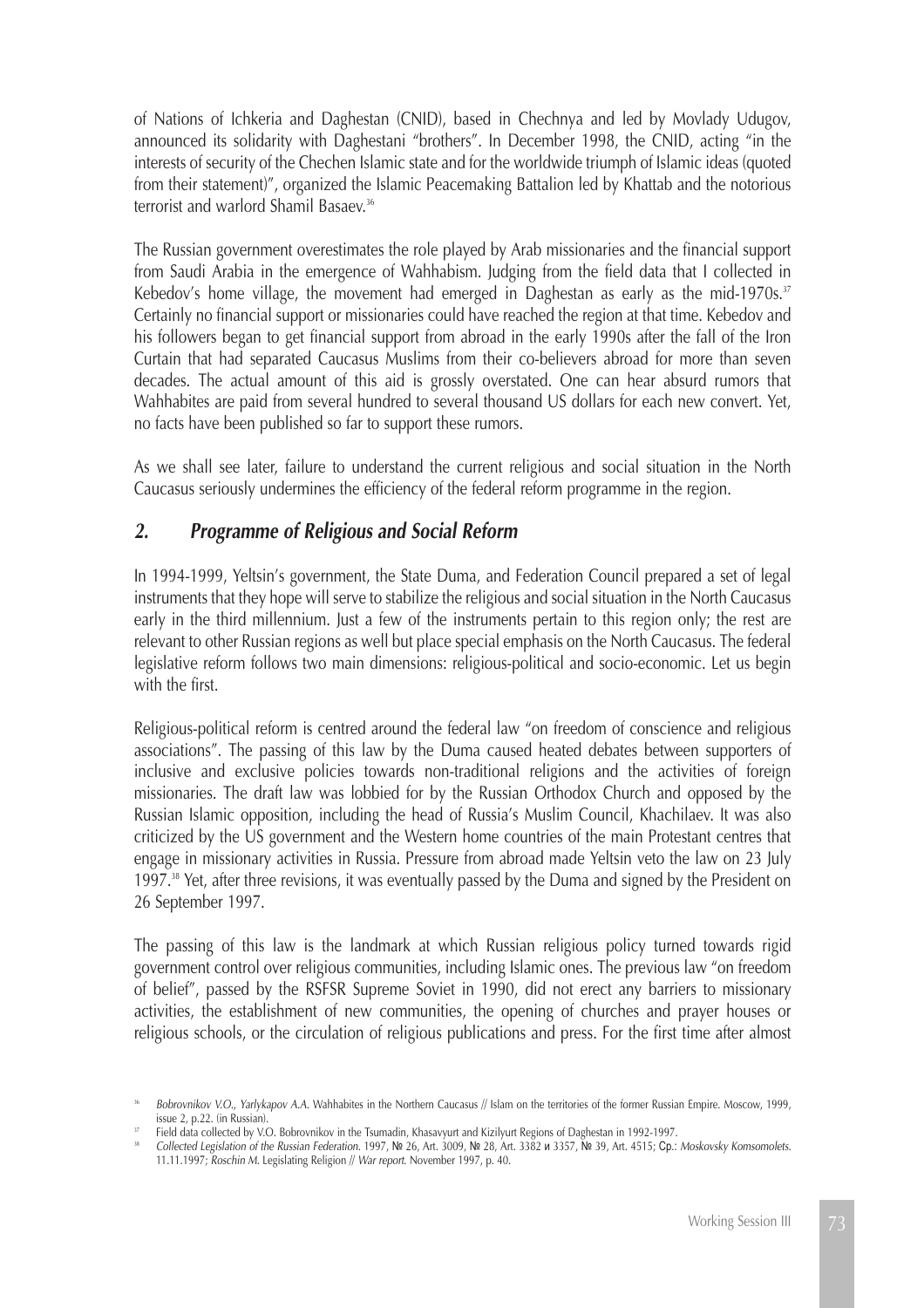seven decades of persecution, the law effectively guaranteed Muslims in the North Caucasus and other religious communities the right to freedom of conscience and to religious association. Similar guarantees for believers in Daghestan were stipulated by the law "on freedom of conscience and religious organizations"39 passed by the Supreme Soviet of Daghestan on 5 May 1991.

The new federal law on freedom of conscience reiterated the secular nature of the Russian state (Article 4.1) and the rights of Russian citizens and foreign nationals in Russia "to profess individually or corporately with other persons any religion, or not to profess any, and to choose and change freely, and to hold and disseminate religious and other convictions and to act in accordance with them" (Article 3.1).40 Yet, the preamble gives special priority to Islam, the Russian Orthodox Church, and other traditional faiths that the Russian authorities pledge to respect and support. Islam is mentioned as one of the religions "constituting an integral part of the historical heritage of the peoples of Russia".41

Substantial limitations have been placed on the rights of "non-traditional" religious associations, meaning the movements that appeared in Russia in the post-Soviet period. A trial period of 15 years is set for those. They must renew their registration papers on a yearly basis (Articles 11, 27.3).<sup>42</sup> Moreover, they have no right to apply for financial or any other support from the federal or regional authorities; their clerics are not exempt from military service; they are not allowed to establish religious schools, give religious instruction to children, engage in religious practices at hospitals or penitentiaries, print or circulate religious publications, host foreign religious offices, or invite preachers or other activists from abroad. (Articles 27.3, 3.4, 5. 3; 5.4, 13.5, 16.3, and 17.1; and 17.2, 18.2, 19, and 20.2).<sup>43</sup>

As a follow-up to the new federal law, the National Assembly of Daghestan passed on 30 December 1997 a new Daghestani law "on freedom of belief and religious organizations" to replace the law "on freedom of conscience and religious organizations" enacted in Daghestan in May 1991. Its enactment was also preceded by protracted disputes between Daghestani authorities and the nationalist and Islamic oppositions. After popular debates and review of the first draft by the National Assembly on 27 February 1997, it was significantly modified. The Daghestani law is by no means a replica of the federal law. It does not set a 15-year trial period for non-traditional faiths, since the only religion in Daghestan to meet this requirement is the Russian Orthodox Church. Still, the law follows the federal course to strengthen government control over religious communities and draw a line between "traditional" and "non-traditional" faiths.<sup>44</sup> For this purpose, a number of federal rules are phrased in concrete terms relevant to the North Caucasus.

While the new federal law had been lobbied for by the Russian Orthodox Church, its Daghestani version was supported by the Spiritual Board of Muslims of Daghestan, which regards local Islamic opposition as its main foe. This is why the new law has provisions forbidding Muslim communities not registered with the SBMD to have their own mosques or religious schools, to publish or circulate religious publications, or to maintain contacts with Arab missionary organizations (Chapter I, Article 4.7; Chapter III, Article 12; Chapter IV, Articles 15, 22).<sup>45</sup>

<sup>39</sup> Newsletter of the Congress of People's Deputies of the Russian Soviet Federal Socialist Republic (RSFSR) and the Supreme Council of the RSFSR. 1990, № 21, Art. 240, 241; Collected Legislation of the Russian Federation. 1995, № 5, Art. 346; Daghestanskaya Pravda. 14.05.1991. (in Russian).

<sup>40</sup> Federal Law "On Freedom of Conscience and Religious Associations", September 26, 1997, № 125-FÇ // Collected Legislation of the Russian Federation. 1997, № 39, Art. 4465, p.7667-7668. (in Russian).

<sup>41</sup> Alongside Christian Orthodox and Islamic faiths, the list includes 'Buddhism, Judaism and other religions (the latter refer to pagan cults of nations living in Northern Russia – V.B.)'. Islamic faith comes second on the list. See: Federal Law "On Freedom of Conscience and Religious Associations" // Collected Legislation of the Russian Federation. 1997, № 39, Art. 4465, p.7666. (in Russian).

<sup>42</sup> Ibid., p.7671-7672, 7677.

<sup>43</sup> Ibid., p.7677-7678, 7667, 7669, 7673, 7674-7676.

<sup>44</sup> Daghestanskaya Pravda. 6.03.1997; Collected Laws of the Republic of Daghestan. 1997, № 12. (in Russian).

Ibid. 1998, № 1, Art. 123.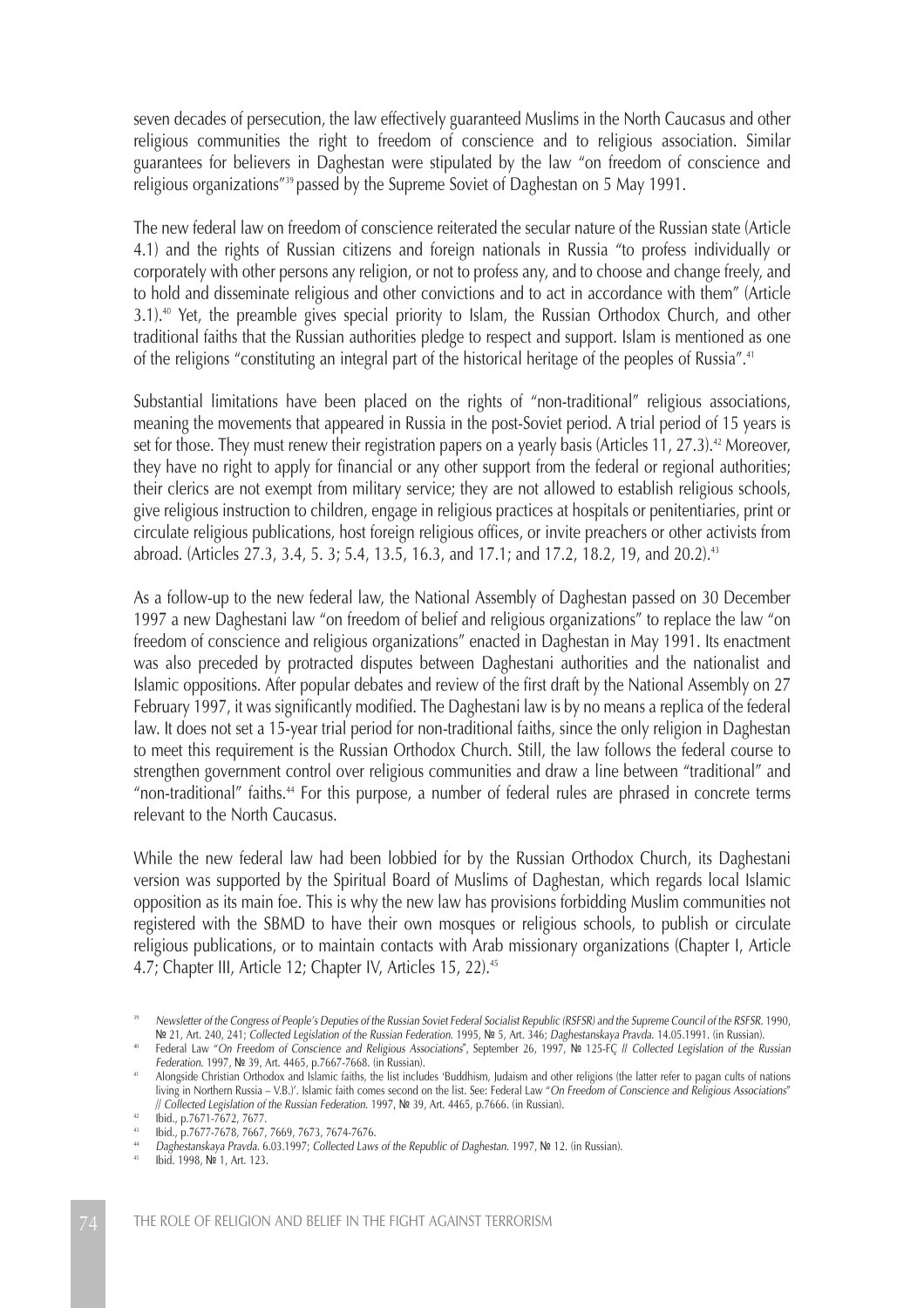The Daghestani law stipulates that "a religious organization may be denied state registration ... if a previously registered organization bearing the same name already exists on the territory on which this religious organization intends to be active" (Chapter IV, Article 19).<sup>46</sup> In the context of Daghestan, this means a ban on Muslim communities that do not accept the authorities of the Mufti, since they carry the same names as registered SBMD communities, "Muslim Jamaats" (i.e., communities affiliated with mosques).

It should be noted that the new federal and Daghestani laws, compared to laws passed in 1990-1991, take better account of the current religious situation in Russia in general and in the regions in particular. For instance, the new federal law categorizes religious organizations into ones that have subdivisions in several regions ("centralized", Articles 8.2, 5, 6; Article 9.2), regional ("local", Article 8.2-8.3; Article 9.1) and local ones ("religious groups", Article  $7$ ).<sup>47</sup>

Moreover, the Daghestani law of 5 May 1991 paid too much attention to monasteries and religious missions (Articles 11, 14, 18, and 28), none of which exist in Daghestan. At the same time, it did not use the basic terms needed for describing the religious situation in Daghestan, such as Islam, mosque, or Jammat. This discrepancy was remedied in the 1997 law.<sup>48</sup>

Yet, the new laws have serious shortcomings, e.g., neither one can be enforced on its own. Before the registration procedures for religious associations prescribed by both laws can start to function, one needs to prepare and publish extensive commentaries to both laws, plus a number of legal instruments now being drafted by the Russian and Daghestani Governments. This was one of the reasons why the Russian Orthodox Church, although supported by the Duma, could not sue NTV for breaking Article 3, Section 6, and Article 26 of the federal law by broadcasting "The Last Temptation of Christ", a film that insulted the religious feelings of Christians.<sup>49</sup>

Alongside work on the religious legislation, the federal centre tried to prevent the crisis in the North Caucasus from being aggravated further. A Declaration on the Protection of Rights and Freedoms of the Citizens of the Russian Federation was made back in 1990. However, as former President Yeltsin admitted, Russia had "often proclaimed new rights and freedoms but did not provide mechanisms for their implementation, guarantees, or responsibilities".<sup>50</sup> The 1995-1999 laws were meant to close this gap.

To stabilize the social situation in Daghestan and in the North Caucasus in general, federal legislators envisaged a series of measures at three levels: federal, regional, and Daghestani. First, the Programme for Social Reform in the Russian Federation for 1996-2000 has been implemented in the region. Its main aims are boosting living standards; eliminating unemployment, both visible and concealed; boosting workers' skills and competitive abilities; ensuring citizens' constitutional rights to work, education, health care, and housing, especially for women and children; and improving social infrastructure. The Programme was implemented in two stages; the second stage started in January

 $^{46}$  Ibid., p.237.

<sup>47</sup> Federal Law "On Freedom of Conscience and Religious Associations" // Collected Legislation of the Russian Federation. 1997, № 39, Art. 4465, p.7669-7671; Cp.: Newsletter of the Congress of People's Deputies of the RSFSR and the Supreme Council of the RSFSR. 1990, № 21, Art. 240. (in Russian).

<sup>&</sup>lt;sup>48</sup> The Law of the Daghestani Autonomous Soviet Social Republic "On Freedom of Conscience and Religious Organizations" // Daghestanskaya Pravda. 14.05.1991; Collected Laws of The Republic of Daghestan. 1998, № 1, Art. 123. Cp. its evaluation by Mufti B-Kh Isaev, then-Head of SBMD: Daghestanskaya Pravda. 15.05.1991. (in Russian).

See: Duma Statement "On the Address Made by Alexis the 2<sup>nd</sup>, Patriarch of Moscow and All Russia, to the State Duma of the Federal Assembly of the Russian Federation." // Collected Legislation of the Russian Federation. 1998, № 2, Art. 245. (in Russian).

Address by President of the Russian Federation B.N. Yeltsin to the Federal Assembly of the Russian Federation "The Russia for Which We Are Responsible" // Etnopolitichesky Vestnik. 1996, № 2, p.6 (in Russian).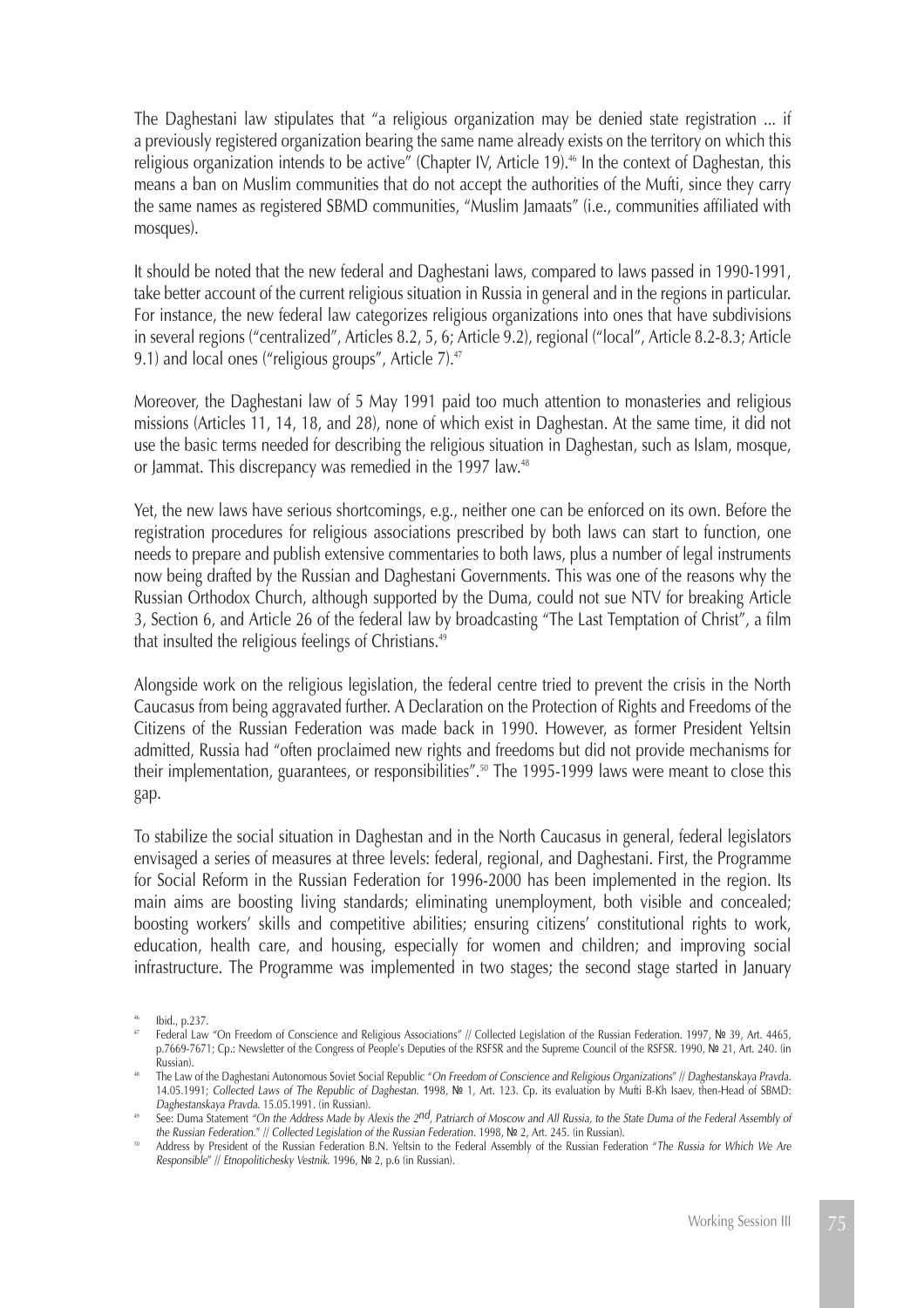1998. In 1998-2000, the region gradually switched to hourly wages. Taxation was reduced for disadvantaged citizens. There are also plans to create new jobs while preserving existing ones, to pass a new Labor Code, to launch a comprehensive reform of retirement funds, and to begin reforming welfare agencies.

Chapter XI deals with regional aspects of reforms. It reads: "special attention will be paid to ... regions and territories that are in a crisis situation as a result of natural disasters, ecological or technological disasters, military action, acute interethnic conflicts, and to regions that accept uncontrolled refugee and IDP flows. Such regions must be granted special status and receive aid, as a rule, in the framework of federal target aid programmes".51 The North Caucasus and especially Daghestan, not yet fully recovered from the consequences of the Russian-Chechen war and seasonal natural disasters in highland areas, were both granted special status. Since September 1997, the Federal Target Programme of Economic and Socio-Political Development of the North Caucasus Region for the Period until 2005 has been in the drafting process in Moscow,<sup>52</sup> with contributions from central and regional ministries for nationalities and economics.

On top of the comprehensive programmes mentioned above, the Russian authorities provide part of the funding for regional events in Daghestan in the framework of two socio-economic programmes launched in 1992, The Highlands and Southern Daghestan, and one launched in 1993, Northern Daghestan. The socio-economic crisis that has plagued Daghestan since the disintegration of the USSR has had an especially negative impact on those three areas. By fully implementing these three programmes by 2001, authorities hope to succeed in improving local living standards by reviving local rural economic life and stopping the outflow of the majority of the workforce. Yet another aim pursued by the programmes is to reinforce public order, which is in particularly bad shape in the northern parts of Daghestan bordering on the Chechen Republic.

Regional Daghestani programmes rely on financial support from Moscow. Since 1995, around 15 per cent of the federal budget has been redistributed among the regions. In 1997 alone, transfers to Daghestan from the federal regional support fund attained 4 trillion non-denominated rubles. Of these, the State Employment Fund granted 14 billion rubles to compensate arrears in unemployment aid; the Obligatory Medical Insurance Fund provided 8 billion rubles for territorial maternity and childprotection programmes. In 1997 alone, subsidies from the federal budget were used to recruit 1,000 men from the local population to serve in supplementary units of the Daghestani police and OMON.<sup>53</sup> Moreover, in 1995, federal authorities allowed funds from foreign states and banks, provided on a competitive basis and guaranteed by the Russian government, to be used to restructure the economic situation in Daghestan. In 1997-1998, it was planned to attract up to \$300 million in foreign funding to Daghestan.<sup>54</sup>

At first glance, all these comprehensive measures have every reason to work out. Yet, in fact, the federal social programme has certain shortcomings. In many ways, its efficiency is impaired by the corruption of executive powers in Moscow and in the North Caucasus. The federal authorities are aware of the corrupt practices of public offices but have so far failed to remedy this situation. As President Yeltsin put it, "this phenomenon has now become appalling; its scope has grown in a dangerous way".<sup>55</sup> This

<sup>&</sup>lt;sup>51</sup> Collected Legislation of the Russian Federation. 1997, № 10, Art. 1173, p.2109. (in Russian).<br><sup>52</sup> Pearse of the PE Courmnent, August 20, 1007 *U* Collected Legislation of the Bussian Federation

<sup>52</sup> Decree of the RF Government, August 28, 1997 // Collected Legislation of the Russian Federation. 1997, № 36, Art. 4186, p.7196-7197. (in Russian). Novoe Delo. 14.06.1997, p.1; Decree of the RF Government, September 10, 1997, on urgent measures to stabilize and develop the economy of the Republic of Daghestan" // Collected Legislation of the Russian Federation. 1997, № 37, Art. 4307 (in Russian).

Ibid.. Cp.: Novoe Delo, 09.05.1997, p.2. (in Russian).

Address by President of the Russian Federation B.N. Yeltsin to the Federal Assembly of the Russian Federation "The Russia for Which We Are Responsible" // Etnopolitichesky Vestnik. 1996, № 2, p.7. Cp. Draft law on measures to combat corruption: Collected Legislation of the Russian Federation. 1997, № 49, Art. 5578. (in Russian).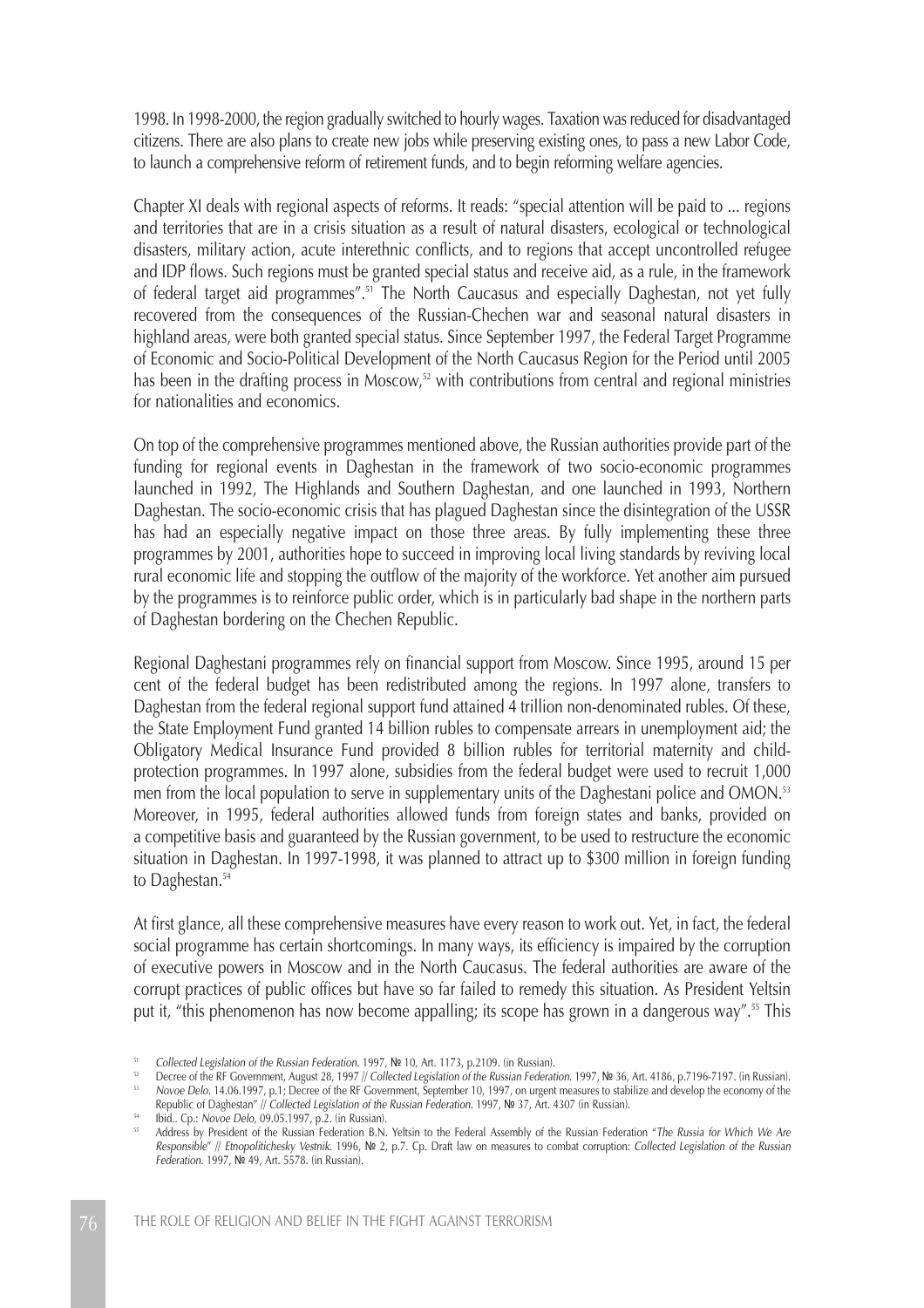is why a large percentage of the federal subsidies to the Daghestani budget, largely controlled by private banks, do not, in fact, reach the population. Despite numerous Duma regulations concerning the payment of wages,<sup>56</sup> there are still arrears in salaries and pensions paid from the budget. Doctors and teachers are particularly disadvantaged. In 1997-1999, the latter repeatedly held strikes and rallies in Makhachkala and other cities in Daghestan.<sup>57</sup> All these facts show that the first stage of the federal programme for social reform in Daghestan failed to achieve its primary aims.

Despite widely advertised federal and regional programmes of social and health insurance, Daghestan still rates 87th in Russia in terms of the living standards of its population. The 1990s saw an increase in the mortality rate, especially among children – 40 per cent of newborn babies are not healthy. The local subsistence level is one of the lowest throughout the country. As of 1 January 1999, a total of 64,500 unemployed were registered with the employment services; on top of that, an estimated 70,000 are unemployed but not registered. Only 17,200 receive unemployment aid.<sup>58</sup> Surveys of the Accounts Chamber of the Republic of Daghestan show that more than 55 per cent of families with three or more children in the republic are extremely poor. Highland areas are especially affected. Large families in the Akhvakh, Akhtyn, Botlikh, Lak, Khiva, and Tsumadin highland regions have especially low per capita incomes. The regions suffer from an acute shortage of village teachers and doctors. The only hospitals are located in regional centers that frequently become inaccessible in winter. From what I saw myself, the regional hospitals in the Tsumadin and Rutul regions each have just one surgeon and eight to ten hospital beds per 20,000-30,000 people.<sup>59</sup>

A serious shortcoming of the federal social policy in Daghestan and in the entire North Caucasus is its failure to account for local realities. In this respect, regulations passed in recent years resemble Communist Party documents made in the so-called period of stagnation. They seem to embrace all the essential dimensions of social development but are not specific about anything. Where social issues in the post-Soviet Caucasus and Daghestan are concerned, federal programmes fail to mention the mass flight of ethnic Russians to central and southern Russia and that of highland Jews to Israel. Meanwhile, more than 11,500 Russians and 5,100 Jews left Daghestan in 1991-1999. In 1997 alone, 1,298 people migrated from Daghestan. The majority of the migrants were city dwellers from Makhachkala, Derbent, Kaspiysk, Kizlyar, and Kizilyurt.<sup>60</sup> With the departure of Russians and Jews, most of whom were employed in the social sphere and in industry, and with the disintegration of the military-industrial system, Daghestan's major cities can no longer function normally. However, federal authorities are not particularly concerned about this problem.

Moreover, even the success of the federal social programme does not necessarily mean that the Wahhabism issue will be solved. It was mentioned above that government circles have the erroneous notion that Wahhabites appeared in the North Caucasus as a result of the growing economic crisis and the drop in living standards among local Muslims. Yet, this vision is not corroborated by fact. Judging from my field data, the first Wahhabite communities in the cities of Kizilyurt and Astrakhan and in the villages of Pervomayskoye, Karamakhi, Chabanmakhi, and Kadar were chiefly middle class. In post-Soviet times, they got most of their income from trade transit between Iran, Azerbaijan, and southern Russia. Even Moscow journalists who went to Karamakhi noted that only a few local families did not own a Kamaz truck.<sup>61</sup>

<sup>56</sup> Collected Legislation of the Russian Federation. 1997, № 1, Art. 21; № 43, Art. 5525; № 26, Art. 300; № 47, Art. 5358; № 9, Art. 1049, 1086; № 13, Art. 1497, 1519; № 24, Art. 2740, 2442; № 28, Art. 3417; № 51, Art. 5731 etc. (in Russian).

<sup>57</sup> Argumenty i Fakty. Daghestan. 1997, № 20, p.2, № 22, c.2; Field data collected by V O Bobrovnikov in 1997 (in Russian).

<sup>58</sup> Daghestanskaya Pravda, 16, 22, 27, 2.03.1999; Makhachkalinskie Izvestia, 29.01.1999. Cp.: Novoe Delo, 13.01.1995, p.3; Profsouyznaya Tribuna. № 7-8, 1996, p.4. (in Russian).

Novoe Delo, 14.04.1997; Field data collected by V.O. Bobrovnikov in 1997 (in Russian).

<sup>60</sup> Daghestanskaya Pravda, 12, 25.01.1994; Makhachkalinskie Izvestia, 21.01.1994, Novoe Delo, 17.05.1997, p.8. Cp.: Field data collected by V.O. Bobrovnikov in 1997 (in Russian).

Izvestia, 29.08.1998. (in Russian).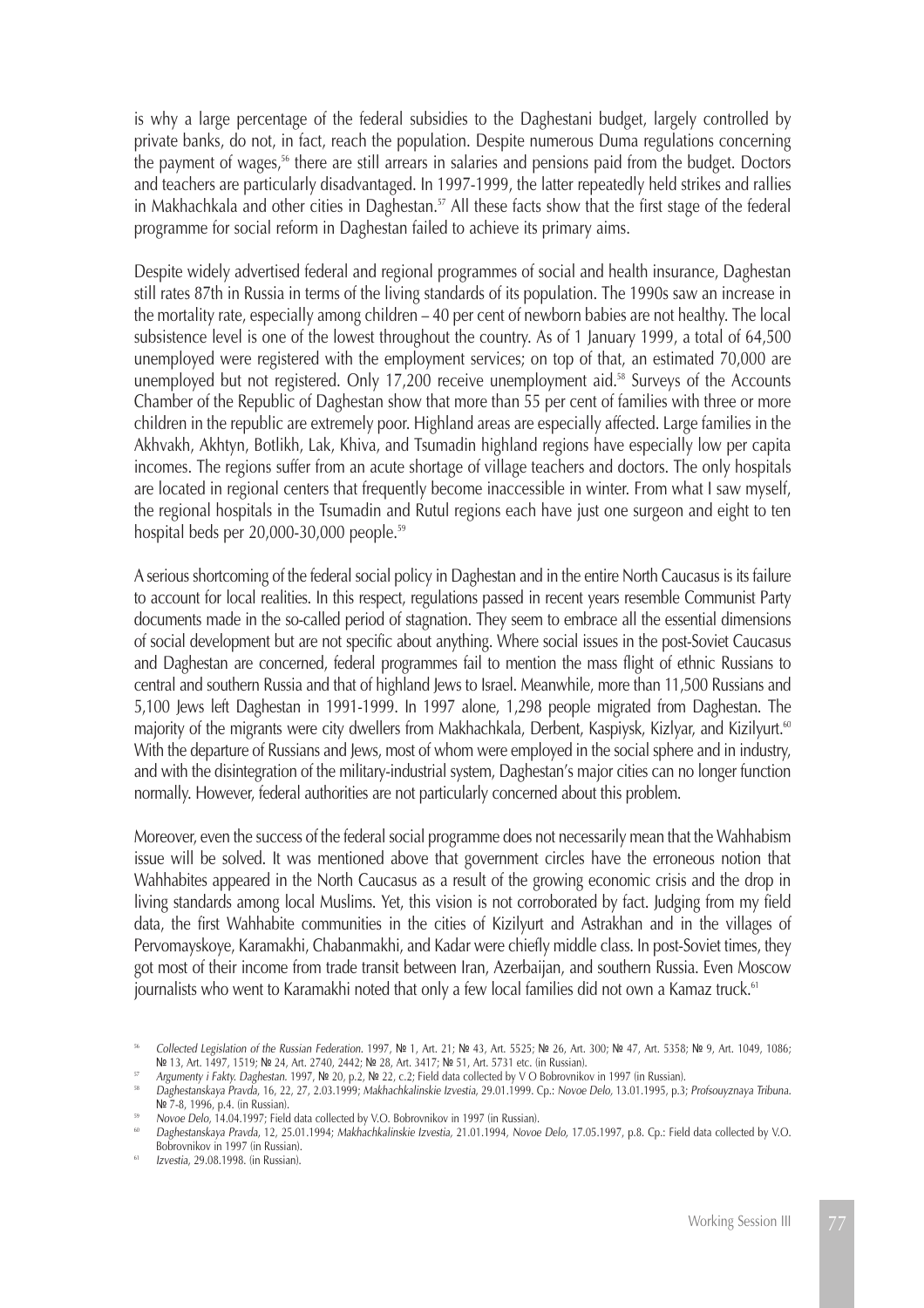### 3. A Union with Traditional Islam and a Response to Wahhabism

The federal programme for religious and social reform in Daghestan and in the North Caucasus in general can only be implemented in constant co-operation between secular and religious authorities at the federal, Daghestani, and local levels. The Russian leadership has long been aware of the need to organize co-operation of this kind but only recently has had the opportunity to do so.

The problem is that the collapse of the USSR and de-sovietization of Russia served to undermine the hierarchy between Moscow and the regions. The government and state security agencies lost their hold on the Muslim community of Daghestan, which embraces 90.9 per cent of its population. In 1989- 1992, the Spiritual Board of Muslims of the North Caucasus (SBMNC) broke up into independent Mufti boards of the individual republics. The Spiritual Board of Muslims of Daghestan (SBMD), established in the capital of Daghestan, in turn, split into ethnic Mufti boards at the Third Congress of Daghestani Muslims in February 1992. The new SBMD leadership that came to power on 29 February 1992 was composed of ethnic Avars and supported chiefly by the Avar population. Its disintegration continued in 1992-1994, when a Kumyk Spiritual Board and a Lak Spiritual Board were established in Makhachkala and a Darghin Kasiat in Izerbash.<sup>62</sup> In 1999, yet another Spiritual Board of Muslims, that of the Nogai ethnic group, was established in the village of Terekli-Mekteb, the centre of the Nogai region.

Since the mid-1990s, the religious and secular authorities in Daghestan, the North Caucasus, and Moscow have begun reintegrating. The initiative did not come from Moscow: its source was the official Muslim religious leadership that declared its commitment to "traditional" Islam and its opposition to Wahhabites. By September 1994, the SBMD succeeded in integrating the majority of Muslim communities registered in Daghestan (850 out of 1,270). In May 1995, the SBMD Council of Ulems ruled to: "1. establish Mosque Councils (shura) at all Juma mosques in the republic; 2. establish regional councils of religious leaders composed of Imams of the Mosque Council of every city in the region; and 3. establish a Supreme Council of Spiritual Boards affiliated with the Spiritual Board of Muslims of Daghestan and composed of the Chairs of the regional Boards of Spiritual Leaders".<sup>63</sup>

Meanwhile, the SBMD established a strong lobby in the Supreme Council of Daghestan using the Islamic Party of Daghestan (IPD) to which most of the SBMD leaders belonged. On 26 February 1994, the IPD succeeded in lobbying for a law that banned all Muslim spiritual authorities in Daghestan except the SBMD. Following clashes between Wahhabites and traditionalists in the Buynak region on 12 May 1997, the SBMD sent an address to the government of Daghestan, asking it to impose a "legal ban on aggressive decadent religious movements (i.e., Wahhabism)".<sup>64</sup>

In August 1998, the SBMD and a number of other Mufti Councils in the North Caucasus initiated the creation of the Coordinating Centre of Muslims of the North Caucasus (CCMNC) for the express purpose of fighting Wahhabism in Nazran. Represented on the CCMNC were, in addition to Daghestan, the Spiritual Boards of Muslims of the Chechen Republic; the Republics of Ingushetia, Kabardino-Balkaria, and Karachaevo-Cherkesia; Stavropol Krai (Territory); Adygheia; and North Ossetia-Alania. Magomed Albogachev, the Mufti of Ingushetia and Chair of the Republican SBM, was elected the Chair of CCMNC.<sup>65</sup> In the words of the charter members of the CCMNC, their purpose was "to neutralize the

<sup>65</sup> Muslim Spiritual Organizations and Associations of the Russian Federation. Moscow, 1999, p.18. (in Russian).

For details see: Bobrovnikov V. The Islamic Revival and the National Question in Post-Soviet Daghestan // Religion, State and Society. (Oxford, 1996, vol. 24, no 2/3), p. 235-236.

As-salam, 1995, № 1. (in Russian).

<sup>64</sup> Daghestanskaya Pravda, 26.02. 1994; Argumenty i Fakty. Daghestan. 1997, № 22, p.1. (in Russian).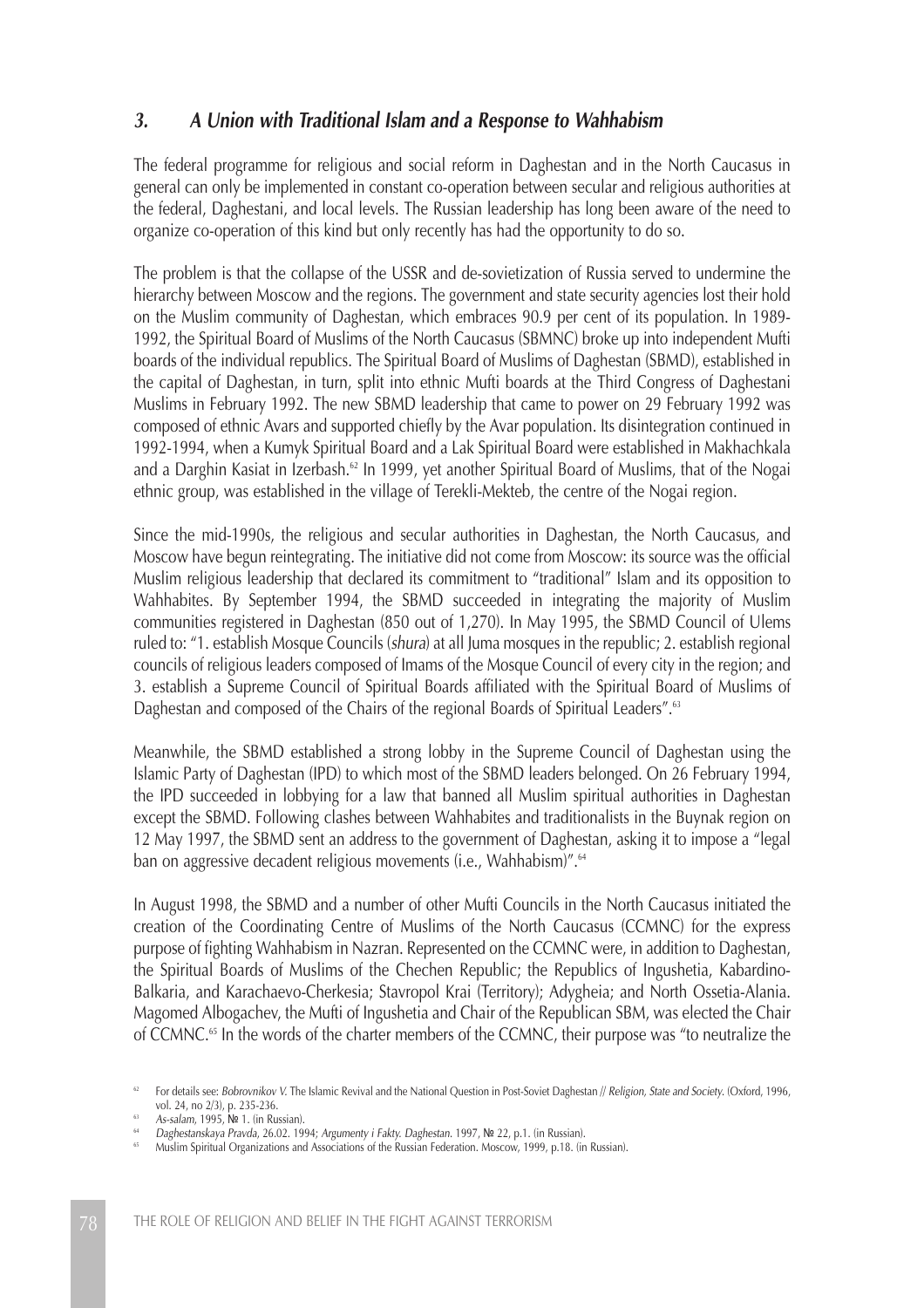forces that attempt to alienate the North Caucasus from Russia". During the session of the Centre in February 1999, the new Mufti of Daghestan and the Chair of the SBMD, Ahmad-hajji Abdullaev, formulated the long-term goal of the CCMNC as "setting up joint activities with the State Duma of the Russian Federation ... in order to ensure political stability in the region and to resist extremist religious tendencies (such as Wahhabism, etc)".<sup>66</sup>

At the federal level, the SBMD established contacts with top personnel at the Federal Security Service (FSB), the successor to the Soviet KGB. A meeting was arranged as early as spring 1994 in the FSB Directorate between FSB representatives and the then-Chair of the SBMD, M. Darbishev; his Deputy S.M. Abubakarov; and the IPD Chairman, S. Asiyatilov. To quote the Mufti, the meeting discussed the prospects of the FSB and the SBMD "jointly fighting against the world of crime and forming a common stand against Wahhabism – a reactionary trend in the Muslim world – and against the cult of violence and amorality ... " and establishing control over the enrollment of Daghestanis in Islamic universities abroad. The ties between Mufti Councils and Russian state security offices were strengthened in 1996- 1997. As far as the resistance to Wahhabites is concerned, the FSB Directorate for the Republic of Daghestan regularly takes the side of the SBMD and its leaders.<sup>67</sup>

It is important to emphasize that, while attempting to control all Mufti Councils and Muslim communities subordinated to them on the territory of the republic, the SBMD refused to be, in its turn, completely subordinated to the republican and federal authorities. Thus, it was openly hostile to the creation on 23 December 1993 of the Administration of Religious Affairs of the Soviet of Ministers of the Republic of Daghestan (later renamed the Committee of Religious Affairs, or CRA), classifying it as "unconstitutional interference in the life of the faithful".68

Nevertheless, close ties developed between the SBMD on the one hand and the CRA, the Sate Council, and the People's Assembly of the Republic of Daghestan on the other. The former members of the Communist nomenklatura who became leaders of post-Soviet Daghestan now agitated for an alliance with "traditional Islam". M.G. Aliev, Chairman of the People's Assembly, formulated their credo in a recent speech in this manner: "Without religion, our history is null and void, and thus we will be helping out traditional religious groups ... and with this in view, we will strengthen the position of the Spiritual Board".69 The Government of the Republic of Daghestan offers substantial financial backing to the SBMD. For example, in October 1998, the SBMD received 250,000 rubles from the budget of the republic.70

The SBMD currently exerts considerable influence on the political decisions of the Daghestani authorities in matters of religion. After the armed conflicts between federal forces and Wahhabites in the Buinak district in August-September 1999, the People's Assembly of the Republic of Daghestan passed on 16 September 1999 the law, which was lobbied for by SBMD, "on the ban on Wahhabism and other extremist activities within the territory of the Republic of Daghestan". The main thrust of the law was to "ban the creation and functioning of Wahhabite and other extremist organizations" on the territory of the Republic of Daghestan as "violating the Constitution of the Republic of Daghestan" and

<sup>66</sup> As-salam, 1999, № 5. (in Russian).

<sup>67</sup> Daghestanskaya Pravda, 06.04.1994; Argumenty i Fakty. Daghestan. 1997, № 22, p.1; Nurul Islam. 1997, № 5, p.2; Novoe Delo. 21.11.1997. (in Russian).

<sup>68</sup> Daghestanskaya Pravda, 27.01.1994; Severny Kavkaz, 29.01.1994, c.1. (in Russian).

Quoted from: Shikhsaidov A. Islam in Daghestan // Central Asia and the Caucasus. 1999, № 4 (5), p.113. (in Russian).

<sup>70</sup> Muslim Spiritual Organizations and Associations of the Russian Federation. Moscow, 1999, p.31. (in Russian).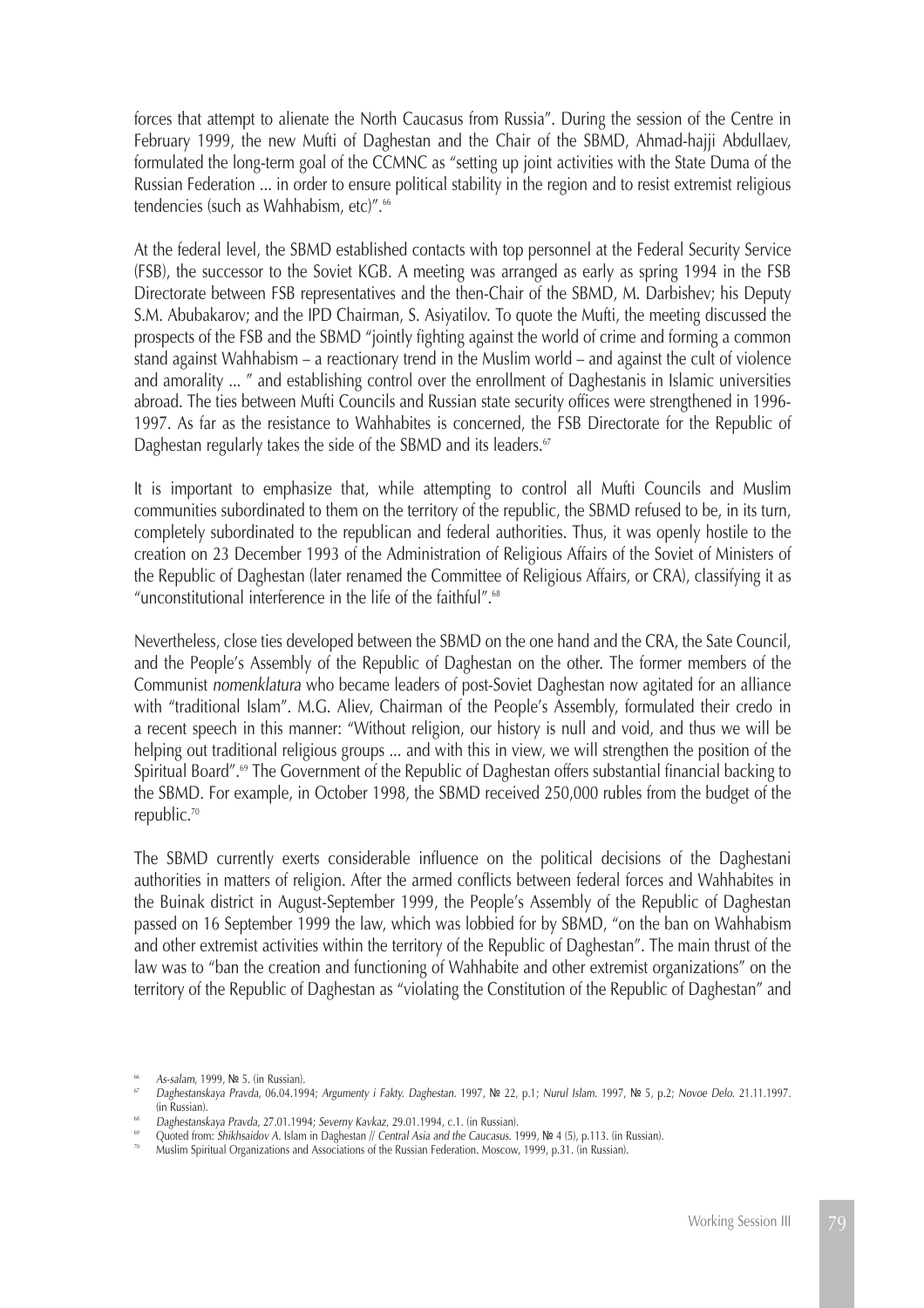"threatening the territorial integrity of the republic" (Article 1).<sup>71</sup> By the end of 1999, a Division for Fighting Wahhabism was created in Makhachkala as part of the republican Ministry of Interior.<sup>72</sup>

In reality, this decree implemented a number of articles in the recent law of the Republic of Daghestan "on the freedom of conscience and religious associations" and was oriented against non-traditional religious communities in the republic. Wahhabites were banned from setting up mosque communities, prayer houses, or schools independent of the SBMD (Articles 1 and 3). Also banned were the activities of religious missions in Daghestan, as were dissemination and storing of printed matter and audio and video materials supplied by the Wahhabite camp (Article 1). A Daghestani youth wishing to enroll in a religious university abroad is now required to obtain an assignment from the SBMD that is seconded by the Administration of Religious Affairs of the Republic of Daghestan (Article 3). All religious organizations on the territory of the republic were given three months after the enactment of the law to undergo re-registration (Article 4). Administrative penalties were established for violations of the provisions of the law: arrest and detention for up to 15 days and fines from 100 up to 500 minimum monthly wages.<sup>73</sup>

The new law suffers from serious shortcomings. First, the definition of Wahhabism and other extremist activities is given in very loose and fuzzy terms. There is a very serious danger that this definition will be applicable to all political and ideological enemies of the current leadership of the SBMD. Furthermore, the authors of the law proposed essentially to return to purely Soviet administrative approach when dealing with matters of faith. At the present time, however, the federal authorities, and even less so the SBMD, have no real power to implement all the injunctions of the law and to establish strict control over the activities of religious communities on the territory of the republic. As for the religious persecution, it can only strengthen the Wahhabites who recently went underground.

In their turn, the federal authorities started to embrace the idea of co-operation with representatives of Islam and other traditional religions. Alas, this happened only in recent years. Contacts of this type began in the second half of the 1990s during work on the new legislation concerning freedom of conscience in the Russian Federation (see earlier in this text). In June 1995, the Council for Interaction with Religious Assemblies was created in the Office of the President of the Russian Federation. It was chaired by frequently replaced Chiefs of Staff of the President of the Russian Federation. The Council incorporated the hierarchs of the Russian Orthodox Church, Armenian Gregorian Church, and other "traditional faiths". The interests of the SBMD and other North Caucasus Mufti authorities were protected in the Council by Gaynutdin, Chairman of the Council of Muftis of the Russian Federation and Chairman of the SBMER.74 The composition of the Council changed several times during the last year, but the Russian Orthodox Church, being represented by three hierarchs, always retained considerable influence. The upshot of the work of the Council was the law "on the freedom of conscience and religious associations" that we analysed earlier.

Such consultative councils comprising representatives of the Russian Orthodox Church and of the Spiritual Board of Muslims of Central Russia and of the Volga Area were created in 1995-1996 under

Daghestanskaya Pravda, 24.09.1999. (in Russian).

RF Government Order of October 13, 1996, № 505-rp // Collected Legislation of the Russian Federation. 1996, № 43, Art. 4909; Orders of the RF President of May 14, 1997, № 185-rp and December 17, 1997, № 529-rp // Collected Legislation of the Russian Federation. 1997, № 20, Art. 2269, № 51, Art. 5801. Cp. interview with A.V. Loghinov in: Moskovsky Komsomolets. 11.11.1997. (in Russian).

 $\frac{71}{72}$  Daghestanskaya Pravda, 24.09.1999. (in Russian).

<sup>72</sup> Bobrovnikov V.O., Yarlykapov A.A. Wahhabites in the Northern Caucasus // Islam on the territories of the former Russian Empire. Moscow, 1999, issue 2, p. 22. (in Russian).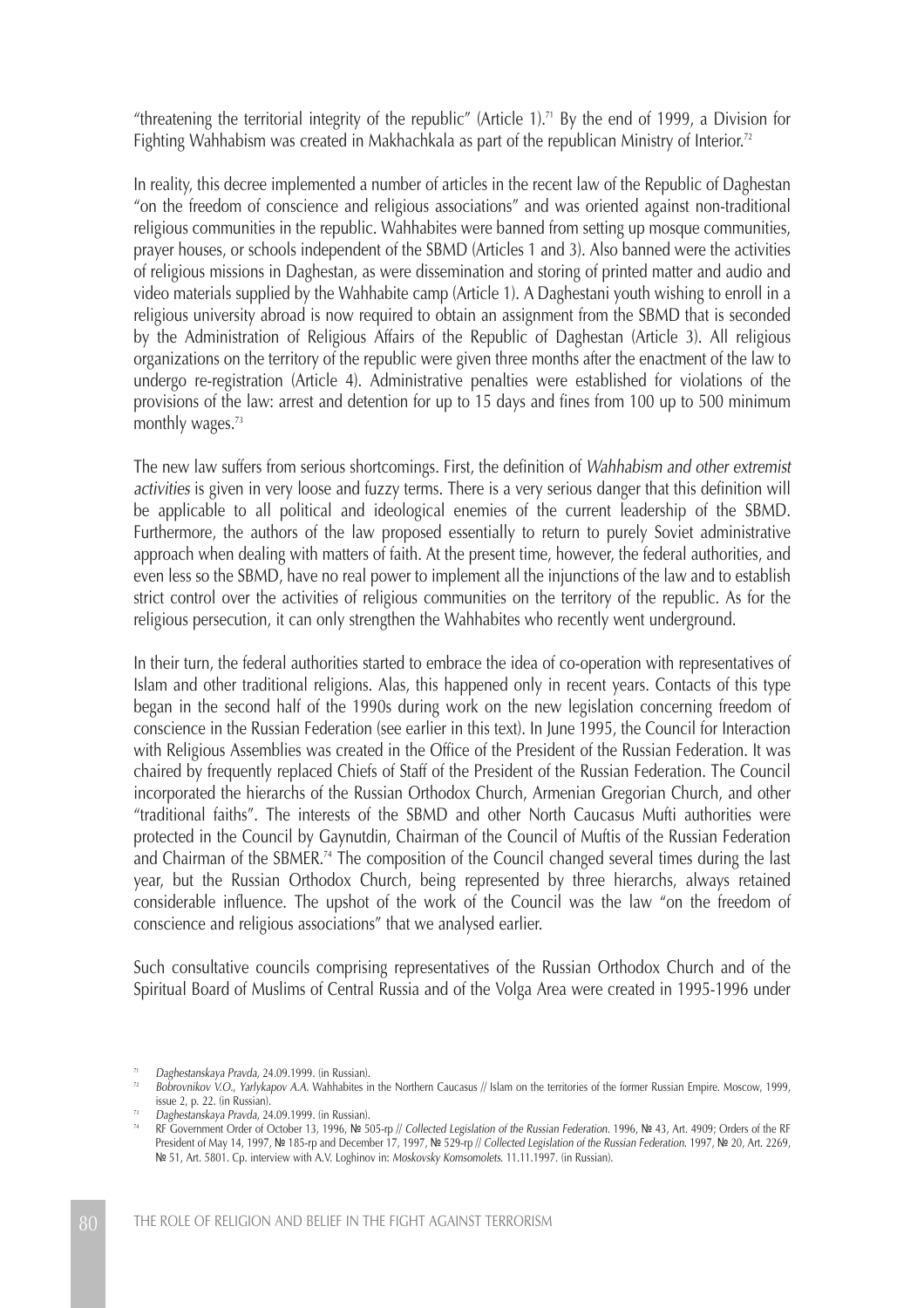the federal government and the parliament. Aspects of religious and social politics are monitored in the Government of the Russian Federation by the Commission on Religious Associations, which is supervised by the Minister of Labour and Social Development of the Russian Federation. In the State Duma, religious and social reforms are channeled through the Committee on Social Associations and Religious Organizations. Both in the Commission and the Committee, the influence of the Russian faiths regarded as traditional (the Russian Orthodox Church first and foremost) is very considerable.<sup>75</sup> The SBMD and other "traditionalists" from the North Caucasus are not represented here. However, owing to the participation of such Islamophobic personalities as, for instance, K.M. Tsagolov, the attitude towards Islam that was built into the draft laws prepared here is typically negative.

In recent years, the federal government has constantly sought contact with religious and secular policy makers not only at the republican level but also at the local level. With this in mind, the restructuring and strengthening of administrations in the subjects of the Russian Federation were started as far back as 1993. Low-level regional councils were disbanded and replaced with bodies of self-government. This new form came to Daghestan later than to other republics in the North Caucasus – only by the end of 1995. The bodies of local self-government also incorporated local Muslim leaders, most of whom supported the SBMD.<sup>76</sup> The main idea of the Russian lawmakers was for the bodies of local selfgovernment to revive the pre-Soviet traditions of self-governed rural communities and the institutions of "people's diplomacy".<sup>77</sup> In 1996-1999, the bodies of local self-government of Daghestan and other subjects of the Russian Federation were greatly strengthened by divesting them with broad administrative functions and transferring to them considerable amounts of funding from the republican budget.

The co-ordination of all three levels of the executive branch – local, regional, and federal – became the responsibility of special plenipotentiary representatives of the President of the Russian Federation in the region. The statutes of such representatives were signed by the President already on 5 February 1993 and were later modified in 1995 and 1997. The plenipotentiary representatives were given the task of "informing the President on the political, social, and economic situation" in the region and to "interact" with administrative authorities of the Russian Federation, with the subjects of the Russian Federation, the bodies of local self-government, and also with "political parties and other associations of social and religious nature active in the region" with the purpose of implementing the President's decrees and instructions.<sup>78</sup>

It is too early yet to pass judgment on the efficiency of the federal system of religious and social control in Daghestan and other subjects of the Russian Federation in the North Caucasus. Reform of executive structures has not yet been completed. However, it is already possible to identify the main miscalculation of federal policies in the region. The installation of innumerable councils, commissions, and committees created a highly bureaucratic state machinery. By confessions of responsible officials in the Russian Federation, the Moscow and Makhachkala bureaucracies consume a huge fraction of the funds apportioned for the stabilization of the religious and socio-political situation in the Daghestan Krai.79

<sup>75</sup> Collected Legislation of the Russian Federation. 1997, № 20, Art. 2269, № 51, Art. 5801; № 14, Art. 1720; № 23, Art. 2718, № 47 Art. 5489; № 39 Art. 4488. (in Russian).

<sup>76</sup> Bobrovnikov V.O. Islam and the Soviet Legacy in Collective Farms of North-Western Daghestan. // Etnograficheskoe Obozrenie. 1997, № 5, p.137. (in Russian).

Law of the Republic of Daghestan "On Local Self-Government in the Republic of Daghestan". Makhachkala: People's Assembly of the Republic of Daghestan, 1995. Decree of the RF Government, June 11, 1997, № 568 "On the Main Dimensions of the Local Self-Government Reform in the Russian Federation" // Collected Legislation of the Russian Federation. 1997, № 34, Art. 3984. (in Russian).

<sup>78</sup> Presidential Decrees of February 5, 1993, № 186, January 17, 1995, № 53 and July 9, 1997, № 696 // Collected Law Acts of the President and Government of the Russian Federation. 1993, № 6, Art. 481; Collected Legislation of the Russian Federation. 1995, № 4, Art. 282; 1997, № 28, Art. 3421. Cp.: The Provision on the Presidential Plenipotentiary in the Republic of Adygheya, the Republic of Daghestan, the Kabardino-Balkarian Republic, the Karachaevo-Cherkessian Republic and Stavropol Krai // Collected Legislation of the Russian Federation. 1997, № 12, Art. 1420. (in Russian).

Collected Legislation of the Russian Federation. 1997, № 48, Art. 5525; № 49 Art. 5578. (in Russian).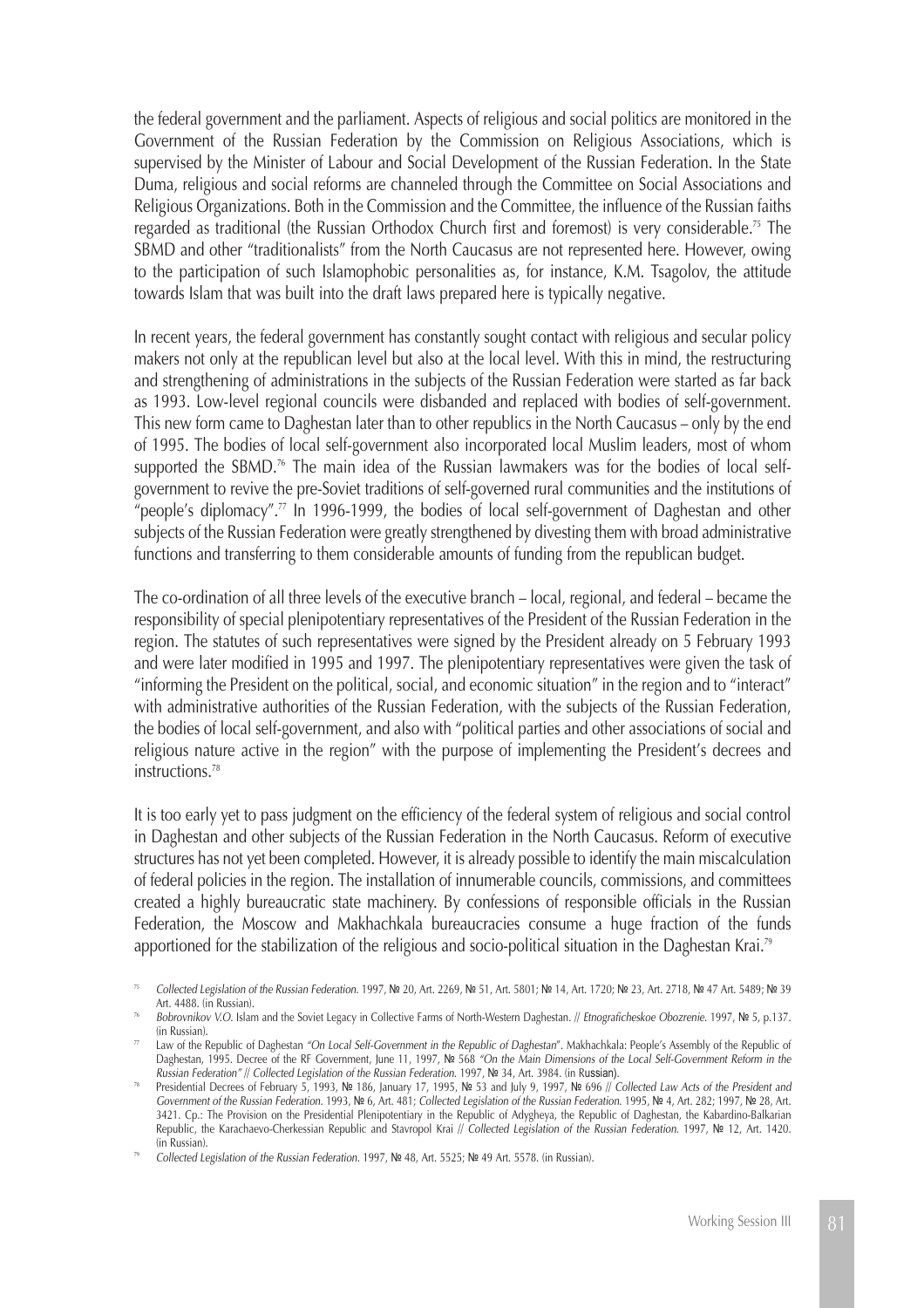So far, neither religious nor secular authorities have been able to control the religious and social atmosphere in Daghestan or in the entire North Caucasus. Judging by the latest results of elections to the People's Assembly of the Republic of Daghestan (in March 1999), the SBMD does not enjoy any substantial support from Daghestan's Muslims.<sup>80</sup> It was no accident that the deputy chairman of SBMD running for a place in the Assembly was rejected by voters. Not a single imam or other religious leader in Daghestan won a place in the People's Assembly. Disregarding the official ban on the activity of national Mufti Councils, the Kumyk Jamaats are still subordinated to the Kumyk Spiritual Board headed by Bagautdin-haji Isaev, while the majority of Dargin Jamaats are still subordinated to the Kasiat in Izberbash headed by Abdulla-haji Aligadjiev. Most of the Nogai Muslim communities recognize A.S. Arslanov, Chairman of the Spiritual Board of Muslims of the Nogaisk region of the Republic of Daghestan, as their Mufti.<sup>81</sup> The information available to the State Committee on Nationalities shows that in the 1990s more than 20 divisions (virds) of the Sufi nakshbandia, kadiria, and shazilia brotherhoods resumed their activities, despite failing to get the approval of state registration.<sup>82</sup>

A wave of repression against Wahhabites rolled through the entire North Caucasus and part of Central Russia in 1997-1999. Soon after the terrorist attack (blamed on Wahhabites) on an army unit billeted in Buinaksk, B.V. Kebedov and his 18 followers had to find shelter from persecution by the police somewhere in Chechnya. His Kizilyurt madrasah was raided and destroyed. The Caucasus Islamic Centre in Makhachkala, closely connected with B.M. Kebedov and the Karamakhi Jamaat, was closed. Muhammed-Shafi Janghishiev, who headed the centre, was arrested in 1998 and accused of illegal possession of weapons and of having ties to Abi Ovar, a Kuwaiti citizen and the leader of the regional Wahhabite centre in Baku.<sup>83</sup> The Khalif newspaper published by the centre was closed. After A. Akhtaev died in March 1998, his large library of books and manuscripts in Arabic was destroyed.

Finally, after the incursion of detachments of the Congress of the Peoples of Ichkeria and Daghestan into the territory of northern Daghestan on 30 August 1999, federal troops surrounded the villages of Karamakhi, Chabanmakhi, and Kadar.<sup>84</sup> The villages were taken after a long assault. Arrests of Wahhabite imams began in the autumn and winter of 1999-2000 in the North Caucasus and were accompanied by the destruction of their newspapers and books, videos of sermons by B.M. Kebedov, and prayer houses and mosques. In Karachaevo-Cherkessia, the Imamat Karachaya party was declared Wahhabite and disbanded. Its leaders were arrested.

However, it proved impossible to erase the Wahhabite movement through repression and military action. In Daghestan, Wahhabites went underground without suspending their activities. The centre of the movement moved to Chechnya. B. Kebedov settled in the village of Urus-Martan and soon found influential followers and protectors: M. Udugov, Z. Yandarbiev, and Shamil Basaev. He formed the Islam Jamaat Assembly and the Islam Army of the Caucasus that is now fighting in the Russian-Chechen war. Unconfirmed reports claim that the Islam Army of the Caucasus also kidnapped policemen in Daghestan in order to exchange them for Chechen "fighters" now in the hands of the federal forces. There is reason to believe that J. Gajibagomedov, who commanded the defence of Karamakhi in August-September 1999, escaped to Chechnya after the village fell to federal troops.<sup>85</sup> Federal forces took Urus-Martan by the winter of 1999 but failed to capture B.M. Kebedov or to wipe out the guerrilla detachments of Wahhabites in Chechnya.

<sup>80</sup> Shikhsaidov A. Op. cit., p.112. (in Russian).

Yarlykapov A.A. Islam amongst Grassland Nogai in the 20th Century (A historical and ethnographical study). Ph.D. thesis. Moscow, 1999, Ch. III. (in Russian).

<sup>82</sup> Nurul Islam. 1997, № 1, p.1, 5; Cp.: Daghestanskaya Pravda, 18.12.1996. (in Russian).

Izvestia, 14.08.1999. (in Russian).

<sup>84</sup> The Moscow Times, 1.09.1999; Daghestanskaya Pravda, 24.09.1999. (in Russian).

<sup>85</sup> NG-Relighii, 24.11.1999. (in Russian).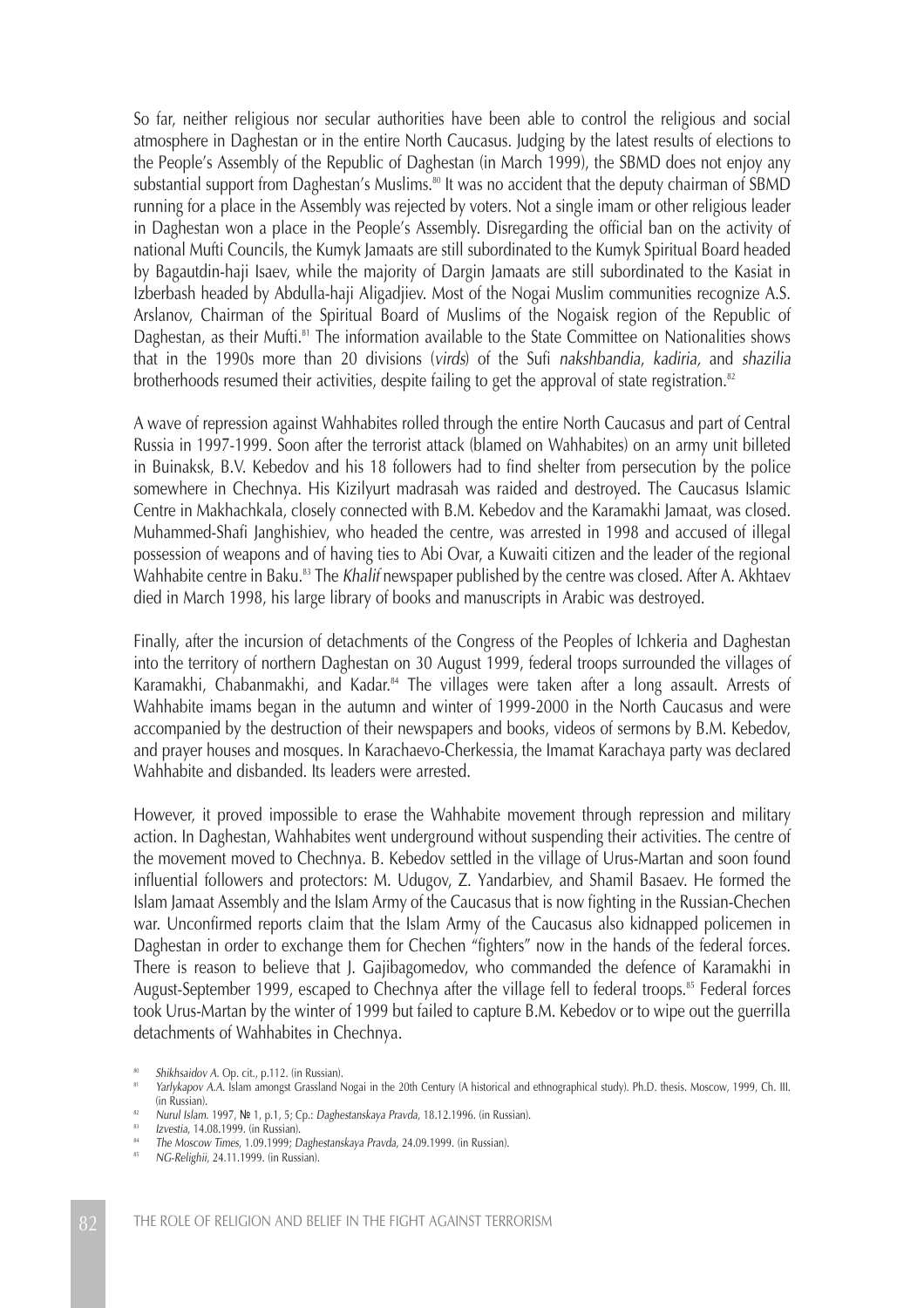To a certain extent, the persecution of Wahhabites stimulated the further propagation of radical Islamic movements in the North Caucasus. Together with masses of refugees from the Chechen territories caught in military operations, Wahhabites drifted into the republics of the North Caucasus that had borders with Chechnya. Communes of "brothers" numbering from several dozens to several thousand members were reported in Vladikavkaz and Nalchik, in Nogai villages, and in regional communities of Daghestani refugees from the Neftekumsk region of the Stavropol Krai. Some reports claim that Wahhabites were seen in Karachaevo-Cherkessia. According to unofficial federal data, sizable numbers of Wahhabites from Chechnya and Daghestan relocated in the last months of 1999 and spring of 2000 to Stavropol Krai and the Astrakhan region. In Astrakhan, the radical wing of the movement headed by Imam Ayub Omarov is said to have grown much stronger.<sup>86</sup>

Despite the blockade of Chechnya and the decision of the Ministry of Foreign Affairs of the Russian Federation to introduce a visa regime on the borders of CIS countries, it is quite impossible today to sever the ties stretching across the South Caucasus between the North Caucasus and Muslim missionary centres abroad. Owing to the massive participation of citizens of Daghestan in the Hajj (nearly 14,000 Daghestani pilgrims in 1999 alone) $87$  and the progress in trade with Arab countries through "shuttlemerchants" and commercial companies in Daghestan, contacts between Daghestan and the Islamic world have grown progressively stronger. Cultural and religious ties to Muslims in the Near and Middle East have developed rapidly. Nearly ten so-called centres of knowledge were opened in Daghestan in 1997-1998 by the Islamic organization El-Hairiya, which is based in the United Arab Emirates. More than a thousand Daghestani citizens are currently studying in Islamic universities in Arab countries.<sup>88</sup> The modern Daghestani diaspora is now evolving in certain countries in the Near East.

The community of Daghestanis in the famous Muslim university Al Azhar in Cairo is fairly active. Abbas, the brother of B. Kebedov, plays an important role in its life. He took part in the political turmoil in the North Caucasus at the beginning of the 1990s. In 1990, he was elected to the Council of Ulems of the USSR Islamic Revival Party (IRP) and became its Chairman (rais) in January 1991. Later, he enrolled as a student in Al Azhar. He currently lives almost exclusively in Egypt but maintains contacts with his brother and with Wahhabites in the North Caucasus.<sup>89</sup> The date until which the implementation of the reform programme proposed by the federal centre (discussed earlier) has been delayed by the current religious and social climate in Daghestan is uncertain.

### 4. Conclusions

Let us make our main conclusions. An analysis of reforms in Daghestan in which federal authorities have participated shows that, in 1994-1999, Russian religious and social policies in the North Caucasus changed dramatically. Yeltsin's government chose a policy of reinstating the vertical hierarchy between the regions and the centre that had been largely destroyed in 1991-1993. Today's authorities led by Vladimir Putin are following the same political course. In the religious and social sphere, Moscow wishes to stabilize the situation in the region and is seeking control over oppositional religious groups. Federal authorities regard the activities of Islamic fundamentalists, so-called Wahhabites, as the main threat to regional stability. To a large extent, this opinion is based on the fact that, since the 1990s, Moscow policy makers have been increasingly concerned about the "Islamic threat".

Bobrovnikov V.O., Yarlykapov A.A. Wahhabites in the Northern Caucasus // Islam on the territories of the former Russian Empire. Moscow, 1999, issue 2, p. 23. (in Russian).

Field data collected by V.O. Bobrovnikov in 2001.

Daghestanskaya Pravda. 14.06.1997. (in Russian).

Daghestan: an Ethnopolitical Portrait. Ed. V.F. Gryzlov. Vol. 2, Moscow, 1994, p.39, 300; vol. 4, Moscow, 1995, p.176 (in Russian); Field data collected by A. Shurpaev; Field data collected by V.O. Bobrovnikov in 1999.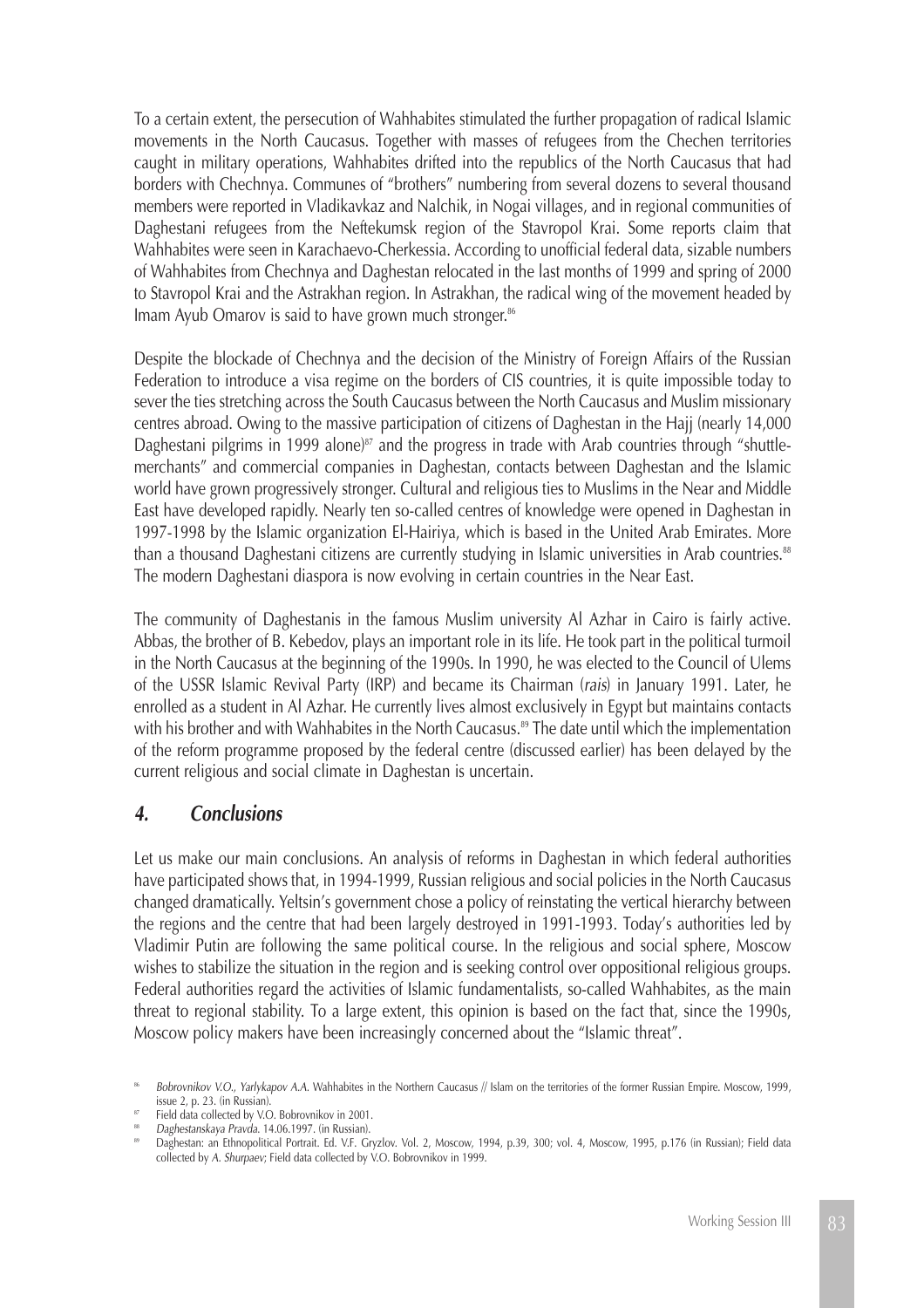With the Russian Orthodox Church, the SBMER, and the SBMD as its allies, the federal centre is trying to oust the Wahhabites from the Caucasus. To this end, it is using the federal law "on freedom of conscience and religious associations" and its Daghestani version, the law "on the ban on Wahhabism and other extremist activities on the territory of the Republic of Daghestan" and a number of legal acts that empower agencies of local self-administration. On the other hand, Russian authorities want to overcome the profound socio-economic crisis in the republic by improving legislation concerning labour, retirement, health care, and insurance and by attracting non-governmental investments (including foreign investments) to the budget of Daghestan. However, the efficiency of the enacted measures is substantially reduced by the corrupt and excessively bureaucratic practices of public officials.

A still more serious shortcoming of the religious policy conducted by federal and Daghestani authorities lies in their inability to take in the complex religious and social situation in the North Caucasus. The emergence of Wahhabites resulted not so much from the economic crisis as from the destruction of local Muslim culture and the social upheaval to which Muslims in the North Caucasus were subjected in Soviet times. This is why the Islamic reformist movement was born in Daghestan in the late 1970s when the economic crisis had not yet begun. The clumsy actions of the Russian government served to escalate the situation. By the late 1990s, interreligious clashes between various Islamic trends supported by Muslim religious leaders in Daghestan had reached the regional and even federal levels. By following the lead of the current SBMD leadership, Daghestani and federal authorities joined in the armed hostilities between Wahhabites and traditionalists that have lasted since 1998.

By treating the Islamic faith on an equal basis with political extremism disguised with Islamic rhetoric, the religious legislation in the centre and the republics constantly abuses administrative measures, thus provoking a violent response from Islamic opposition groups. An inclusive interpretation of Wahhabism is prone to persecution of religious dissidents in Daghestan and other republics of the North Caucasus. Besides this, since neither Daghestani nor federal authorities now have the means to repress Wahhabites by force, the radical Islamic movement is beginning to act underground. It is, in fact, the Islamic opposition leaders who profit from religious persecution, since it brings them numerous new followers in the North Caucasus and even in Moscow. In recent years, more political extremists and plain terrorists have joined the ranks of Wahhabites, using Islam as a handy disguise and justification for their anti-Russian activities.

There is now an urgent need to make changes in the federal programmes for religious and social reform. With the contribution from representatives of religious communities and experts from Daghestan, Moscow, and St. Petersburg, these programmes should be adjusted to meet the true needs of Muslims in the North Caucasus.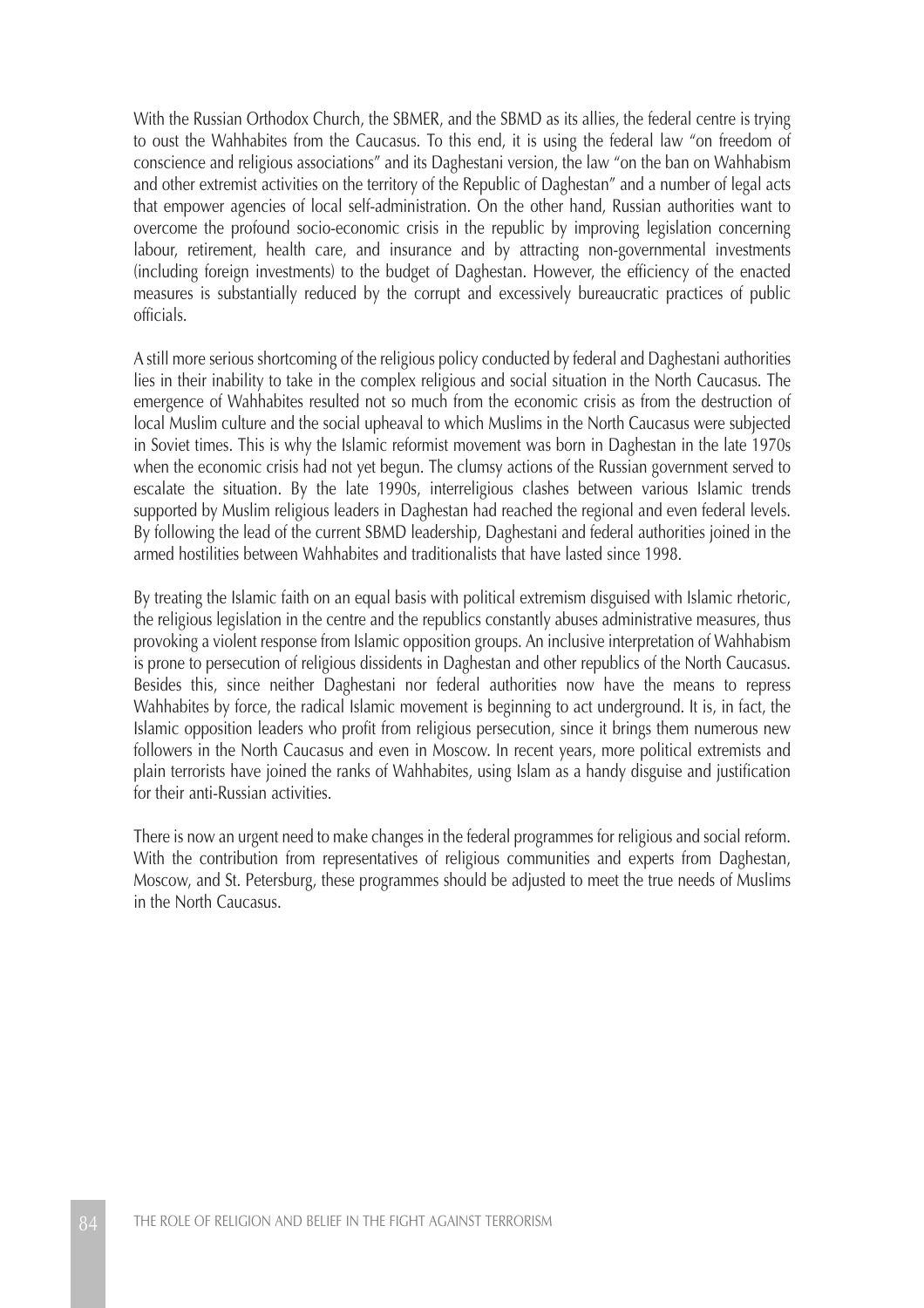### 3. Remarks by Mr. Boris Milosavljevic, Deputy Federal Secretary, Federal Secretariat for Religious Affairs, Federal Republic of Yugoslavia

### RENEWAL OF RELIGIOUS INSTRUCTION AND CO-OPERATION BETWEEN RELIGIOUS COMMUNITIES IN THE FEDERAL REPUBLIC OF YUGOSLAVIA (SERBIA AND MONTENEGRO)

#### The Idea of Co-operation between the State and Religious Communities

Striving to find the best possible solution for relations between the state and religious communities after a long period of state-imposed atheism (as it used to be in all Eastern European countries), we began studying different means of separation of the state and church. This was the first step in drafting the new law on religious freedom that we started two years ago.

In the beginning, not knowing how it should look at all, we knew, since there were quite a lot of difficulties in relations between the state and religious communities, as well as among religious communities themselves in our recent past, that we needed a special high-ranking organ on the federal level that would deal with all these issues. So, not knowing that creating the Ministry for Religious Affairs was going to be one of the expressions of our idea of relations between the state and the church, we created a new ministry on the federal level (the same ministries also exist on the level of the republics of Serbia and Montenegro). The main goal of the new ministry was to establish new relations between the state and religious communities by drafting a new law on religious freedom and by coordinating relations between the state and religious communities, as well as among religious communities themselves. During the process of drafting the law, we discovered that the best solution for our country would be a model of co-operation between the state and the church/religious communities. According to this model, the state could give some of its responsibilities to the religious communities, if this were in their mutual interest.<sup>1</sup>

#### Two Years' Experience of the Federal Republic of Yugoslavia

After October 2000, following upon sixty years of the rule of an aggressive atheistic regime, the conditions were created for a new approach to relations between the state and religious communities not only regarding the harmonization of laws with European law but also regarding the possibility to develop an awareness of religion as an integral part of life of a believer-citizen.<sup>2</sup> In the previous period, as in all the socialist countries and in Yugoslavia, the concept was advanced through the education system that belief in God was a terrible thing, backward and primitive. The state's propagation of such an attitude, including the "ethical" questioning of religion as a mechanism used for manipulation in the context of the class struggle, not only radically restricted the human right to freedom of religion or belief but also contributed to the abuse of religious feelings at the time of the breakup of the former Yugoslavia.

<sup>1</sup> According to the results of the 1991 census of the Yugoslav population (without Kosovo and Metohija and the municipalities of Bujanovac and Presevo where the census was not fully carried out) there are 80 per cent Orthodox (6,988,901), 5.36 per cent Muslims (468,713), 6.10 per cent Roman Catholics (533,349), 1.02 per cent Protestants (89,369), 0.01 per cent Jews (1,008), 0.005 per cent pro-Oriental cults (520), 0.16 per cent other religion communities (14,256), 0.09 per cent believers who do not belong to any confession (8,468), 1.95 per cent atheists (170,528), and 5.25 per cent (458,820) who did not reply.

<sup>2</sup> Before World War II, Yugoslavia's population was divided among six recognized religious communities: Serbian Orthodox Church, Roman Catholic, Muslim, Evangelical, Jewish, and Greek-Catholic. After World War II, the laws regulating the relations between the state and the recognized religious communities were abolished, and this was the illegal area that, despite the adoption of several laws (the last of which was the law on the legal position of religious communities of 1977, abolished in 1992) remained legally undefined. In the 1990s, with the abolition of these laws at the federal and republican levels because they had become obsolete, relations between the state and the religious communities (with the exception of the constitution) remained without the least legally defined regulations.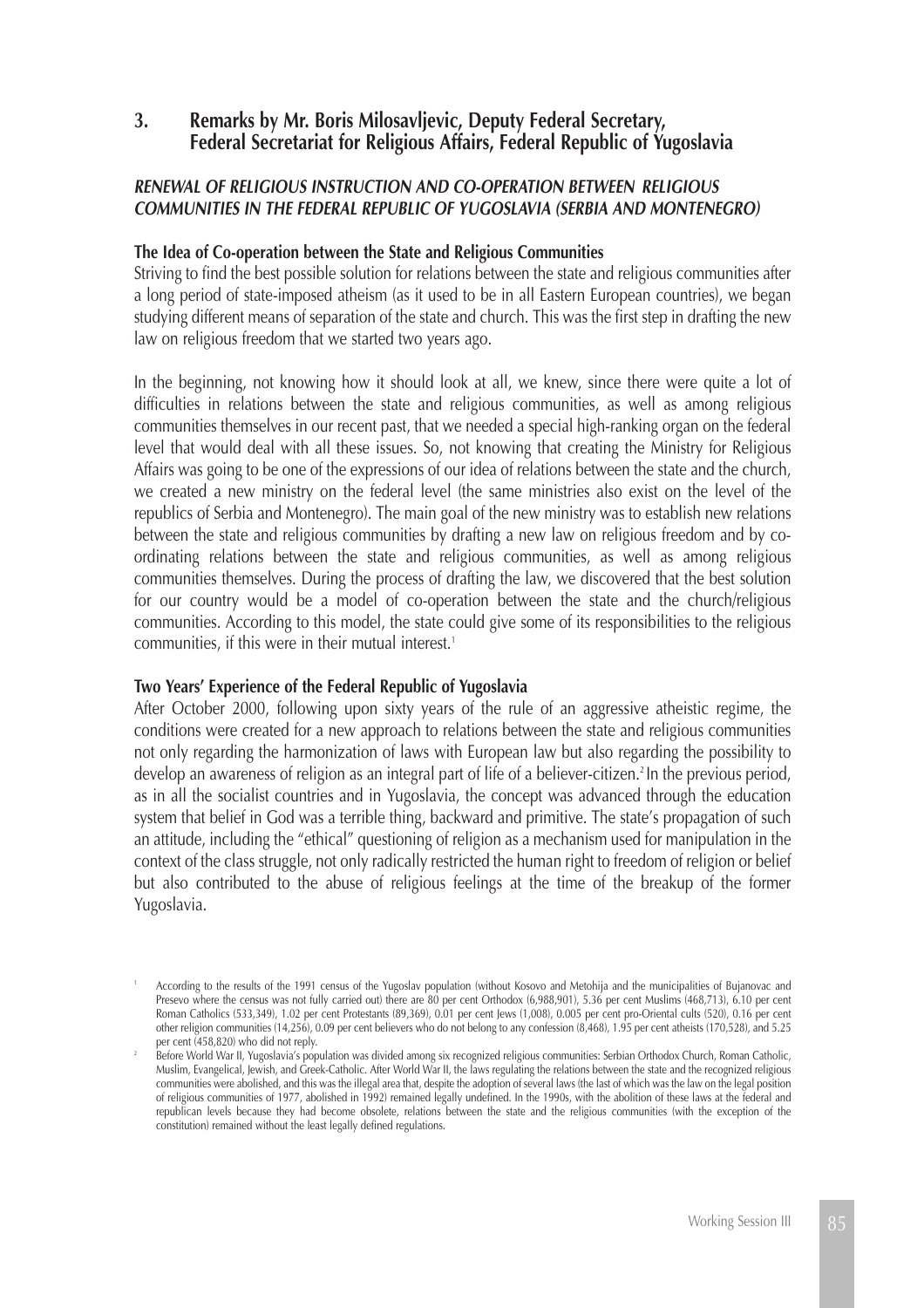#### Renewal of Religious Instruction as an Example of Co-operation between the State and Religious Communities

One of the most frequently raised issues by the representatives of religious communities has been the return of religious instruction in the education system of the former Yugoslavia. It has been stated in talks that this action would rectify the injustice done to the religious communities under an act of the Ministry of Education after World War II, when religious instruction was excluded from the education system.<sup>3</sup>

For several reasons, the FMRA has met the demands of the religious communities to reinstate religious instruction in the elementary and secondary schools in the former Yugoslavia. First, the FMRA wanted to give state-run schools the ability to provide religious education. Second, the FMRA's team of legal experts concluded that, in comparing the legal regimes of the various countries in Europe, the dominant standard is that the state guarantees the realization of religious freedom, and the FMRA wanted to harmonize legislation in the former Yugoslavia with the legislation in most other European countries.4 Finally, the FMRA wanted to rectify the injustices imposed during the authoritarian, atheist regime.

Under Article 14 of the draft law on religious freedom, the state ensured religious education in state schools, thus fulfilling the right of taxpayers to have such instruction available for their children and leaving parents and children free to decide whether or not they would take advantage of the religious classes, depending on their convictions. This same article provides that the state can organize religious education for those churches and religious communities cited in the preamble to the draft law. Those parents and children who do not opt for religious instruction have the choice of classes in some other corresponding alternative subject that is deemed to develop ethical values, notions of humanism, moral tolerance, and understanding among peoples.<sup>5</sup> As the state is not in a position to organize religious instruction for all the registered religious communities, it is obliged to do so only for certain members of the religious community, namely, for those who enjoyed this right before World War II.<sup>6</sup> This solution has been adopted by a large number of countries and is not considered discriminatory vis-f-vis the smaller religious communities. Because religious instruction can be taught by elementary-school instructors, teachers, and professors who are already teaching other subjects, Article 14, Paragraph 5, of the draft law stresses their right to refuse to teach this subject. The same provision guarantees the right of religious communities to propose and approve which teacher in a particular school will teach the class on that community's religion.7

Since the main idea was to rectify injustice, religious instruction was provided to "old", or "traditional", religious communities.<sup>8</sup> Smaller religious communities, of course, felt neglected (especially "larger

 $\overline{d}$ Id.

Up to the time when the first educational plan for the reformed elementary school came into force on 8 July 1949, several school plans and programmes were changed, especially during the first seven years after World War II (in 1947, there were even two such plans and programmes). The first of these published in 1945 did not radically differ from those in use in pre-war Yugoslavia, so that the subject of religious tuition had one hour of classes in the first to the fourth grade. The first plan was used only in the first half of 1946/47 school year, as the Ministry of Education of the People's Republic of Serbia printed a new second plan and programme on 8 February 1947, which contained nine instead of 11 subjects, with religious instruction and embroidery classes left out. The subject of embroidery was again introduced in the third plan that came out five months later on 20 September 1947.

<sup>4</sup> Only four European countries do not teach religion in state schools: France, Slovenia, Albania, and Macedonia.

Draft law, supra Note 14, Article 14. Religious and civil education are elective subjects, taught in the first and second grade of primary and secondary schools. They shall be introduced in the subsequent grades of primary and secondary school as the pupils and students who enrolled in the first grade of primary and the first grade of secondary school in the 2001/2002 school year enrol in those grades.

Those who had law in Yugoslavia before World War II (Orthodox, Catholic, Muslim, Jewish, Evangelical, and Reformed Christian religious communities).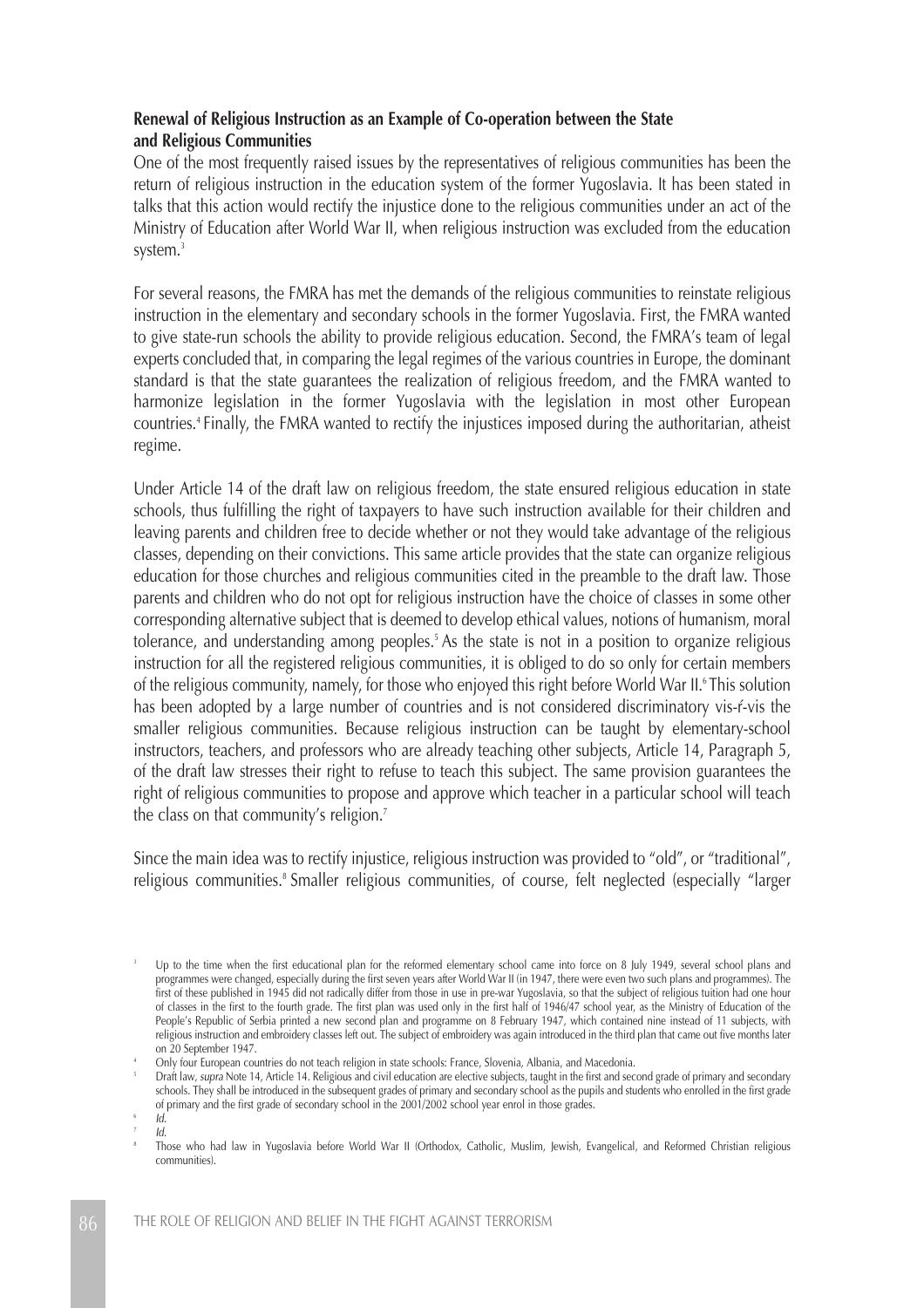smaller" religious communities like 7th Day Adventists). Now we are trying to find options for them, particularly in local communities where they have larger numbers of believers.

The FMRA participated in the implementation of religious education in elementary and secondary schools. However, decisions regarding the plans and programmes are the competence of the republic's Ministry of Education and, thus, of the republic's government. As a result, the final work in this area – including the formation of a Committee of the Ministry of Education<sup>9</sup> in which the representatives of the religious communities are present, the writing of textbooks, resolving the status of teachers teaching this subject, and, above all, the adoption of rules regarding the plans and programmes of religious instruction<sup>10</sup> – has been carried out at the republican level in co-operation with the RMRA and the RME (the Education Ministry), representatives of religious communities, and the participation of a federal team of legal experts.<sup>11</sup>

The legal framework within which religious (and civil) education was returned to schools in 2001 encompassed the government's "Ordinance on the Organization and Conduct of Religious Education and Alternative Subject Teaching in Primary and Secondary Schools" of 27 July 27 2001, followed by amendments to the laws on primary and secondary education adopted in April 2002.

With the amendments to the laws on primary and secondary education adopted at the end of April 2002, the education system of Serbia was improved in three directions: the development of students as free and responsible persons was enabled, as religious education contains the most powerful pedagogical values in the history of human society; it was made possible for students to understand European culture and art, predominantly consisting of religious motifs; and one of the basic human rights has been ensured: upbringing in line with religious beliefs.

The type of qualifications of religious instructors is determined by the Minister of Education upon the joint proposal of the Minister of Religions and the churches and religious communities. Religious education may be conducted by a person with at least a two-year college degree for working in primary schools with pupils up to the fourth grade and a university degree for working with pupils from the fifth to the eighth grade and for working with students in secondary schools.<sup>12</sup>

The list of religious instructors is determined by the Minister of Education, again upon the joint proposal of the churches and religious communities. A religious instructor is appointed for each school by the churches and religious communities from the determined list each year.

The main joint project for religious communities was the renewal of religious instruction. For the first time, heads and representatives of religious communities had an opportunity to do something together and to see real results from their work. It was a very quick embodiment of the idea of co-operation between the state and religious communities. Even during the war in the former Yugoslavia, they used to meet each other at various conferences and hold discussions, but, for the first time, they have done something together. More important than the renewal of religious instruction is this first step of constructive co-operation. During this process, confidence-building started – confidence between the

The organization and conduct of religious instruction shall be monitored by a committee consisting of one representative of each of the traditional churches and religious communities and three representatives of both the Ministry of Education and Sport and Ministry of Religious Affairs. The Government of the Republic of Serbia shall appoint the committee from Paragraph 1 of this article. ("Ordinance on the Organization and Conduct of Religious Education and Alternative Subject Teaching in Primary and Secondary Schools", of July 27 2001, Article 14).

Official Gazette of the Republic of Serbia, Educational Herald, No. 5, Oct. 20, 2001.

<sup>&</sup>lt;sup>11</sup> The syllabus of religious education is adopted jointly by the Minister of Education and the Minister of Religions of the Republic of Serbia upon the proposal agreed upon by all churches and religious entitled to conduct religious education. Accordingly, the agreement of all churches and religious communities is a prerequisite also for approval of textbooks and other educational means for religious education.

<sup>12</sup> Pupils and students are awarded descriptive grades in religious and civil education. The grade does not affect the overall results of the student.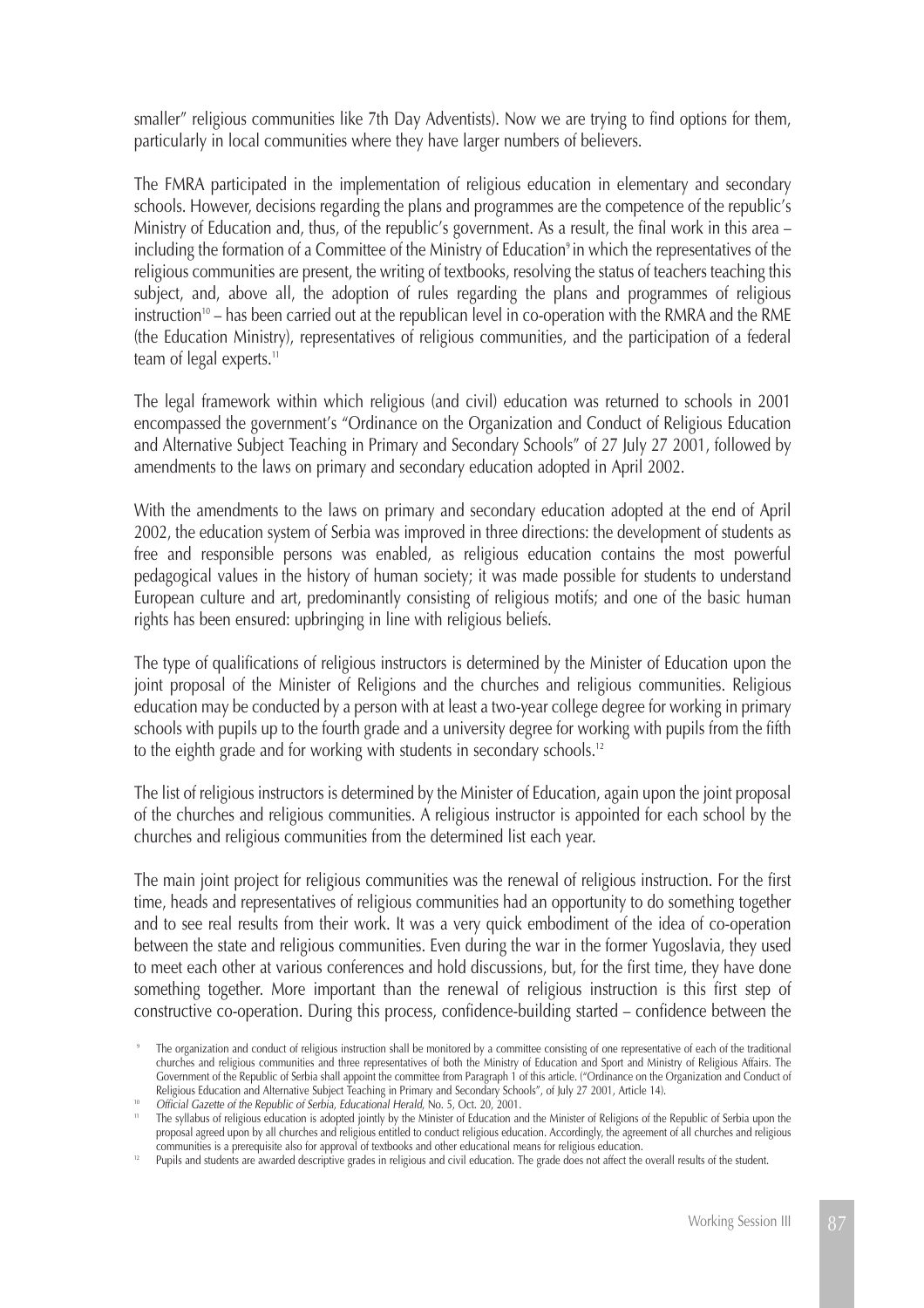state and religious communities, as well as confidence among the religious communities themselves. The second very important experience was that the state could and should work on building that confidence and that the state could rely on religious communities and co-operate with them in its work. These two experiences are something new in our country that should be preserved as good and healthy grounds for further steps in confidence-building in South-Eastern Europe. If the authority of the heads of religious communities is acknowledged and the public expression of religious freedom is guaranteed by the states in the region, the religious communities would take their part of responsibilities for the process of reconciliation, and, in co-operation with the states, could become a factor of stability in the region.

#### Co-operation between States and Religious Communities in South-Eastern Europe

The wars in the region of the former Yugoslavia were not necessarily wars based on religion. The various populations that took part in the wars came from equally atheist environments. However, there was a great deal of manipulation of religious feelings and identification during the war years. These religious feelings and religious identification were present prior to the war in spite of the atheist school of thought, albeit in an inadequate way (religion was mainly identified with belonging to a particular national or ethnic group). Liberation from the communist past saw a parallel process of formation and learning of authentic religious values, such as respect for humanity, which all religions in the Balkans have in common. This process has led to the increase and affirmation of the authority of the heads of religious communities in the post-communist countries in the region. These heads of religious communities traditionally have had authority, which should now, once again, be recognized by regional governments. By reaffirming the authority of these religious communities, we hope to give them responsibility and make them accountable for the stability in the region.

Considering and providing the heads of religious communities in South-Eastern Europe with authority, responsibility, and accountability in the process of stabilization and reconciliation allows for a favourable atmosphere for the real reconciliation of Balkan peoples. This would be the result of continuous co-operation, leading to lasting peace based on solid foundations.13

<sup>13</sup> Following these ideas, there is a plan to organize an International Conference of the Heads of Religious Communities of Southeastern Europe in Belgrade, 2003.

- The participants of the conference would be:
- · Heads and representatives of South-Eastern European religious communities;
- · State representatives in charge of religious freedom and religious communities (from the European Union, South-Eastern Europe, and the United States);
- · Experts in state-religious community relations; and
- · NGOs, non-profits, and international organizations involved with the protection of religious freedom.
- One of the main goals of the conference would be the final declaration, which would state the steps to be followed in the process of reconciliation and confidence-building and would stress some common goals:
- · Declare the similarity or likeness of moral law in relation to freedom of religion in all South-Eastern European countries;
- · Propose, allow for, and institute a continuous dialogue to discuss religious freedom;
- · Promote mutual respect between religious communities and states in the region through long-term interaction between the religious communities, states, NGOs, and international actors in the region. We can distinguish the following four model relationships: 1. State-religious community; 2. Religious community-religious community; 3. NGO-religious community; 4. NGO-government;

· Establish an environment for successful co-operation through: 1. the balancing of the regional and European framework (the context); and 2. the given historical conditions, thereby allowing the state to recognize the authority of the religious communities and their leaders by virtue of trust in them (contractual), also providing them with a framework for responsibility in the process of reconciliation and future relations.

<sup>·</sup> Allow for the avoidance of the risk of possible future misunderstandings, from the dogmatic level down to the respect for the followers of other religious groups, through greater understanding and tolerance of differences in religions (i.e., every religious community strives to increase the number of its followers; there are differences in the ways different religions achieve this goal). Genuine mutual respect is then the immediate result;

<sup>·</sup> Establish common goals between religious actors in the region. Mutual respect and common goals lead to a constructive and rational approach, which leads to further understanding and better communication, tolerance, and building of confidence. In this way, the religious communities become a factor of stability in the society and in the region;

<sup>·</sup> Institute, as a role of the state, the promotion of various levels of co-operation and assistance between religious communities within and between states; and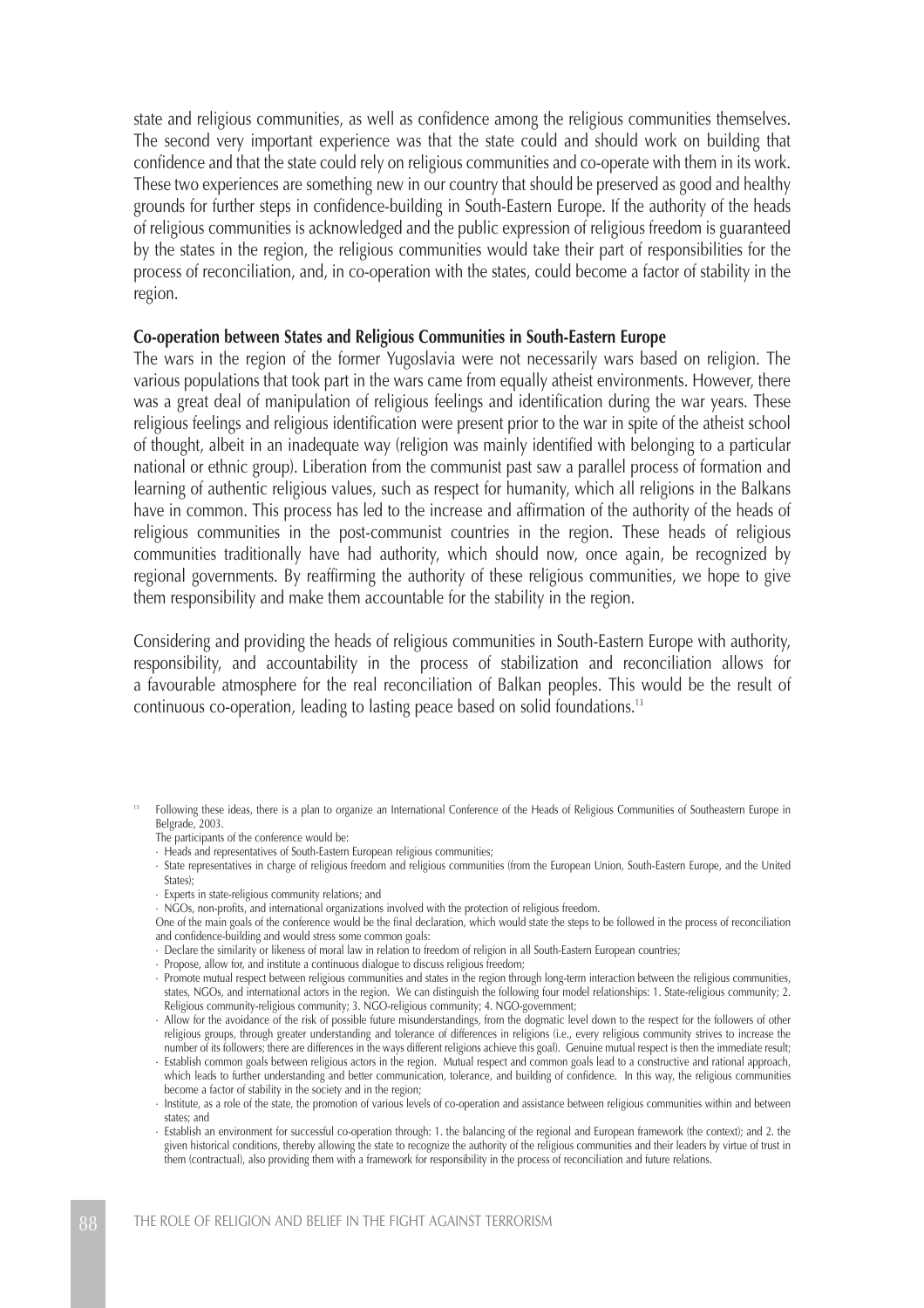### 4. Rapporteur's Report: Prof. Dr. Gerhard Robbers, University of Trier, Germany, Member of the OSCE/ODIHR Advisory Panel on Freedom of Religion or Belief

Looking into different models for religious instruction in public schools and into governments' responsibility for peace and education, the plenary session developed a broad picture of education – in many aspects expressing common convictions, in some respects disagreeing, and in some pointing at specific grievances and concrete matters of concern. We were reminded of the number of international documents relevant to education to further build on for a future of tolerance and mutual respect.

The conference agreed that religion forms an integral part of the human personality. Education must comprise religion. Whether this is the responsibility of religions themselves or is to be performed by the state, within public schools, or in the way that public schools leave time and space for private study in religion was left as a matter of regional and national experience, history, and discretion.

The participants agreed on the rights of parents to educate their children in their respective religion. No one may be coerced into religious education contrary to his or her beliefs.

There was a strong spirit that terrorism can in fact be overcome. Ignorance being the grounds on which terrorism can grow, there were warnings also not to underestimate or idiotize the adversary: those who organize and those who perform terrorist acts are often times highly learned and cunning people, misusing religion, though.

Therefore, education has to be inspiring. Religious instruction must show the true meaning of religion, being peaceful, tolerant, seeking and promoting good, stressing and promoting the positive, meaningful, value-founding identity of religion. Some insisted on inherent traits in religion to exclude others, leading to a need for reform and reformation within religions themselves.

The conference agreed on the central importance of dialogue: dialogue between religions and states, dialogue between religions, and dialogue within religions. That leads to the need for broad education for the states and cultures of the West to better understand Islam. And, please, do allow me a personal remark: I have always felt that in fact many in the West have to be better educated in understanding the deep and fruitful impact of Islamic culture on the West, like the teaching of Ibn Rushd, known but not well enough known in the West as Averroe, who brought Aristotle back to the West, and without whom Thomas Aquinas would not be what he is. Or Ibn Sinna, in the West known as Avicenna, without whom the very basic structure of Western philosophy itself would not be, and cannot be, understood.

The need for education in the mass media, a holistic education, and education for dialogue has been stressed, including human rights awareness programmes. Prevention costs less than combating terrorism.

Specific suggestions were made for further work:

- Education through exchange programmes: bring together the youth of the world;
- Analyse textbooks for the way they show religion perhaps by establishing joint authorships of different religions;
- Beware of the needs of exiled people to be educated in their culture and religion;
- Investigate further the role of mass media and education other than school education;
- Continue and further expand ODIHR human rights awareness-raising programmes to reach adult populations; and
- Intensify education for everyone, especially women, the poor, and minorities;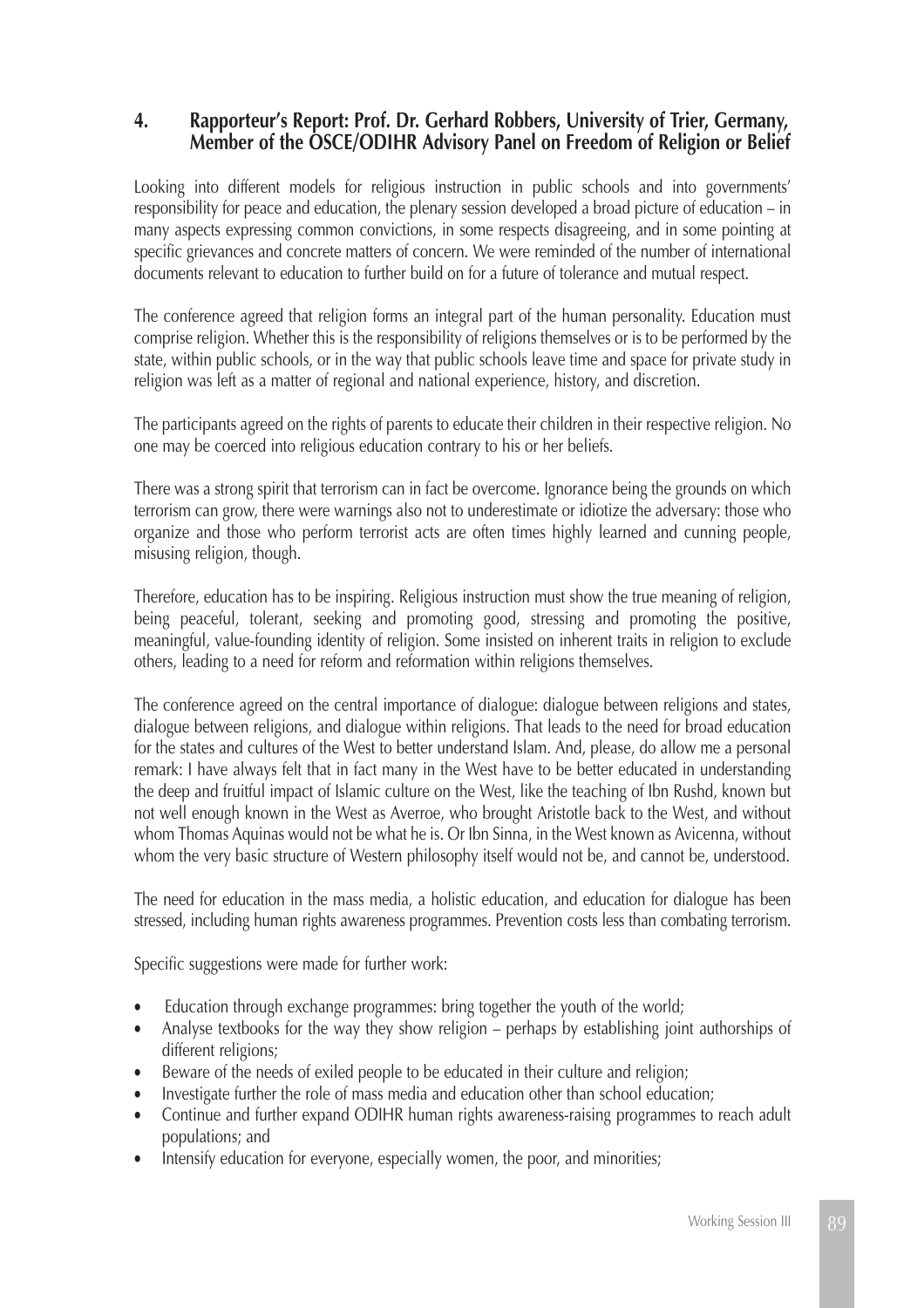One may perhaps summarize the manifold, sometimes matching, sometimes controversial, viewpoints put forward in the session by saying that education itself is a dialogue, and dialogue educates. Dialogue is education to be aware of where people and religions are alike and where they differ. And dialogue is education to respect, to respect the other in being different.

There is good hope to overcome terrorism by a dialogue of this kind in a long-term perspective. Sound education is the basis of progress.

The participants of the conference would be:

- Heads and representatives of South-Eastern European religious communities;
- State representatives in charge of religious freedom and religious communities (from the European Union, South-Eastern Europe, and the United States);
- Experts in state-religious community relations; and
- NGOs, non-profits, and international organizations involved with the protection of religious freedom.

One of the main goals of the conference would be the final declaration, which would state the steps to be followed in the process of reconciliation and confidence-building and would stress some common goals:

- Declare the similarity or likeness of moral law in relation to freedom of religion in all South-Eastern European countries;
- Propose, allow for, and institute a continuous dialogue to discuss religious freedom;
- Promote mutual respect between religious communities and states in the region through long-term interaction between the religious communities, states, NGOs, and international actors in the region. We can distinguish the following four model relationships: 1. State- religious community; 2. Religious community-religious community; 3. NGO-religious community; 4. NGO-government;
- Allow for the avoidance of the risk of possible future misunderstandings, from the dogmatic level down to the respect for the followers of other religious groups, through greater understanding and tolerance of differences in religions (i.e., every religious community strives to increase the number of its followers; there are differences in the ways different religions achieve this goal). Genuine mutual respect is then the immediate result;
- Establish common goals between religious actors in the region. Mutual respect and common goals lead to a constructive and rational approach, which leads to further understanding and better communication, tolerance, and building of confidence. In this way, the religious communities become a factor of stability in the society and in the region;
- Institute, as a role of the state, the promotion of various levels of co-operation and assistance between religious communities within and between states; and
- Establish an environment for successful co-operation through: 1. the balancing of the regional and European framework (the context); and 2. the given historical conditions, thereby allowing the state to recognize the authority of the religious communities and their leaders by virtue of trust in them (contractual), also providing them with a framework for responsibility in the process of reconciliation and future relations.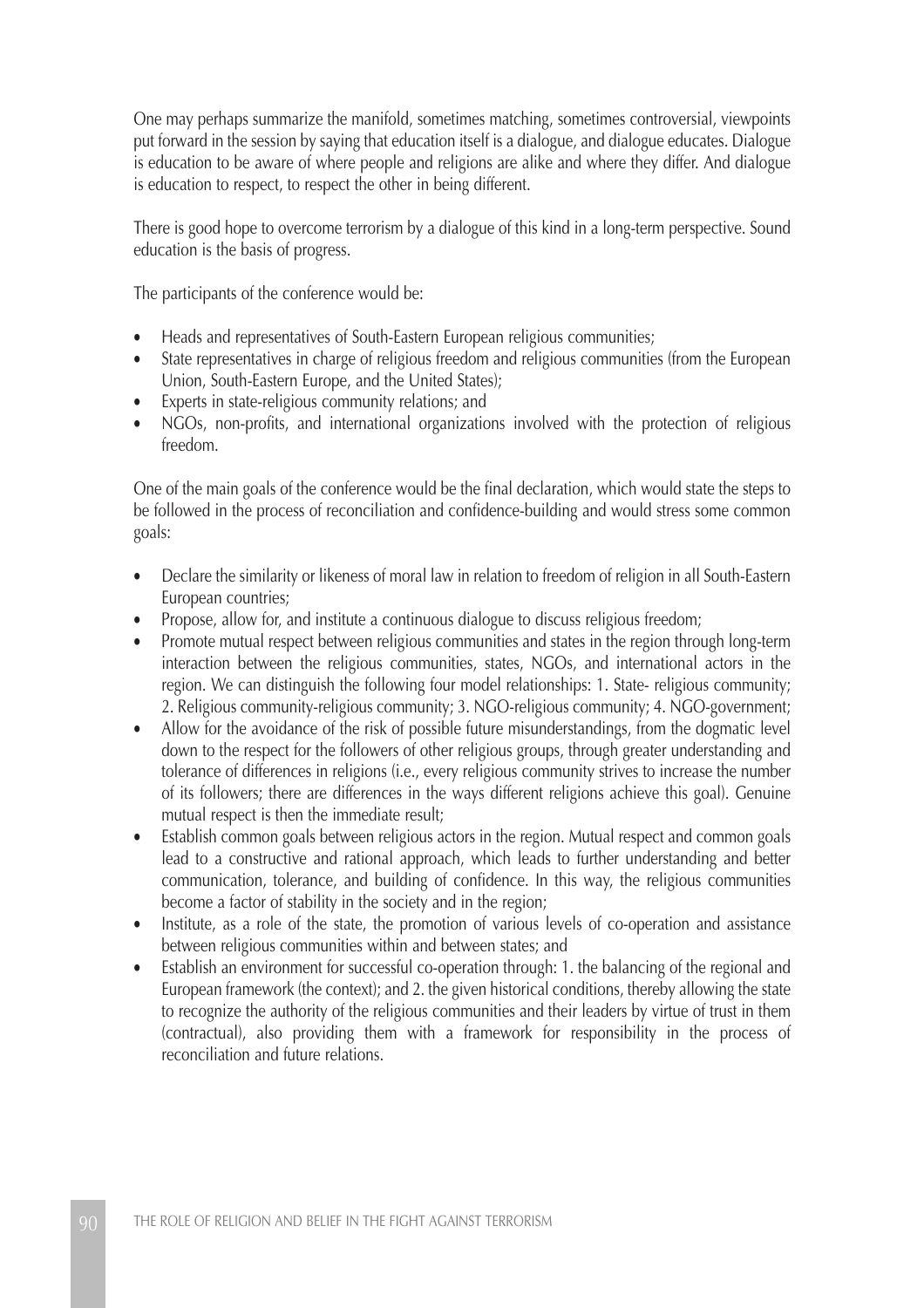## VI Annex

### OSCE Commitments Relating to Freedom of Religion or Belief

### • Helsinki, 1975 ("Declaration on Principles Guiding Relations between Participating States", principle VII, par. 1 and 3)

The participating States will respect (...) the freedom of thought, conscience, religion or belief, for all without distinction as to race, sex, language or religion.

 $\left( \ldots \right)$ 

Within this framework the participating States will recognize and respect the freedom of the individual to profess and practice, alone or in community with others, religion or belief acting in accordance with the dictates of his own conscience.

### • Madrid, 1983 ("Questions relating to Security in Europe", par. 12, 13 and 14)

The participating States reaffirm that they will recognize, respect and furthermore agree to take the action necessary to ensure the freedom of the individual to profess and practice, alone or in community with others, religion or belief acting in accordance with the dictates of his own conscience.

In this context, they will consult, whenever necessary, the religious faiths, institutions and organizations, which act within the constitutional framework of their respective countries.

They will favorably consider applications by religious communities of believers practicing or prepared to practice their faith within the constitutional framework of their States, to be granted the status provided for in their respective countries for religious faiths, institutions and organizations.

### • Vienna, 1989 ("Questions Relating to Security in Europe", par. 11, 16 and 17)

(11) (The participating States) (...) confirm that they will respect human rights and fundamental freedoms, including the freedom of thought, conscience, religion or belief, for all without distinction as to race, sex, language or religion (...)

### $\left(\ldots\right)$

(16) In order to ensure the freedom of the individual to profess and practise religion or belief, the participating States will, inter alia,

(16.1) – take effective measures to prevent and eliminate discrimination against individuals or communities on the grounds of religion or belief in the recognition, exercise and enjoyment of human rights and fundamental freedoms in all fields of civil, political, economic, social and cultural life, and to ensure the effective equality between believers and non-believers;

(16.2) – foster a climate of mutual tolerance and respect between believers of different communities as well as between believers and non-believers;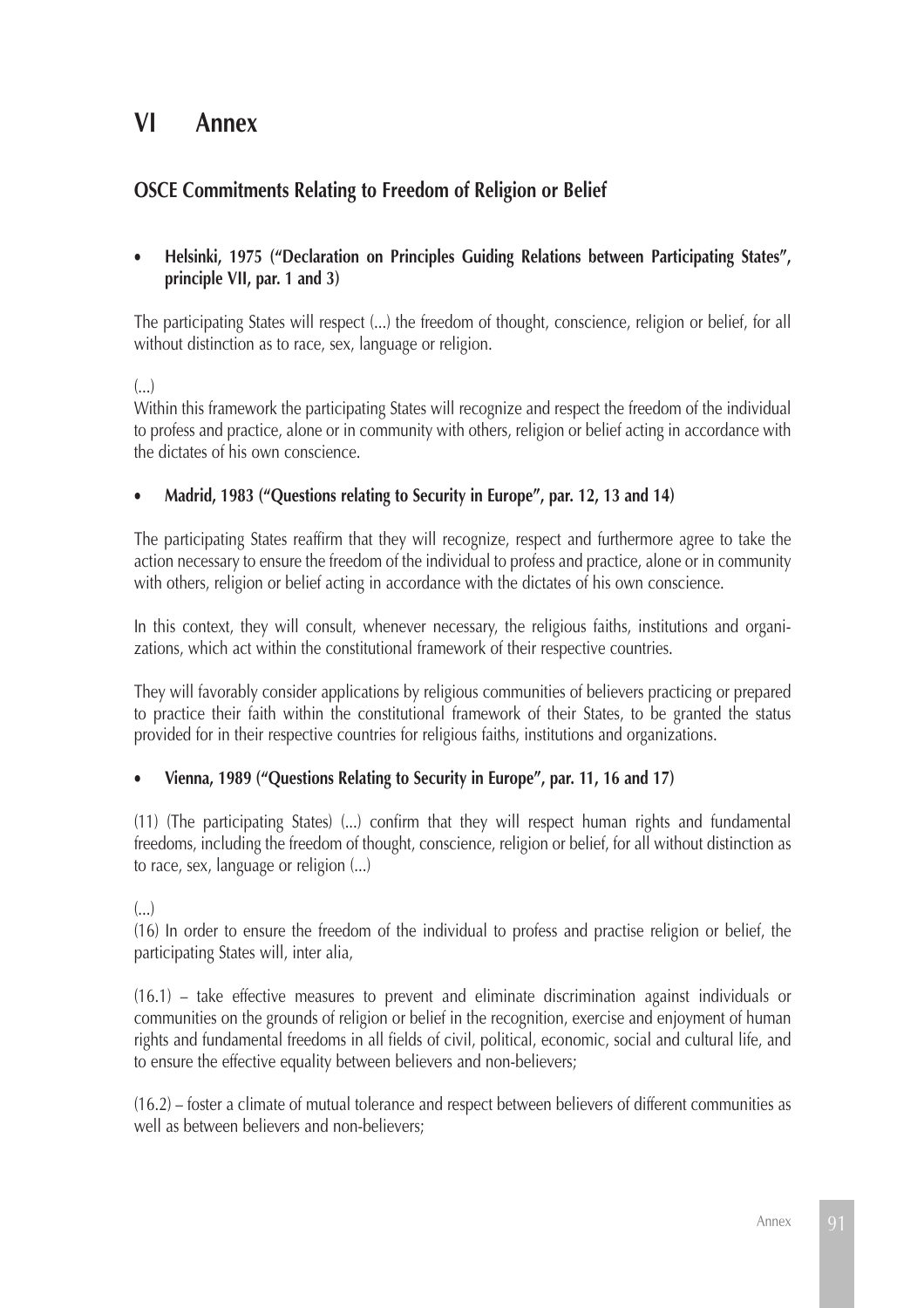(16.3) – grant upon their request to communities of believers, practising or prepared to practise their faith within the constitutional framework of their States, recognition of the status provided for them in their respective countries;

(16.4) – respect the right of these religious communities to

- establish and maintain freely accessible places of worship or assembly,
- organize themselves according to their own hierarchical and institutional structure,
- select, appoint and replace their personnel in accordance with their respective requirements and standards as well as with any freely accepted arrangement between them and their State,
- solicit and receive voluntary financial and other contributions;

(16.5) – engage in consultations with religious faiths, institutions and organizations in order to achieve a better understanding of the requirements of religious freedom:

(16.6) – respect the right of everyone to give and receive religious education in the language of his choice, whether individually or in association with others;

(16.7) – in this context respect, inter alia, the liberty of parents to ensure the religious and moral education of their children in conformity with their own convictions;

(16.8) – allow the training of religious personnel in appropriate institutions;

(16.9) – respect the right of individual believers and communities of believers to acquire, possess, and use sacred books, religious publications in the language of their choice and other articles and materials related to the practice of religion or belief,

(16.10) – allow religious faiths, institutions and organizations to produce, import and disseminate religious publications and materials;

(16.11) – favourably consider the interest of religious communities to participate in public dialogue, including through the mass media.

(17) The participating States recognize that the exercise of the above-mentioned rights relating to the freedom of religion or belief may be subject only to such limitations as are provided by law and consistent with their obligations under international law and with their international commitments. They will ensure in their laws and regulations and in their application the full and effective exercise of the freedom of thought, conscience, religion or belief.

### • Vienna, 1989 ("Co-operation in Humanitarian and Other Fields", par. 32 and 68)

(32) They (The participating States) will allow believers, religious faiths and their representatives, in groups or on an individual basis, to establish and maintain direct personal contacts and communication with each other, in their own and other countries, inter alia through travel, pilgrimages and participation in assemblies and other religious events. In this context and commensurate with such contacts and events, those concerned will be allowed to acquire, receive and carry with them religious publications and objects related to the practice of their religion or belief.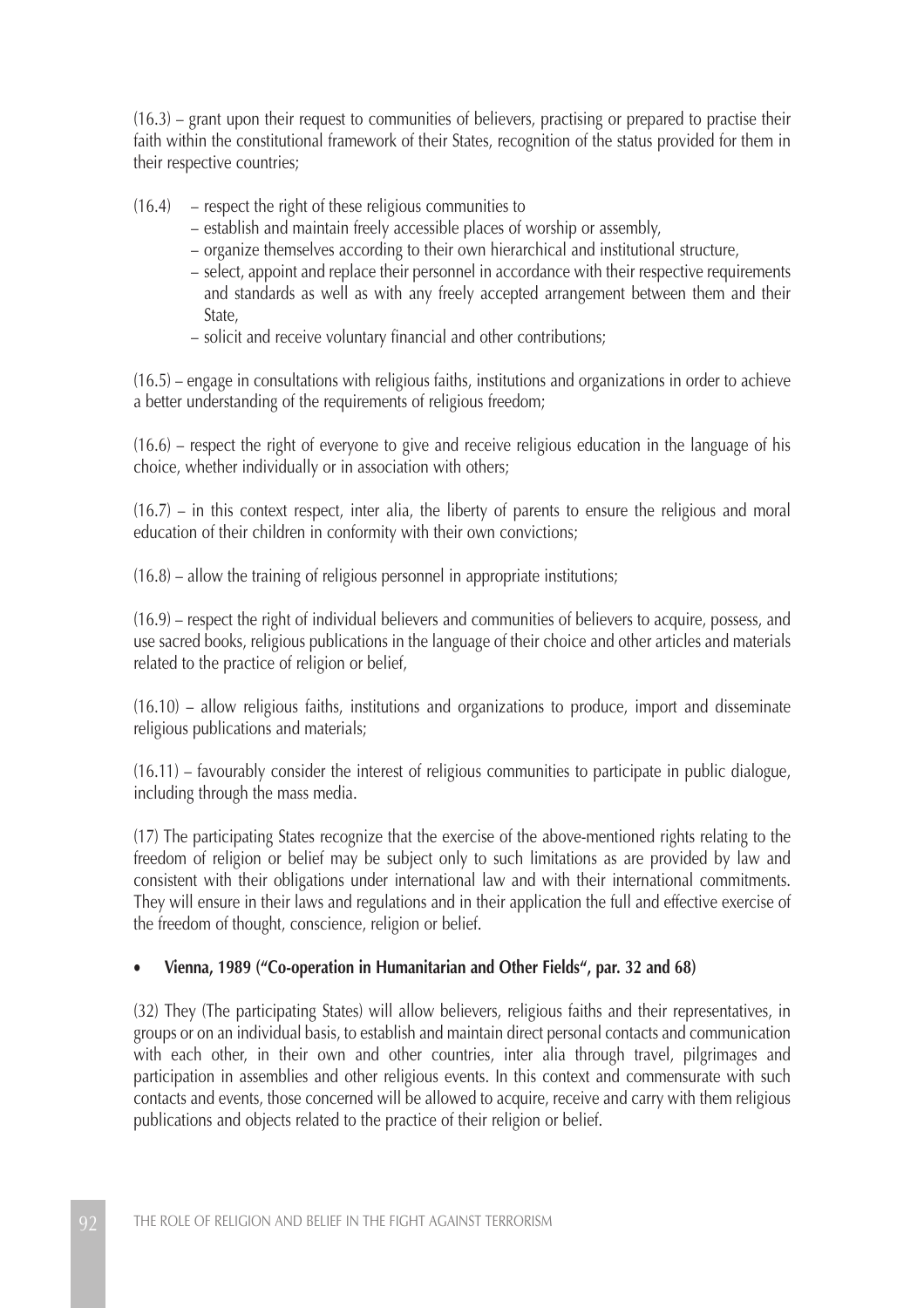(68) They will ensure that persons belonging to national minorities or regional cultures on their territories can give and receive instruction on their own culture, including instruction through parental transmission of language, religion and cultural identity to their children.

### • Copenhagen, 1990 (Par. 9.4, 18, 24, 25, 30, 32, 33, 35, 36 and 40)

The participating States reaffirm that

(9.4) – everyone will have the right to freedom of thought, conscience and religion. This right includes freedom to change one's religion or belief and freedom to manifest one's religion or belief, either alone or in community with others, in public or in private, through worship, teaching, practice and observance. The exercise of these rights may be subject only to such restrictions as are prescribed by law and are consistent with international standards;

(The participating States)

(18.1) – note that the United Nations Commission on Human Rights has recognized the right of everyone to have conscientious objections to military service;

(18.2) – note recent measures taken by a number of participating States to permit exemption from compulsory military service on the basis of conscientious objections;

(18.3) – note the activities of several non-governmental organizations on the question of conscientious objections to compulsory military service;

(18.4) – agree to consider introducing, where this has not yet been done, various forms of alternative service, which are compatible with the reasons for conscientious objection, such forms of alternative service being in principle of a non-combatant or civilian nature, in the public interest and of a nonpunitive nature;

(18.5) – will make available to the public information on this issue;

(18.6) – will keep under consideration, within the framework of the Conference on the Human Dimension, the relevant questions related to the exemption from compulsory military service, where it exists, of individuals on the basis of conscientious objections to armed service, and will exchange information on these questions.

(24) The participating States will ensure that the exercise of all the human rights and fundamental freedoms set out above will not be subject to any restrictions except those which are provided by law and are consistent with their obligations under international law, in particular the International Covenant on Civil and Political Rights, and with their international commitments, in particular the Universal Declaration of Human Rights. These restrictions have the character of exceptions. The participating States will ensure that these restrictions are not abused and are not applied in an arbitrary manner, but in such a way that the effective exercise of these rights is ensured. Any restriction on rights and freedoms must, in a democratic society, relate to one of the objectives of the applicable law and be strictly proportionate to the aim of that law.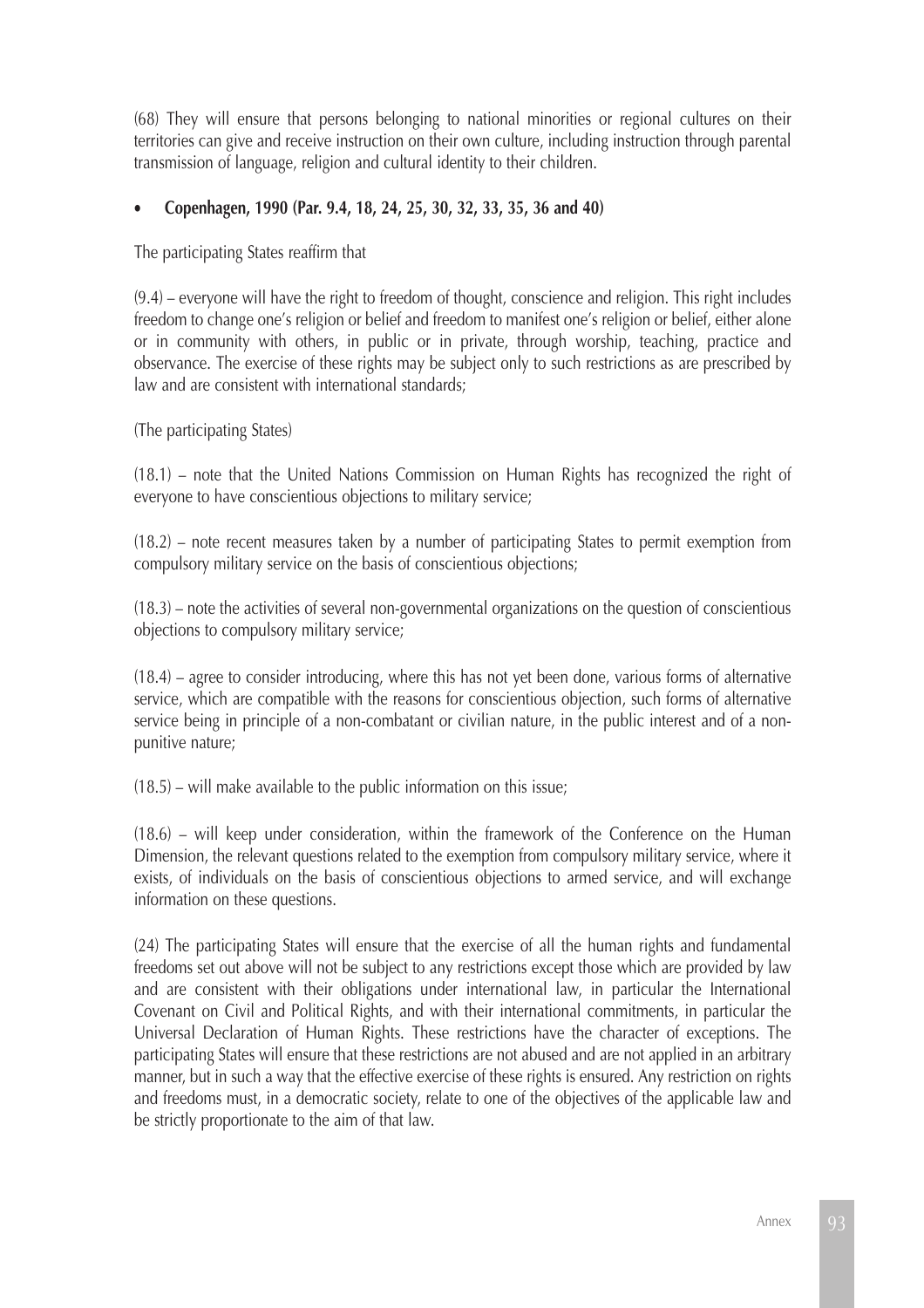(25) The participating States confirm that any derogations from obligations relating to human rights and fundamental freedoms during a state of public emergency must remain strictly within the limits provided for by international law, in particular the relevant international instruments by which they are bound, especially with respect to rights from which there can be no derogation. They also reaffirm that;

(25.1) – measures derogating from such obligations must be taken in strict conformity with the procedural requirements laid down in those instruments;

(25.2) – the imposition of a state of public emergency must be proclaimed officially, publicly, and in accordance with the provisions laid down by law;

(25.3) – measures derogating from obligations will be limited to the extent strictly required by the exigencies of the situation;

(25.4) – such measures will not discriminate solely on the grounds of race, colour, sex, language, religion, social origin or of belonging to a minority.

(30) … They also recognize the important role of non-governmental organizations, including political parties, trade unions, human rights organizations and religious groups, in the promotion of tolerance, cultural diversity and the resolution of questions relating to national minorities. …

(32) To belong to a national minority is a matter of a person's individual choice and no disadvantage may arise from the exercise of such choice.

Persons belonging to national minorities have the right freely to express, preserve and develop their ethnic, cultural, linguistic or religious identity and to maintain and develop their culture in all its aspects, free of any attempts at assimilation against their will. In particular, they have the right

(32.2) – to establish and maintain their own educational, cultural and religious institutions, organizations or associations, which can seek voluntary financial and other contributions as well as public assistance, in conformity with national legislation;

(32.3) – to profess and practise their religion, including the acquisition, possession and use of religious materials, and to conduct religious educational activities in their mother tongue;

(32.4) – to establish and maintain unimpeded contacts among themselves within their country as well as contacts across frontiers with citizens of other States with whom they share a common ethnic or national origin, cultural heritage or religious beliefs;

(32.5) – to disseminate, have access to and exchange information in their mother tongue;

(32.6) – to establish and maintain organizations or associations within their country and to participate in international non-governmental organizations.

Persons belonging to national minorities can exercise and enjoy their rights individually as well as in community with other members of their group. No disadvantage may arise for a person belonging to a national minority on account of the exercise or non-exercise of any such rights.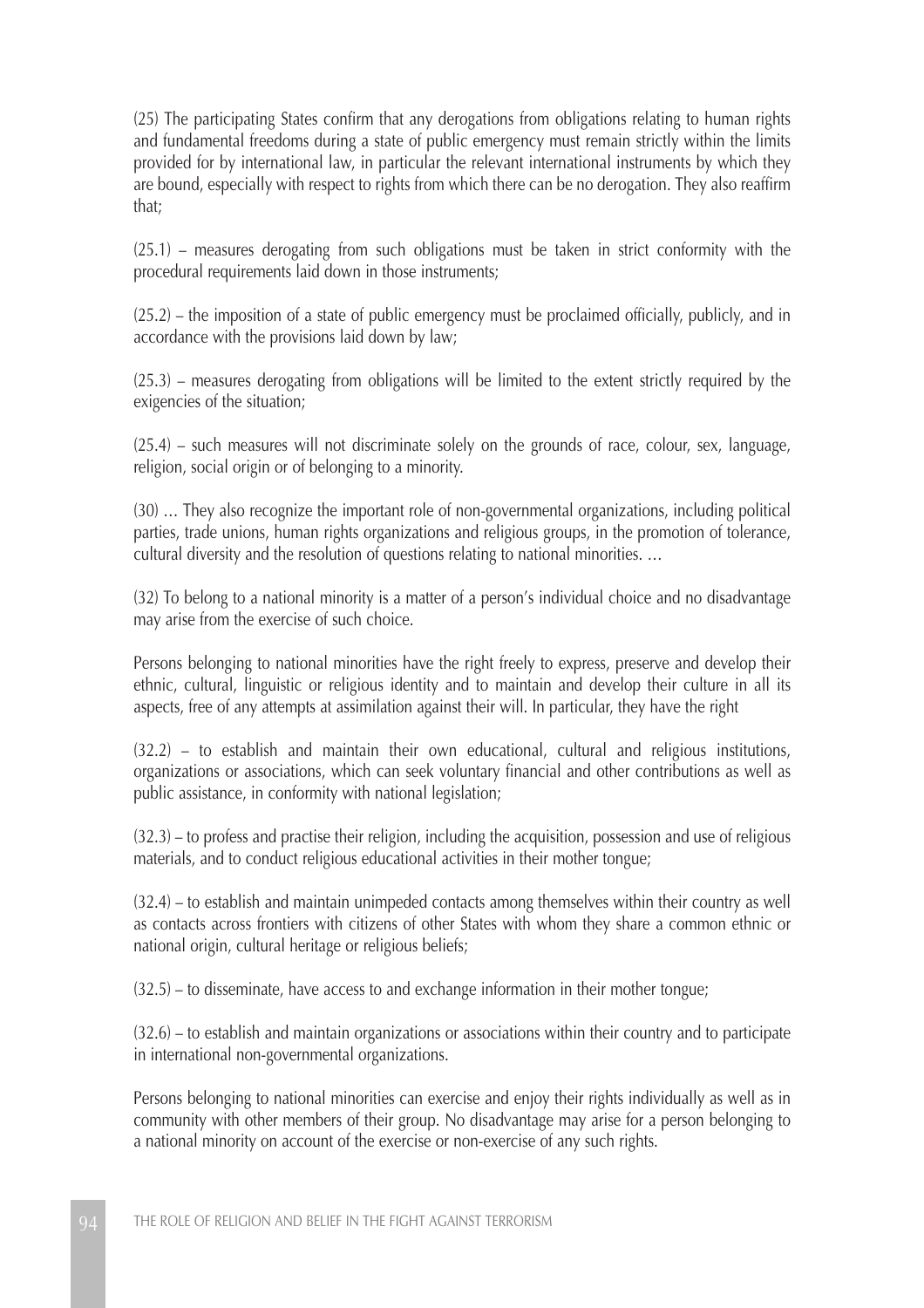(33) The participating States will protect the ethnic, cultural, linguistic and religious identity of national minorities on their territory and create conditions for the promotion of that identity. They will take the necessary measures to that effect after due consultations, including contacts with organizations or associations of such minorities, in accordance with the decision-making procedures of each State.

Any such measures will be in conformity with the principles of equality and non-discrimination with respect to the other citizens of the participating State concerned.

(35) The participating States will respect the right of persons belonging to national minorities to effective participation in public affairs, including participation in the affairs relating to the protection and promotion of the identity of such minorities.

The participating States note the efforts undertaken to protect and create conditions for the promotion of the ethnic, cultural, linguistic and religious identity of certain national minorities by establishing, as one of the possible means to achieve these aims, appropriate local or autonomous administrations corresponding to the specific historical and territorial circumstances of such minorities and in accordance with the policies of the State concerned.

(36) The participating States recognize the particular importance of increasing constructive cooperation among themselves on questions relating to national minorities. Such co-operation seeks to promote mutual understanding and confidence, friendly and good-neighbourly relations, international peace, security and justice.

Every participating State will promote a climate of mutual respect, understanding, co-operation and solidarity among all persons living on its territory, without distinction as to ethnic or national origin or religion, and will encourage the solution of problems through dialogue based on the principles of the rule of law.

(40) The participating States clearly and unequivocally condemn totalitarianism, racial and ethnic hatred, anti-semitism, xenophobia and discrimination against anyone as well as persecution on religious and ideological grounds. In this context, they also recognize the particular problems of Roma (gypsies).

They declare their firm intention to intensify the efforts to combat these phenomena in all their forms and therefore will

(40.1) – take effective measures, including the adoption, in conformity with their constitutional systems and their international obligations, of such laws as may be necessary, to provide protection against any acts that constitute incitement to violence against persons or groups based on national, racial, ethnic or religious discrimination, hostility or hatred, including anti-semitism;

(40.2) – commit themselves to take appropriate and proportionate measures to protect persons or groups who may be subject to threats or acts of discrimination, hostility or violence as a result of their racial, ethnic, cultural, linguistic or religious identity, and to protect their property;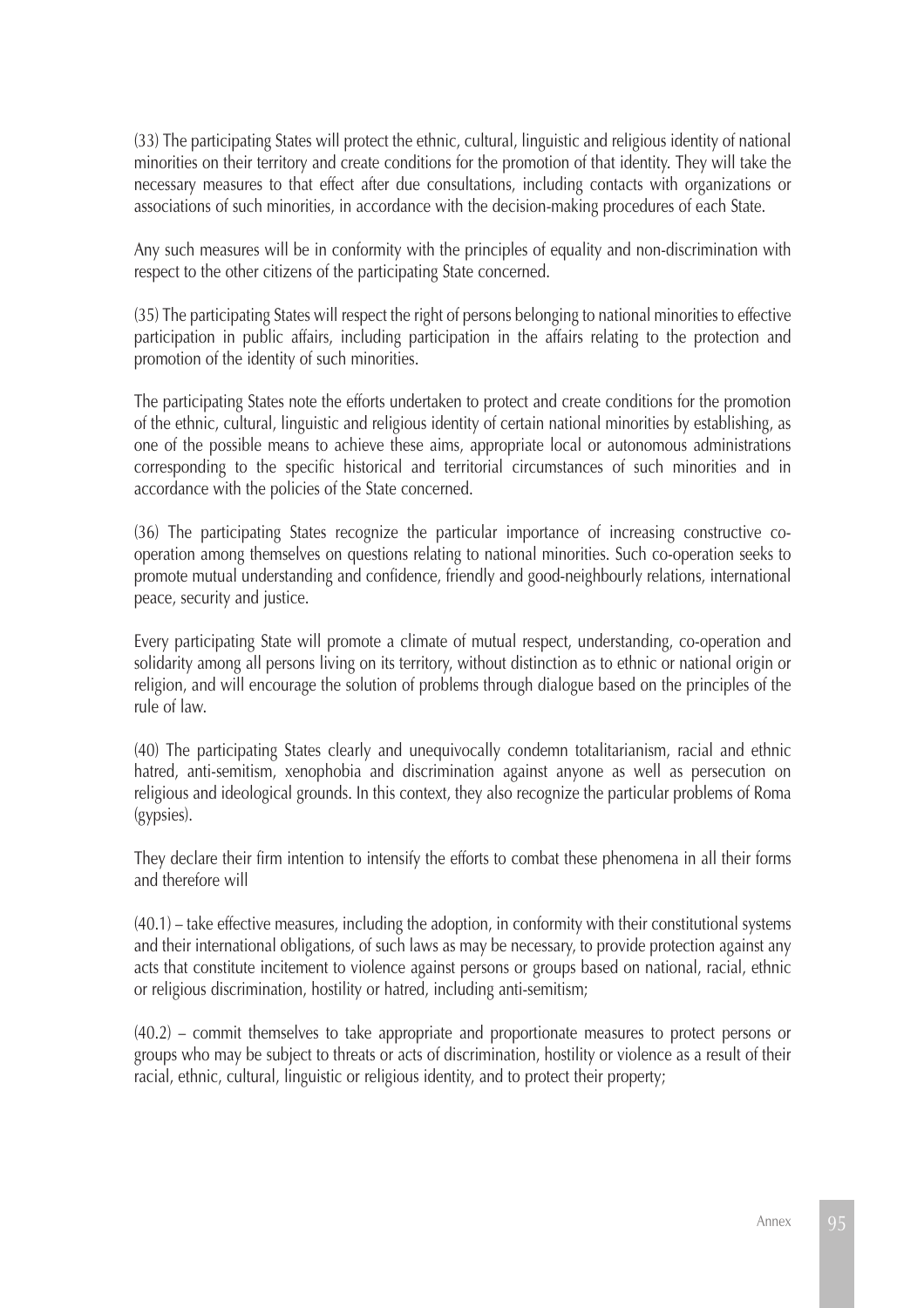### • Budapest, 1994 (Chapter VIII, par. 27 and 28)

Reaffirming their commitment to ensure freedom of conscience and religion and to foster a climate of mutual tolerance and respect between believers of different communities as well as between believers and non-believers, (the participating States) expressed their concern about the exploitation of religion for aggressive ends.

The participating States reconfirm that human rights are universal and indivisible. They recognized that the protection and promotion of the rights of migrant workers have their human dimension. They underline the right of migrant workers to express freely their ethnic, cultural, religious and linguistic characteristics. The exercise of such rights may be subject to such restrictions as are prescribed by law and consistent with international standards.

#### • Istanbul, 1999 (Charter for European Security, par. 19)

19. We (The participating States) reaffirm that respect for human rights and fundamental freedoms, democracy and the rule of law is at the core of the OSCE's comprehensive concept of security. We commit ourselves to counter such threats to security as violations of human rights and fundamental freedoms, including the freedom of thought, conscience, religion or belief and manifestations of intolerance, aggressive nationalism, racism, chauvinism, xenophobia and anti-semitism. (…)